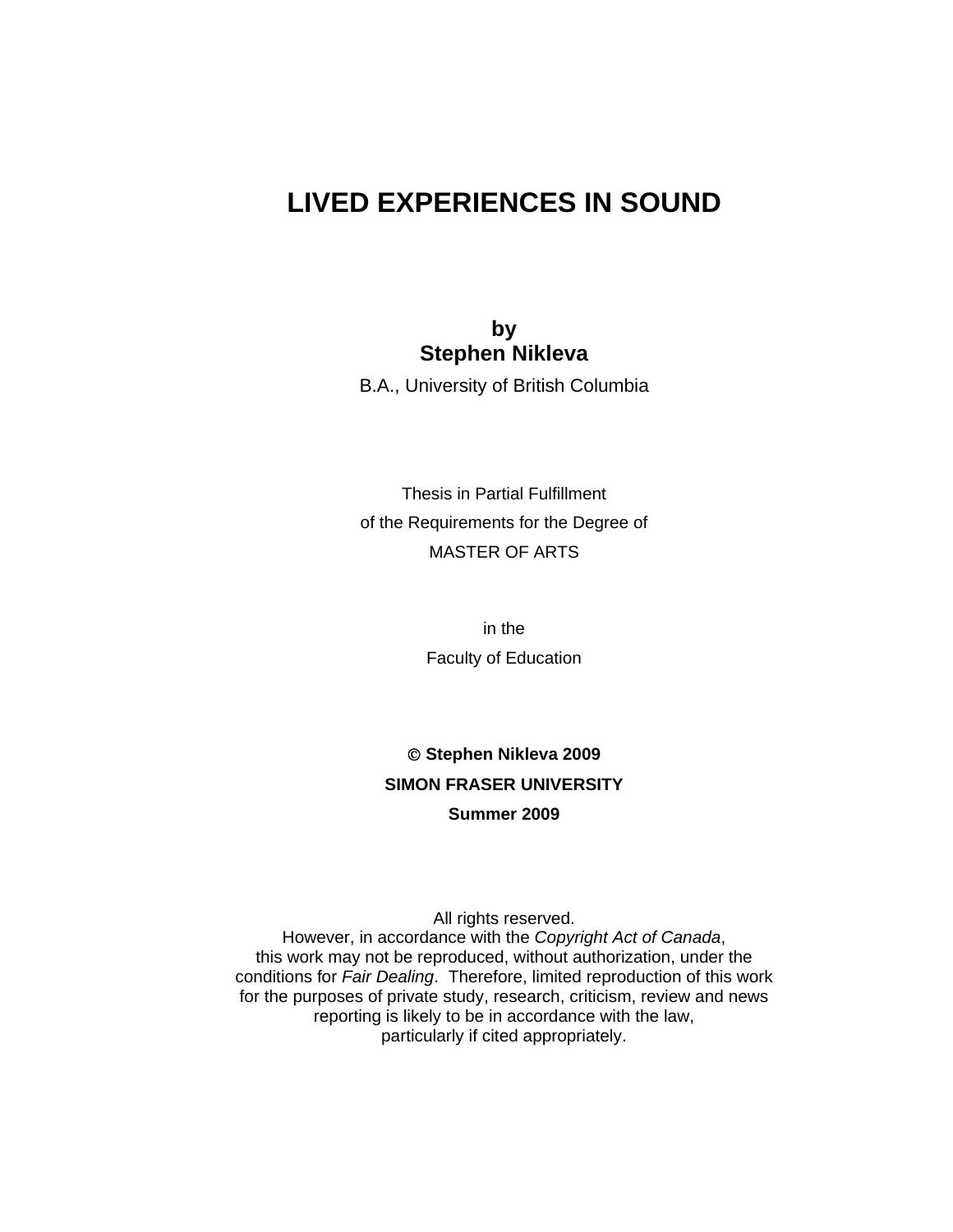# **APPROVAL**

| Name:                       | Stephen Nikleva                                                                                |
|-----------------------------|------------------------------------------------------------------------------------------------|
| Degree:                     | Master of Arts                                                                                 |
| <b>Title of Thesis:</b>     | Lived Experiences in Sound                                                                     |
|                             |                                                                                                |
| <b>Examining Committee:</b> |                                                                                                |
| Chair:                      | Linda Apps, Limited Term Faculty,<br><b>Faculty of Education</b>                               |
|                             | Carolyn Mamchur, Professor, Faculty of Education<br><b>Senior Supervisor</b>                   |
|                             | Alan MacKinnon, Associate Professor, Faculty of<br><b>Education</b><br><b>Committee Member</b> |

Yaroslav Senyshyn, Professor, Faculty of **Education External Examiner** 

Date Defended/Approved:  $\sqrt{V}$   $\leftarrow$   $\sqrt{8}$   $28$   $200$   $\%$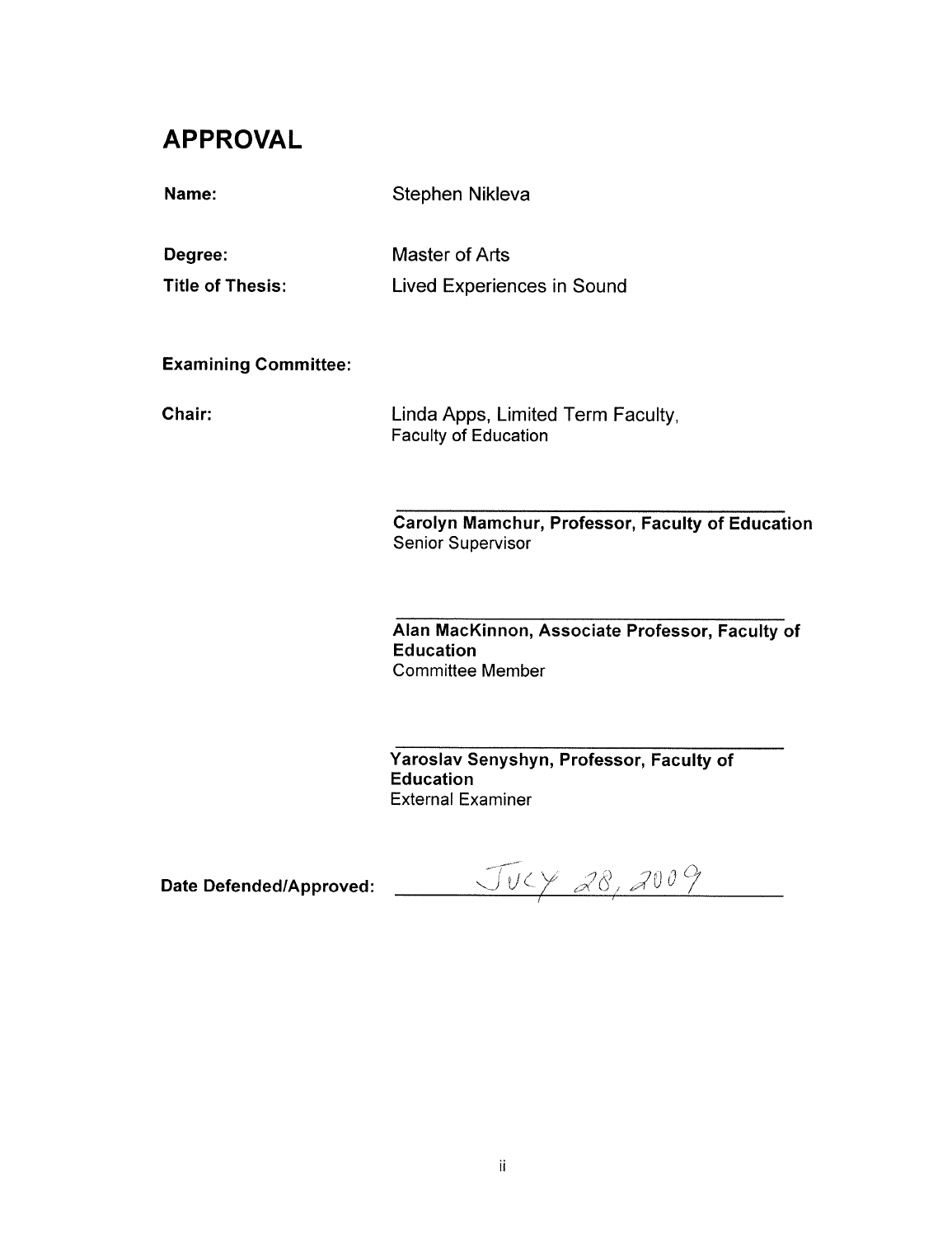# SIMON FRASER UNIVERSITY LIBRARY

# Declaration of Partial Copyright Licence

SFL

The author, whose copyright is declared on the title page of this work, has granted to Simon Fraser University the right to lend this thesis, project or extended essay to users of the Simon Fraser University Library, and to make partial or single copies only for such users or in response to a request from the library of any other university, or other educational institution, on its own behalf or for one of its users.

The author has further granted permission to Simon Fraser University to keep or make a digital copy for use in its circulating collection (currently available to the public at the "Institutional Repository" link of the SFU Library website <www.lib.sfu.ca> at: <http://ir.lib.sfu.ca/handle/1892/112>) and, without changing the content, to translate the thesis/project or extended essays, if technically possible, to any medium or format for the purpose of preservation of the digital work.

The author has further agreed that permission for multiple copying of this work for scholarly purposes may be granted by either the author or the Dean of Graduate Studies.

It is understood that copying or publication of this work for financial gain shall not be allowed without the author's written permission.

Permission for public performance, or limited permission for private scholarly use, of any multimedia materials forming part of this work, may have been granted by the author. This information may be found on the separately catalogued multimedia material and in the signed Partial Copyright Licence.

While licensing SFU to permit the above uses, the author retains copyright in the thesis, project or extended essays, including the right to change the work for subsequent purposes, including editing and publishing the work in whole or in part, and licensing other parties, as the author may desire.

The original Partial Copyright Licence attesting to these terms, and signed by this author, may be found in the original bound copy of this work, retained in the Simon Fraser University Archive.

> Simon Fraser University Library Burnaby, BC, Canada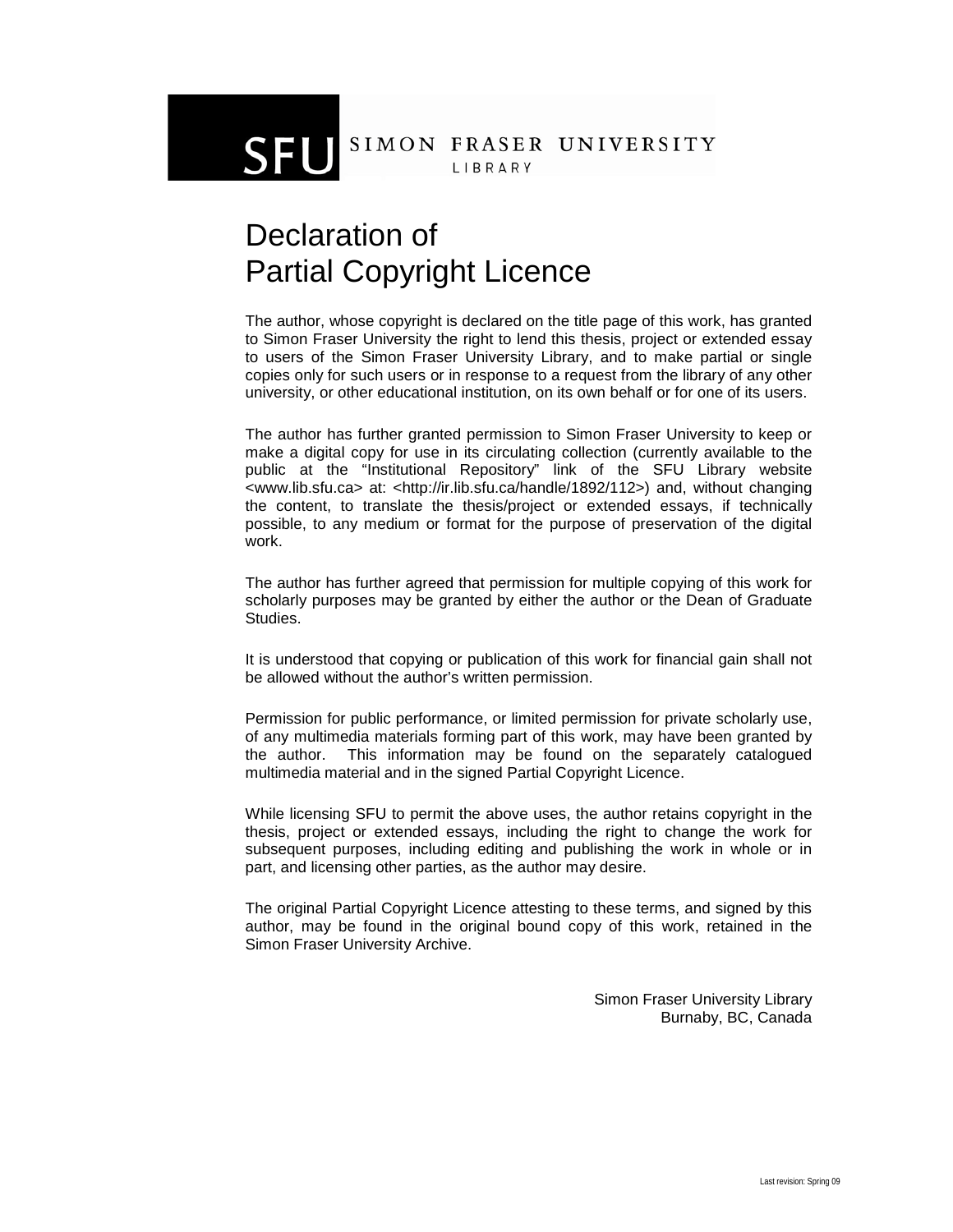

# SIMON FRASER UNIVERSITY<br>THINKING OF THE WORLD

# **STATEMENT OF ETHICS APPROVAL**

The author, whose name appears on the title page of this work, has obtained, for the research described in this work, either:

(a) Human research ethics approval from the Simon Fraser University Office of Research Ethics,

or

- (b) Advance approval of the animal care protocol from the University Animal Care Committee of Simon Fraser University;
- or has conducted the research
- (c) as a co-investigator, collaborator or research assistant in a research project approved in advance,
- or
- (d) as a member of a course approved in advance for minimal risk human research, by the Office of Research Ethics.

A copy of the approval letter has been filed at the Theses Office of the University Library at the time of submission of this thesis or project.

The original application for approval and letter of approval are filed with the relevant offices. Inquiries may be directed to those authorities.

> Simon Fraser University Library Simon Fraser University Burnaby, BC, Canada

> > Last update: Spring 2010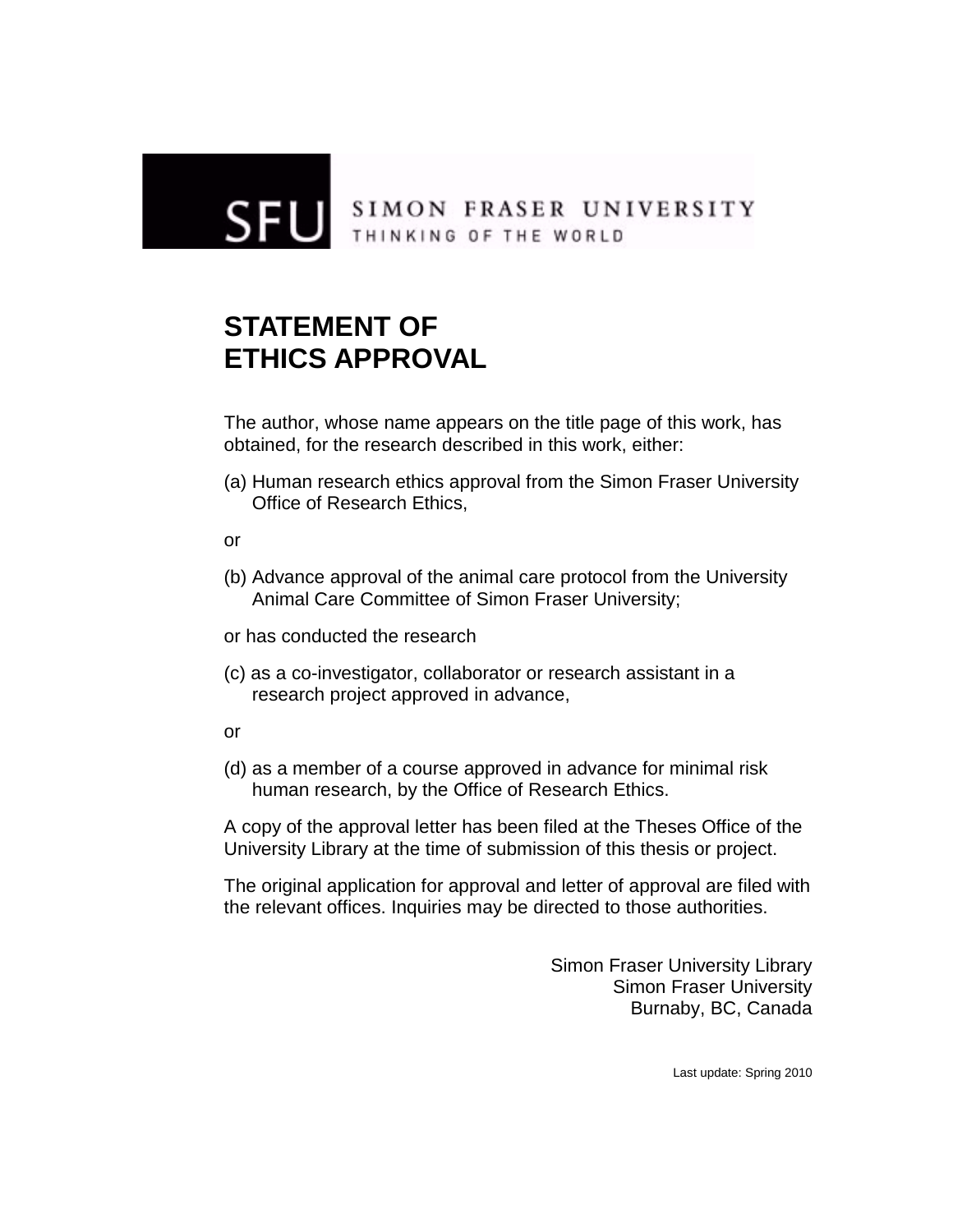# <span id="page-4-0"></span>**Abstract**

This thesis deals with an art form that can be used to 'give voice' to people with diverse backgrounds, character and needs, helping them to explore and bring meaning to their lives through music and sound. Drawing on his extensive experience as professional musician and producer, the researcher examines his practice of creating 'sound documents' that combine the talking and singing of his clients, together with electroacoustic and soundscape elements to create rich multi-layered pieces.

Using arts-informed research methods, the researcher identifies the qualities of curiosity, attentiveness, and acceptance-collaboration as important aspects of his process, and compares these with qualities that are associated with exemplary practice in the teaching profession. This investigation will have relevancy for educators embracing digital and multi-modal forms of literacy, as well as for music educators interested in aural literacy.

**Keywords:** Music education; sound document; audio narrative and collage; multimodal literacy; music teacher qualities; living inquiry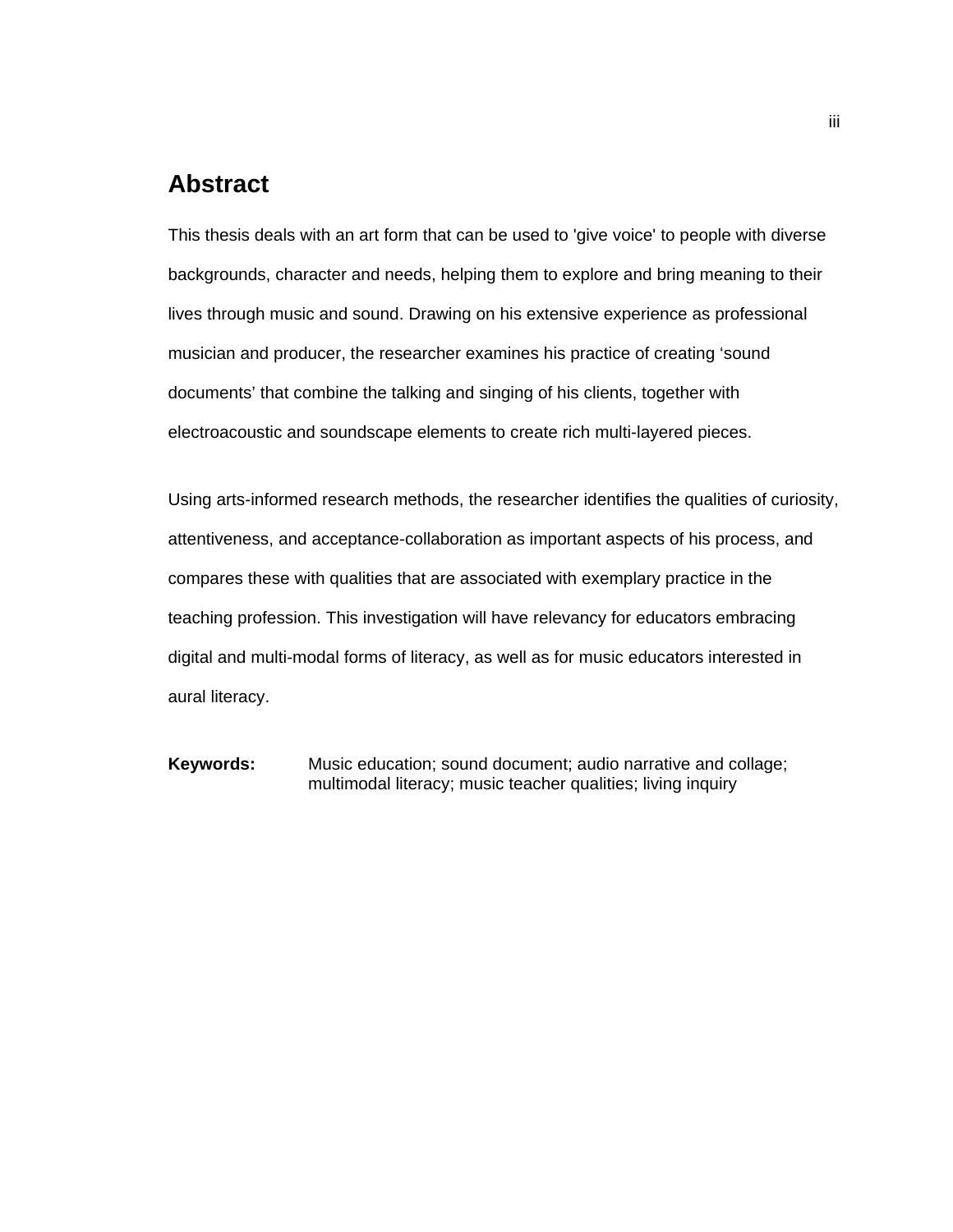# <span id="page-5-0"></span>**Acknowledgements**

Thank you to the many people who have been part of my musical journey over the years, the people I have played music with and have learned from—you know who you are. It is the inspiration I find in the people I play music with that keeps me going.

I would like to thank a high school teacher, Mr. Halowski for igniting my curiosity. I'd like to thank my friend Stanley Cornfield for reading through my drafts and sharing his knowledge.

A special thanks to my senior supervisor, Dr. Carolyn Mamchur, for her warmth and encouragement, her high standards of excellence, and her ability to recognize a good story when she hears it.

Thanks to Dr. Allan McKinnon, for his support of the ideas.

To the memory of Brian Cunningham, whose story is in the first part of the thesis, and to Tamara whose story is the second piece. Thank you to Earle Peach who has been active with the Carnegie Center Music Program.

I would like to thank people who took time out from their busy schedules to answer my email inquiries and, by doing so, made me feel part of a scholarly community: Dr. Rita Irwin, Dr. Cynthia Selfe, and Dr. J. Gary Knowles. Thanks Hildegard Westerkamp for taking time to have a discussion with somebody you didn't know.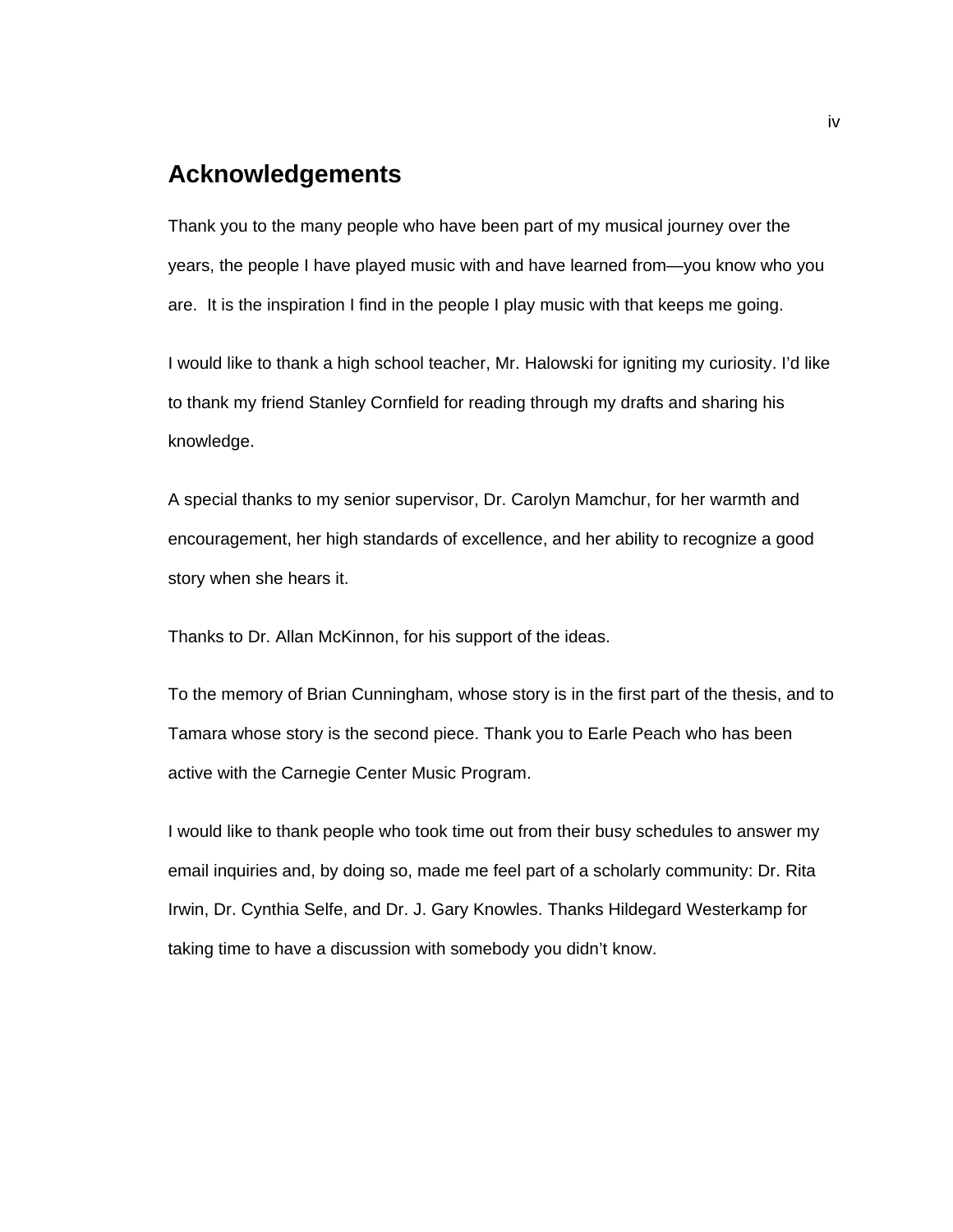<span id="page-6-0"></span>*To My Parents,* 

*Steve and Pat*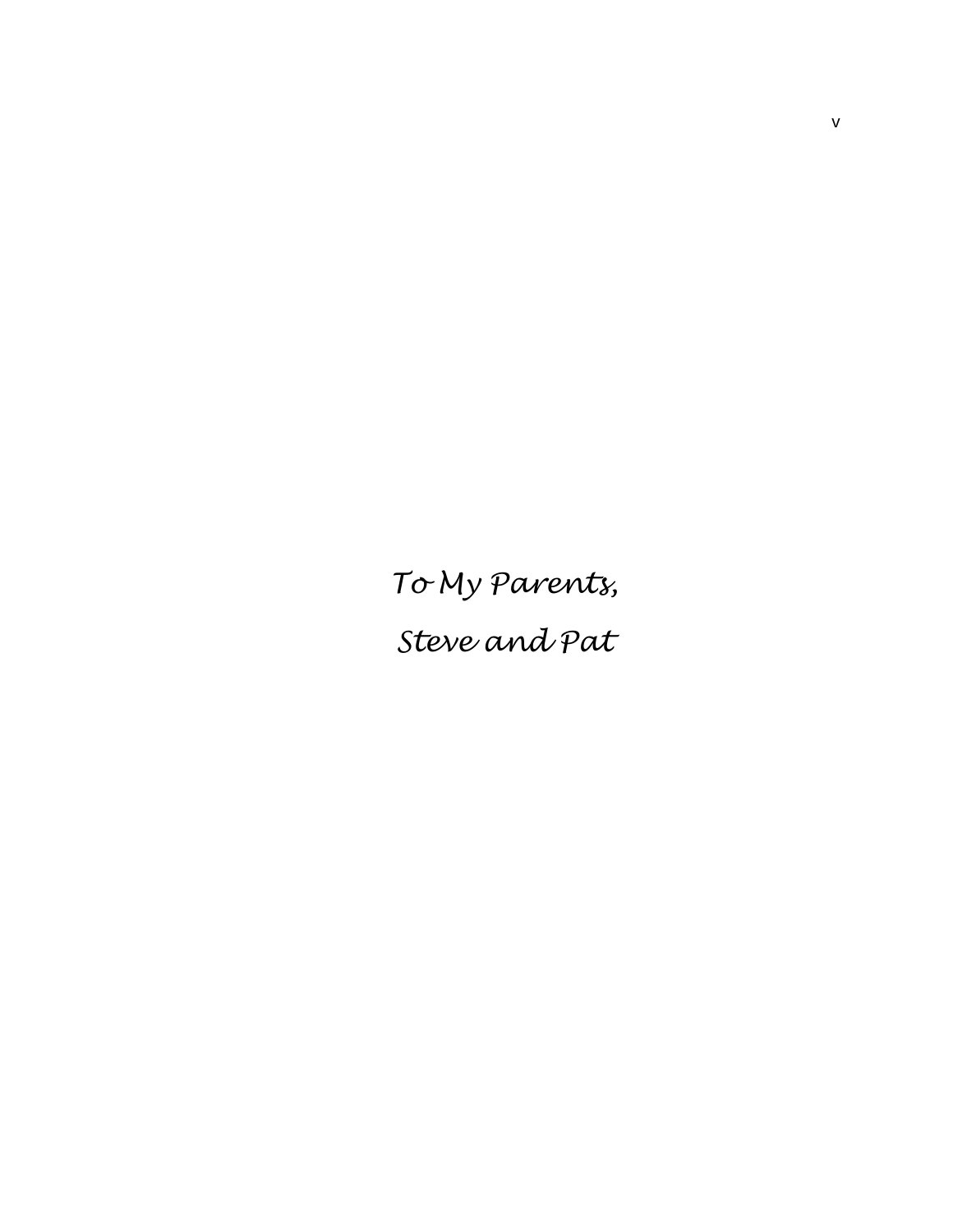# <span id="page-7-0"></span>**Table of Contents**

| Chapter 3. Sound Document #1:<br>"Talking Blues", Vancouver's Downtown Eastside 21 |  |
|------------------------------------------------------------------------------------|--|
|                                                                                    |  |
|                                                                                    |  |
|                                                                                    |  |
|                                                                                    |  |
|                                                                                    |  |
|                                                                                    |  |
|                                                                                    |  |
|                                                                                    |  |
|                                                                                    |  |
|                                                                                    |  |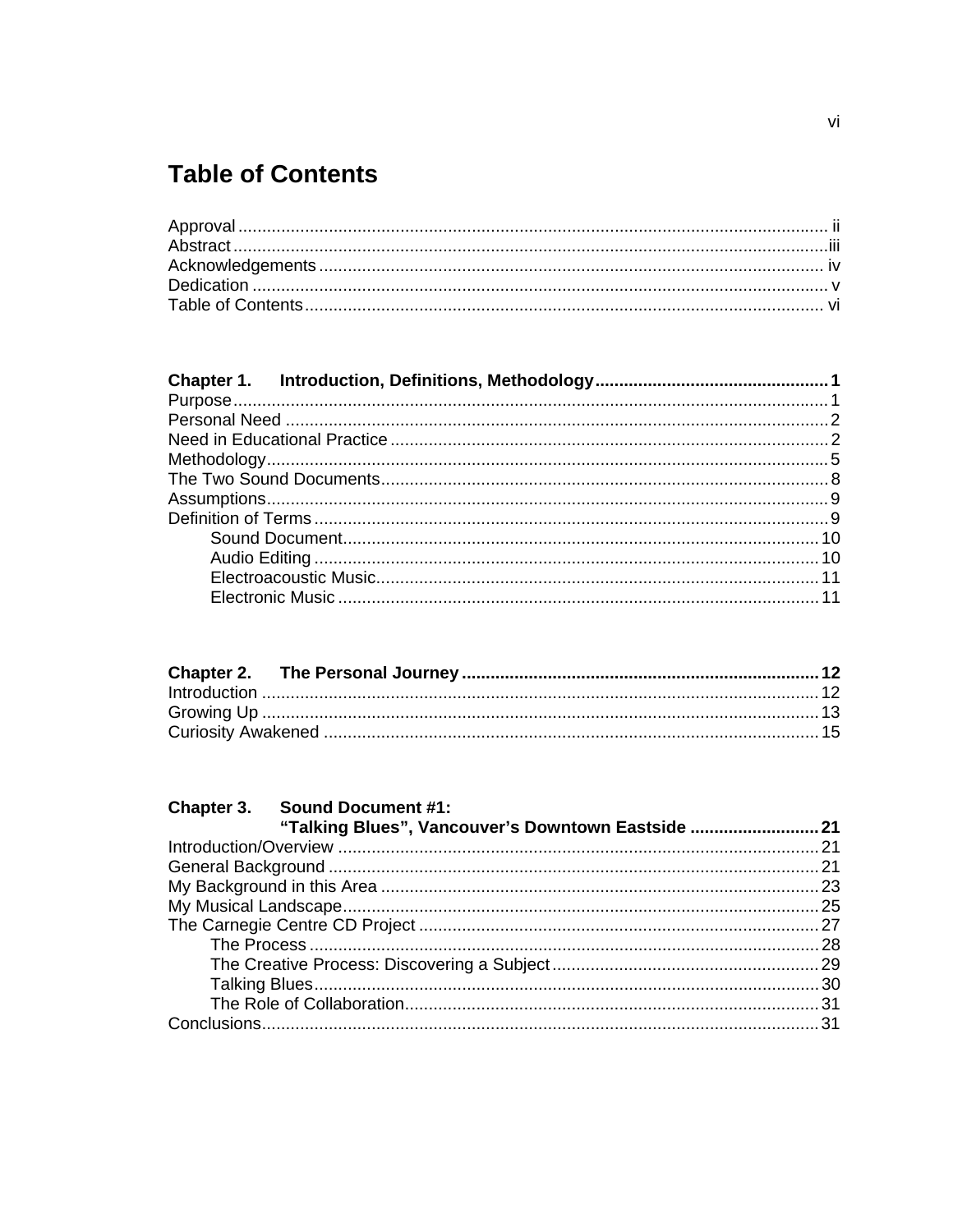| Chapter 6. Emergent Themes and Their Implications for Education  54 |
|---------------------------------------------------------------------|
|                                                                     |
|                                                                     |
|                                                                     |
|                                                                     |
|                                                                     |
|                                                                     |
|                                                                     |
|                                                                     |

| <b>References</b> |  |  |
|-------------------|--|--|
|-------------------|--|--|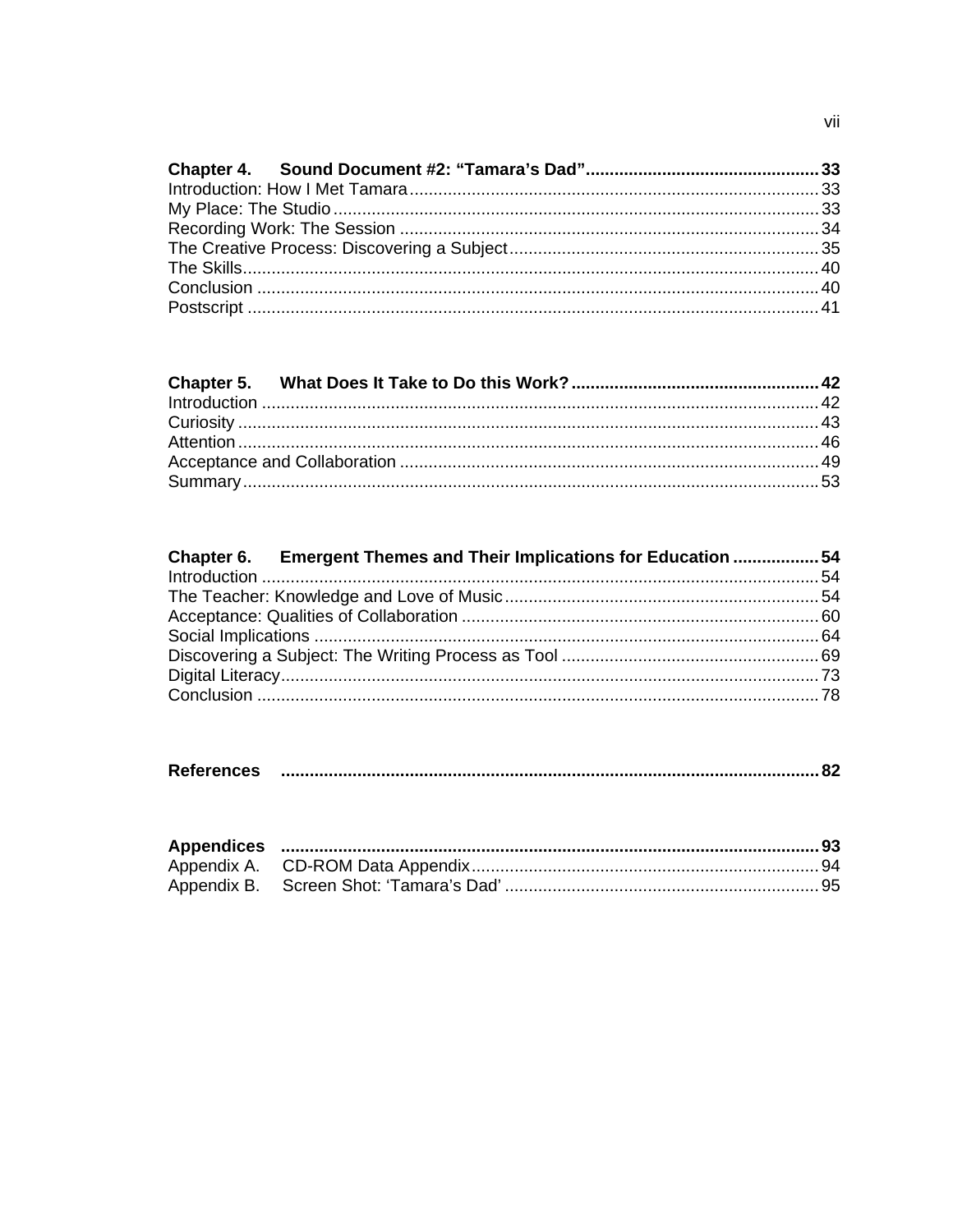# **Chapter 1. Introduction, Definitions, Methodology**

#### **Purpose**

<span id="page-9-1"></span><span id="page-9-0"></span>This thesis deals with the matter of *giving voice* to people with diverse backgrounds, character and needs, helping them to explore and make meaning of their lives through music and sound. This is an educational project, whether these *voices* are well-known or on the edges of our society.

The purpose of this thesis is to describe and explore the process I followed in creating two sound documents, and to reflect upon the value of composing sound documents in the field of arts education.

The two sound documents were "Talking Blues" and "Tamara's Dad". The first emerged as a result of the Carnegie Community Centre CD (Compact Disc) Project located in the heart of Vancouver's Downtown Eastside. The second was created for a course in creativity and consisted of a mixture of an original song by a Russian immigrant, her conversation, and sounds I added electronically, to create a moving human drama. In examining my processes, several questions emerged that formed the basis for this investigation:

- 1. What has brought me to this kind of work?
- 2. How does one discover a subject?
- 3. What skills and attitudes are needed to produce this work?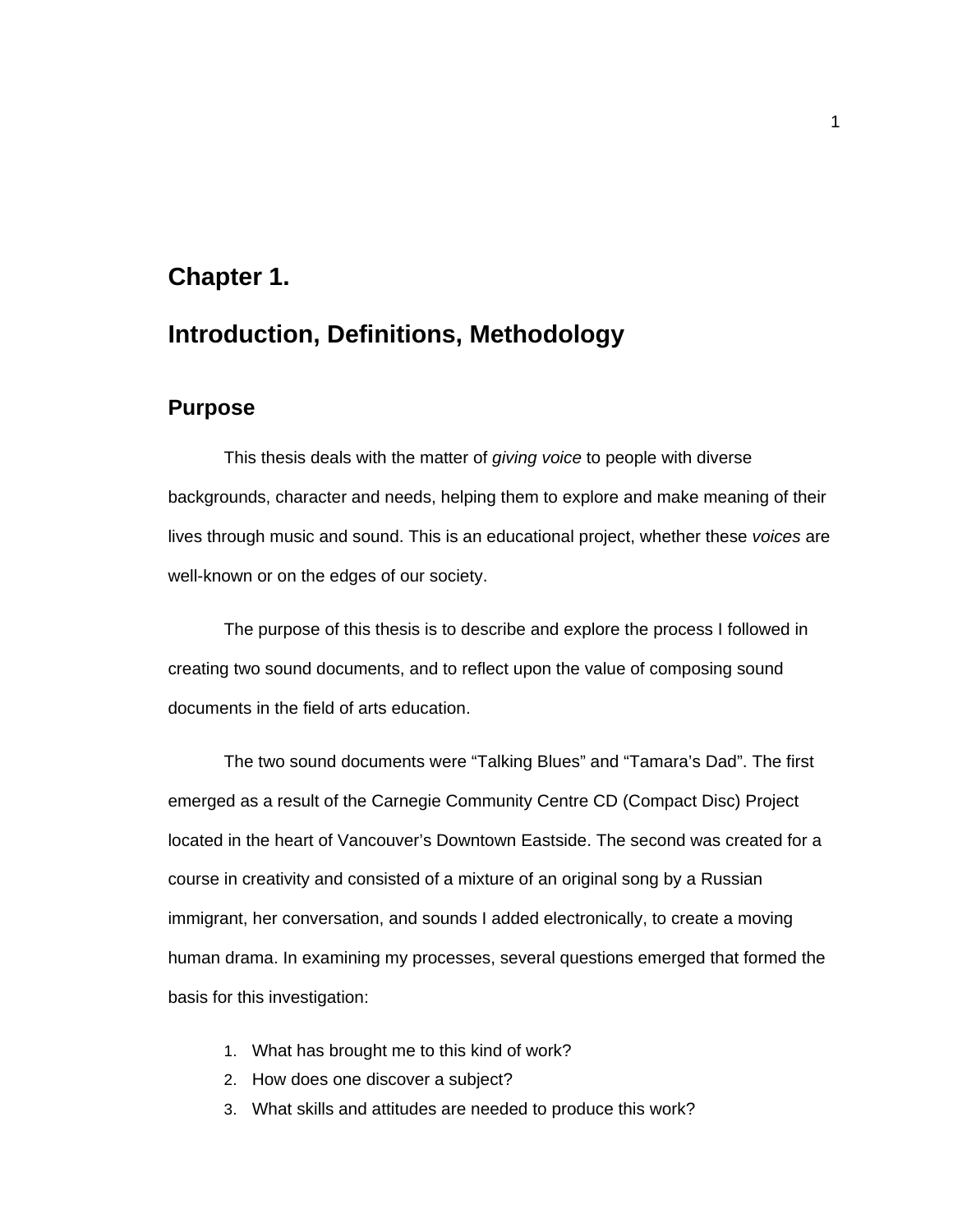### <span id="page-10-0"></span>**Personal Need**

As a self-described lifelong learner, I am aware of the compelling importance of self-discovery. I am drawn to sparks of creative excitement and find myself nourishing and flaming this spark as a facilitator and collaborator. My 25 years experience as a professional musician (which has included recording, touring, producing and songwriting) has been a search for that authenticity and creative spark I find so fascinating. The musical pieces I examine in this thesis grew out of the fabric of my life, and so I find it necessary to examine the warp and weft of that cloth. It has been said that at the root of a thesis lies the lived life of the researcher, which Meloy refers to as the historically located personal importance of one's project (Meloy, 2001). I have put mine at the forefront by examining how I engage with other people from a participatory stance to create these sound documents.

#### <span id="page-10-1"></span>**Need in Educational Practice**

This study is unique in that it addresses the need to examine the practice of sound documents as an emerging art form, and to consider their implications for education in a way that has not been systematically studied before. This will require some exploration for it is not just a question of harnessing digital tools, but also about finding more engaging ways of teaching, growing out of more engaged images of knowing (Palmer, 1998). As Eisner (2001) foresaw:

Given the availability of the computer, there are now opportunities to invent music that would have been technically difficult to invent twenty years ago. Composition in music has its echo in the composition of our mental life, a mental life deeply connected to our somatic experience. It would be well for schools to make music composition a domain that students have an opportunity to address. (p. 9)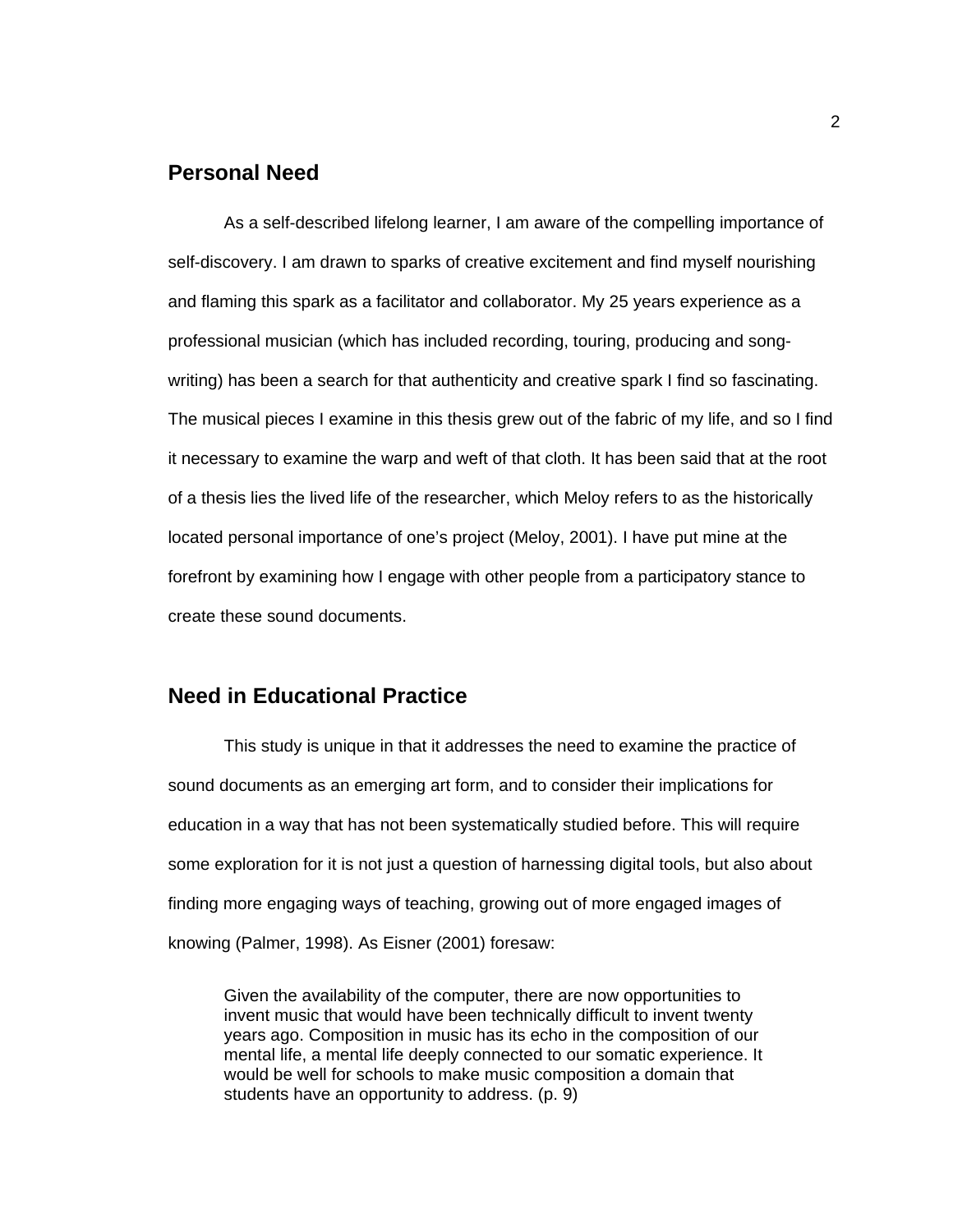Changes in education, ushered in by modern technologies have brought the practice of new art forms into unprecedented focus. Nowhere is this more acute than in music education, for "if music teachers are to become flexible learning leaders they need to be researching how effective teaching (and learning) happen in their own digital-rich music classrooms" (Burnard, 2007, p. 38). This need is echoed by Savage and Challis (2002b) in the challenge they pose for:

…any of you who work within the field of electroacoustic music and would like to develop educational dimensions in their work to take the plunge into the murky world of music education. Opportunities for creative partnerships are there and your ideas and experiences are desperately needed. (p. 7)

My work accepts this challenge by suggesting perspectives to help fill the gap where "conceptual frameworks for investigating the multifaceted nature of creativity and technology are desperately lacking" (Burnard, 2007, p. 39).

Discussion concerning music education is too often instrumentally driven, failing to address the needs referred to by the B.C. Federation of Teachers in their rationale for music education: "Through creating, performing, and listening to music, students experience the ways in which music evokes and conveys thoughts, images, and feelings" (BC Ministry of Education, 1996, ¶1). The arts have been acknowledged as a safe place in which students may engage in activities that give them choices and in which they can try things out, and explore a sense of self. After all, "Art is a way of understanding experience, ourselves and others" (Richmond, 2005, p. 87). The use of music in an Information and Communication Technology environment can provide students with an opportunity to develop and document their growing aural literacy, while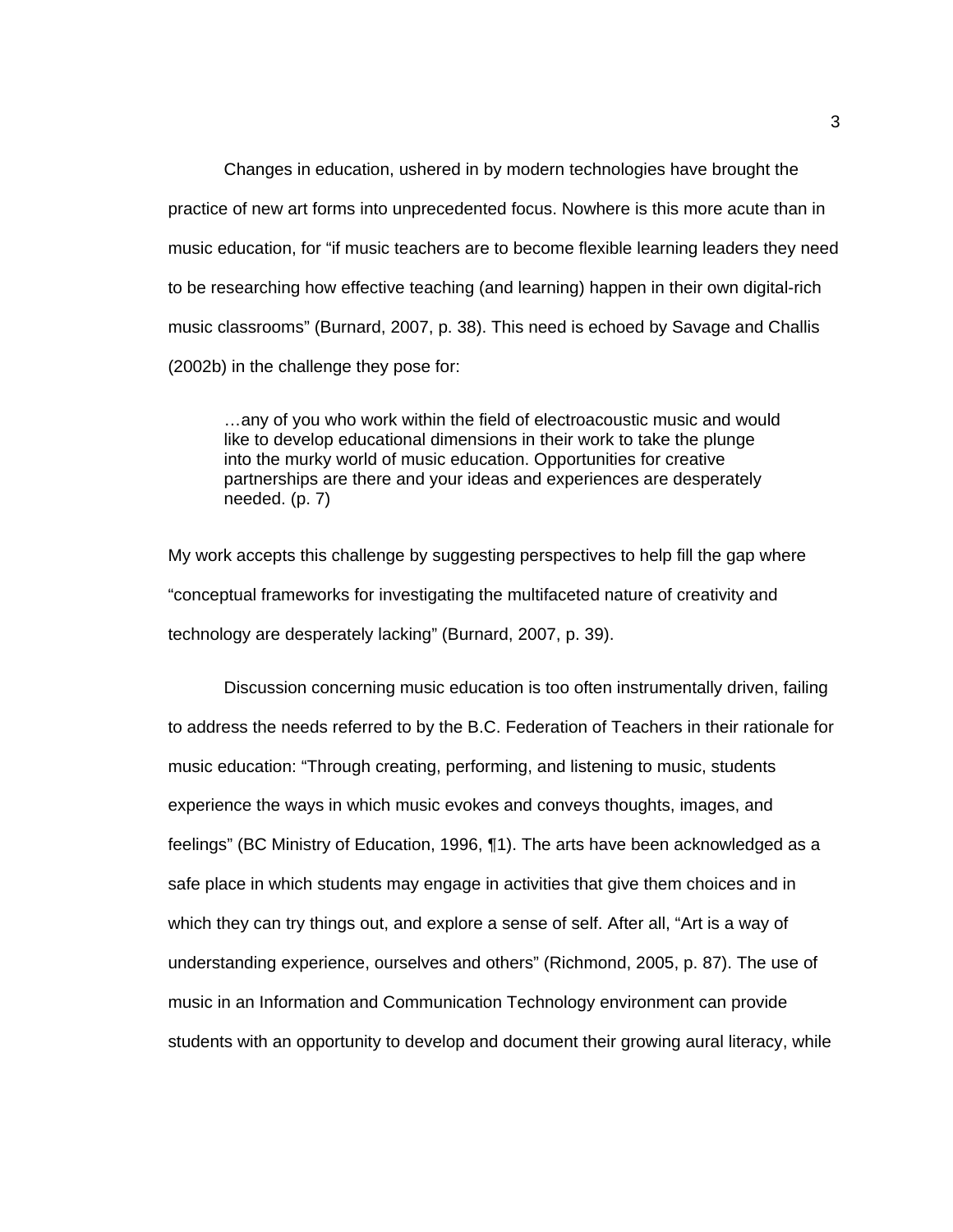creating sound documents can provide them with a powerful way to shape their critical and aesthetic responses.

Music is part of the soundtrack of our students' lives, yet this vital world is not given much attention in the classroom. By helping bridge these worlds, we provide students with an opportunity to reflect on the sounds that make up their lives, thus assisting teachers as they answer questions that are being asked about music education today:

How might schools open spaces for students to explore and invent new music? Can we rethink instrumental music programs to include more opportunities for creativity, self-expression, and cultural relevance? How might music educators renegotiate the dichotomy between the music we teach in school and the music our students enjoy in homes and hallways? (Allsup, 2003, p. 24)

Green's research has shown that while popular music makes up a major part of curriculum content, "the informal learning practices of the musicians who create these musics have not normally been recognized or adopted as teaching and learning strategies within classrooms" (Green, 2005, p. 27). Green's work is supported by Burnard who found that new collaborative partnerships between schools and composers, performers and artists, can close the gap between what goes on inside and outside schools: a gap that is becoming blurred by the use of Information and Communication Technology (Burnard, 2007a, p. 198). As consumers, students are already exposed to concepts of musical collage and morphing from their own listening. There is an urgent need for music educators to bring informal music practices into the classroom in a way that can foster greater musical learning and development. A background in popular music enables me to bring a unique, personal perspective to this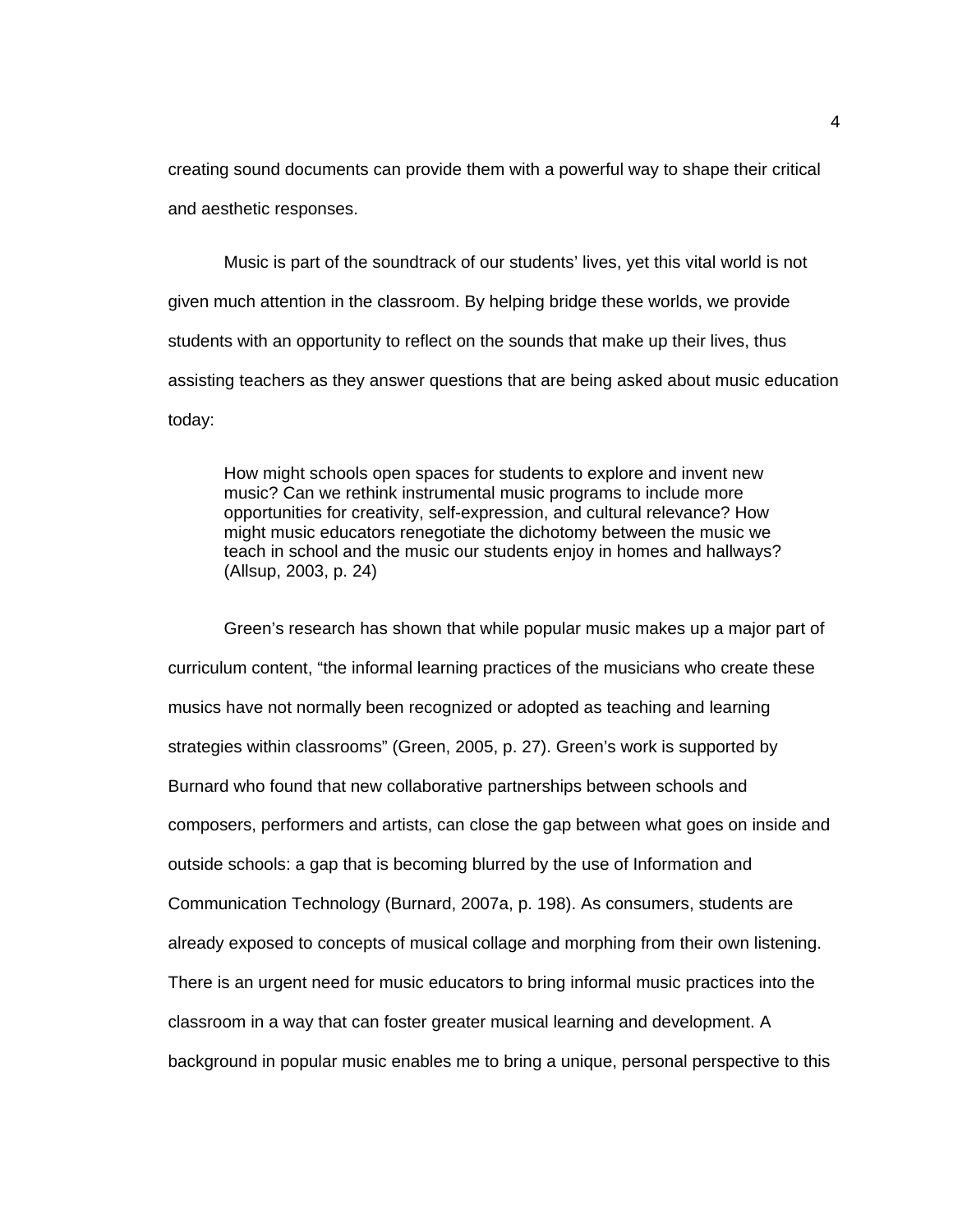research into the informal music practices of popular musicians to show how that might impact on education.

The creating of these two sound documents arose from a desire to represent and communicate a multi-layered sense of life through the medium of audio. I believe students will respond to the challenge of engaging in this kind of undertaking, and that teachers will resonate with the qualities of curiosity, attention, and acceptancecollaboration that I identify as important to my process. Educators concerned with the domain variously described as multimodal composition, or media and digital literacy, will be impacted by this study.

The creation of these two sound documents helped give a voice to the two people whose lives are introduced in the audio component. There are powerful social and therapeutic implications to this work, of which it would be important for educators to be aware.

### <span id="page-13-0"></span>**Methodology**

"Understanding of self is not narcissism," Pinar (1988, p. 150) argues; "it is a precondition and a concomitant condition to the understanding of others" (quoted in Casey, 1995, p. 217).

The recording and editing of a sound document is a way of exploring and establishing one's identity; a way to communicate the essence and nuance of our existence to our selves and to others. Some researchers might refer to this kind of inquiry as being phenomenological, while others might use the descriptor, autobiographical when the sound document is our own, or biographical when we assist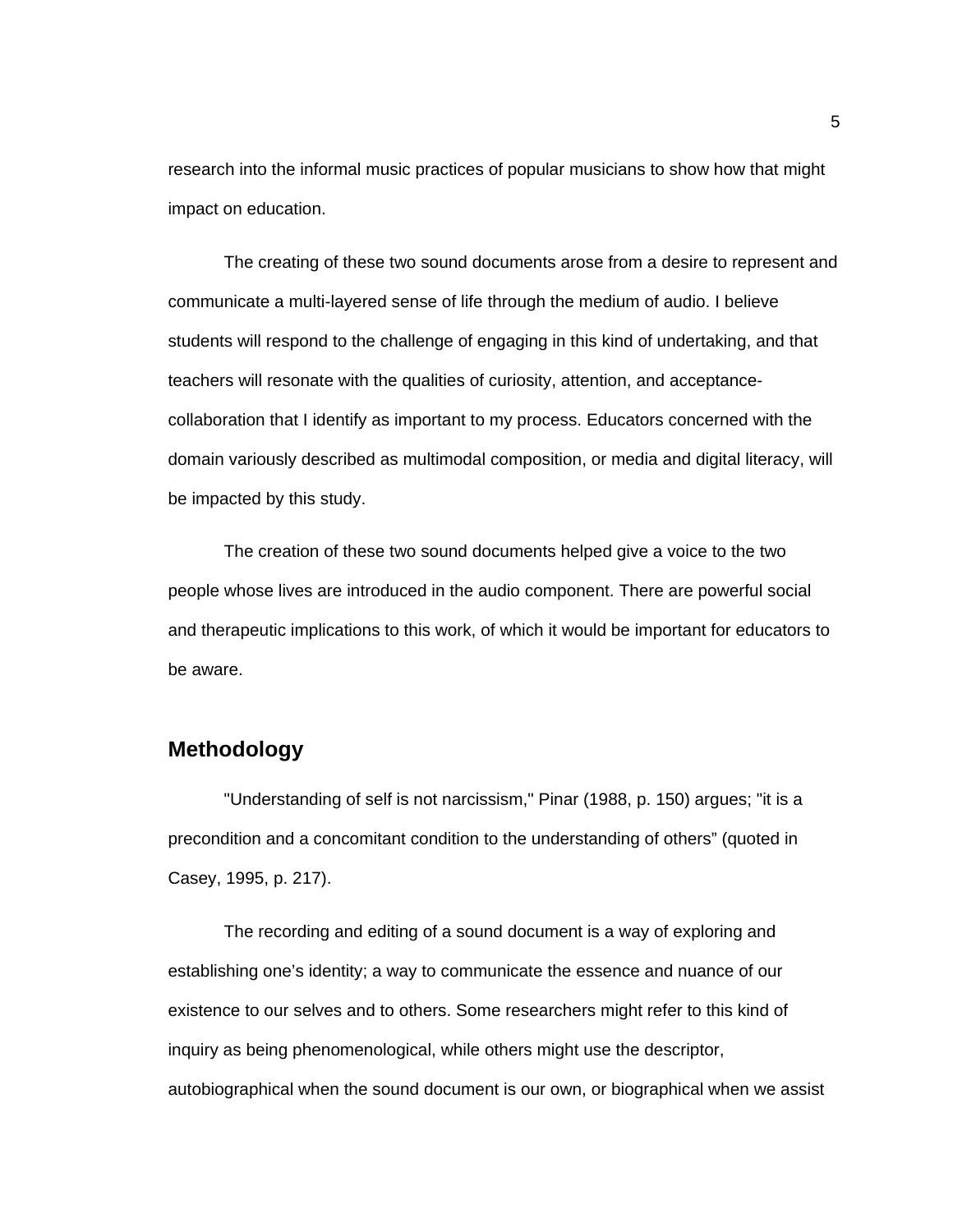others in assembling their sound document. Whatever the label happens to be, this kind of research draws upon the artist within us, as researchers and consumers of research, as we essentially develop what Elliot Eisner would call *educational connoisseurship* in his discussion of qualitative research in education (Eisner, 2004).

This image of the *artist-theorist as practitioner*, in which arts research is founded in practices that come from art itself, was mapped out by Sullivan (2005), who saw its use for educational inquiry. Sullivan noted that, "the digital world is proving to be an especially rich setting in which newer conceptions of theory and practice in the arts are being explored" (Sullivan, 2005, p. 188).

Because the process of composing sound documents hasn't been systematically studied before, this qualitative research highlights the subjective and reflexive presence of the researcher (Cole & Knowles, 2008, p. 61; Cresswell, 1994, p. 21). I was not trained in arts-based research when I produced these two works. They were not produced for any specific research, except my own. Nevertheless, they share many similarities to the work that arts-based, and arts-informed researchers engage in.

Sullivan, in *Art Practice as Research: Inquiry in the Visual Arts*, argues that the imaginative and intellectual work undertaken by artists is a form of research (2005). The two sound documents arose from a desire to explore and to make sense of the world, using the medium I am most comfortable with, sound, to communicate a multi-layered experience of lived life. They share many of the properties mentioned as comprising arts-based research as documented by Barone and Eisner (2006, Chapter 5; see also Springgay, Irwin, & Kind, 2005). They are reflexive in orientation, collaborative in nature, make use of lived situations, and are collage-like in structure. The two sound documents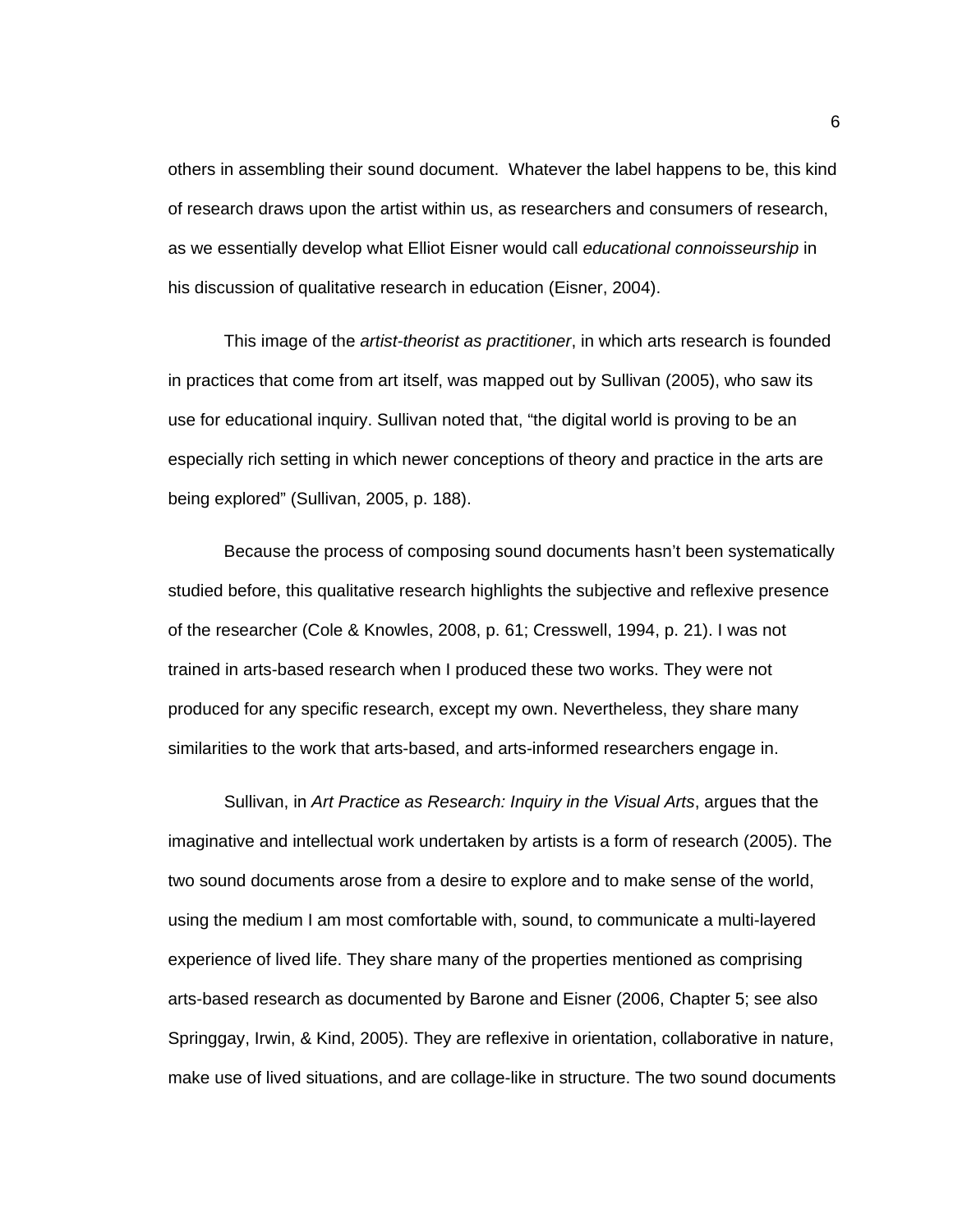reflect my involvement with the two individuals, to illustrate how I both found and constructed meaning from my interaction with them.

Some researchers might refer to this kind of inquiry where the work is oriented toward description and interpretation rather than evaluation, as being phenomenological (Bresler, 1995), while others might call it auto-ethnographic (Chang, 2008). Phenomenology regards the lived experience of the researcher as being important and worthy of investigation. Jonathan Savage, a music education researcher in Britain, has written:

…if I want to understand any attempts towards innovative practice in music education, it is essential for me to find ways to represent and understand my own subjectivities. It is not enough to be able to write a biographical account of their work. I find myself agreeing with Kushner (Kushner, 1993, p. 39) that in order for true educational changes to occur, both my pupils and my own life experiences should become the context from which educational understanding will emerge. (Savage, 2007, p. 200)

Writing this thesis, it felt necessary to acknowledge my previous work, and, in acknowledging this work, to reflect on experiences that brought me to this point. These stories and memos, along with the sound documents, became my primary data. Gouzouasis speaks about how "our stories about lived experiences—experiences in all aspects of music—are the most powerful 'data' we can use in our research" (Gouzouasis, 2008b, p. 222). This is echoed by Chang, who feels that our personal memory taps into a wealth of information, which can be written down as textual data (Chang, 2008, p. 72). My memos and stories were augmented with interviews I conducted with two client-colleagues, and which, along with an analysis of the two sound documents, provided a triangulation of data sources to help me identify aspects I felt were important to the process of composing these sound documents. This process of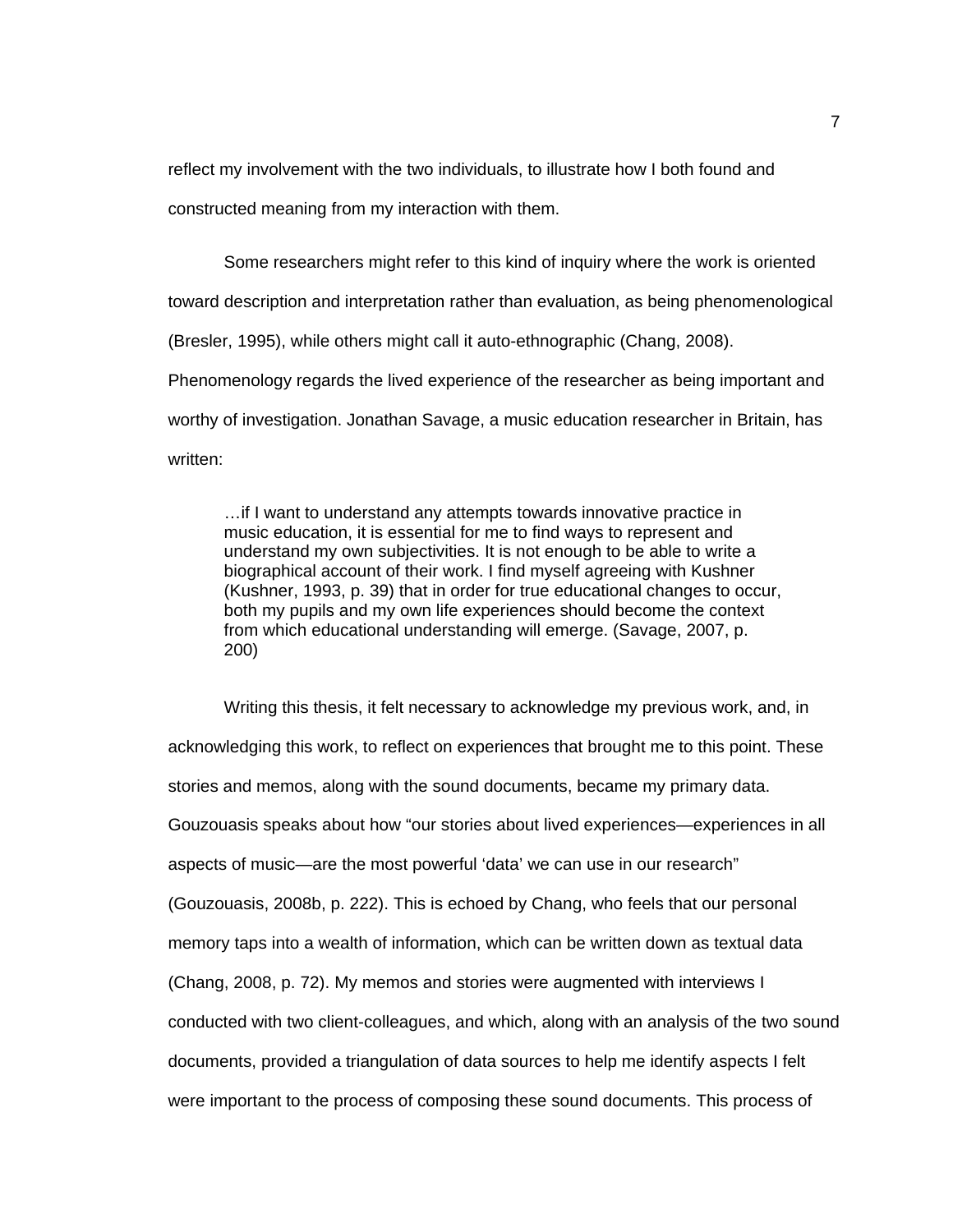identifying qualities and then giving them labels, is in keeping with what Mason suggests:

So collecting accounts-of is one step towards creating a phenomenon, that is, identifying a type of situation, tension, issue or interaction which is exemplified in several different incidents or experiences. It is helpful, once a sense of a phenomenon emerges, to give it a resonant label which can then serve as the hub for a collection of incidents and associated gambits… (Mason, 2002, p. 41)

By zooming in to examine details in the sound documents, and then stepping back to get an overview of how that fits in with my other work, a practice suggested by Wiggins (2007, p. 460), I was able to identify aspects that were important to their creation. This active interrogation and interpretation of the data led me to identify

themes, which I have called qualities. In this manner, reflection becomes a way to

become better acquainted with one's own story (Savage, 2007, p. 193). As Van Manen

stated:

From a phenomenological point of view, to do research is always to question the way we experience the world, to want to know the world in which we live as human beings. And since to *know* the world is profoundly to *be* in the world in a certain way, the act of researchingquestioning theorizing is the intentional act of attaching ourselves to the world, to become more fully part of it, or better, to become the world. (Van Manen, 1990, p. 5)

### **The Two Sound Documents**

<span id="page-16-0"></span>The audio component of the thesis (Appendix A), includes the two sound documents that were completed before my thesis work began and which form the center of my research. The first piece, "Talking Blues", was produced as part of the Carnegie Community Centre CD Project located in the heart of Vancouver's Downtown Eastside, and is available through the Vancouver Public Library.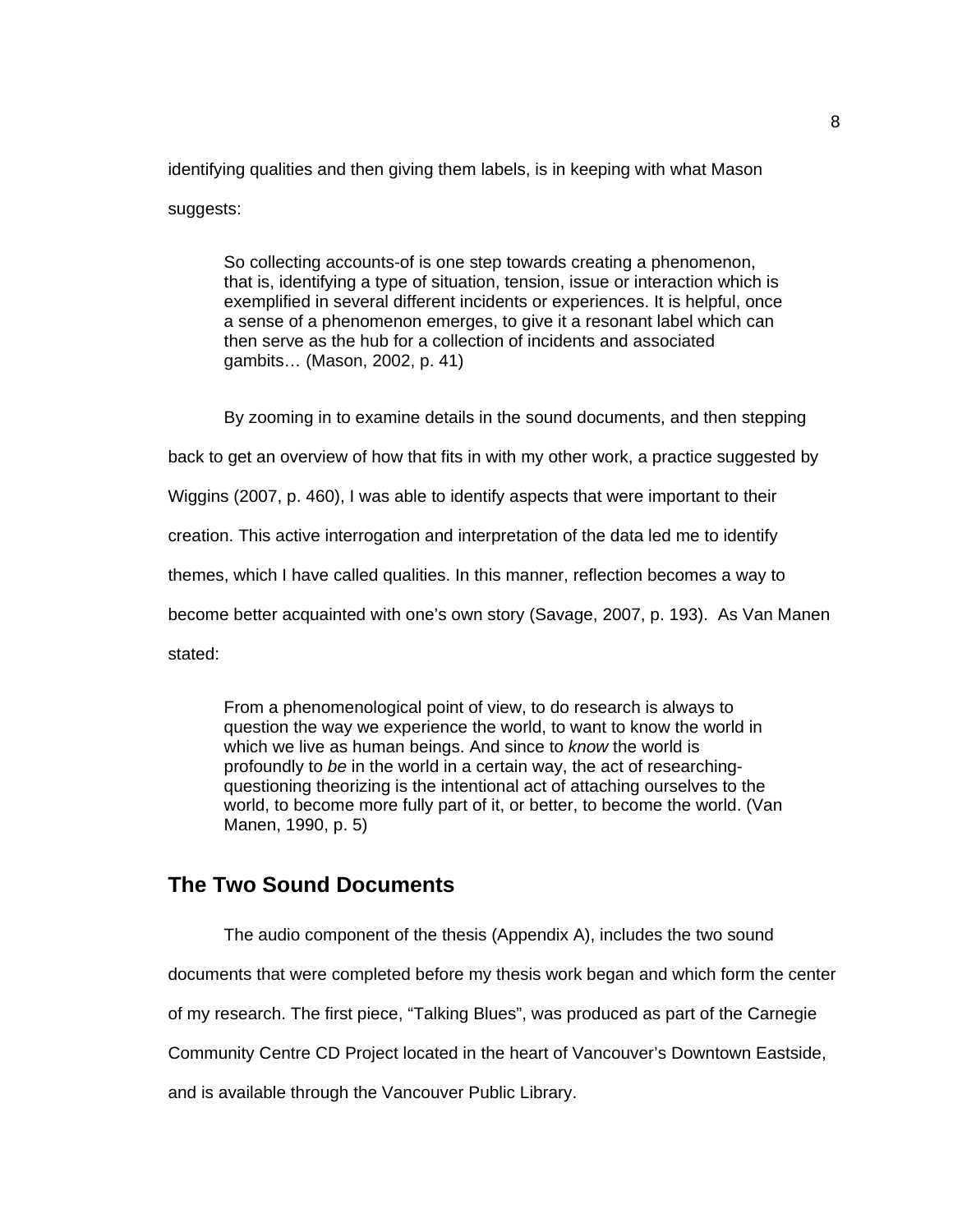The second sound document, "Tamara's Dad", was created more recently and

has not been released to the public.

# <span id="page-17-0"></span>**Assumptions**

- Our experiences help to create the persons we are today. A relationship exists between our backgrounds, and our thoughts and behaviours in the present.
- Our music playing reflects a *self*, which can be expressed and communicated to others.
- Sound documents, composed through a combination of experience and skill, can be considered works of art.
- An analysis and reflection of these art works can help further our own understanding of ourselves, and the world around us; as well as facilitating development of further skills and attitudes necessary to the creation of these art works.
- This kind of work can and should have a place in our school system.

# <span id="page-17-1"></span>**Definition of Terms**

Cresswell (1994) has suggested that "researchers define terms so that readers can understand the context in which words are being used or their unusual or restricted meaning" (p. 106). Because a major part of the thesis involves a discussion of what I have chosen to call *sound documents*, I will briefly explain the use of this term; there are also a few other terms that might benefit from some preliminary description. Otherwise, I will follow Cresswell's recommendation that terms should be defined when they first appear in the research study.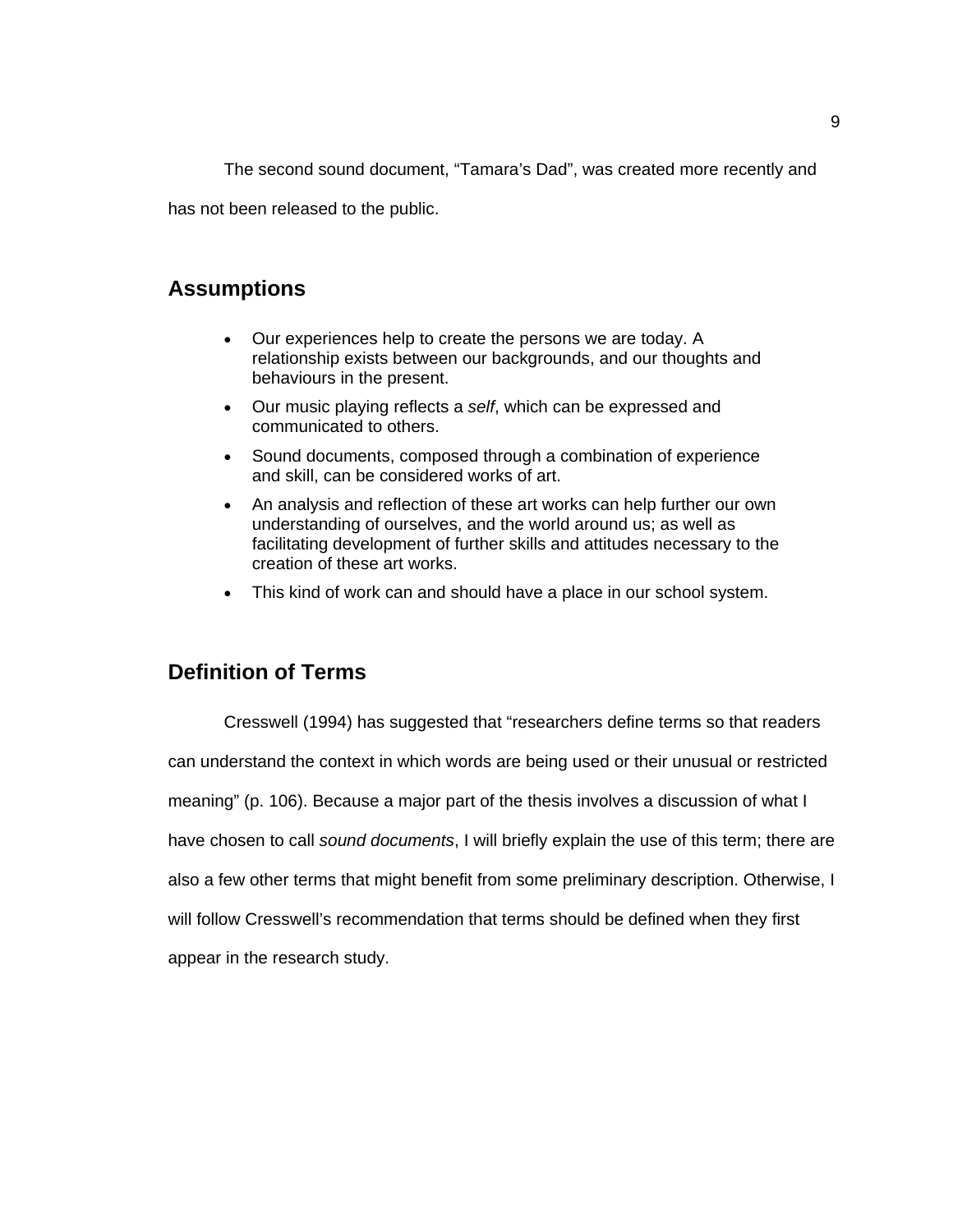#### <span id="page-18-0"></span>*Sound Document*

I am using the term *sound document* as suggested by composer Hildegard Westerkamp in private conversation (November 12, 2008), to distinguish it from terms like audio collage, documentary, electroacoustic composition, digital storytelling or my other choice, audio narrative. A sound document may make use of techniques used by any of the above approaches but, as a description, maintains neutrality. It is a description defined in part by its broadness—a collection of sounds which may or may not include the human voice assembled or composed by a person.

#### <span id="page-18-1"></span>*Audio Editing*

Audio editing shares some similarities with word processing. Software programs enable the audio to be cut into various phrases, or pieces, which can then be moved, copied, or layered to create new combinations. The audio is usually displayed by a grid style of representation, where a horizontal strip represents a *track* of audio. Each strip, or channel, can then include various types of inputs like Equalization (bass and treble), or Reverb, to alter the sound. This form of basic audio editing was all that was required to create the first sound document, "Talking Blues", where pieces of audio have been arranged in new ways.

The second sound document, "Tamara's Dad", utilized a greater manipulation of the given sounds, as well as the synthesizing and creating of new sounds. Both acoustically based (real world) sounds were mixed with newly synthesized sounds to create a combination that will sound both familiar and strange to the average listener. Appendix B shows a screen shot from my computer displaying the sound document "Tamara's Dad", to illustrate how audio is presented in the audio editing program *Logic*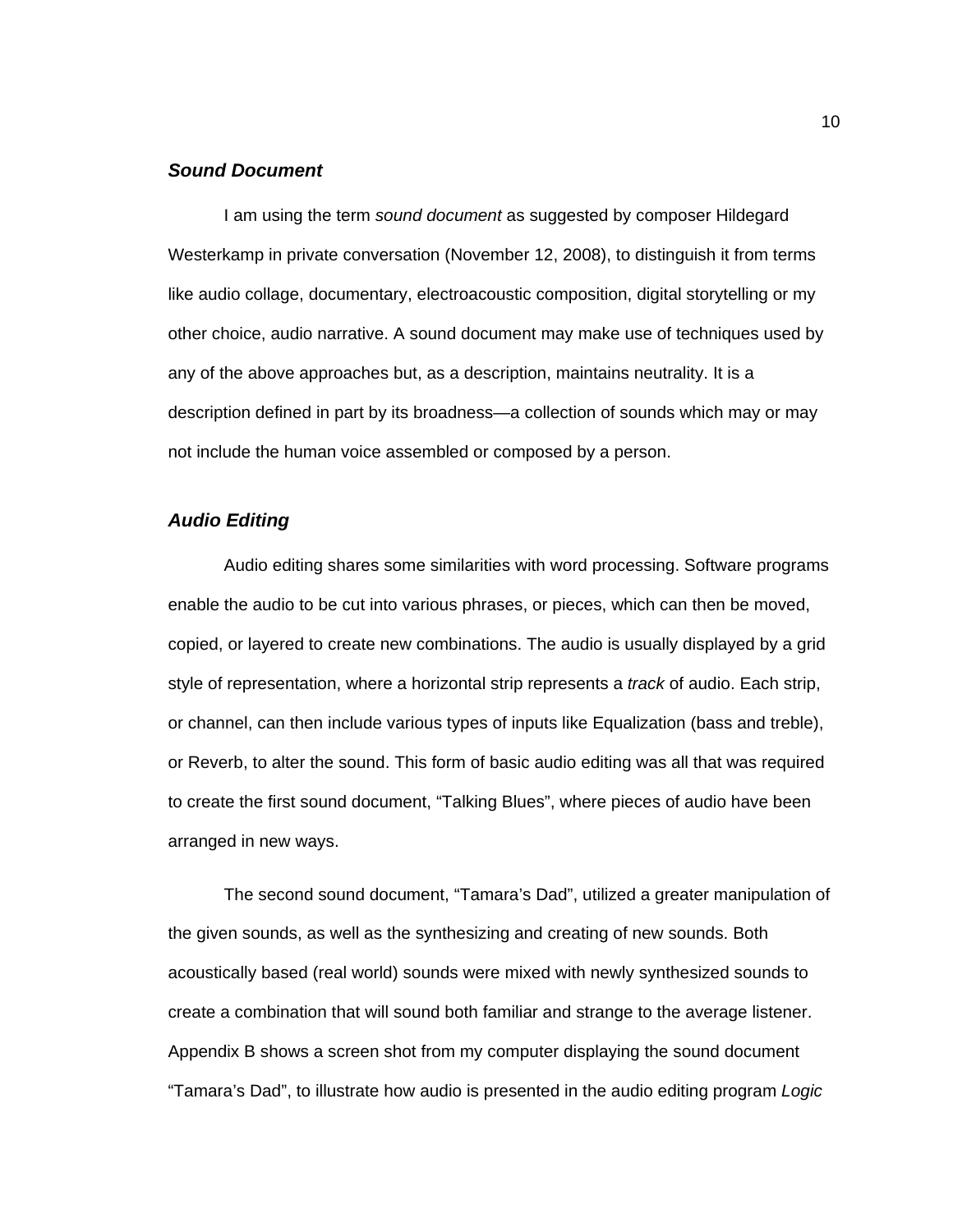*Audio* which I used. The white vertical line is called the song position line which moves from left to right as the song is being played.

#### <span id="page-19-0"></span>*Electroacoustic Music*

Many definitions of electroacoustic music in the texts are very general. Deutsch (1993) defines electroacoustic music as: "Music made in whole or in part by electrical instruments, amplified or electronically modified instruments, recording devices or computers" (p. 5). This definition is similar in some ways to Otto Luening's definition of electronic music (cited in McCartney, 2000, Section 2), and is the one I use in this thesis.

#### <span id="page-19-1"></span>*Electronic Music*

Electronic music is a generic term describing music that uses electronically generated sound or sound modified by electronic means, which may or may not be accompanied by live voices or musical instruments, and which may be delivered live or through speakers (Luening, cited in McCartney, 2000, Section 2).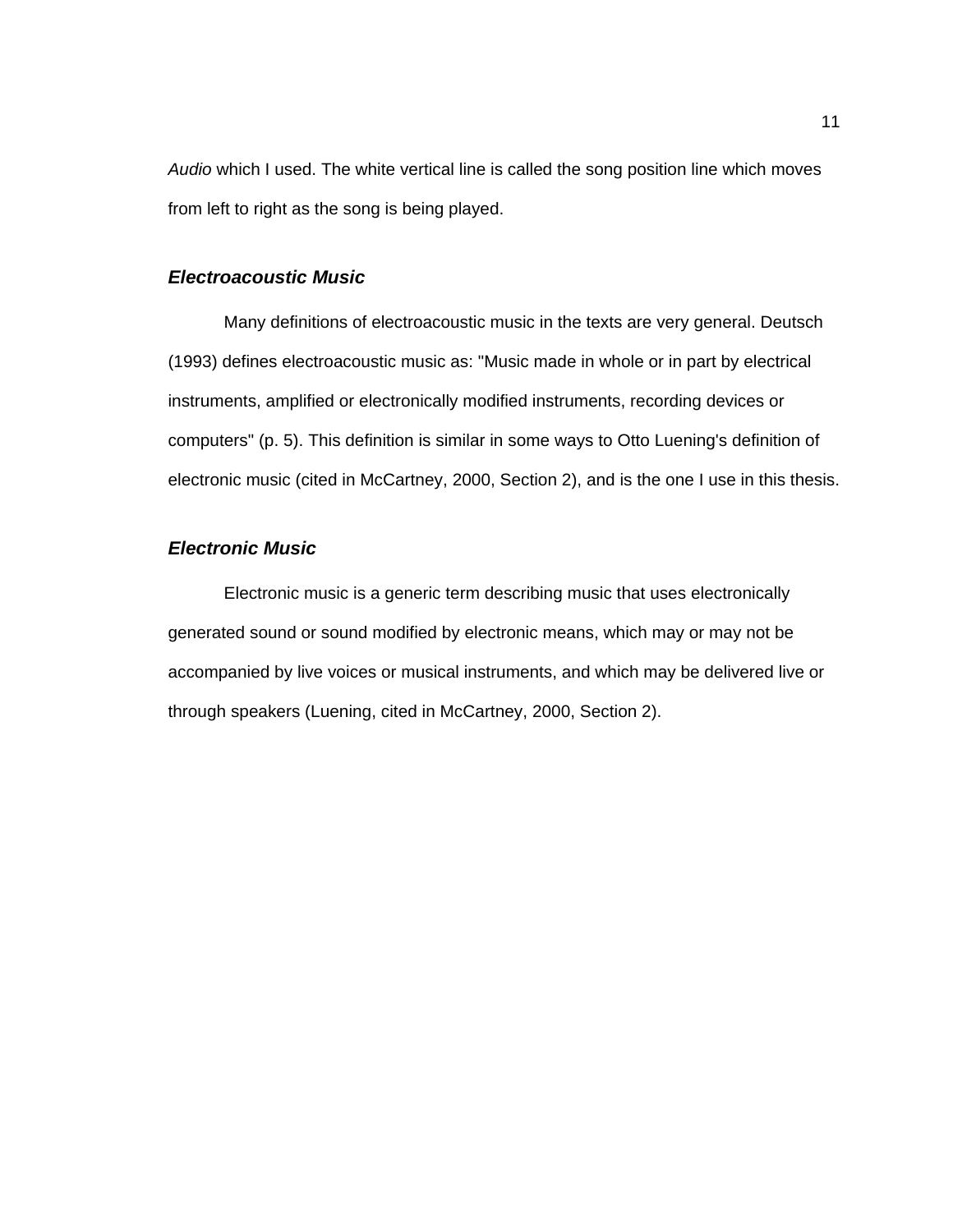# **Chapter 2.**

# **The Personal Journey**

### **Introduction**

<span id="page-20-1"></span><span id="page-20-0"></span>The sounds I hear are an invitation to tell a story. Just as writers are known to use bits of overheard conversation, so in a similar fashion the sounds and text of everyday life become a catalyst in the creation of a story in the form of a sound document. For example, when I hear someone play the guitar, perhaps even just strumming a few chords, the attack, the sound, all tell me how much experience the person has with music and the relation she has to her instrument and to music. I feel that what I am hearing is part of the being of another person as the music resonates through me in an embodied manner. I have wondered how I came to this view and what experiences might have been instrumental in shaping this outlook.

I recall being huddled under the covers of my bed in Richmond BC, with my little hand radio, picking up the signals of stations from as far away as Mexico. The music and strange language piqued my curiosity about the world. Later, as a young man, I imagined that the best way to satisfy this curiosity might be by playing music and traveling. Music seemed to be a way to engage and learn about the bigger world *out there*, and it still is.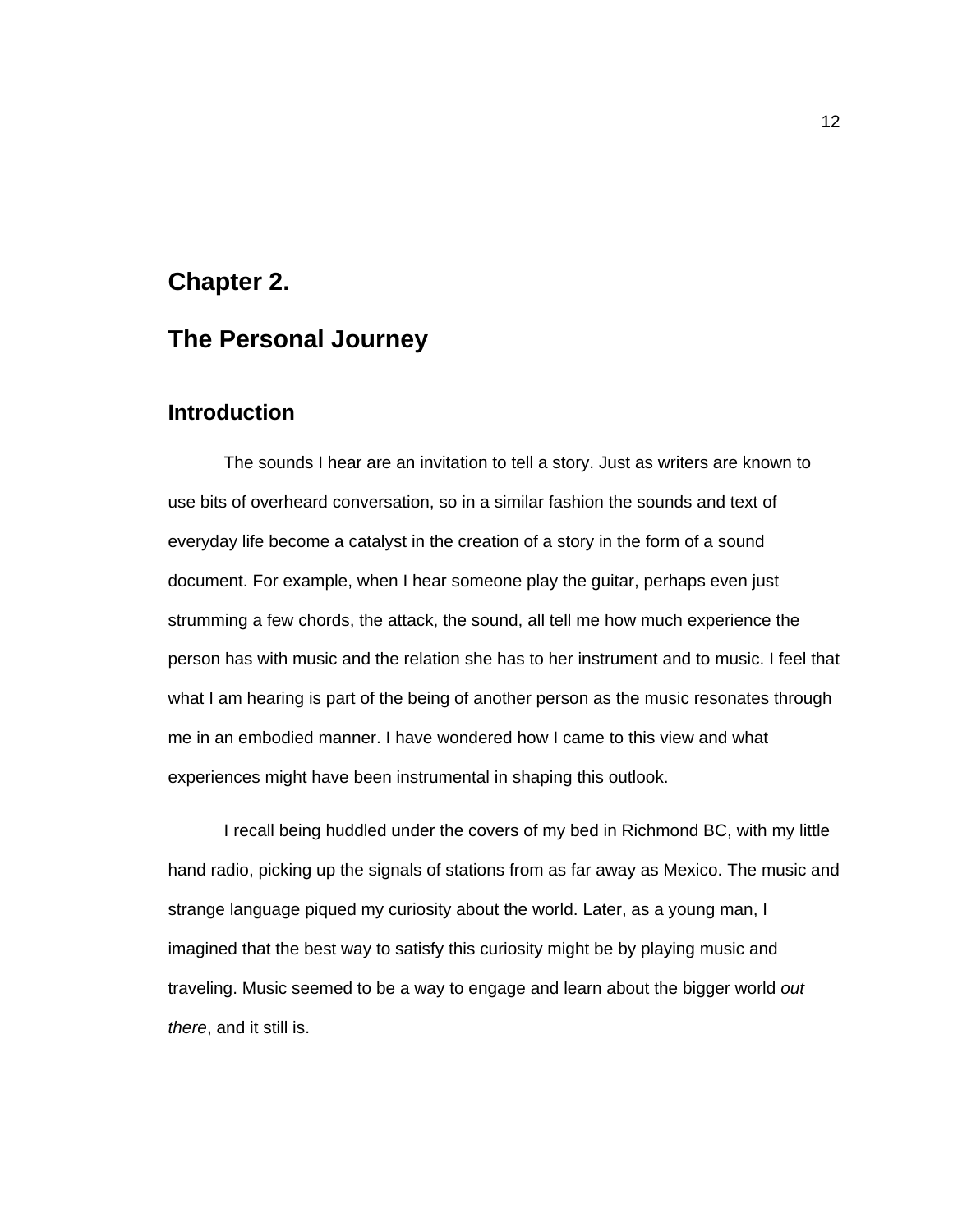I write about some of the experiences both within and without school that influenced my choice of music as a career and affected how I look at the world, and in turn how and why I create music.

# <span id="page-21-0"></span>**Growing Up**

I am the eldest of three children; my parents came from Irish and Eastern European (Ukraine, Polish, Russian) backgrounds. My parents were both only children, born to new immigrants here in Vancouver. As a meteorologist, my father started his career in Halifax, where I was born, and then moved to Gander, Newfoundland, where I lived up to the age of six. My early memories, then, are ones of the outdoors, of trees, and the small ravine where I played every day. There were no stores, restaurants, or TV. My first experience of a city was our stop in New York City before we traveled across the continent in our new car back to Vancouver. I recall going to a fancy restaurant, bright with glass and chrome where I had watermelon. I can still see it perched up on the counter at my eye level, and another restaurant, dark, with low wood tables where I had steak.

When we moved to Sea Island, an island in the Fraser River Delta close to Vancouver BC, it was still very rural. I would go for walks that seemed as if they went on for miles of bush and grassland. I recall this old wooden tower, and wondered if it was left over from the war. A neighbourhood boy's father trapped muskrats in the large ditches and hung the pelts on their clothesline.

My first experience of *noticing* sound was as a child, I was sitting on the floor and recall being aware that sound was coming out of an old radio. I didn't grow up with much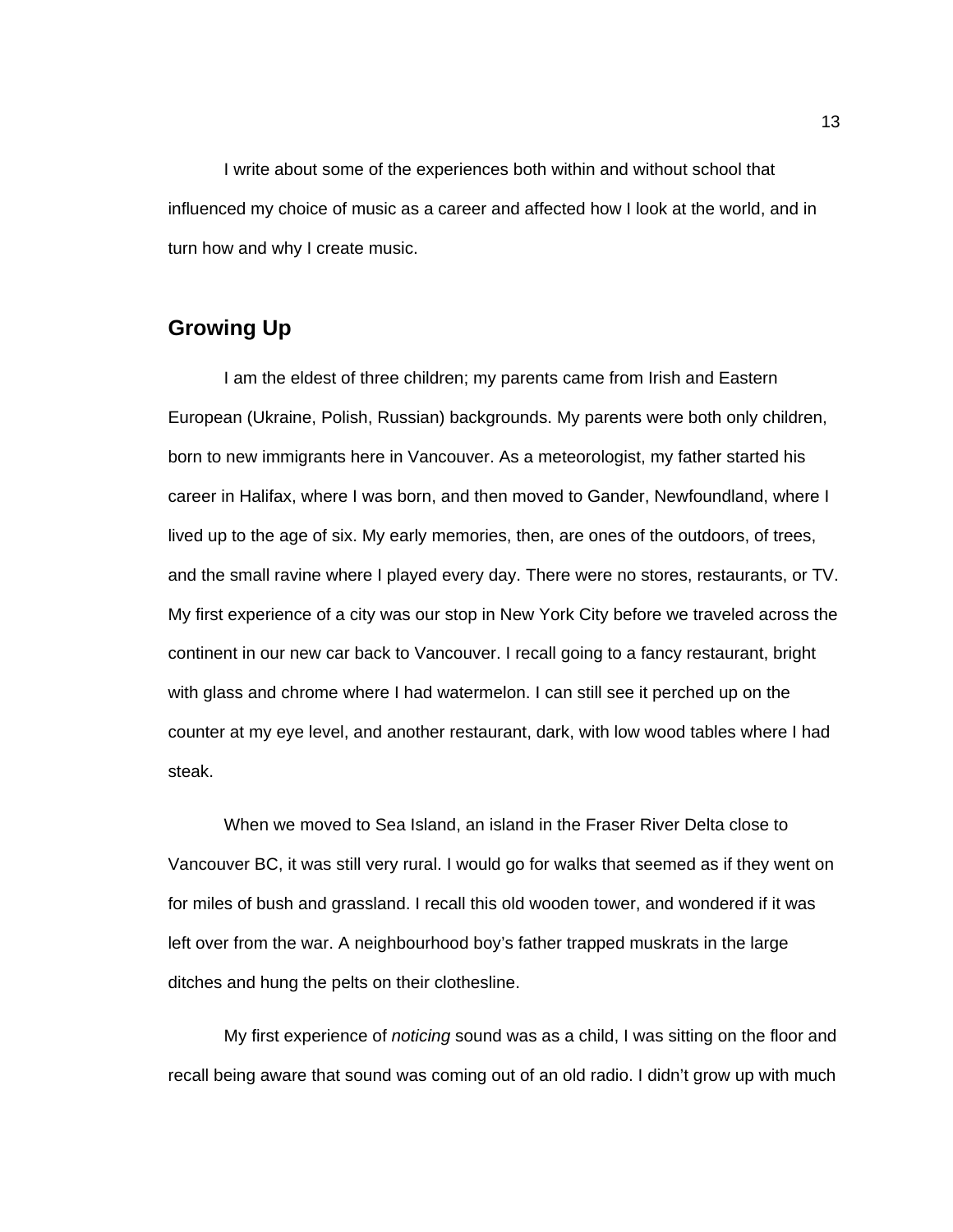music around me but I do have experiences that remind me of my interest in music and sound such as the time I came home from preschool singing the song "Billy Boy" to my mother. In Grade 1 or 2, while waiting for the school bus, I would make up songs in my head that were a curious mixture of repeated sounds based on words, both real and imaginary.

In Grade 5, I had my first experience with a musical instrument, the recorder. I can recall the smell when I opened up the purple cardboard box it was stored in. The acrid, sharp biting odour would cause my nose to wrinkle. I always wondered what caused that. There was this mixture of unfinished wood around the mouthpiece and then the smooth finish of the main body. There was a kind of ritual involved in opening the case, assembling the parts and then, after playing, cleaning and putting it back in its case. I joined the recorder club, the first and only club that I was ever involved in at school. There were about three or four of us that met after school to sit in the front row with our recorders; I don't recall if we were playing arrangements, or if we were all just playing the melody. The teacher was quiet, not very demonstrative. I assume that she had a love for the music; I am just left with a sense of her quiet patience.

Reflecting on this, I am aware of how the recorder enabled a sensual connection or engagement with the world. I remember the soothing quality of the sound when it was correctly achieved, its pleasing rich timbre, something I had created. As a child, I was happy doing things on my own, an independence that allowed me to stay in touch with my thoughts. I think that in this respect, playing the recorder shared some of the qualities that caused me to grow gardens from the age of 6 to 18. It was something I could do on my own, and see the results. I took a keen interest in my plants, noticing the growth of the various varieties. A few years ago, I had an opportunity to look through some old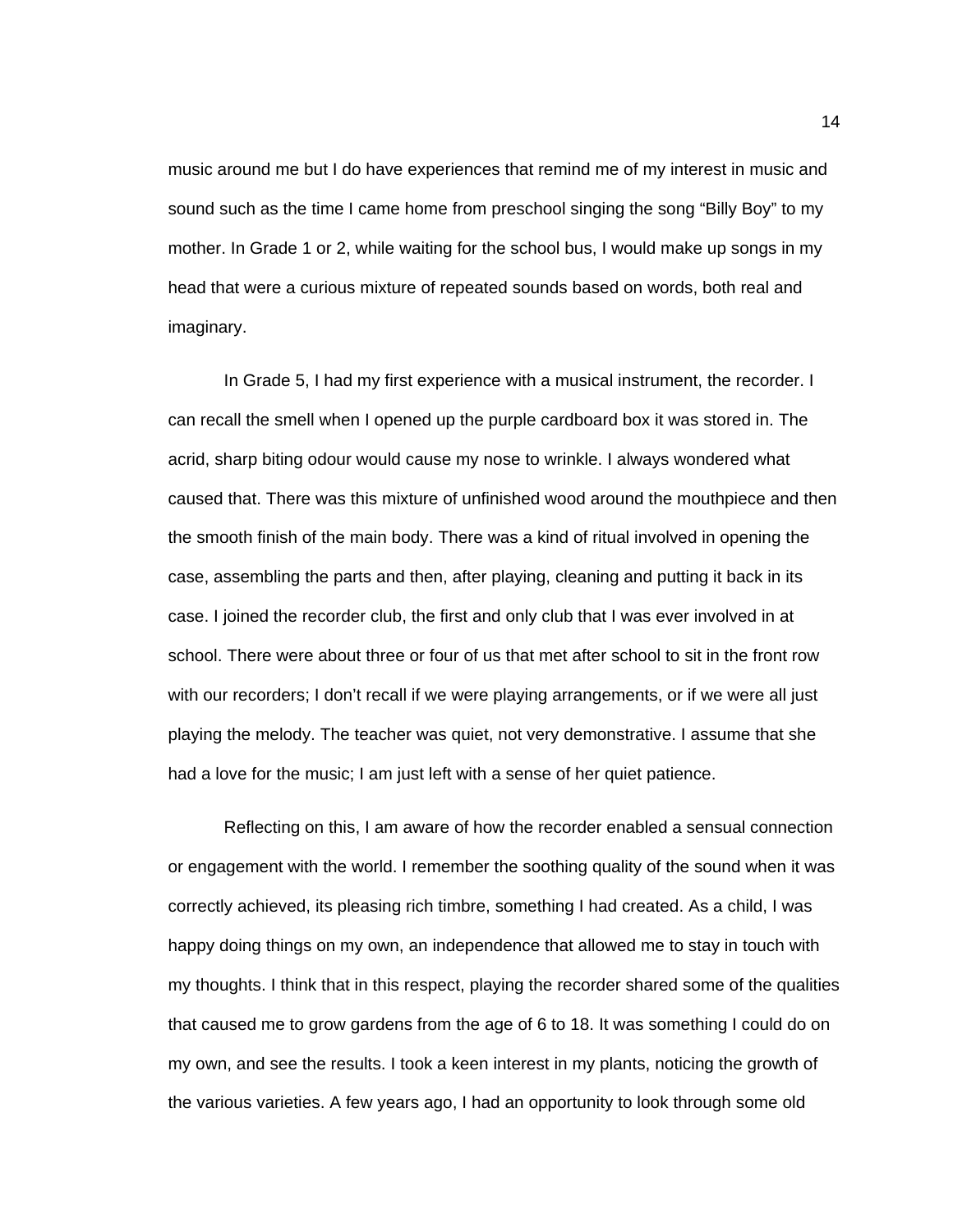papers that were saved from school and in one scribbler was a journal we must have been asked to keep when we were just learning to print. It was a revelation to read how in my young hand I wrote about my garden and how certain plants had just flowered.

### <span id="page-23-0"></span>**Curiosity Awakened**

I remember the exact day when my curiosity about the world was awakened. It was an afternoon in Grade 7, a day like any other; I had no idea at the time that it was to contain such a pivotal event. It was in writing class; I can visualize where I sat, about fourth from the front, and the second row over from the right side of the wall. The teacher, who was to my left towards the window, was talking about the ring he wore on his finger. He showed us this ring, and I could barely make out the pyramid with an eye on top that he was referring to. He explained that he was part of a group that traced its roots back to the ancient pyramids of Egypt. Not just anybody could join this group, he explained, one had to pass certain tests. For example, you were put in a cell and water was slowly added until it was almost at the top, if you cried out then you failed.

These stories and how they were told were unlike anything I recall hearing first hand. It also was so out of character for a *teacher*, to talk to us as if we were equals. These stories captivated my imagination. The world suddenly seemed a much richer and more mysterious place than I had imagined. It was as if my life had been lived in a kind of daze, and these stories awakened me. I was to have this teacher again in Grade 10, at which point he talked about our auras and our previous incarnations in class. He was happy to lend us books like Bucke's (1901) book *Cosmic Consciousness: A Study of the Evolution of the Human Mind*, or the stories of Lobsang Rampa, the supposed story of a monk growing up in Tibet. These opened up vistas beyond my suburban world. Palmer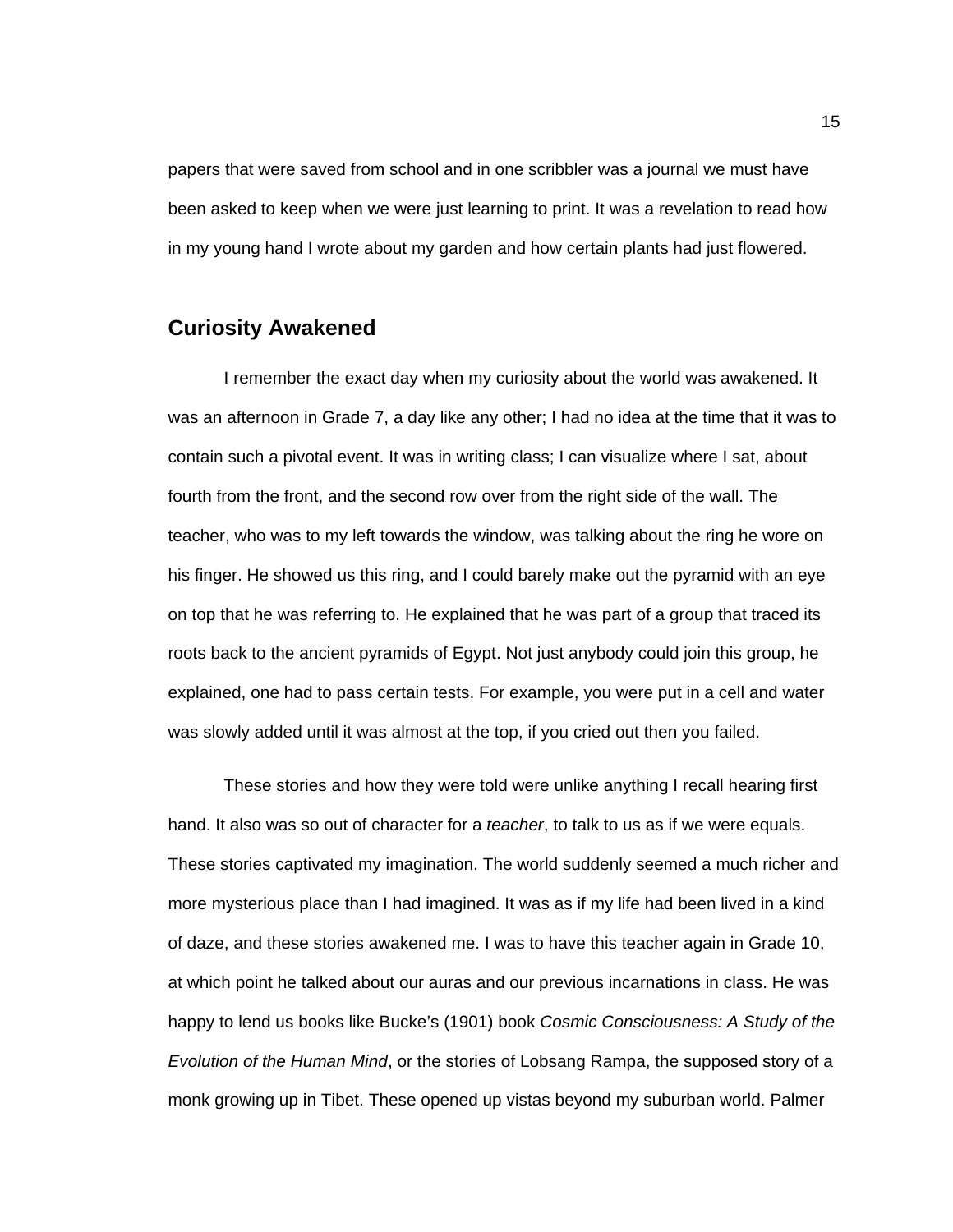(1998) has written how teachers can act as mentors: "Their power is in their capacity to awaken a truth within us, a truth we can reclaim years later by recalling their impact on our lives" (p. 21).

I am sometimes asked what drew me to playing guitar. It was while I was a teenager (15 or 16) that I first started taking lessons. I remember having an inner memory or feeling, of an acoustic, steel stringed guitar being played, much like a cowboy accompanying himself. I was drawn to the sound of the guitar, finding it both soothing and captivating. I took lessons; they were traditional, just working out of a Guitar Method Book. I don't think that I was really taught to listen or feel the music, to be aware of tone, or timing, or any ear training, but I did become proficient at sight-reading. There was something about the fact that it was an individual lesson that made a difference—I was responsible for practicing the material. I remember how I would enjoy it on a Sunday morning when the house would be very quiet and I could enjoy the sound of the guitar.

I think about these things now when I give lessons. I am aware of how this can be a unique situation for a student, spending a half hour with an adult in a one-to-one relationship and what a powerful influence I might have on them.

I didn't have any more specific music experiences in school, unfortunately never joining the school band. During my school years, two rock bands came and performed at school, both were memorable performances of groups that were part of the burgeoning Vancouver music scene. Towards the end of school, I had a band with school friends, mainly playing cover songs. Even at that point I was drawn to the idea of creating my own songs and tried collaborating with one of the band members; there was something exciting about creating your own music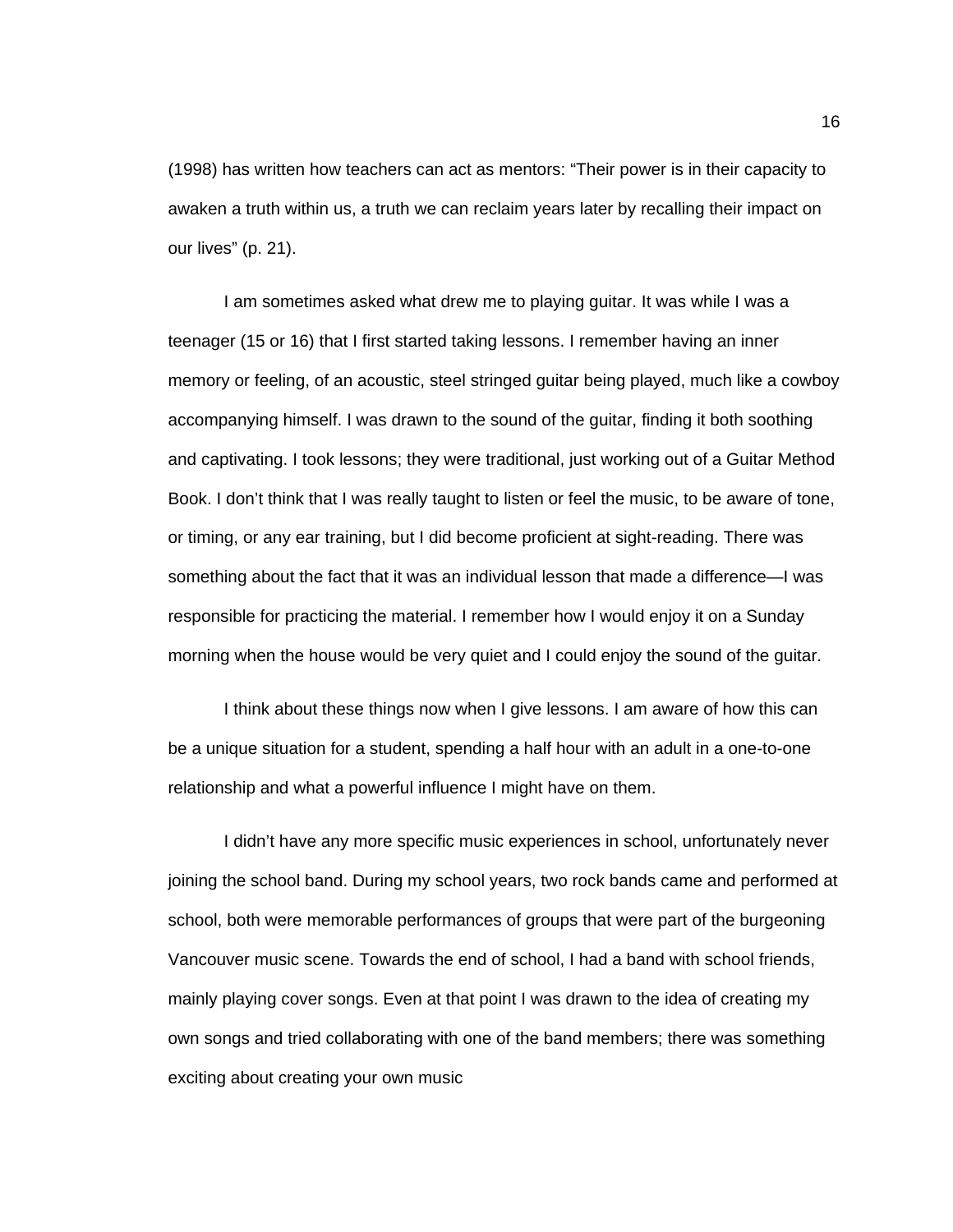The first person I met who wrote her own songs was a teenage girl living in the basement of a foster home in Richmond, who later made a name for herself in the women and lesbian scene of the seventies and eighties as Ferron. Even at this age, she was beginning to write songs with honesty, and a sense of lived experience that drew me to perform with her. Here is a quote that helps to situate her music:

Many original songs present a more personal vision of the world, whether poetic, minority, individual, or obscure. These tend to express emotional reactions directly, and to contain detailed physical or environmental descriptions. They may be regarded as "folk songs" if performed in an otherwise traditional style or in a context where traditional material is also performed.

Example: Many "singer songwriter" songs fall into this category. Such well-known songwriters as Ferron, Joni Mitchell, and Gordon Lightfoot present many examples. (Spalding, Lederman, Parsons, & Rahn, 1988, Section L, ¶1-2)

Ferron had an ability to put into words what I was aware of in the back of my

mind, but hadn't articulated. Donald Murray, the writing coach, captured this quality of a

good writer when he said, "...when he digs deeply into himself and is able to define

himself, he will find others who will read with a shock of recognition what he has written"

(Murray, 1968, p. 4). Ferron has this ability. Her lyrics could be very personal and yet

universal at the same time. The AllMusic Guide described her music as:

In listening to Ferron's music, audiences are allowed to acknowledge the passage of time, people, memories, and hopes through her poetic metaphors. Her familiar vernacular, direct statements, enlightened associations, warm and husky voice, and engaging stage presence have permitted identification with her experiences and her process, her struggles and her wisdom, her universal anguish and strength. (Post, n.d.)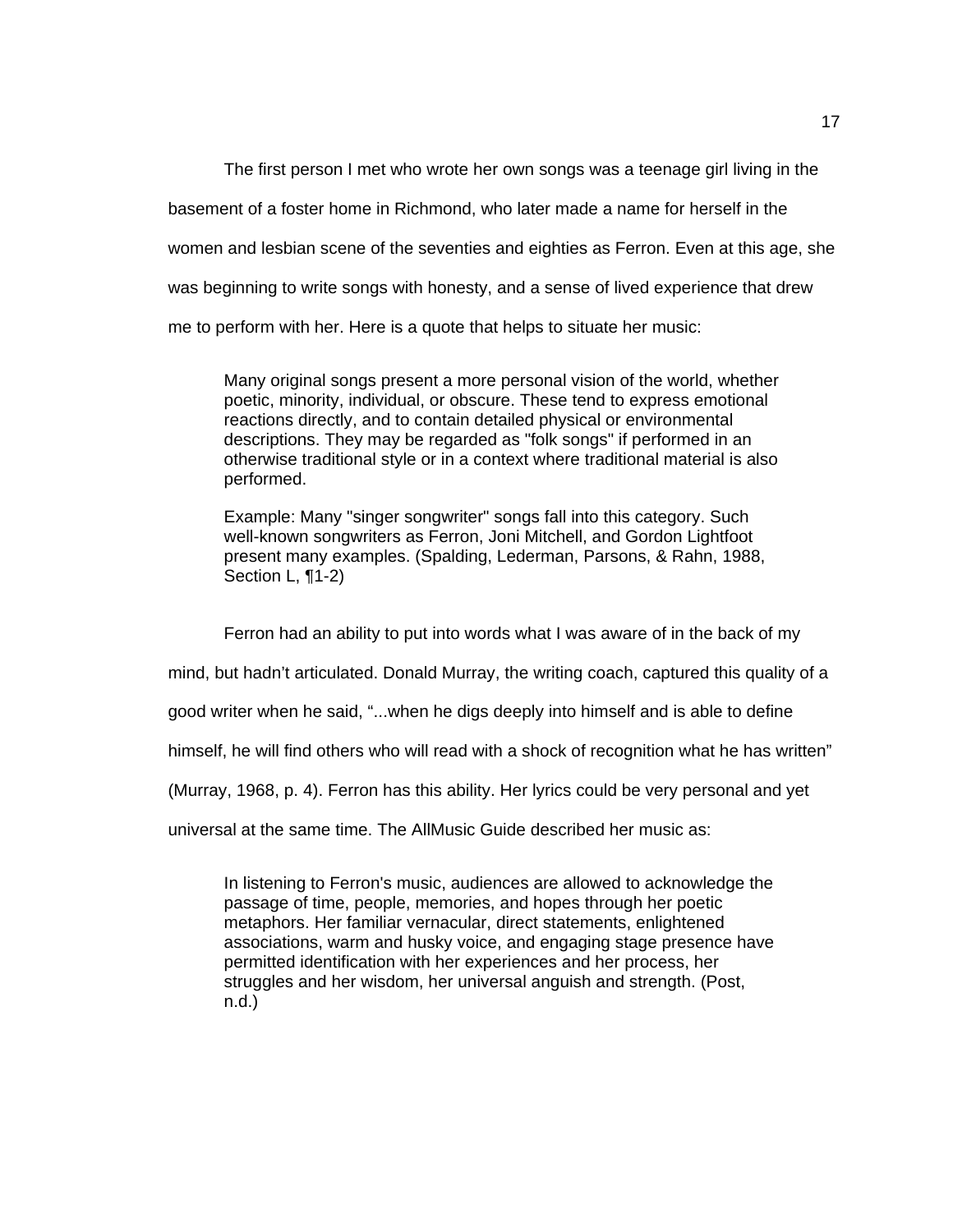Ferron's ability to put into words her experiences in a way that resonated with others is what writers call "the voice of authority." As I performed with Ferron, I witnessed first hand how words and music could reach out to touch another person.

Ferron's masterful lyrics are often narratives of life's difficulties. "It seems to me that you can get tenderness and all your ideas across with music, and its very healing," explained Ferron. Still, she seems bemused by the appeal of her early music. "I don't know what life is made of…I was just trying to tell somebody what was going on. And you know and I waked up and realized I was on the stage. (Carson, Lewis, Shaw, Baumgardner, & Richards, 2004, p. 104)

Playing guitar with Ferron provided me with a way of entering into a relationship with that feeling and emotion myself. I felt as if I were helping to amplify the meaning of the song, helping to locate the song in the world. Adding a guitar solo to a song felt like adding in some shading, or colour, connecting to how the song made me feel, and expressing some of those feelings. With Ferron, I experienced first hand the power of a song, and how it can resonate and move out into the world. A decade later, working with the young Sarah McLachlan, I was to experience this on a broader scale as I witnessed how Sarah's songs and singing reached out to touch millions of people across the world.

It was at this time that I began to satisfy my thirst for travel. I had enjoyed the books of Alan Watts, chronicling the introduction of Eastern thought into the West and its parallels to psychotherapy. This interest in the burgeoning field of Humanistic Psychology led me to visit San Francisco, where I attended talks by R.D. Laing, John Lilly, and Buckminister Fuller, among others. I also visited the office of the Esalen Institute where I ran into the fiery 1960s activist Jerry Rubin.

Next, I began a more ambitious trip that started in Rome and led to India. The most interesting parts were the times that, by design or accident, I was able to get off the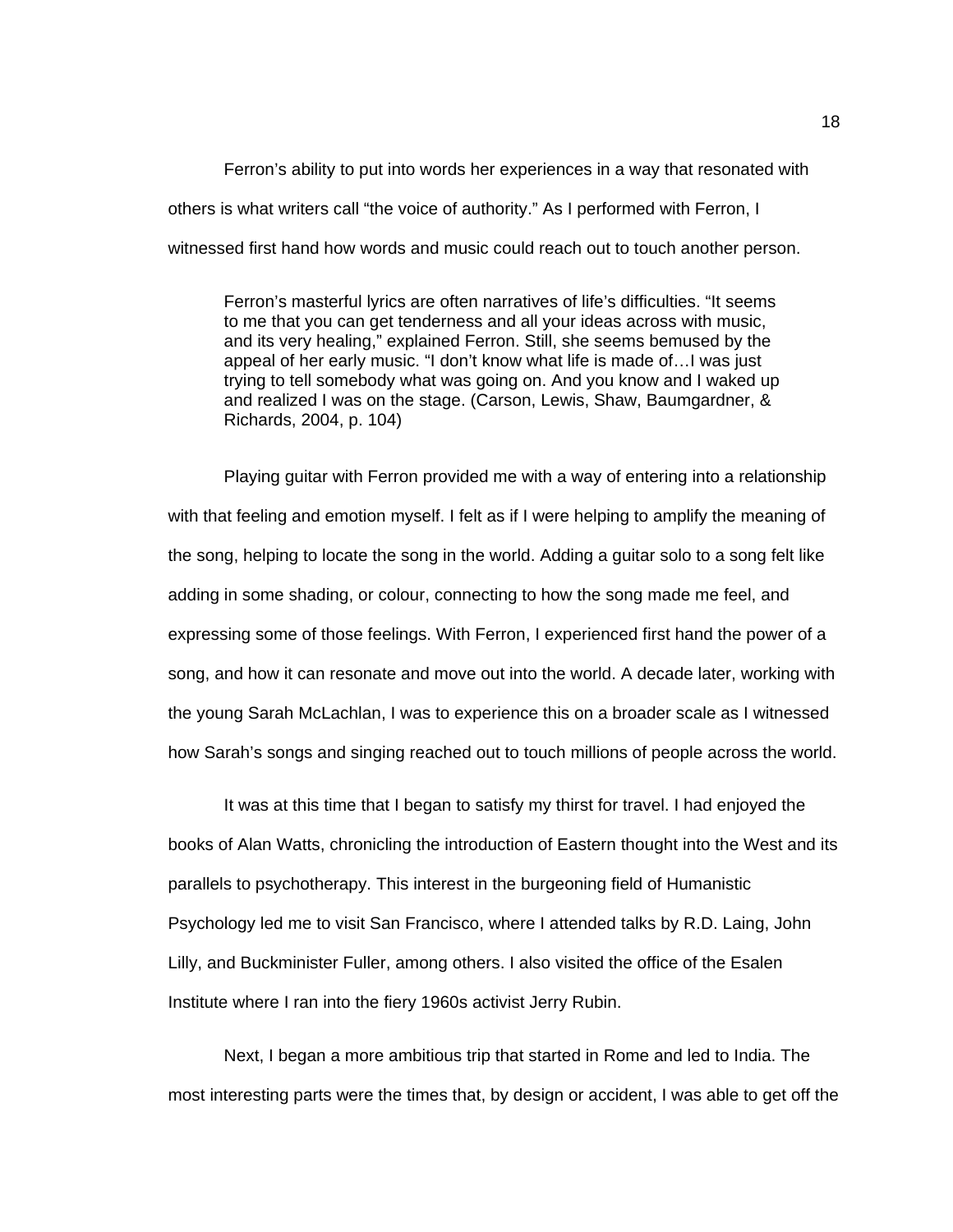beaten track. One such time was the week I spent visiting the monasteries at Mt. Athos in Northern Greece. Another was traveling through the Khyber Pass on the back of a truck going through the tribal villages. Another time was when I traveled too far on a train across India to end up in the restricted travel area of Assam, where life seemed relatively untouched by the modern world. I don't view myself as a collector of experiences but, rather, my curiosity pushes me. While travel opens one up to possibilities, it can also be a little overwhelming, so I returned home to finish off my BA in Psychology.

One person I had met while performing with Ferron was the writer Keith Mallard, who later, when he was teaching at the University of British Columbia, introduced me to a student of his who was writing songs that defied description. I was drawn to his unique song-writing, which forced me to find innovative ways of playing guitar to reflect and bring out the character of the songs. I began to explore the use of guitar pedals to shape and change the sound of the electric guitar. Eventually, I bought one of the first versions of the guitar synthesizer and would blend that sound in with the *natural* guitar sound to add further colour and surprise to the sound. This collaboration led to the birth of the innovative band called Red Herring, which performed on the Vancouver stages during the eighties and left a legacy in the form of one EP (extended play record) *Taste Tests*. Our \$25 video, made with a rented video recorder from the local 7-11, was nominated in an International Video Awards Show.

I began to branch out further with my music as more opportunities came my way. With a thirst for adventure and a desire to keep learning, I took on musical challenges as they came. Recording on the debut album *Touch* by emerging artist Sarah McLachlan, and subsequently touring with her, provided me with more travel opportunities. The band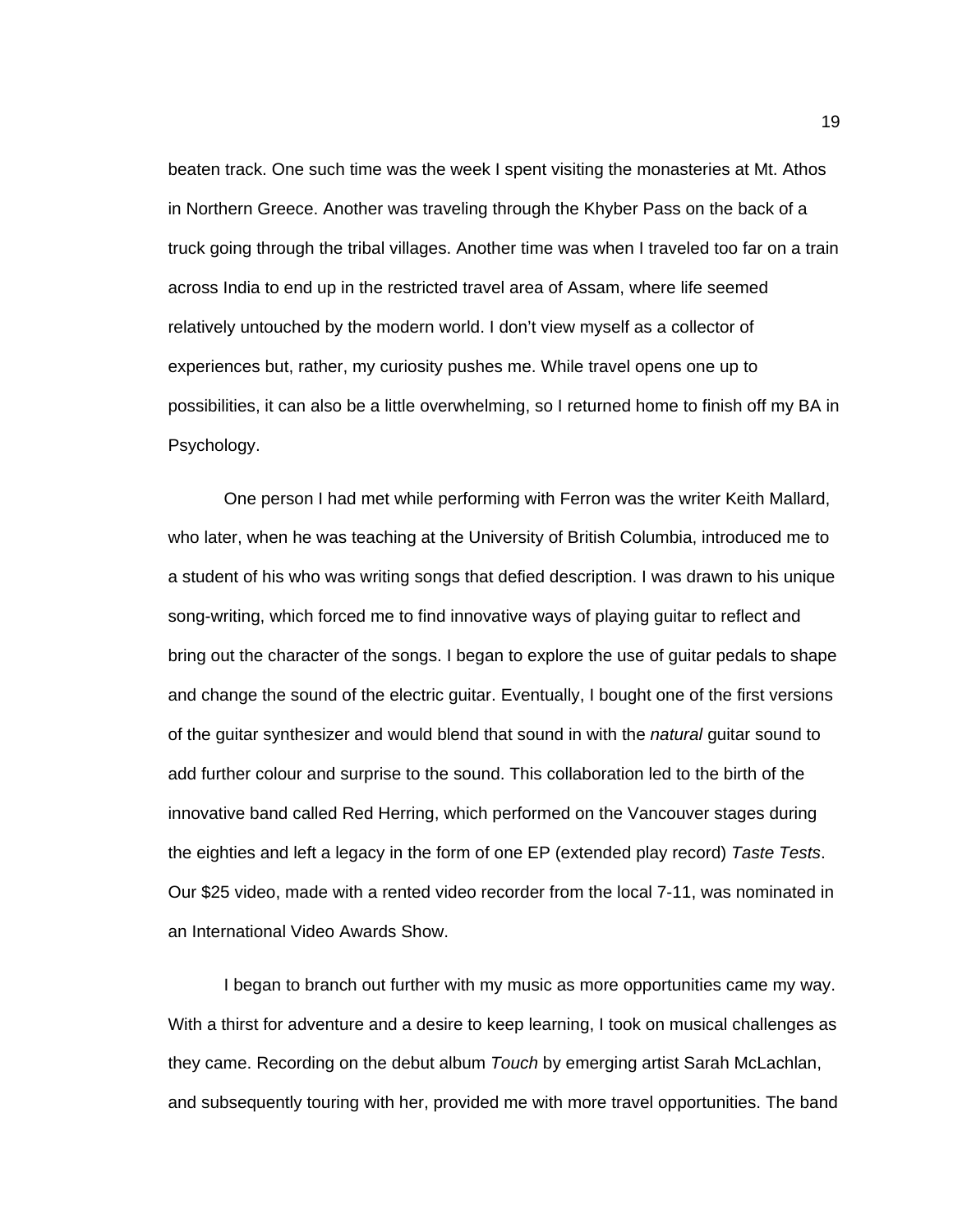Red Herring had traveled as far as Montreal, while a similar band, The Animal Slaves had gone as far as New York. With Sarah, I was able to travel to Europe, Japan, as well as throughout the U.S. Even then, while I played the *ethereal pop* that Sarah was then known for, I was also playing the earthy music of Jimmy Roy and His Five Star Hillbillies. I had always enjoyed bringing influences from one style of music into another, enjoying how it opened up new worlds of sound and colour to me. For instance, on the solo to Out of the Shadows from Sarah's first album, I was able to bring in influences I had gathered from diverse guitarists such as Canadians Lenny Breau, and Amos Garrett. Lenny Breau's playing has been championed by the late Chet Atkins and currently by Randy Bachman, the guitarist for The Guess Who, while Amos Garrett is famous for his solo on the song Midnight at the Oasis as recorded by Maria Muldaur. It was this same mixture of curiosity, and openness to new ideas that eventually led me to work with the computer and to the creation of sound documents.

If I were asked to sum up what elements of my life story might resonate with and inform the arts educator I would say foremost that it would be this thirst for direct experience. For instance, with my love of jazz guitar I attempted to go and hear many of the original artists who fortunately were still alive in the 1980s, like Tal Farlow, Jim Hall, Joe Pass, Barney Kessell, and Les Paul, among others. My interest in the power of music to reach out to people, also led me to be part of the first cohort in the Music Therapy program offered at Capilano University.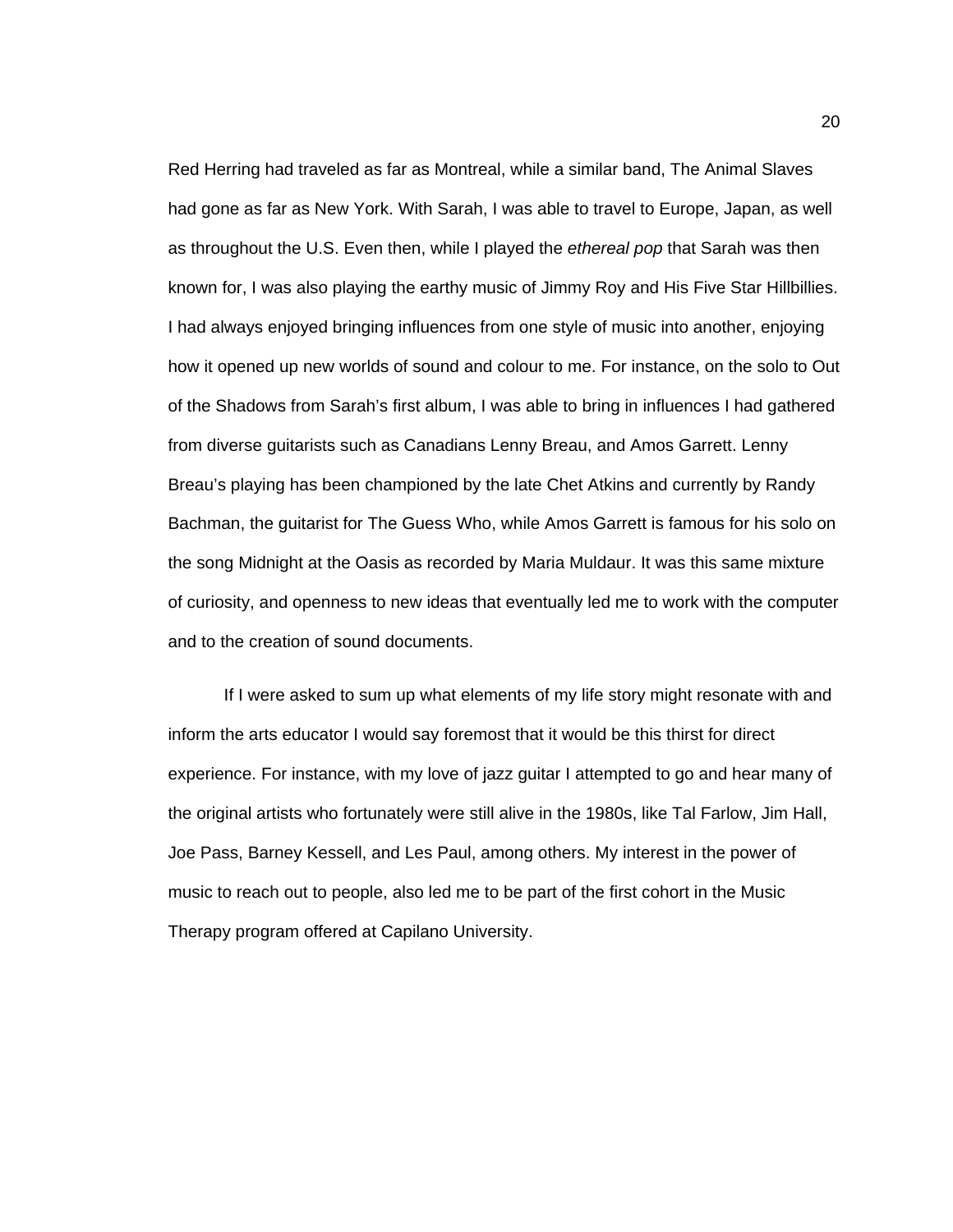# **Chapter 3.**

# **Sound Document #1: "Talking Blues", Vancouver's Downtown Eastside**

# <span id="page-29-0"></span>**Introduction/Overview**

<span id="page-29-1"></span>"Talking Blues" grew out of my involvement with the Carnegie Community Centre CD Project. In answering the first research question, "What influences led me to create sound documents?," I will share stories about my vivid and varied experiences in Vancouver's Downtown Eastside as musician, music therapist, and census taker for Elections Canada.

"Talking Blues" mixes blues with a revealing interview to reflect the collaboration between a participant in the Carnegie Community Centre CD Project, and the researcher. Curiosity, interest in authentic music, and a belief in the power of music to sustain the individual and his community, are the elements that address the third research question inquiring into what qualities the researcher brings to his work.

#### <span id="page-29-2"></span>**General Background**

My first involvement with the Carnegie Community Centre began shortly after it opened. I had finished my Music Therapy training and formed "Music in Action" with a classmate. One of our first contracts was at the Centre, where we introduced Music Therapy techniques into our weekly session. I had many opportunities to observe how a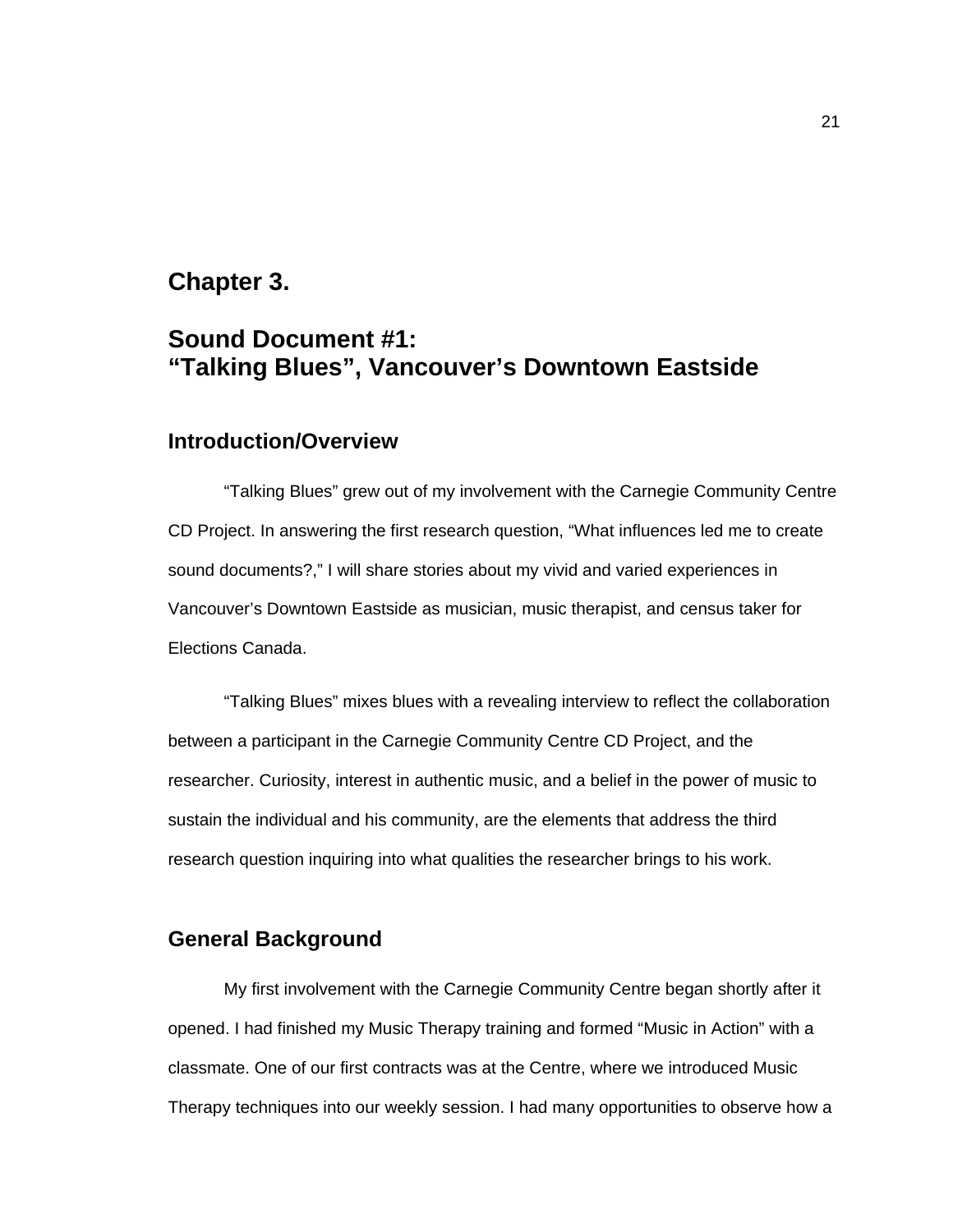song, like a smell, can trigger memories to awaken feelings and memories that had seemed forgotten. As music therapists, we were always on the lookout for this potential, and would gently bring the participants into the group and encourage them to share their memories. It wasn't uncommon that friends would learn something new about each other in the course of these revelations.

The Carnegie Centre sits in the heart of Vancouver's Downtown East Side whose many problems of drug and alcohol abuse, homelessness, and attendant social issues have been well documented in the media. Many outsiders are fearful about walking around this neighbourhood which is described as having "the poorest postal code in Canada" (*Pivot,* n.d., ¶3). Locals see the Carnegie Community Centre as "an oasis if you like, amidst a barren landscape of poverty and violence, drugs and alcoholism…" (Brian Cunningham, personal communication, March 15, 1999).

The building started its life in 1903 as a public library, with an endowment from Andrew Carnegie. When the library moved in 1957, the building housed the museum until 1980 when it became the Carnegie Community Centre. While the building has seen better days, it still stands proudly at the corner of Hastings and Main Street.

When entering this building, I recalled visiting it as a boy when it was a museum, roaming through its rooms, which housed large wooden display cases with collections of butterflies and beetles. Even as a boy of about 12, I could sense the feeling of forlornness that its musty smell of age and neglect suggested.

The neighbourhood had seen a gradual decline as the commercial district shifted to other areas of the city, leaving behind cheap hotels, which came to house many of the city's poor. Along with this came the bars or *honkytonks*, where men from the lumber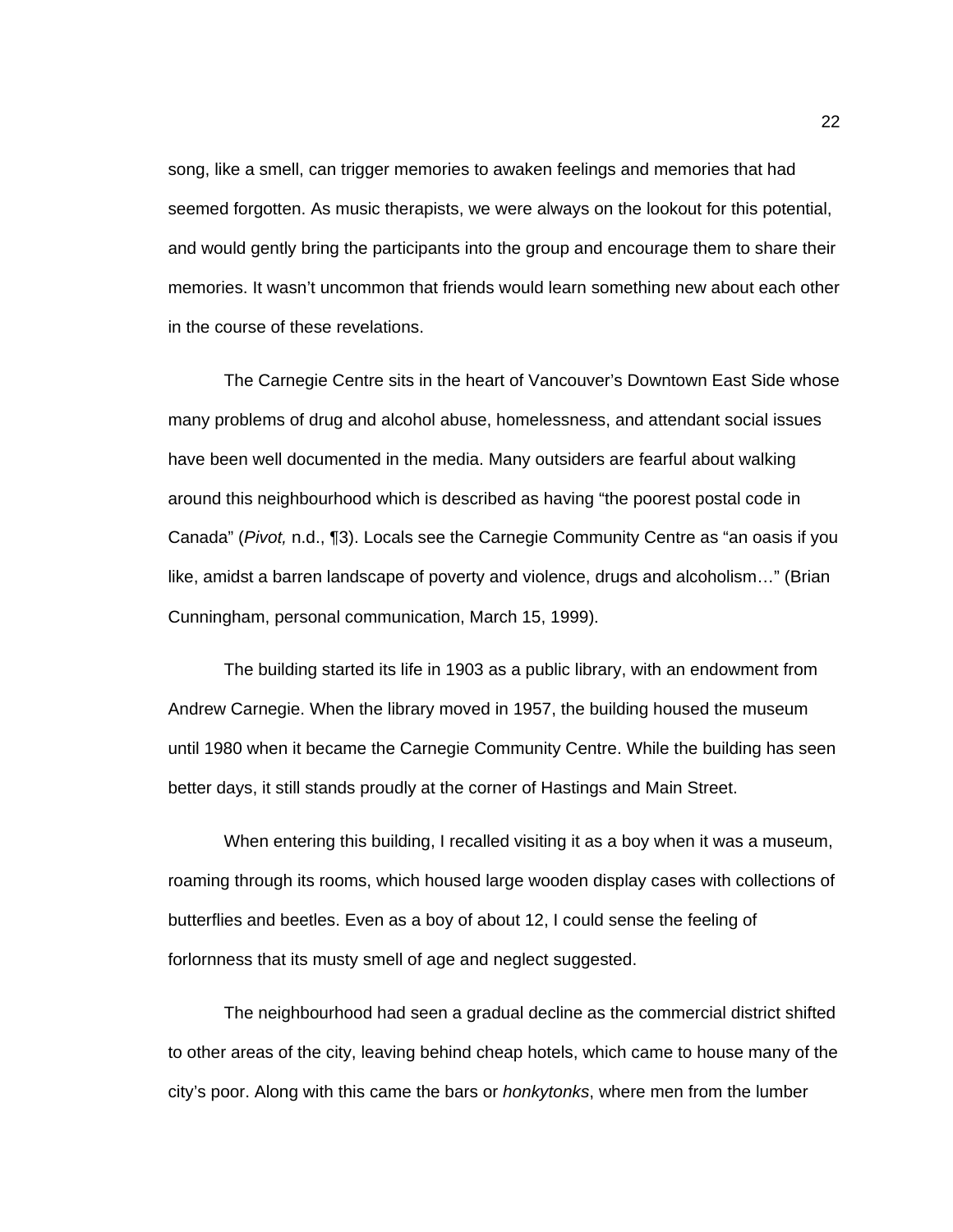camps, and fishing boats came to let off a bit of steam on their visit to the city. Vancouver, after all, was built around its exploitation of natural resources coupled with its ability to ship or rail these to markets. Ian Tyson, the internationally recognized Canadian songwriter, caught the flavour of this time and place in his song "Summer Wages", written in the early 1960s and recorded by the duo Ian & Sylvia.

> In all the beer parlors All down along Main Street The dreams of the season Are spilled down on the floor All the big stands of timber Wait there just for fallin' The hookers stand watchfully Waitin' by the door (Tyson, n.d.)

#### **My Background in this Area**

<span id="page-31-0"></span>When I first started performing music in the mid 1970s, I sometimes got a call to fill in for a guitar player who played this circuit of bars that still existed around the Carnegie Centre. I would haul my guitar and amp to one of the half dozen or more of these clubs, meet the other players in the band and somehow get through a night of traditional country songs and old Rock 'n Roll standards that was the typical fare. Someone in the band would yell the name of the song or the key, and away we would go. I learned to "fly by the seat of my pants" in these 4- or 5-hour shifts on the bandstand where it was "sink or swim". This is a training that musicians through the years have benefited from, learning to use their ears and to respond to the moods of the crowds. Sadly, this kind of training for aspiring players has dwindled as large TV screens and DJ (Disc Jockey) sound systems now provide what passes for entertainment in the few remaining bars.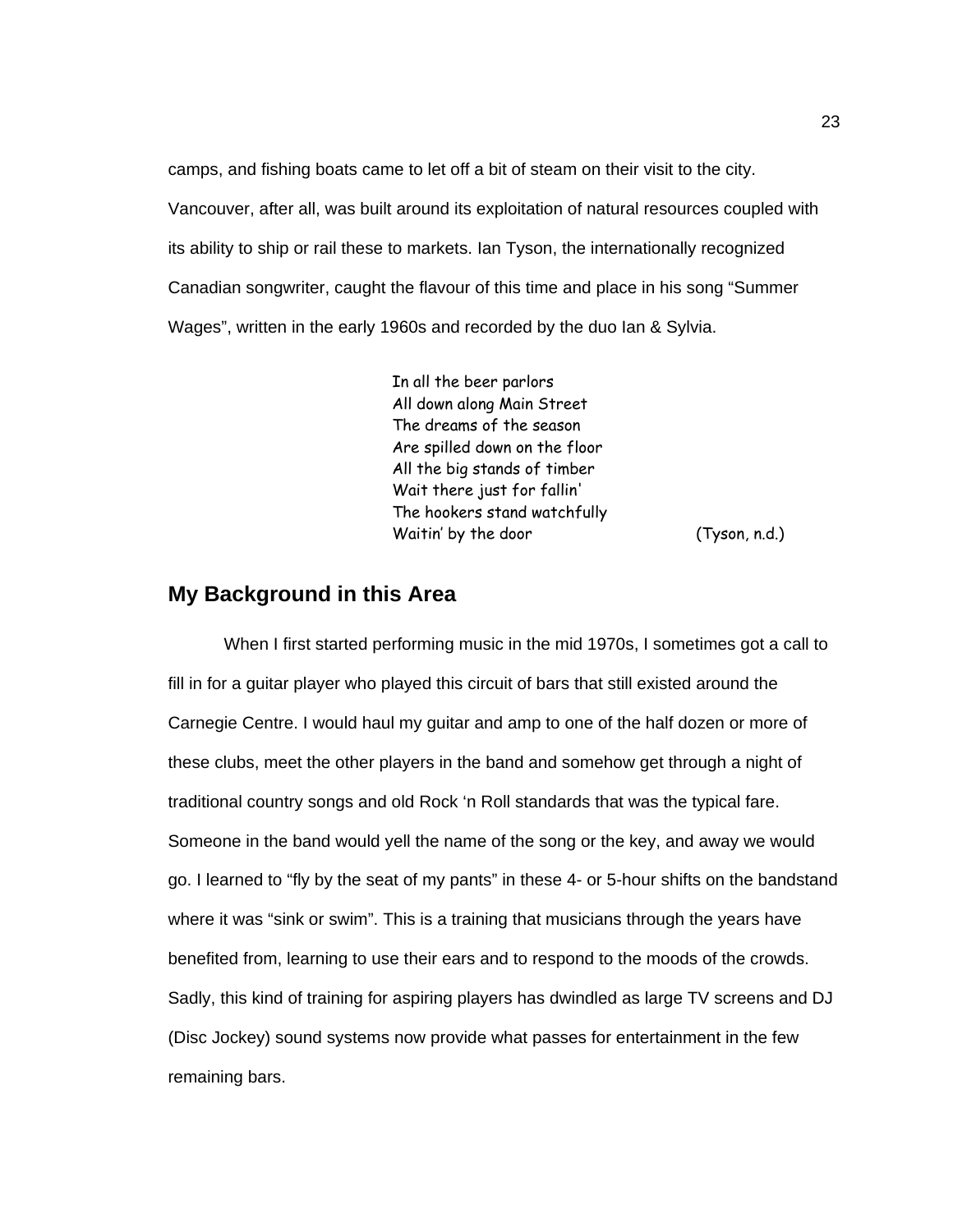By the late 1970s, I was living in the adjoining community of Strathcona, two kilometres away from the Carnegie Centre. Strathcona at that time was a polyglot neighbourhood; various waves of immigrants had left remnants of Italian and Portuguese, to mix with the early Asian and Black communities, now slowly being invaded with young urban artists. My curiosity about people was stimulated by this eclectic mix, and I never tired of walking around observing this village like neighbourhood. Although only three blocks from Hastings Street, the neighbourhood was generally quiet and peaceful, with the occasional drunk or argumentative voice to remind one of its proximity to unruly Hastings Street.

A short walk North, past Hastings Street, would take me to an old fashioned working men's diner which overlooked the waters of Burrard Inlet from where I could observe the fishing boats being unloaded. This nautical scene included a soundtrack of screeching seagulls, mixed with the distant sound of boat traffic. At lunch hour, the diner would be packed with men and women from the cannery, still wearing their rubber overalls and boots. This lively scene was a reminder of Vancouver's historical dependence on its natural resources, despite the awakening that was transforming our backwater town into a modern city. I was surprised when I was first taken to this location, as even then it seemed like something from a bygone era, or from a small town. I had a feeling that it wouldn't last long and sure enough, after a couple years it was torn down as the waterfront area was restructured.

Little did I realize at that time that in the early 1970s the soundscape of Vancouver was being documented under the leadership R. Murray Schafer, at Simon Fraser University. Now, thankfully, with this archive, I can help recall the sounds I remember, for just as the visual face of a city changes, so does its *auditory ear*.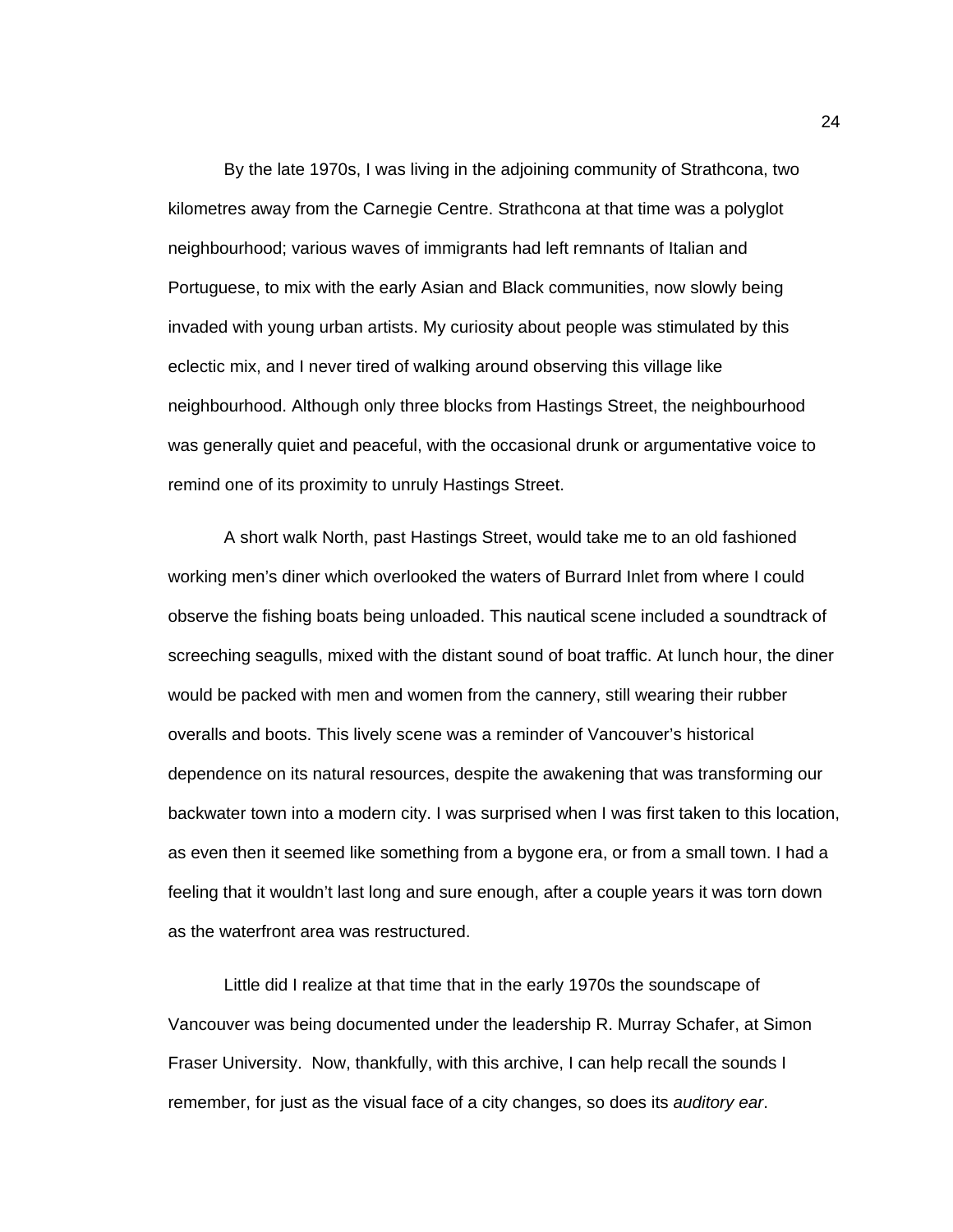### <span id="page-33-0"></span>**My Musical Landscape**

At this point, as an aspiring jazz guitarist, I would spend my days listening to the sounds of the swing guitar pioneers, transcribing the solos of Django Reinhardt, Charlie Christian, and Wes Montgomery. For entertainment, I would take a walk, sometimes passing by the Waterfront Corral, a bar frequented by the sailors from the nearby boats, or The Main, a bar close to the Carnegie Centre, frequented by bikers, which often had honkytonk music.

I was drawn to music which communicated a feeling of authenticity; and found this in both the music I was transcribing and in the country music that I heard in my neighbourhood. They both possessed a visceral quality that spoke of an embodied relationship anchored in time and place. To give the reader an idea of what I mean by authenticity in guitar playing and because I spent many years listening, and soaking up the sound and playing style of these guitarists, I would like to share a little about their backgrounds.

Briefly, Charlie Christian, as a Black growing up in Oklahoma in the 1920s and 1930s, played in the family band before he was discovered by John Hammond, the same man responsible for discovering Billie Holiday and Bob Dylan, among others. Charlie was whisked off to New York City to become a key member of Benny Goodman's Band and in his few short remaining years created a legacy as "father of the electric guitar" (Mongan, 1983). Wes Montgomery honed his smoky jazz blues sound in the southern "chitlin circuit" (the circuit of nightclubs, theatres and restaurants that catered to Black Americans during segregation) before his albums became best sellers in the early 1960s. Django Reinhardt, the French gypsy who lived in the 1930s on the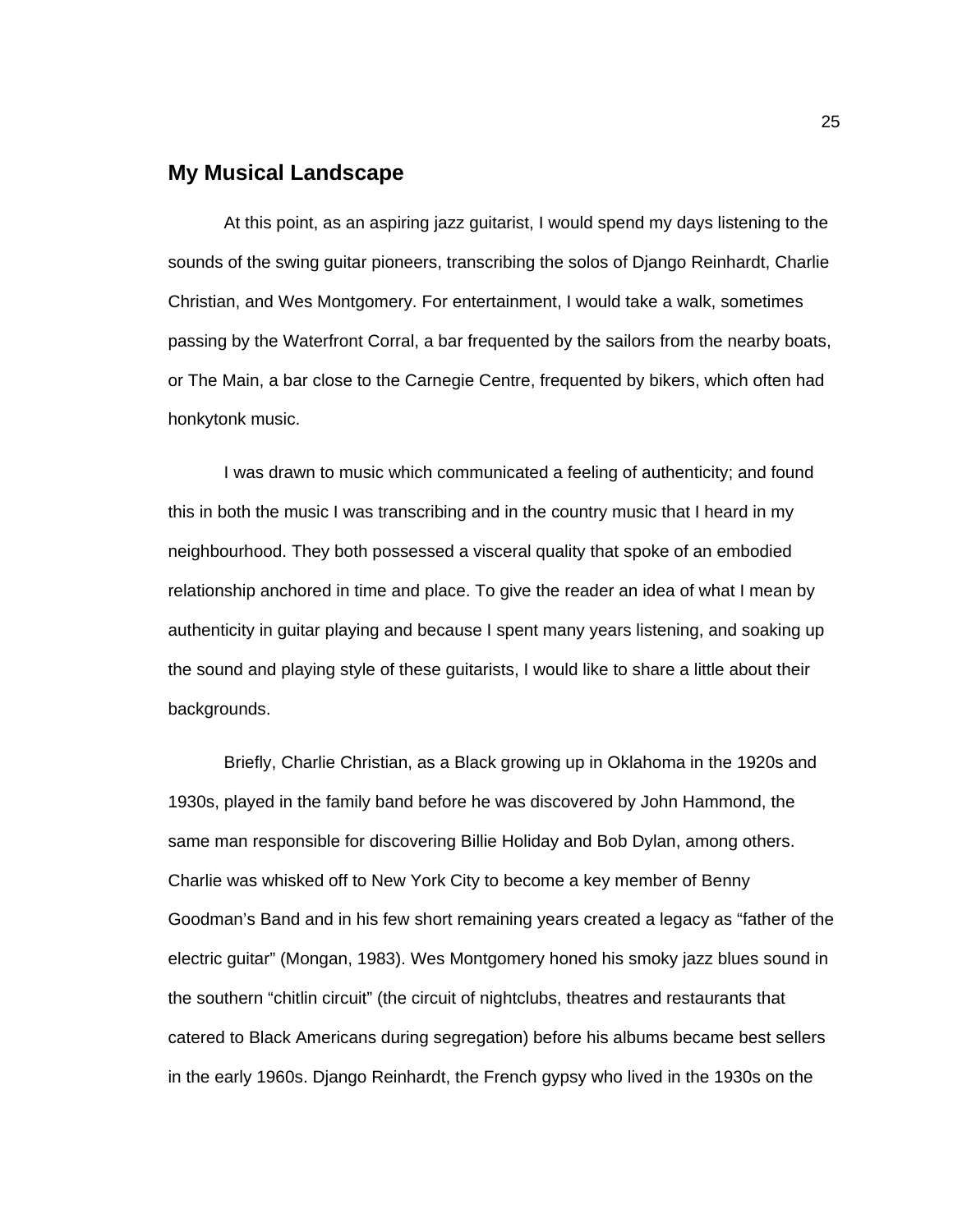outskirts of Paris in a caravan, fused the new sounds of jazz with his Roma heritage to create a style that is still attracting fans to the freshness and passion of his improvisations.

These guitar players communicated a sense of lived experience, which drew me to them. It wasn't something I theorized about, it was something I responded to in a visceral manner.

But, it wasn't only these players that held this fascination for me, for right in my neighbourhood, in my own back-yard, I was to discover sounds that I thought had been buried by the onward rush of civilization. One night, as I was out for an evening stroll, I walked by the Waterfront Corral, where I was drawn in by this wild *twangy* guitar sound that reminded me of the sound I had heard on Duane Eddy recordings.

From the stage came a glorious guitar sound that enveloped the room. Not only the sound, but also the style of playing had a purity I had never heard or seen before. Most guitar players at this time were influenced by the sounds and styles of the sixties and seventies rock music, but here was a player whose roots were obviously in the fifties, and who played as if these last two decades had never existed.

Although I didn't talk to the guitarist, Jamie Kinloch, we were to cross paths a few years later, beginning a friendship and collaboration which has lasted since that time, and has included our years touring and recording together with Jimmy Roy's 5 Star Hillbillies, and Ray Condo, internationally respected Canadian Rockabilly artist, who passed away in 2004.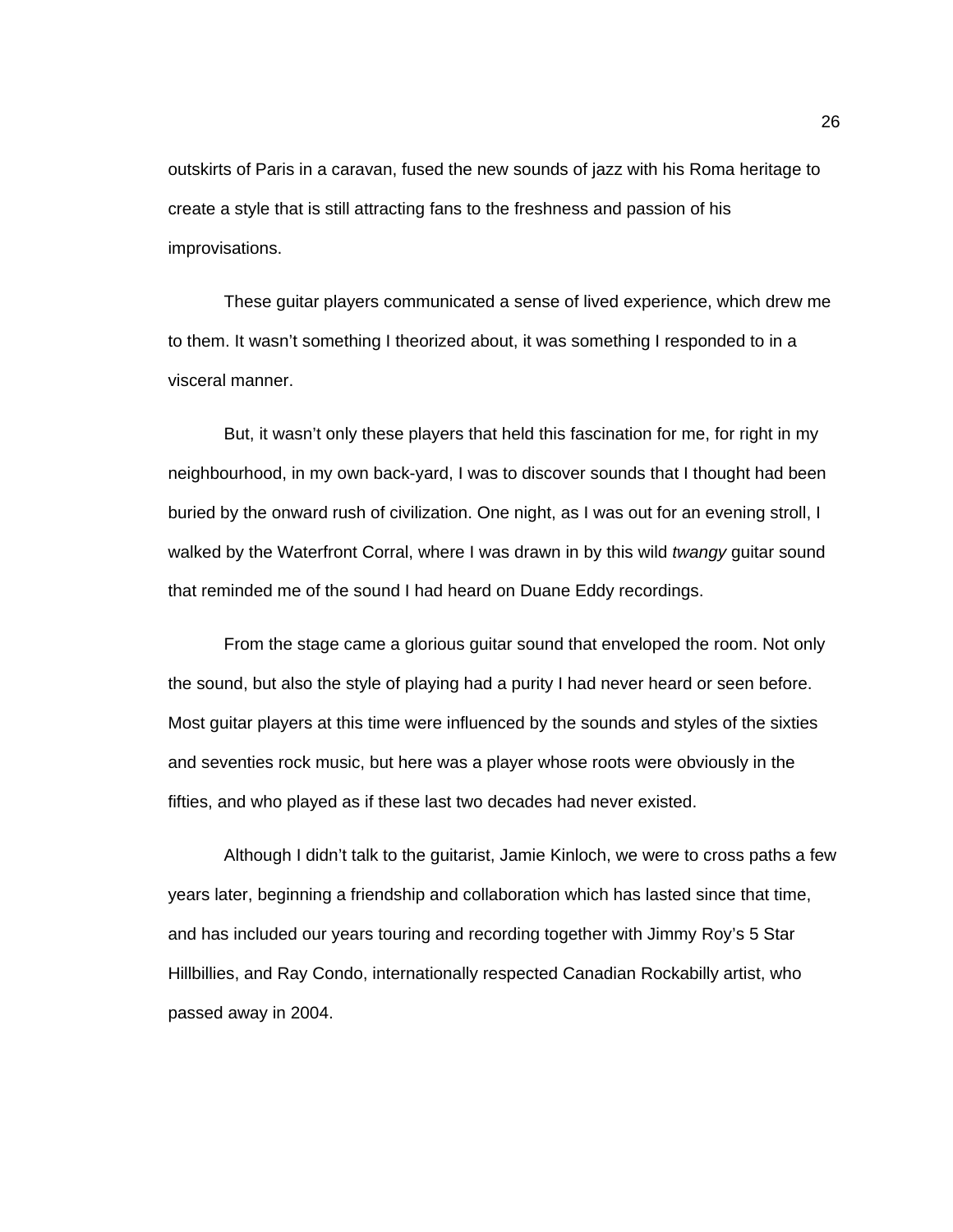#### <span id="page-35-0"></span>**The Carnegie Centre CD Project**

Here I was again, almost 20 years later, making my way through the motley crowd of people that gathered by the entrance to the Carnegie Community Centre. While a policy of no drugs or alcohol is strictly enforced inside the Centre, the street out front was wide open, bustling with a restless energy inside of which lurked a sense of danger.

A lot had changed since the time I had walked around this neighbourhood. I had spent about 10 years "on the road" with various groups; I had now played most major cities in the USA and toured Europe a number of times. After recording on many albums, I was beginning to take on the responsibility of producing albums, enjoying the challenge of helping singer songwriters or groups hone their vision and commit it to posterity.

Earle Peach, the coordinator of the music programs had asked me to produce a CD of the singer/songwriters who were associated with the Centre. I had known Earle through the Vancouver music scene where, on occasion, we had shared the stage. Over the years, music programs had developed at the Centre and now, two afternoons a week, a stage was set up with PA, mics, amps, guitar, bass, and piano; everything for a band was available on a sign in basis. This provided anyone who wished, a chance to sing, invite others up to play, or just *jam* with the instruments. As well, there was a weekly Coffee House evening for performers to try out their material in front of an audience. Out of these initiatives grew a solid core of participants, and the idea of putting out a CD was born.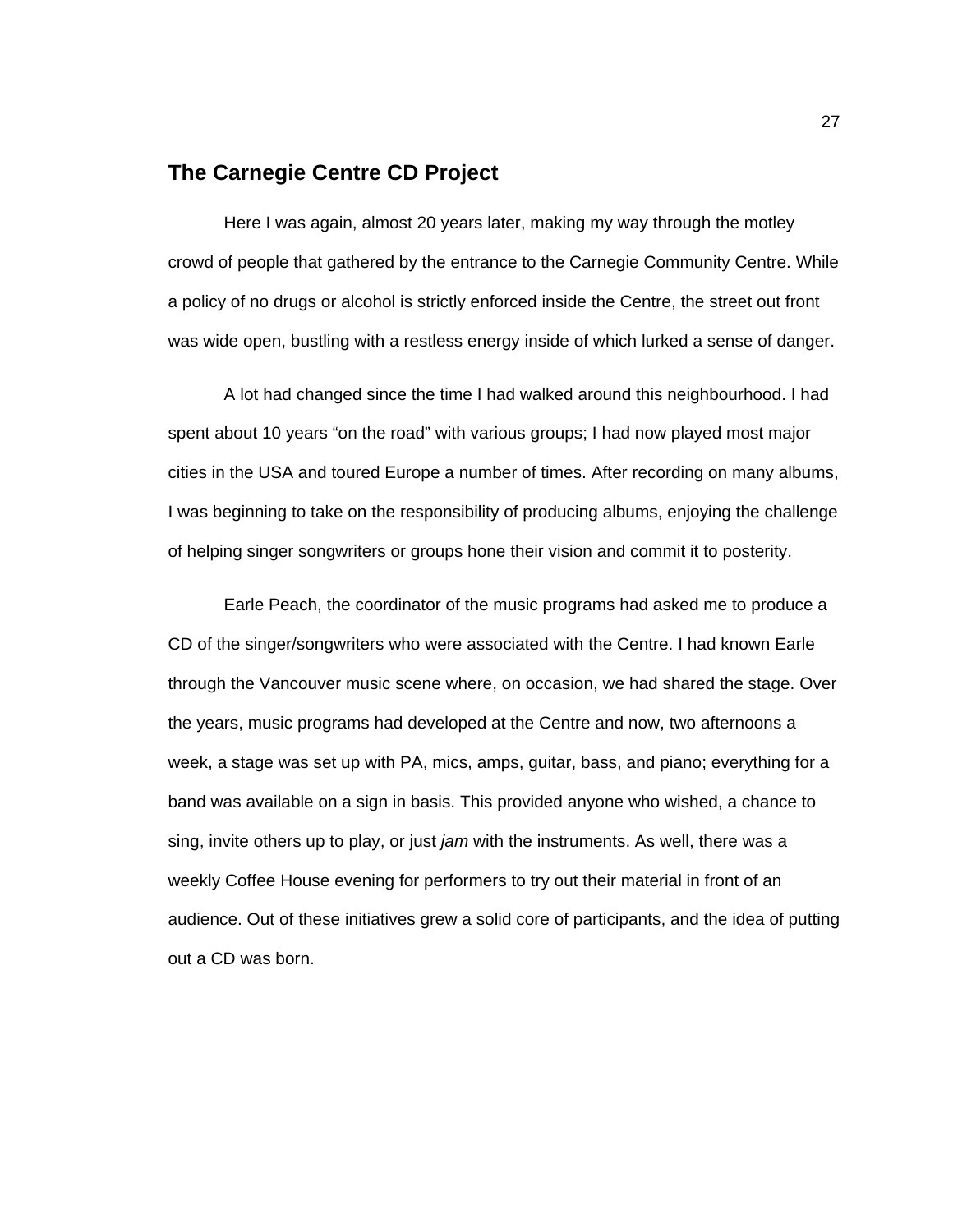#### *The Process*

As Producer, I wanted to experience the music first hand, so I would attend the afternoon and evening music sessions introducing myself to the songwriters. They already knew that I was a friend of the co-ordinator, that I was a musician, and that I had had played with a *famous* person—Sarah McLachlan. While this introduction had probably been designed to bolster my credentials and create a feeling of respect, it also created a barrier to overcome. As well as being a stranger, an outsider, these credentials represented another person to potentially make the participants feel inferior.

I experienced this feeling of distrust towards outsiders amongst many of the people who frequented the Centre; they had become used to one another, and would tolerate one of *their own*, but an outsider was feared, or possibly envied. Brian might have expressed what many of them felt, when he described in his interview, as part of "Talking Blues", the feeling of being judged for wearing the same jeans they had on last week. Personally, I did not think of myself as an outsider, a view that was perhaps my biggest ally in changing their perception.

As I familiarized myself with the talent at the Centre, I would sometimes *sit in* with the ensembles. The term *sitting in* is used by musicians to refer to the practice of joining in with an existing group. It implies utilizing your listening skills to add to what the group is doing and indicates a level of involvement and participation beyond that of a casual bystander or listener. A background of performing with singer songwriters in different genres has given me confidence in this practice of sitting in with a group and contributing to their sound.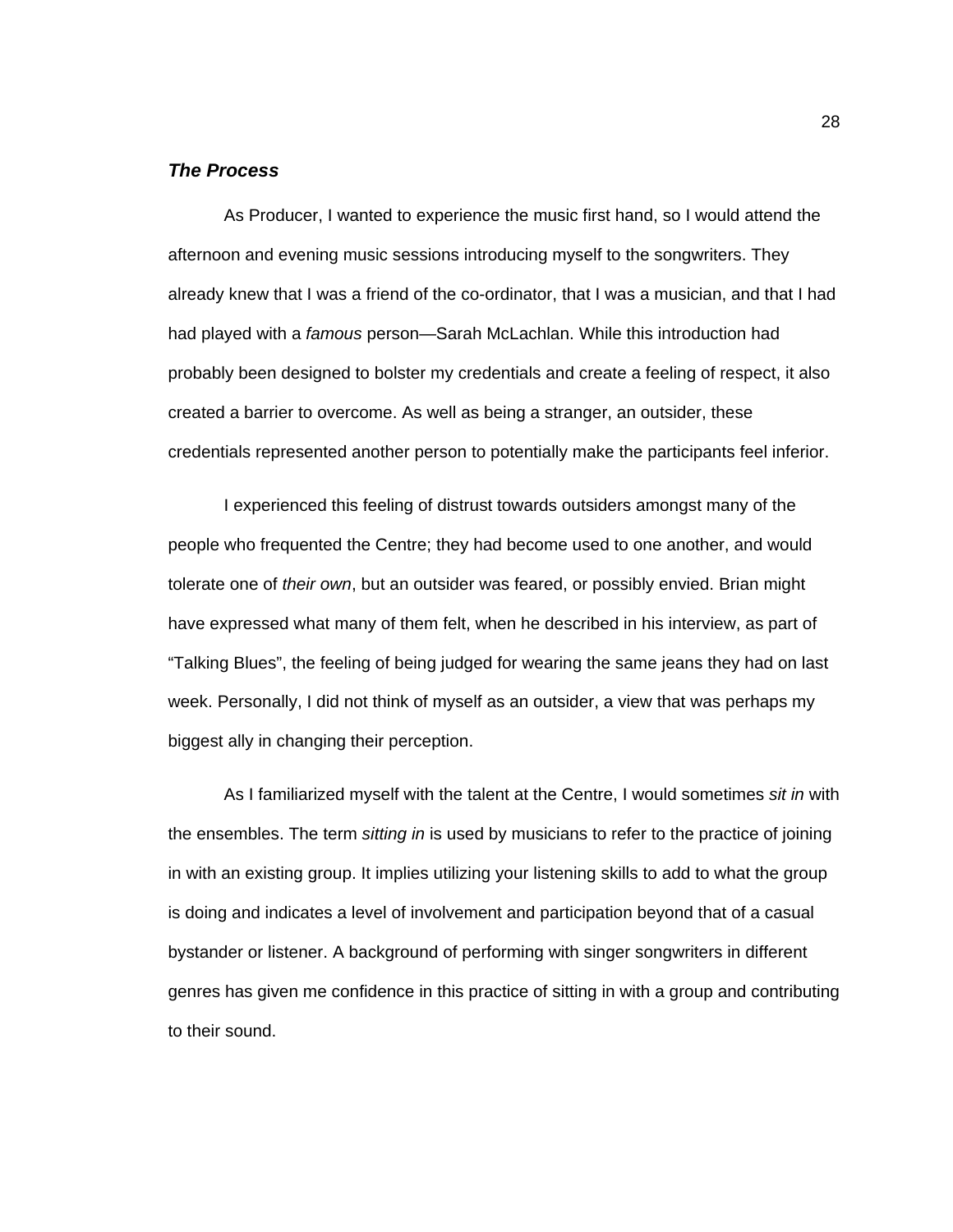Overall, I attempted to be visible and approachable. I would frequently have my lunch at the centre, or join everyone for the free coffee served in Styrofoam cups that was a ritual of their activities. After assessing the talent, I felt there was enough powerful original material being written and sung by the participants and that the CD should reflect this aspect of the lived experiences of the participants.

#### *The Creative Process: Discovering a Subject*

It was during this time that I met Brian Cunningham. Outgoing and talkative, Brian discussed his personal life in a forthright manner. He presented himself as one who had "been there and done it", and was happy to be alive to share his story and help others. Brian's opinions on how the Carnegie Centre had helped him struck a chord with my belief about the power of music and its ability to help build and sustain community. Unfortunately, the cassette that he presented of his blues playing, as well as suffering from poor sound quality, didn't convey this power. Not wanting to lose the opportunity of incorporating his views, I asked him for a write-up that could be included on the CD sleeve. Looking his writing over, however, I felt the loss of his relaxed, casual yet upbeat speaking voice and delivery. It was at that moment that a solution came to me. Why not tape an interview with him and layer this over his blues playing, thereby creating a piece which would be the perfect introduction to the CD?

The inspiration for this idea probably came from the work that I was already doing with the music co-ordinator recording other songs for the CD. While I had read about how the computer could be used as a recording studio, this was my first experience at observing first hand how audio, similar to word processing, could be cut up, copied and moved around. My interview with Brian was recorded on a mini-disc,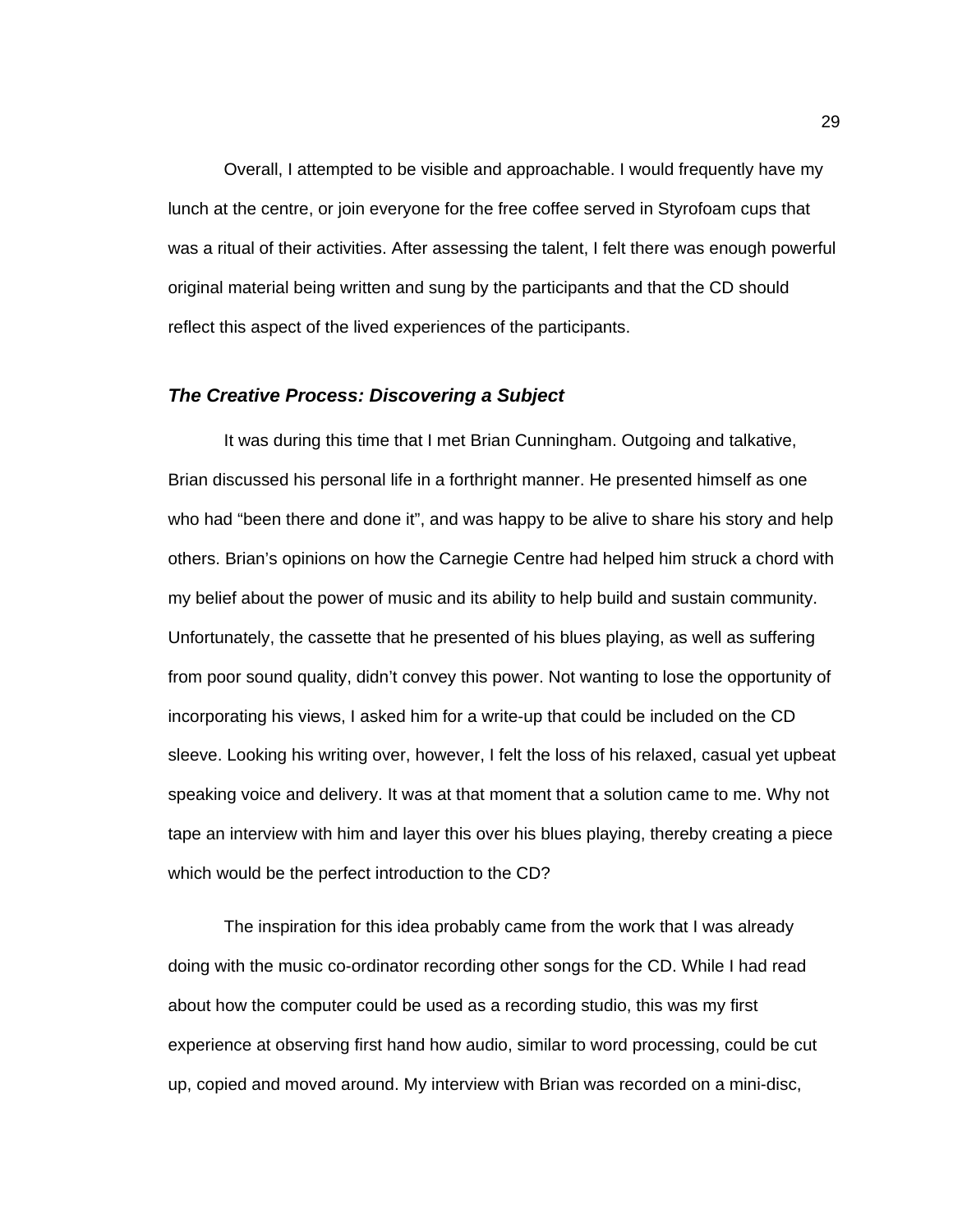which was then recorded into the computer where it could be edited, the same process being used with the cassette tape of Brian's blues playing.

Since completing these sound documents, I have been introduced to what is called the writing process, which I discuss in Chapter 6. Initially designed as an aid to student writers, this process provides insight into understanding the creative process. The first part, "Discovering your subject", is the forming of a relationship or understanding between you and your material. A subject is something you already know from your lived experience. Changing the direction of the song wasn't so much a change as a honing in, a clarification, of what I already knew *in my head*. The vision of the whole CD was one of communicating the lived experience of the people who made up the CD Project. By changing the song through layering, I felt that Brian's spirit, and through him of the Carnegie Centre, was better understood.

#### **Talking Blues**

Brian's interview was edited so that it begins with autobiographical details allowing us to learn that his father was a jazz musician, and that he grew up with music all around him. Starting with his story of Muddy Waters, we learn of the impact an admired person can have on the people he meets. Brian speaks frankly about his battles with addiction; his stories are vivid with the details of first hand experience.

These details convince us that he knows what he is talking about, for example, the story where he describes what it feels like to own just one pair of jeans, wondering if you are being judged for showing up in the same clothes as last week. As the writing coach Donald Murray (1968) said: "The reader knows that the authenticity of what he has to say comes from the specifics he uses. He will be believed by the reader if he uses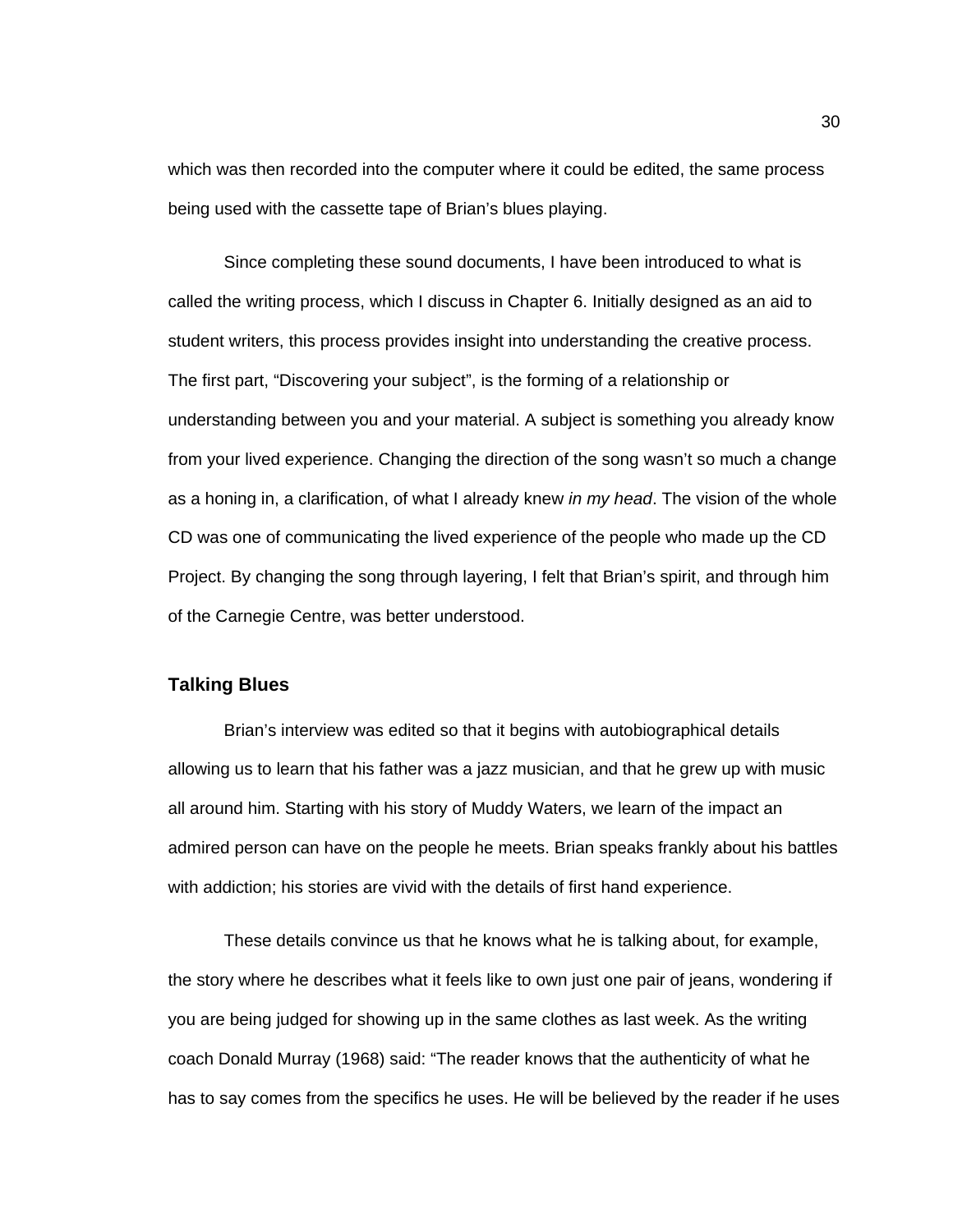concrete details which have the ring of truth" (p. 5). Brian seemed to have an intuitive grasp of how to communicate an effective story, which I felt could speak to both the locals and to outsiders.

#### *The Role of Collaboration*

I attempted as much as possible to connect with the participants of the Carnegie Centre. I encouraged them to come forward, and was supportive of what they brought to me; but I also felt that they had to take some steps themselves to show that they wanted to be represented on the CD. They each had to take some initiative, making the process of collaboration unique for each individual. With Brian, I felt in the presence of someone who wanted to be treated as an equal. He didn't seem intimidated or fearful while he was around me. I sensed a confidence in him that inspired a similar confidence in me, a feeling that if I made plans with him that he would keep them. We discussed the idea of the interview and decided to conduct it outside on the street.

### **Conclusions**

Opportunities to play and listen to music first hand in the Downtown Eastside were made possible by my love of music, curiosity, and openness to the world around me. Ongoing listening and learning of guitar styles helped develop an appreciation of the role that *time and place* play in understanding authenticity within musical expression. My travels to various areas of the USA had provided me with a deeper understanding of the development and importance of regional styles to the story of country and swing music, further facilitating my understanding of how time and place can be expressed through music.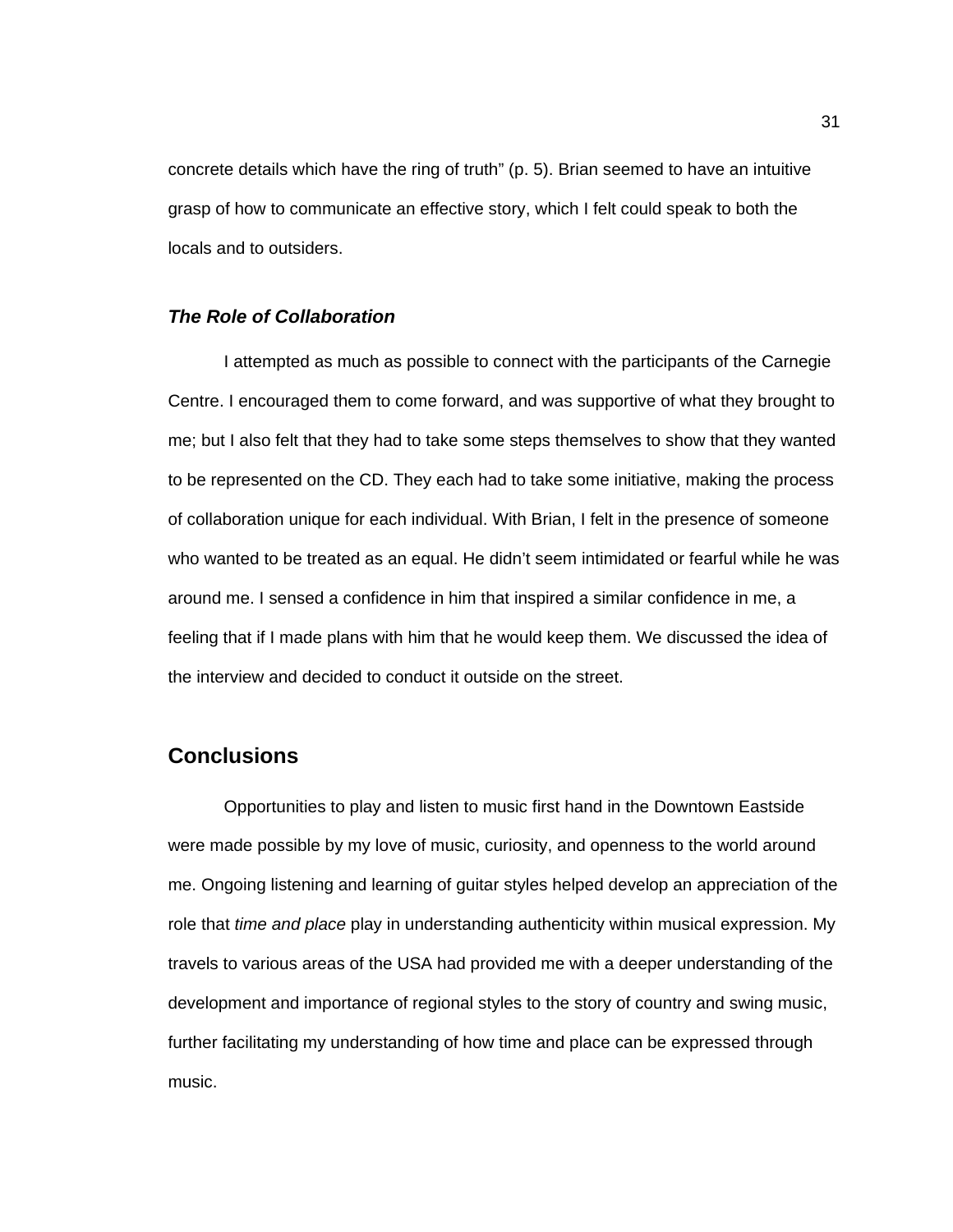I drew on these rich life experiences during my collaboration with Brian Cunningham, helping me identify his ability to verbally capture life in the Downtown Eastside. Layering his talking over his blues playing was a way to acknowledge and respect his unique gift. I feel I created a space in which this gift could be honoured, a space which gave Brian an opportunity to step forward to join in. Creating this space is a form of generosity born from an acceptance of Brian as a person and as an artist. As Goethe said, "one learns to know only what one loves, and the deeper and fuller the knowledge is to be, the more powerful and vivid must be the love, indeed the passion" (quoted in van Manen, 1990, p. 6).

When I listen to "Talking Blues", I hear the hiss of the analog cassette tape that Brian gave me of his blues playing. As a recording, it sounds rough around the edges, and I wince at some of the choppy editing of his interview. My belief is that despite those faults, the piece is redeemed by its authentic feel and its documentary value. Observing the power and creative potential of digital editing firmed up my desire to buy a computer and embark on this work myself, which was to give birth to the next sound document.

Sadly, Brian Cunningham passed away a few years after the CD was released. In presenting his story, I experience the power that story can have; how it can resonate out into the world in ways unforeseen at the time of conception, as his story finds a new life in this thesis. Brian's story and testimony offer us a glimpse into an individual in one of the toughest neighbourhoods in Canada.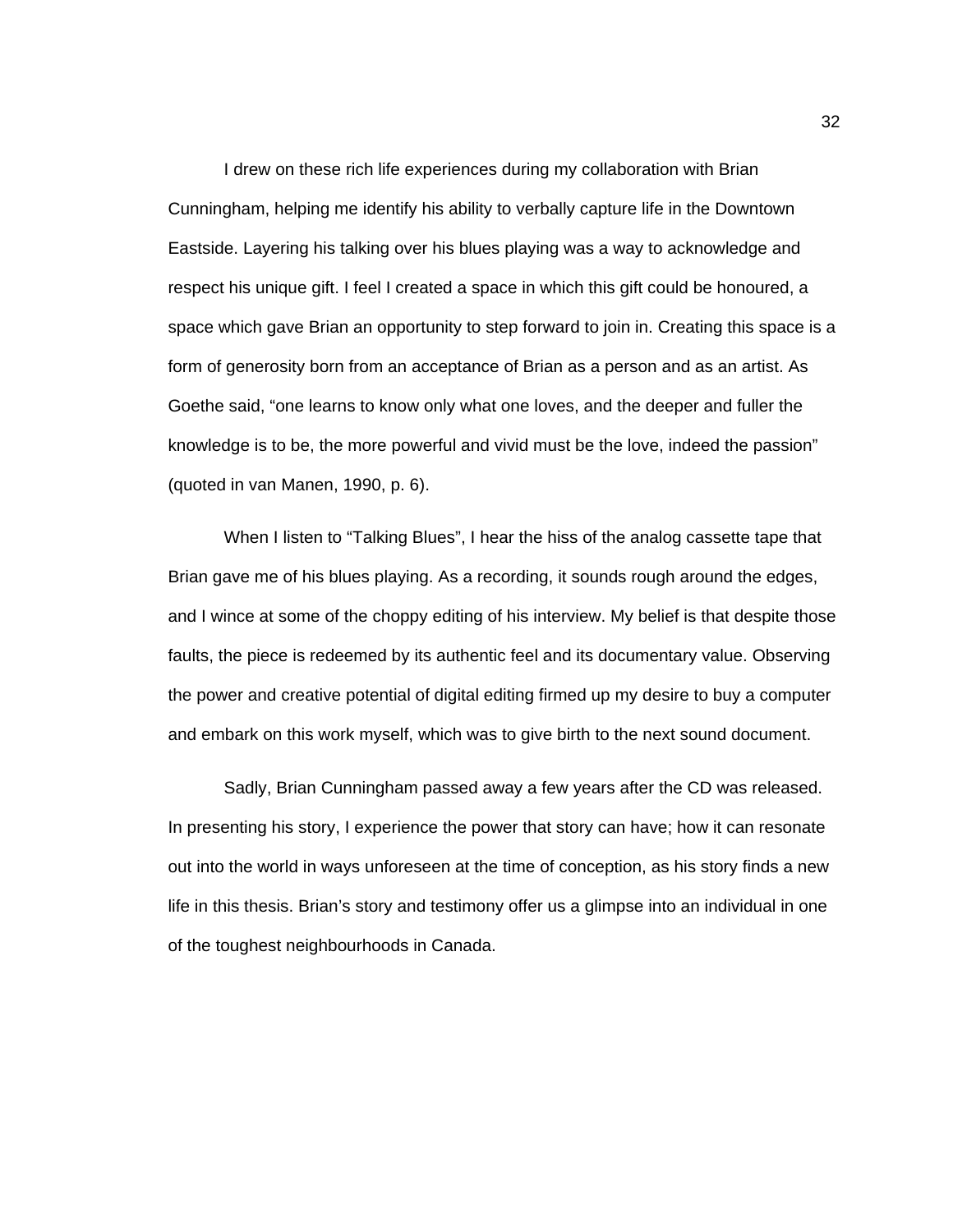### **Chapter 4.**

## **Sound Document #2: "Tamara's Dad"**

### **Introduction: How I Met Tamara**

It was through a weekly café show I played with the Romanian violinist Lache Cercel, that I was introduced to Tamara. She had sat in a couple of times, with Lache's Roma Swing Ensemble, where she sang songs like the traditional Russian song "Dark Eyes" with passion. Even though she sang in Russian, which most of us probably didn't understand, her singing drew the audience to her with its bittersweet expression of sadness and beauty. Fellow Vancouver singer-songwriters like Linda McRae, and Ana BonBon, were captivated and became fans, later supporting her by performing at her CD launch. It was around this time that I invited her to record at my home studio.

## **My Place: The Studio**

By describing my place, I am painting a picture of the environment in which Tamara and her daughter recorded, while also sharing aspects of myself. From Commercial Drive, you walk up one flight of stairs, proceed another 12-feet, and you are there. The door is sound proofed, so when you enter the living room, which has now become more of a studio, it is surprisingly quiet. It's difficult not to notice the old vinyl records perched on the top ledge around the room. With evocative titles like *Evening in Paris*, or *Mallet Mischief*, their colourful presence is a reminder of a bygone era. One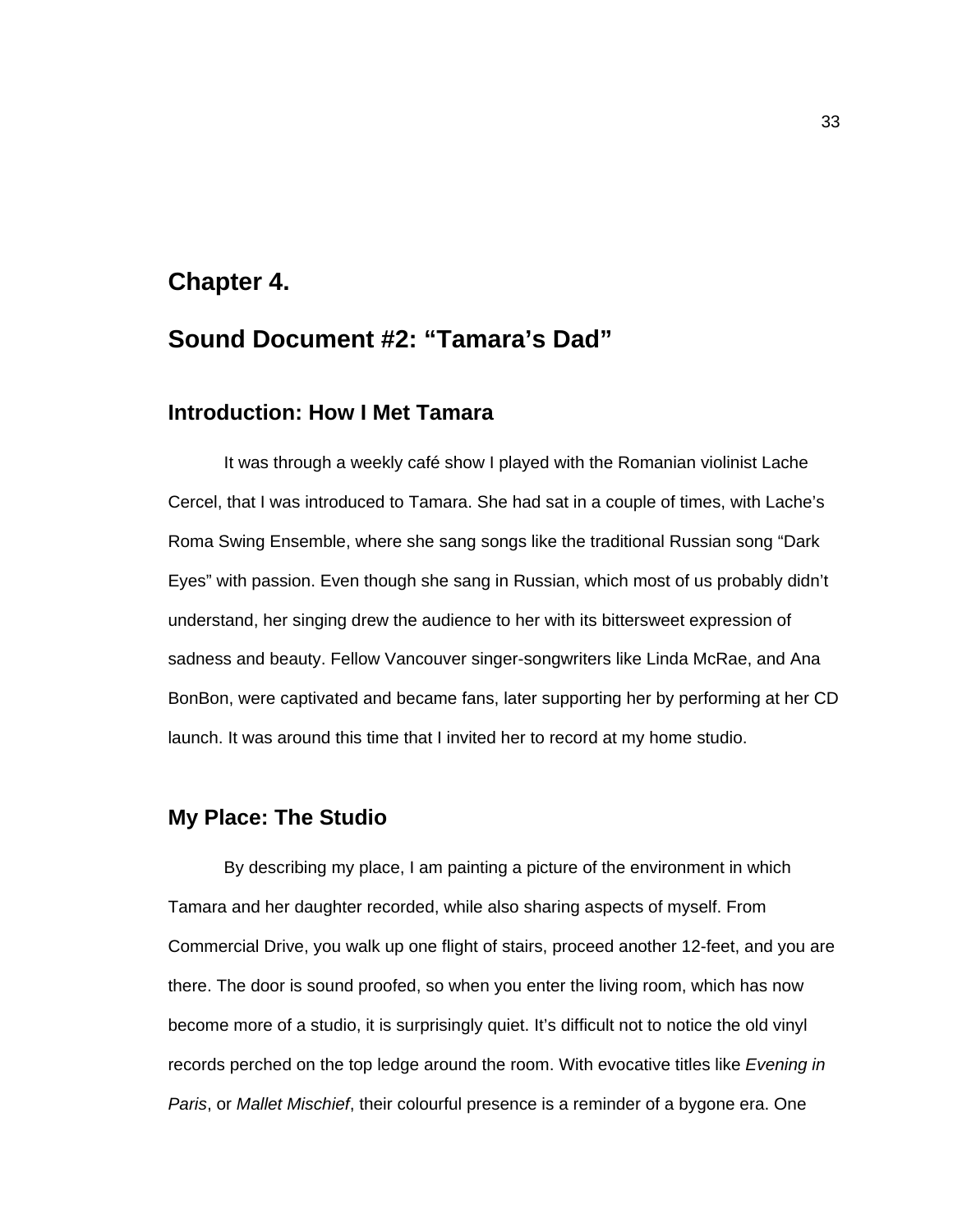wall of the living room is taken up with shelves to house the rest of that LP (long playing) record collection, which also acts as a sound absorber and diffuser, helping with room acoustics.

As you look around, you will notice other artefacts in the corners of the apartment. Old guitars and amps, now highly valued for their ability to authentically reproduce sounds of the past, mix with newer racks of equipment with their multitude of knobs and blinking lights. The old and the new mix comfortably, in a way that invites a newcomer to reflect that perhaps their story too, can find a home.

The kitchen is also a library, music books, old bound copies of National Geographic predominate here. The bedroom has more bookcases and record shelves, one on top of another. Another shelf is bursting with old cassette tapes; somewhere there is a cassette of Sarah McLachlan's songs that made up her first album, including some that were never released. Some old reel-to-reel tapes of Ferron, tapes of other bands, and on it goes, with a pile of old posters and another box of vintage sheet music. While some might see this as junk, I view it like the backroom of a museum, where artefacts sit waiting to be catalogued; waiting for their day in the sun.

### **Recording Work: The Session**

This was the setting into which Tamara entered, or rather into which she burst, exuding an excitement and energy that was palpable. This was an opportunity for her to tell her story, and she was ready. Tamara sat in the center of the room playing acoustic guitar and singing, while a few feet away, I was at my desk managing the recording, while also playing mandolin.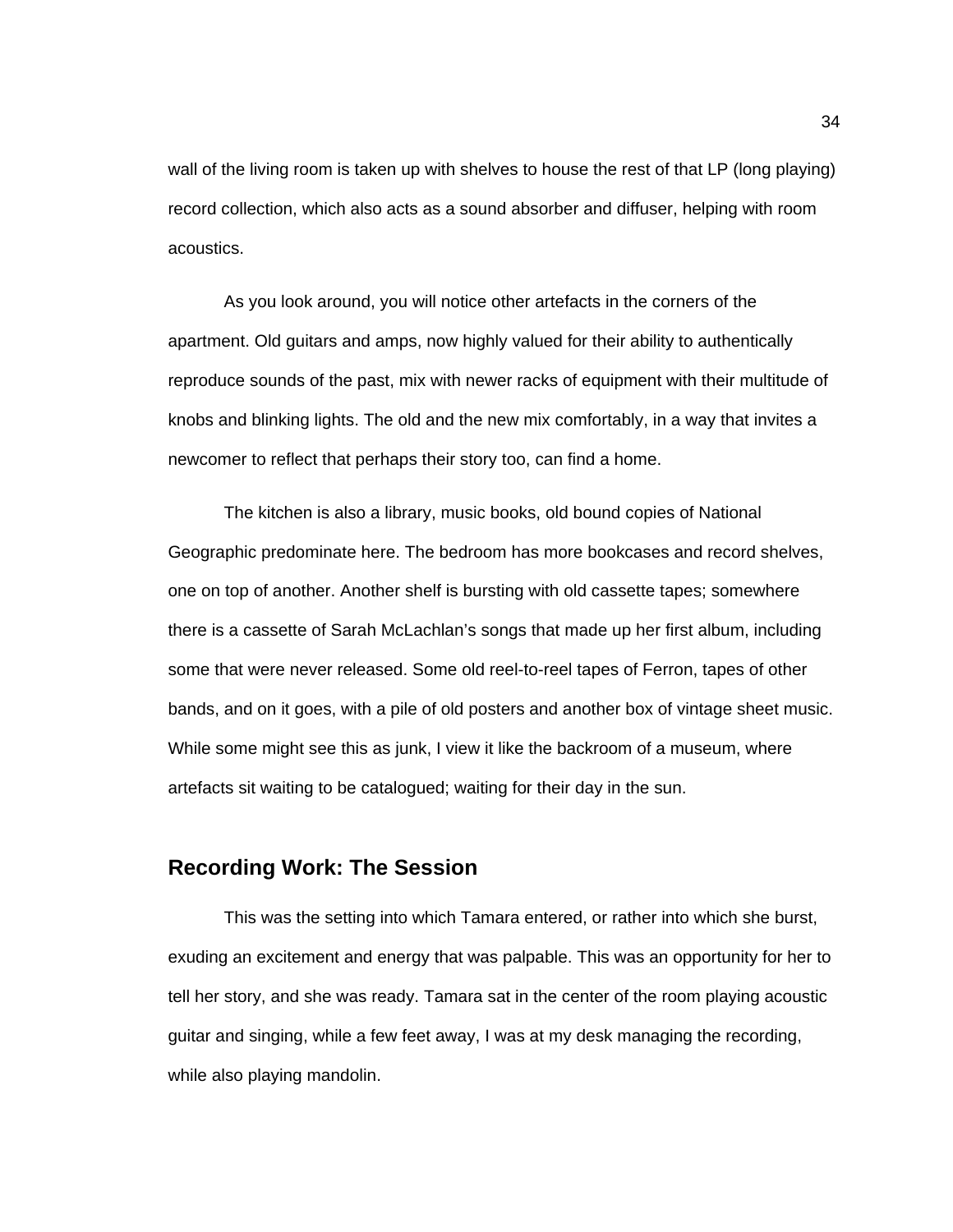It was mid-day, as I remember the light coming in from the windows that look into the walkway beside my apartment. Tamara had brought her 20-year-old daughter, who sat on the couch behind us. I think she thought her daughter could play some hand drums, which she attempted to do during the recording; or maybe she was there for support.

Although this was only a preliminary session to preview the songs that we would later record, I was recording it with one microphone to help decide what songs would be chosen. Tamara began with a spoken introduction.

Just like a village, right? My father grew up in a village. It's a beautiful morning, 4 o'clock in the morning, they sleeping peacefully before the war, the second world war started, he was 13 years old and that is how the morning comes, and then comes the war.

Then she began to sing.

### **The Creative Process: Discovering a Subject**

The song Tamara sang that day had a melodic phrase that lodged in my brain. The song had been interrupted by Tamara's talking and was never used on her CD, yet I was drawn back to work on it, to see what I could do with the material. A memo I wrote while reflecting on my process of creating this sound document captures my reaction: "Her first sung melodic phrase had a haunting quality that lodged in my brain. Its rich mixture of pathos, of pain, and beauty, spoke to me in some way."

Was Tamara's singing somehow bringing back memories or associations for me? I am of Eastern European ancestry on one side of my family, including some Russian, and although I don't recall hearing any of this music while growing up, I do recall that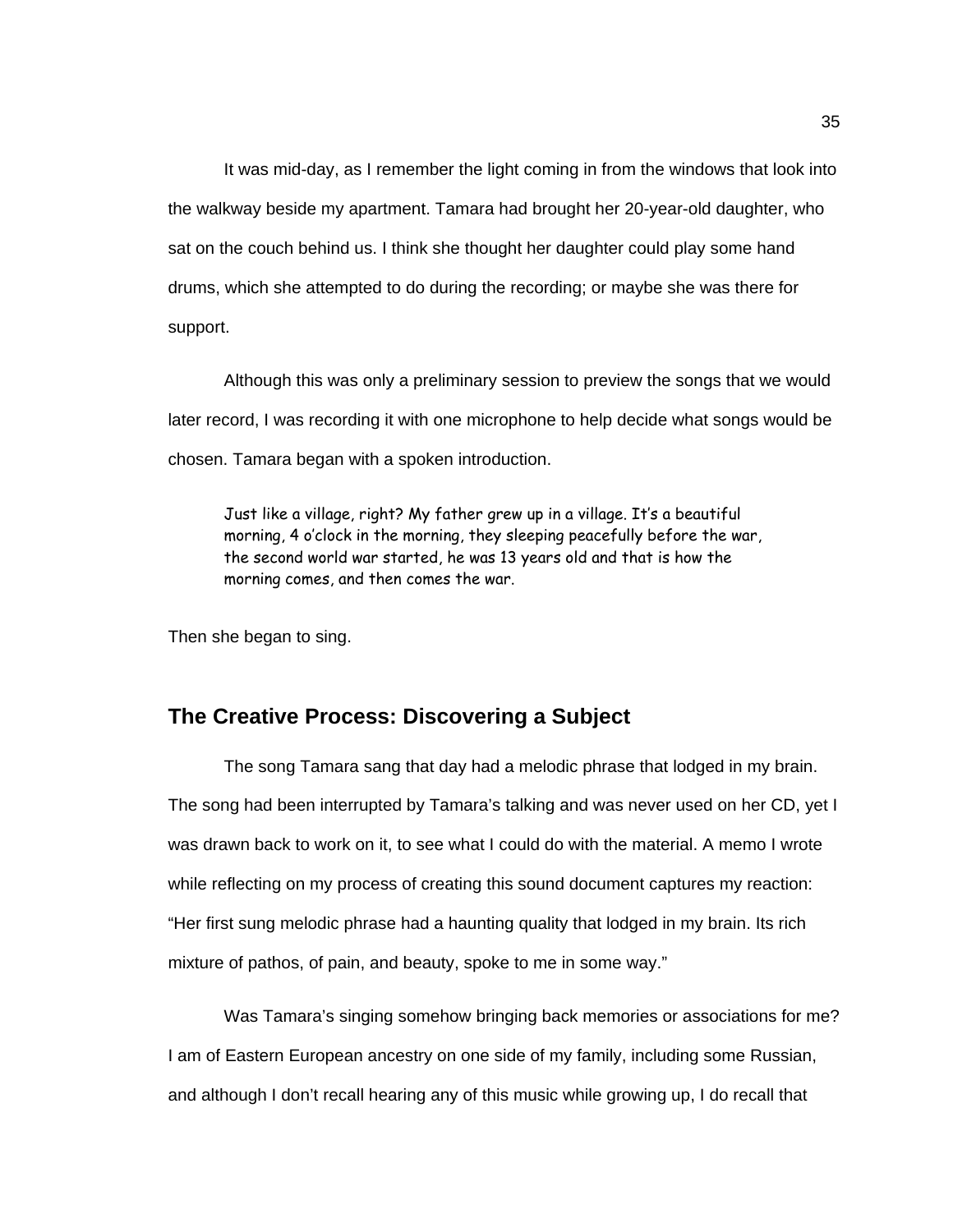after the age of six we would visit my grandparents and listen as they sometimes conversed with each other in Ukrainian. I don't know what memories I was recalling, but I do know that I felt that Tamara's singing embodied an aspect of authenticity, of lived experience I responded to. This question of where your initial impulse arises from is intriguing. Wiggins, in his article on the *Compositional Process in Music*, quotes Sloboda's investigation of this question.

There seems to be agreement that the first step in composing involves some process of generating or inventing musical ideas. From where and how do these ideas come? Sloboda (1985) shares responses from the writings of Beethoven ("they come unbidden"), Richard Strauss ("a melodic phrase occurs to me suddenly"), Mozart ("whence my ideas come I know not; nor can I force them"), and Roger Sessions ("may come in a flash, or as some times happens it may grow and develop gradually"). (Turner, quoted in Wiggins, 2007, p. 456)

The creative process of developing "Tamara's Dad" was messy. Paths were tried that didn't work out, ideas attempted that proved difficult to execute. But there were also moments of excitement when something worked out or led to fresh insights. I didn't know what the finished product was going to be like but I knew when I was happy with the direction it was taking. It is this elusive process that gives work in the arts its mysterious quality. Many have attempted to explain it and many have failed.

Hildegard Westerkamp (1988) spoke of her creative compositional process as occurring in the studio environment where "I could find my creative inner voice without interference from the surrounding social, cultural context. It allowed me to imagine, invent and use my fantasy freely" (p. 133). She went on to say: "The sound studio has taught me to be in touch with that inner voice and to believe in it. In my electroacoustic compositions my inner voices speak and in that form I have been able to make them public" (pp. 133-134).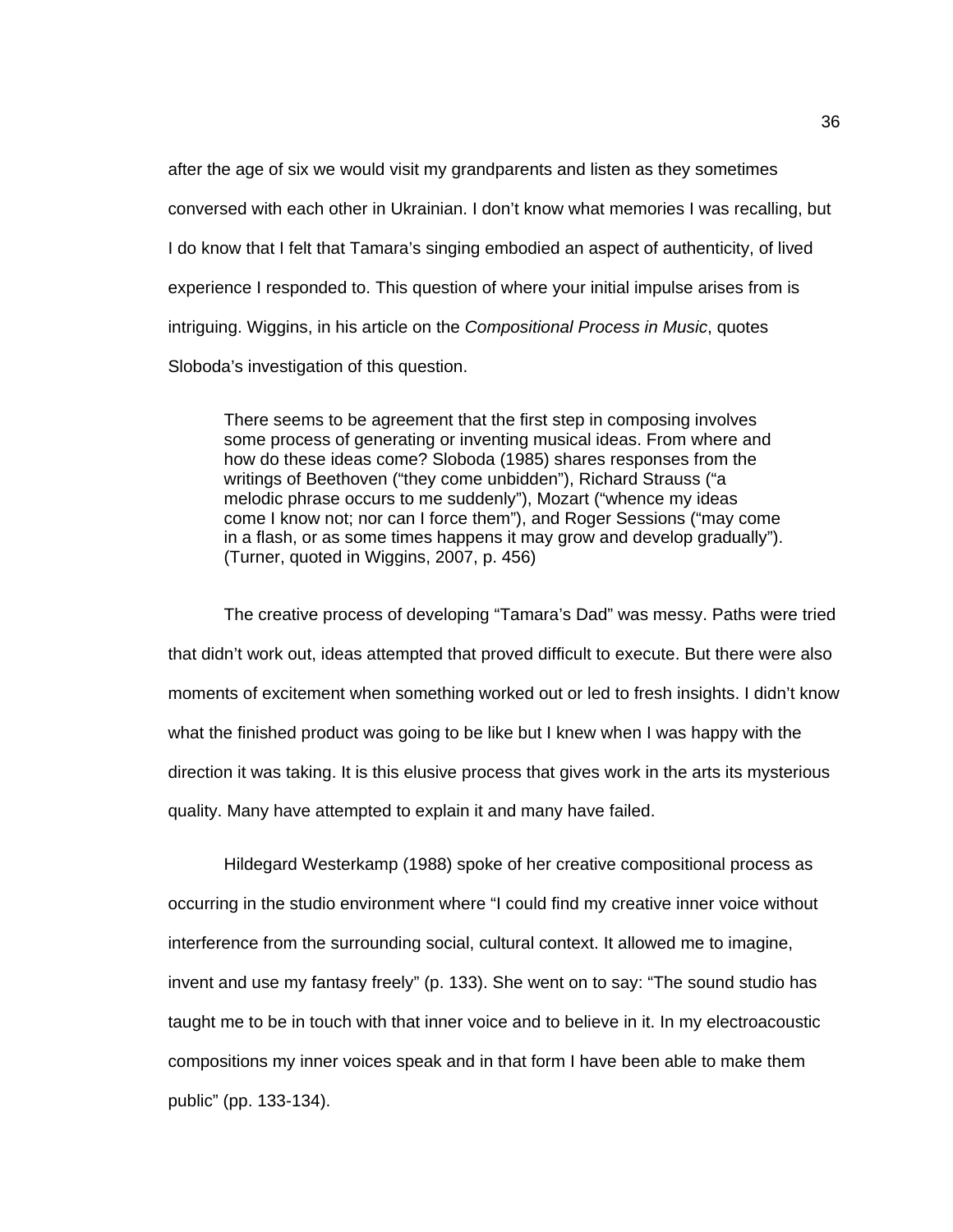This is similar to writers who may get their inspiration from life around them, but then prefer to write alone as they develop that inner voice. I believe we can look to the craft of writing to provide conceptual tools that apply to the creating of sound documents. In Chapter 6, I discuss the writing process, and examine the role of what writers call "discovering your subject" can play in the process. Discovering your subject means forming a relationship or understanding between you and your material that gives voice to your work. Voice is what "allows the reader to hear an individual human being speak" (Murray, 1985, p. 21). Similar to the writers that Murray describes, I find that subjects constantly reveal themselves, as ideas beckon with the promise of a story to be told. It might be the sound of somebody whistling as they walk down the street, or a piece of music I hear as I am recording. The act of creation appears connected to our ability to first see or notice something, and then our desire or tenacity to pursue that vision. There is no easy way to answer those who ask how one comes to discover a subject, for a subject grows out of what you know about life.

With Tamara, how I was going to accomplish my goal of reworking the song in which there were interruptions from her talking wasn't clear, but my curiosity was sparked and I was engaged. Dorothy Heathcote, the drama teacher, describes that time when the artist has his materials ready which make it possible to go somewhere, as a crossroads (cited in Wagner, 1976, p. 27). It can be a daunting time, but as the choreographer Twyla Tharpe pointed out, you just need to start moving (2003). I began by returning to the first phrase Tamara had sung, the one whose beauty had first captivated me. I was curious if from the seed of this first phrase, I could create a new piece. Unfortunately, this idea didn't develop, so I returned to the song and transcribed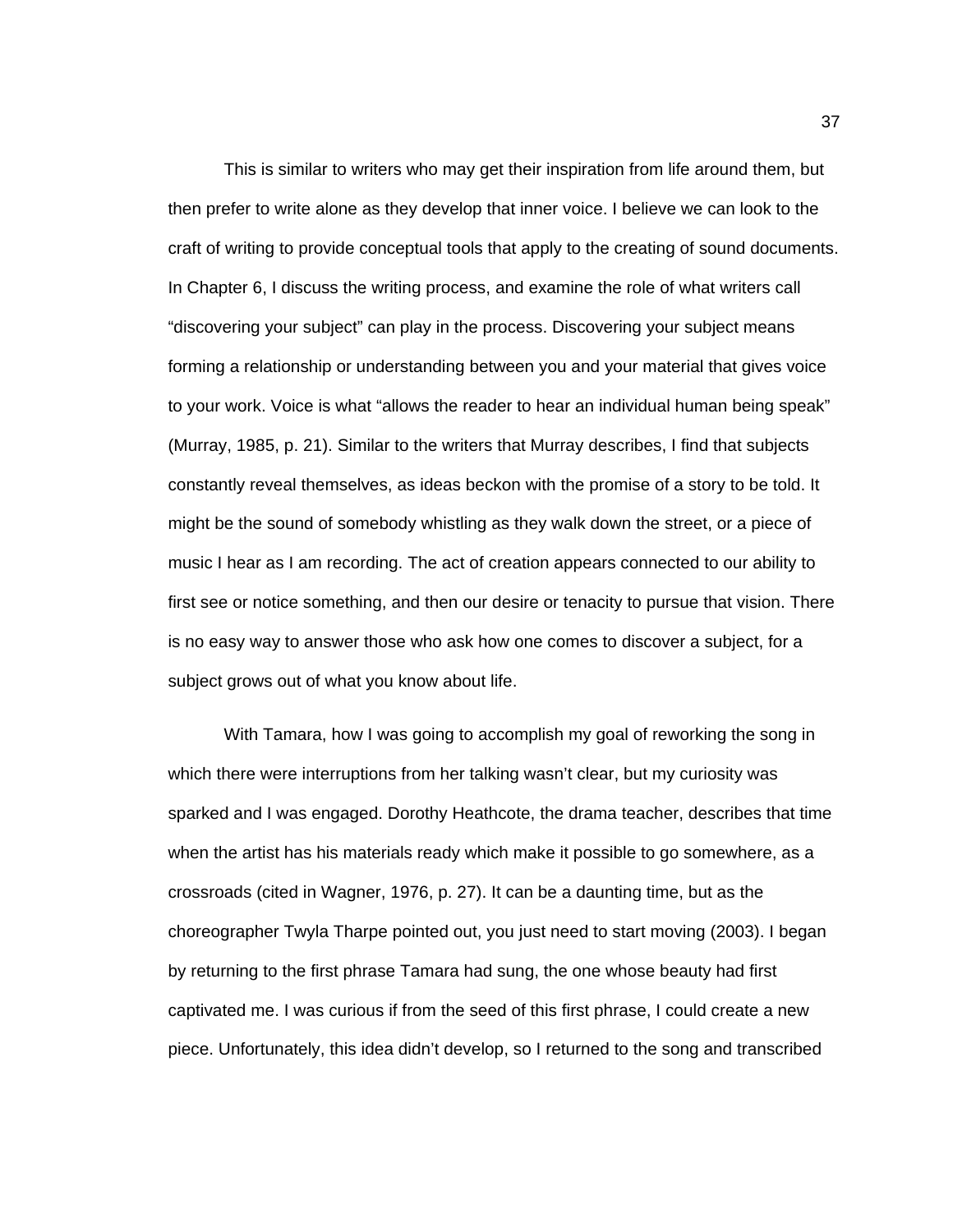the melody to create an instrumental version of the song. Although this enabled me to extend the song, it seemed too *flat*, too incomplete.

I returned to the song once more after I had studied Electronic Music at Vancouver City College (VCC). This study exposed me to new ways of thinking and conceptualizing about sound and music, and provided me with fresh ways to proceed. Rather than eliminating the talking that occurred during the recording, I would incorporate it into the piece. This conceptual shift allowed me to move ahead. Next, I added a layer of electroacoustic composition, feeling that the sense of lived experience I responded to in her voice was being better communicated, helping to amplify the emotion I heard in the song.

By introducing layers of sound, I was creating a denser, thicker texture which, like Geertz's (1973) use of the term "thick description", aims at offering a fuller evocation of Tamara's story. There are parallels here to the visual arts, where the use of hatching and cross-hatching is used to build depth and weight in a sketch.

By having her daughter present, Tamara was already introducing the element of family into the picture. Although on the original recording her daughter's voice is barely audible, I focused in on her comments, feeling that they provided an important ingredient. It was difficult work because to be useful her comments needed to be distinct from other sounds as well, since she was in the background, the audio signal was weak and therefore *noisy*. It was only later, after the piece was completed, that I began to appreciate the role her daughter might play in Tamara's life. Her daughter saying, "It's OK Mama", "don't be that way", and "that's alright", may reflect their real life relationship in which her daughter helps *contain* the moods of Tamara. In a sense, then, her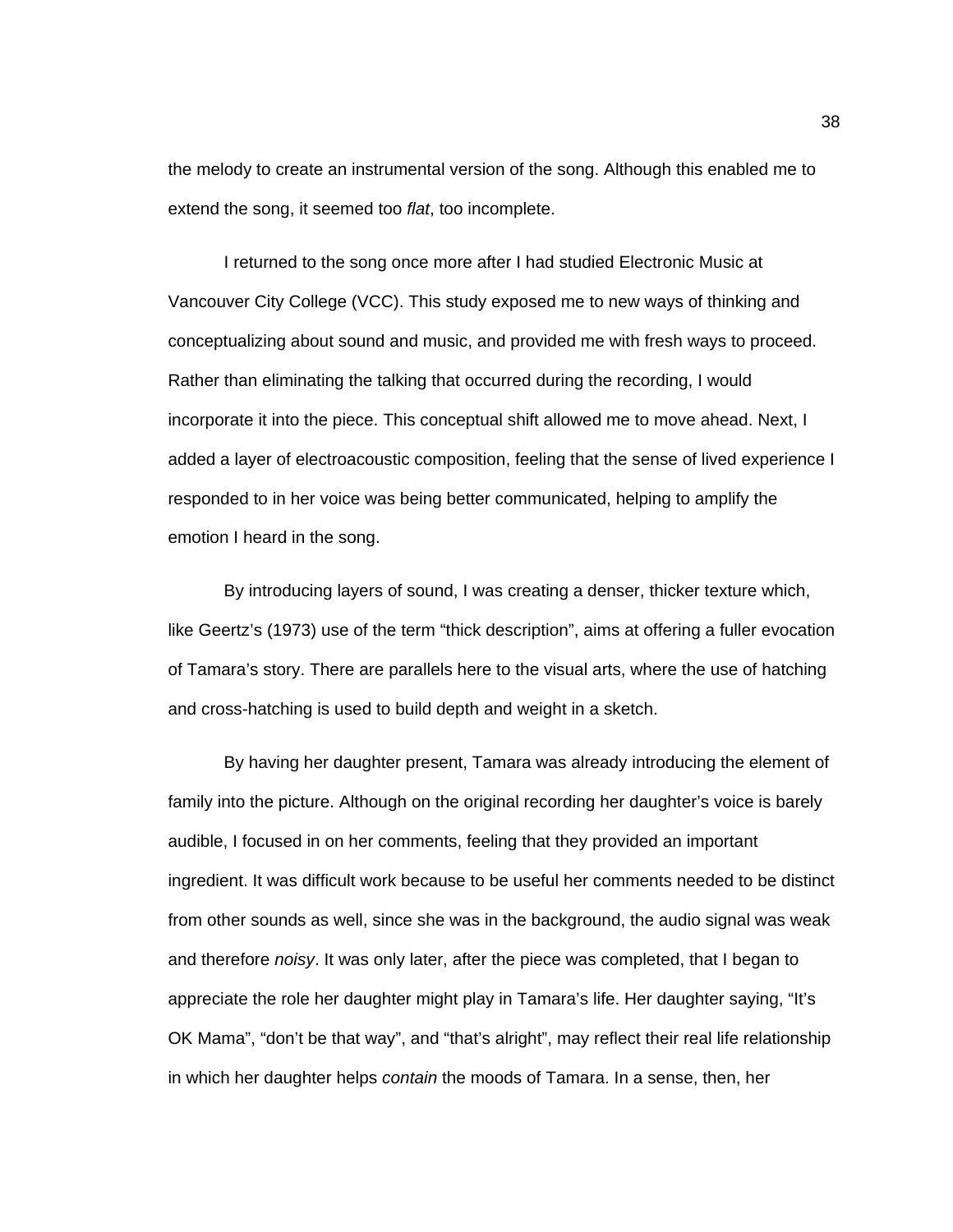daughter helps *frame* or *ground* both Tamara and the sound document. Her comments, which I initially viewed as distracting to the recording, began to take on greater significance, eventually acting like a recurring musical phrase to tie the composition together.

Powerful themes of family, war and death had already been established in Tamara's short but evocative introduction. These themes, combined with her sense of drama, offered hints, or foreshadowing, that I built on in providing a sense of narrative development to the piece. For example, her reference to war gave me the idea of creating sounds to resemble the crackling and static of a shortwave radio, or of explosions, which gives the feeling of tonality being swallowed up as the song is gradually overtaken by these sounds of war.

These things did not become clear in any one moment, but rather unfolded as I played with sounds and tried things out. There were times when I felt as if I were painting with sound, and I was reminded of Apps' (2007) description of a visual artist at work. She describes an artist she observed: "Leo watches closely for the shapes that emerge from the drying pools of colour, the scrapings and the splatters of paint. It is from these emerging shapes that Leo discovers his subject" (p. 53). Apps found that his work grew out of the painting itself. Like Leo interacting both physically and aesthetically with his paint, I felt I was interacting with sound as I created the layers of sound. In the process, as I make choices, I am engaging in what Eisner (2004) calls the creation of meaning in the absence of rules as "…the work yields clues that one pursues" (p. 6).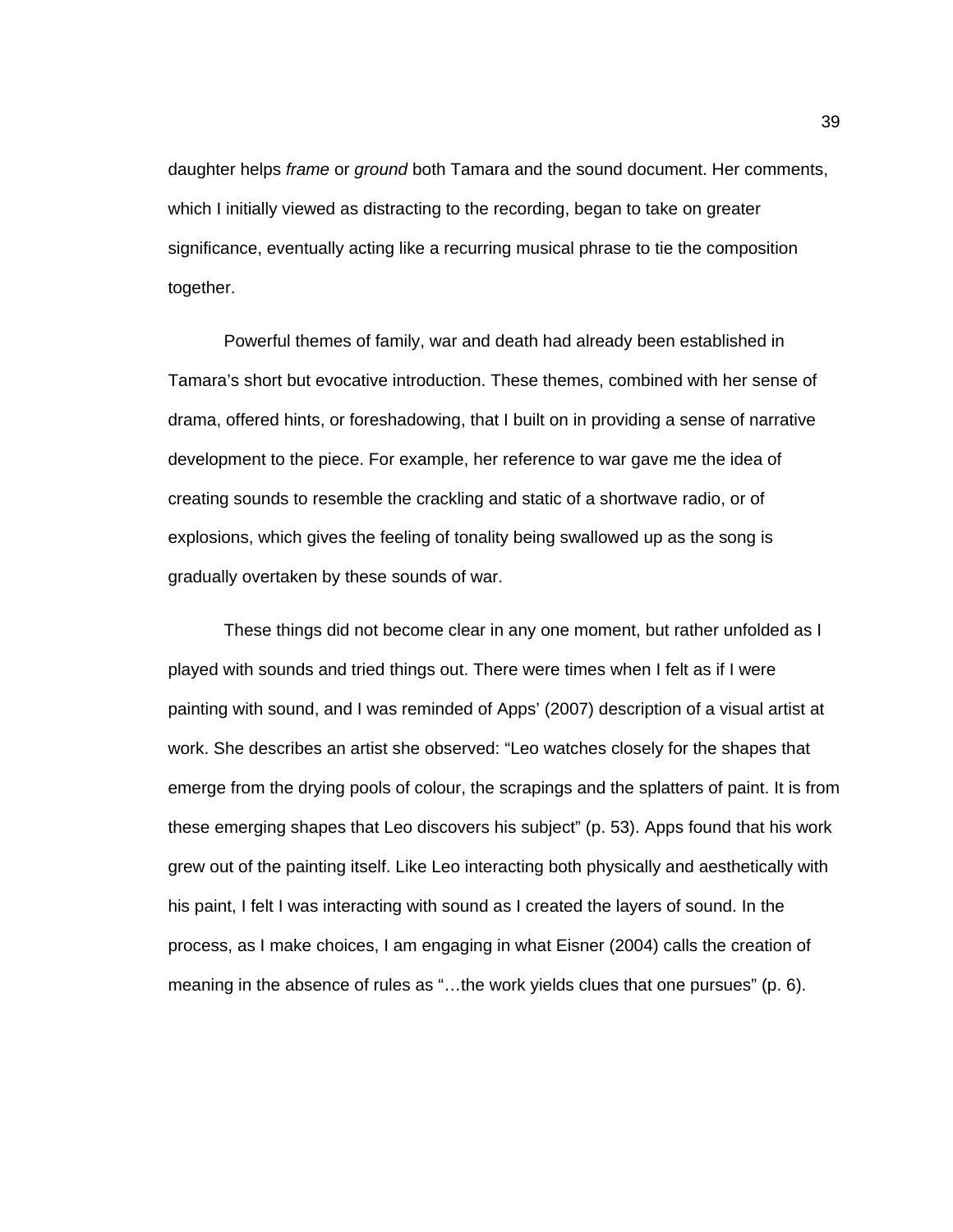### **The Skills**

After the experience of the first sound document, *Brian's Blues*, I bought my first computer and began the process of learning and using the "Logic" recording software. I signed up for a course called "Electronic Music" at (VCC), which introduced me to electroacoustic composition. This training provided me with the tools to create my own synthesized sounds and the ability to *morph* samples. An example of this morphing, can be heard at the beginning of the song, where a process called granular synthesis, was used to capture different parts of the daughters voice in order to *stretch* and repeat phrases. Other *software instruments* were also used to create other sounds heard throughout the song.

The final sound, which is reminiscent of a drum roll, is an example of software synthesis. I feel that a real sample, or recording of a drum roll, would have made the piece too literal, and that its effectiveness comes from the listener having to make the connections himself. Rather than passively taking in the sounds, the listener becomes engaged, helping to make meaning as he interprets the sounds and creates his own *links*.

## **Conclusion**

I believe that I was responding to a sense of emotional truth Tamara communicated with her voice. Even without understanding the lyrics, the song stirred feelings of beauty and pathos, inspiring me to compose this sound document. In order to amplify and communicate the feelings and emotions that were aroused, I introduced the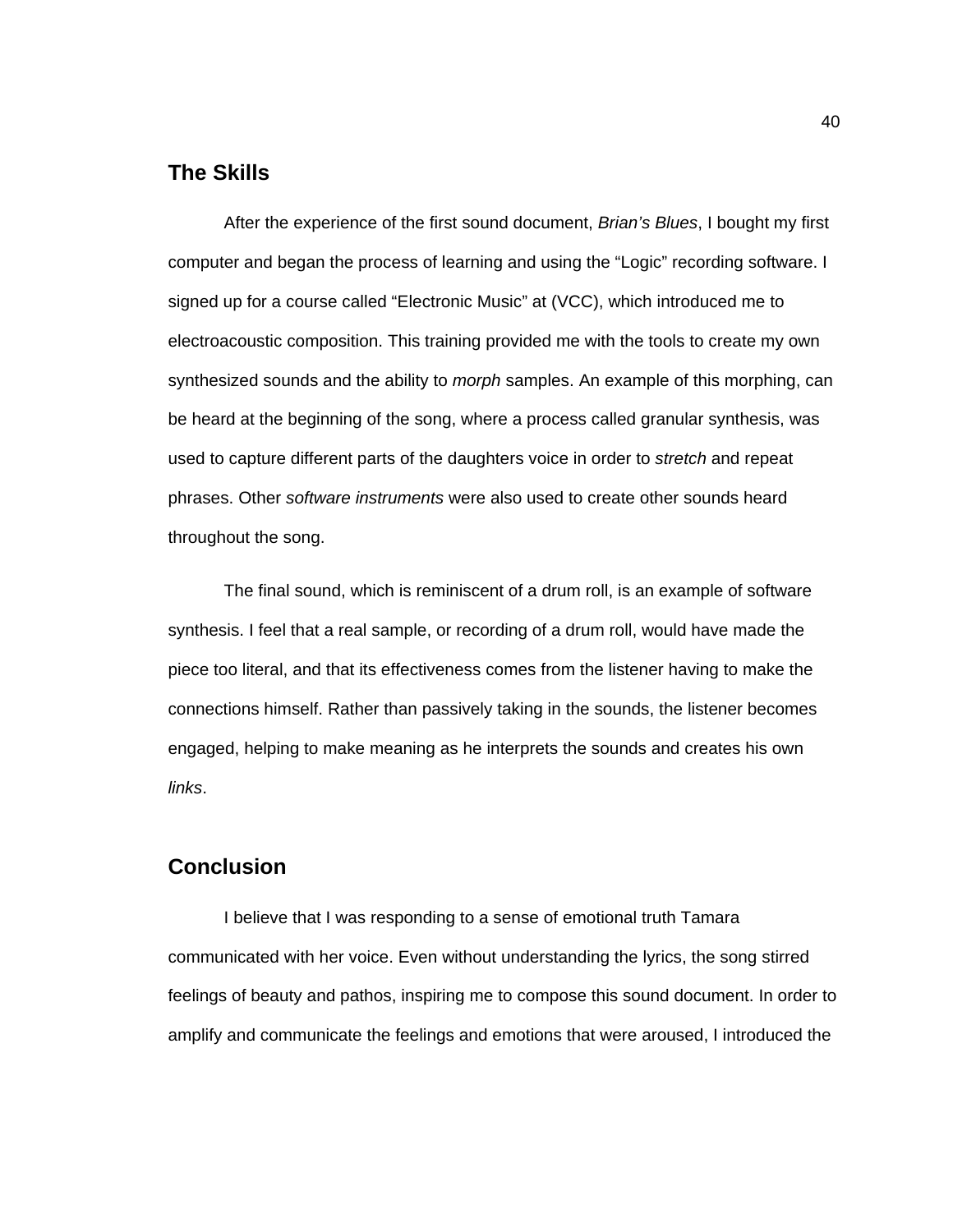layer of electroacoustic composition, which becomes more noticeable as the song progresses and helps to *thicken* the texture.

When I think of the process of development this song went through from its original performance, I feel that if the story was first experienced in black and white, I have tried to add in color. If the original material were like a movie, I have edited the scenes, taking out some of it here, but then adding some at another place. I have tried to keep the focus on that mixture of beauty and pain that I experience in her voice as we listen to what I feel is a compelling drama of war and family.

This sound document captures in sound many of the themes I have written about, my hunger for engagement, my own journey for lived experience, and my curiosity. Composition is a process of discovering who you are, and part of this is learning about how you live in the world. I refer to these as the human qualities of this work, which include curiosity, attentiveness to details, and the process of collaboration. These are the qualities that I examine in the next chapter.

### **Postscript**

Tamara has been very appreciative of the work I have done with and for her. This piece was initially recorded during the recording sessions that led to me producing a CD for her. I helped her finish that CD, coordinated the art work and manufacturing, and set up a successful public CD release show. She sometimes refers to me as "her saviour"; we keep in touch, and have done a few more performances. Her comment when she heard this song was, "Wow, you have resurrected it. I thought it was ruined."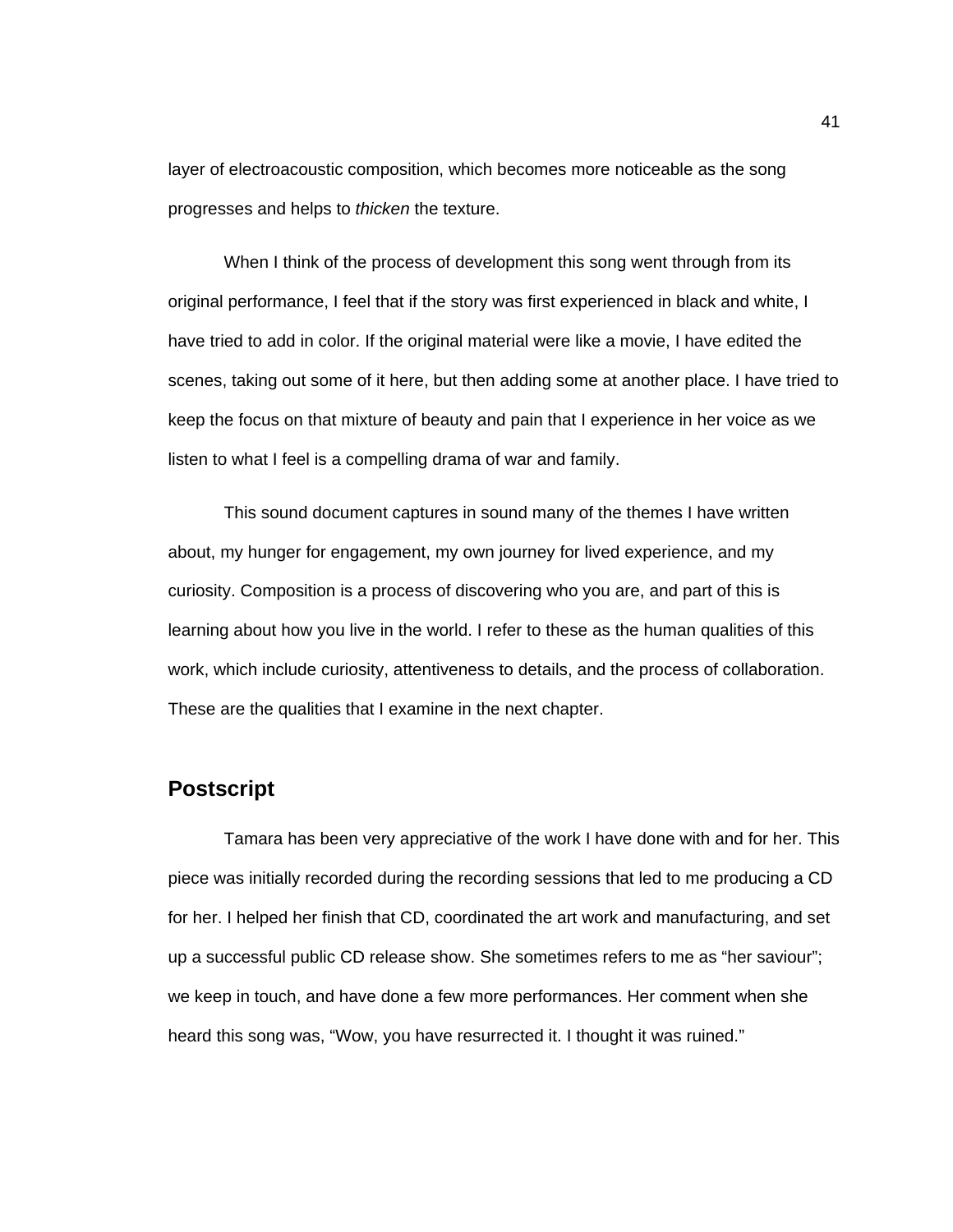## **Chapter 5.**

# **What Does It Take to Do this Work?**

### **Introduction**

I think every work of art expresses, more or less purely, more or less subtly, not feelings and emotions the artist has, but feelings which the artist knows; his insight into the nature of sentience, his picture of vital experience, physical, and emotive and fantastic. (Langer, quoted in Eisner, 2008, p. 7)

Langer is describing the interrelationship that exists between who we are and

what we do, to show how a work of art is capable of being a representation of all we

know and feel. In his book *The Art Spirit*, Robert Henri (1984) spoke about the

relationship of the artist to his work as being manifest in the power and complexity of a

brush stroke.

Strokes carry a message whether you will it or not. The stroke is just like the artist at the time he makes it. All the certainties, all the uncertainties, all the bigness of his spirit and all the littlenesses are in it. (p. 71)

Examining and describing my practice of creating sound documents, *audio brushstrokes*

if you like, resulted in the identifying of characteristics, or what I call qualities.

This process, as described in the Methodological section of Chapter 1, was

based on a triangulation of data. I began by discussions with two artists whose material I

had produced who are both experienced counsellors, trained in reflecting on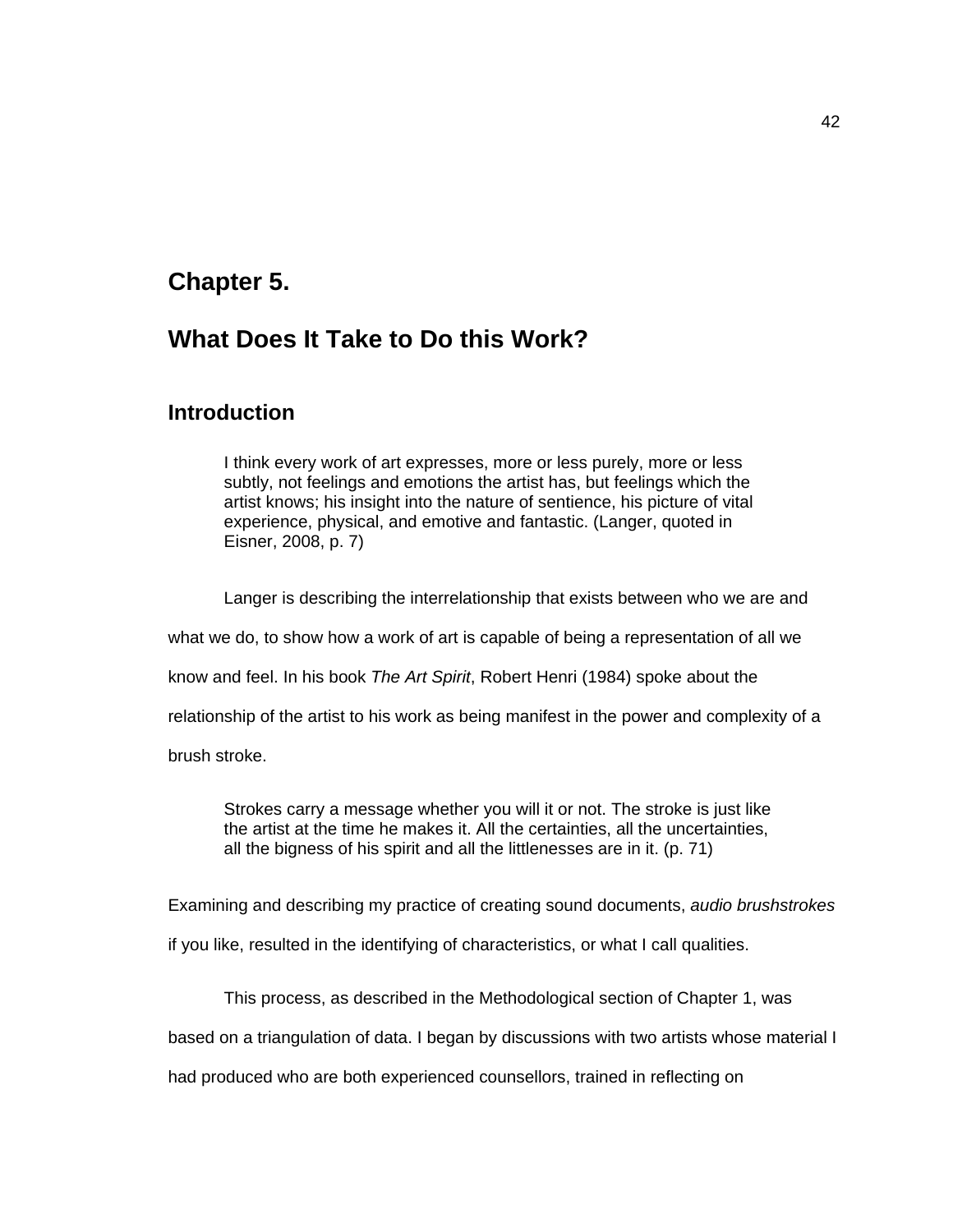interpersonal interactions. The feedback from these two informants provided me with a way of seeing myself through others' eyes and ears. In interviewing these two artists and examining my collaboration style as producer and musician, I was asking the question, "what are the personal qualities that help me facilitate creativity?" After listening to the feedback and much reflection and introspection, I identified the qualities of curiosity, attentiveness, acceptance (collaboration), as being important to the creating of these sound documents.

Just as Eisner who has written extensively on clarifying the forms of thinking the arts evoke, felt that his orientation to knowledge as the symbolic representation of human understanding was shaped by his experience as a painter (2004, 2005), so I was led to examine my background and orientation as a practicing musician. Bresler (2005), a noted researcher and musician, has also discussed how her relationship with music affects how she looks at and feels at home in the world. Reviewing the literature of both educators and artists helped identify what has said about these qualities of curiosity, attentiveness, acceptance (collaboration), in relation to the artistic and educational process.

### **Curiosity**

In making sound documents, I am attempting to share what curiosity has impelled me to discover about the world. The Oxford English Dictionary defines curiosity as "a personal attribute. Carefulness, the application of care or attention" (*Oxford English Dictionary*, 1989). One researcher, defining curiosity through an experimentalist approach, administered a questionnaire to 500 students, developing a curiosity scale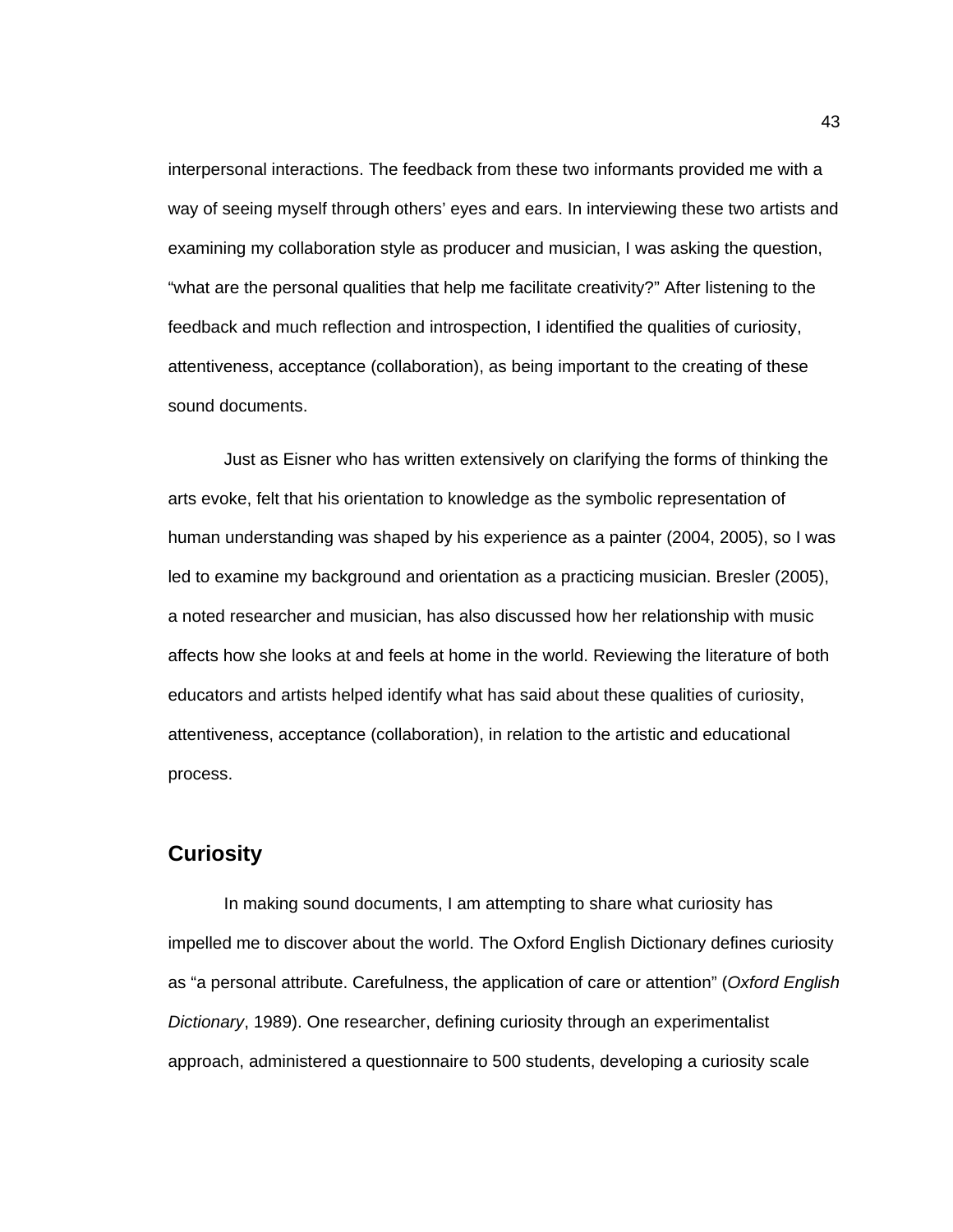that suggested that the criteria of fluency, flexibility, and originality are the major indicators of the level of curiosity present in individuals (Shumakova, 1992).

These criteria are very similar to Bresler's (2005) description of the qualities music making develops. She sees that a sense of fluidity, which characterizes the music making process, can help musicians develop flexibility. Fluidity was also recognized by Hugill as a quality prevalent in persons working in the field of digital music, which he described as consisting of an open-mindedness and a cultural curiosity (2007, p 16). My experience as a musician supports these points of view and, as I show in Chapter 6, these same criteria are viewed as being similar to the aims of education (Hickman, 2005, p. 99).

Curiosity fuels my willingness to explore and experience life as an adventure, leading me to feel energized, and alive. Growing out of an interest in how people live, an interest I have chosen to channel within the vocation of musician, it has given me the opportunity to meet people from many walks of life. Buber has spoken how "we should stake our whole existence on our willingness to explore and experience" (Hodes, 1971, p. 56), and always be "engaged in the constant discovery of himself in relation to mankind and the world" (p. 32).

Reading about the lives of creative people is to be witness to the immense curiosity, which governs their lives. For example reading *Hockney on Art* (Hockney & Joyce, 2002), I experience the endless curiosity that Hockney directs towards the visual world. Hockney and Joyce say that all Hockney does is work, which is to say that all he does is *play*, as his *work* is one of exploration. For Twyla Tharpe (2003), "Everything is raw material. Everything is relevant. Everything is useable. Everything feeds into my

44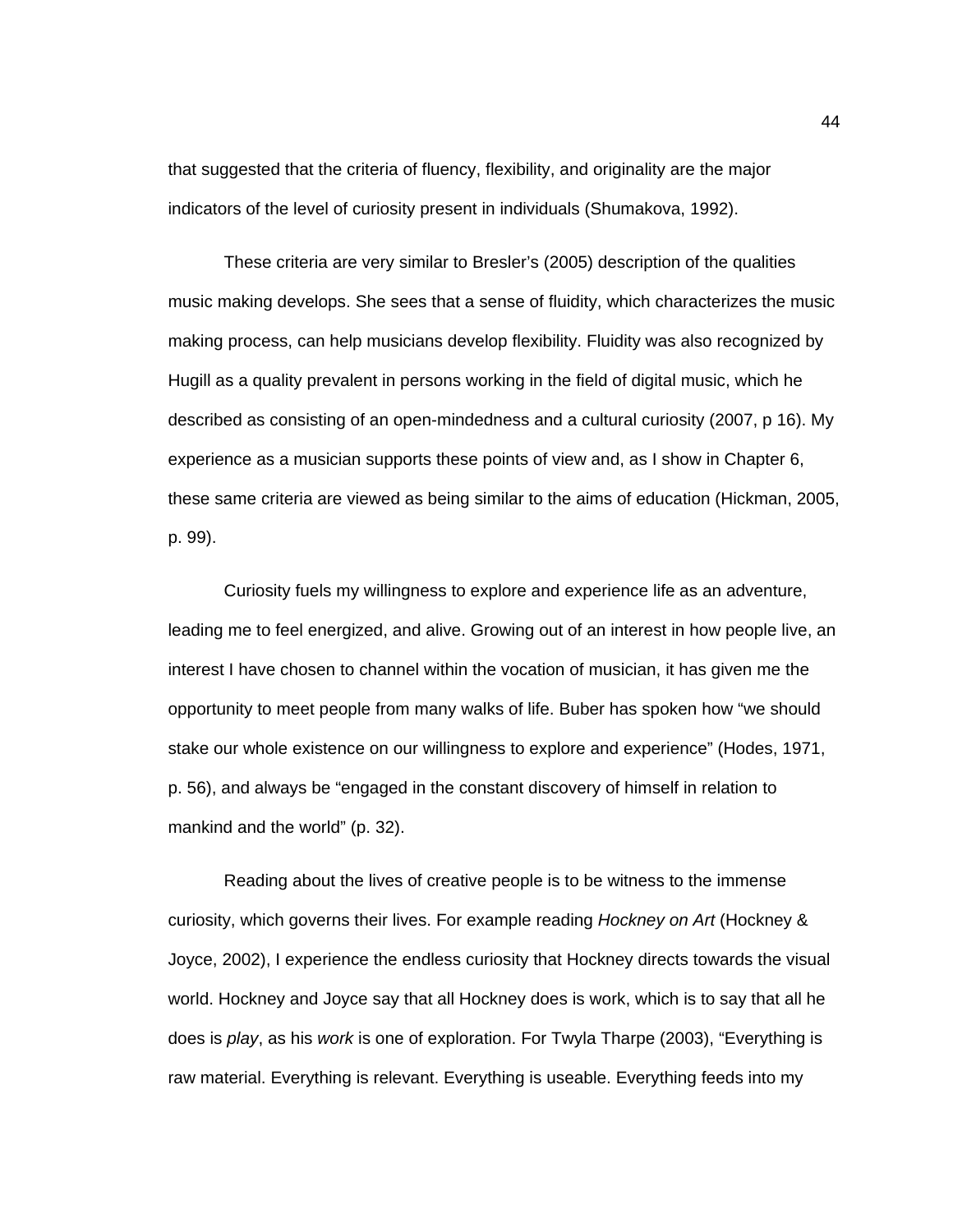creativity" (p. 10). As Henri (1984) said referring to the sketcher, "He is looking for what he loves, he tries to capture it. It's found anywhere, everywhere" (p. 17). Similarly, my ideas can come from any source such as a walk down the street, an overheard conversation, or in the discarded music of others. Donald Murray, the writing coach claimed: "Many writers, and I am one of them, do not have to seek ideas for writing. Topics rise from within in a constant flow, and there is no need to think of ideas or to stimulate more ideas. The problem is to deal with the ones that demand attention" (Murray, 1985, p. 11). Of course, art doesn't have any claim on curiosity, the sciences likewise are driven by this curiosity to know more about our world.

As a powerful drive, curiosity leads us to question the world around us, thereby motivating us to learn. According to Csikszentmihalyi (1991), we stimulate curiosity in kids by exposing them to possibilities until they find something they can connect with.

Because no matter what you're curious about, if you are really curious, you will have to learn everything else. Whether the topic is bugs or stars or singing, there are connections. There is mathematics behind the music and chemistry behind the animals. (Csikszentmihalyi, 2002, pp. 14-15)

Affective psychologists, probing into the neuroscience of emotions, list curiosity as one of the primary emotions common to both humans and animals (Damasio, 2003). Hensley has pointed out that curiosity is not a skill you teach but a characteristic (2004, p. 3); if we expect curiosity, then as a teacher we need to practice it (Evans & Harrar, cited in Hensley, 2004, p. 2). Palmer suggests that it is for this reason that it isn't something that can be taught in the traditional sense of teaching (1990, p. 3). In Chapter 2, I spoke about how my curiosity was first ignited by a teacher in Grade 8 who showed us his ring. Curiosity has propelled my exploration of different styles of music, leading me to explore hybrid forms of composition like these two sound documents.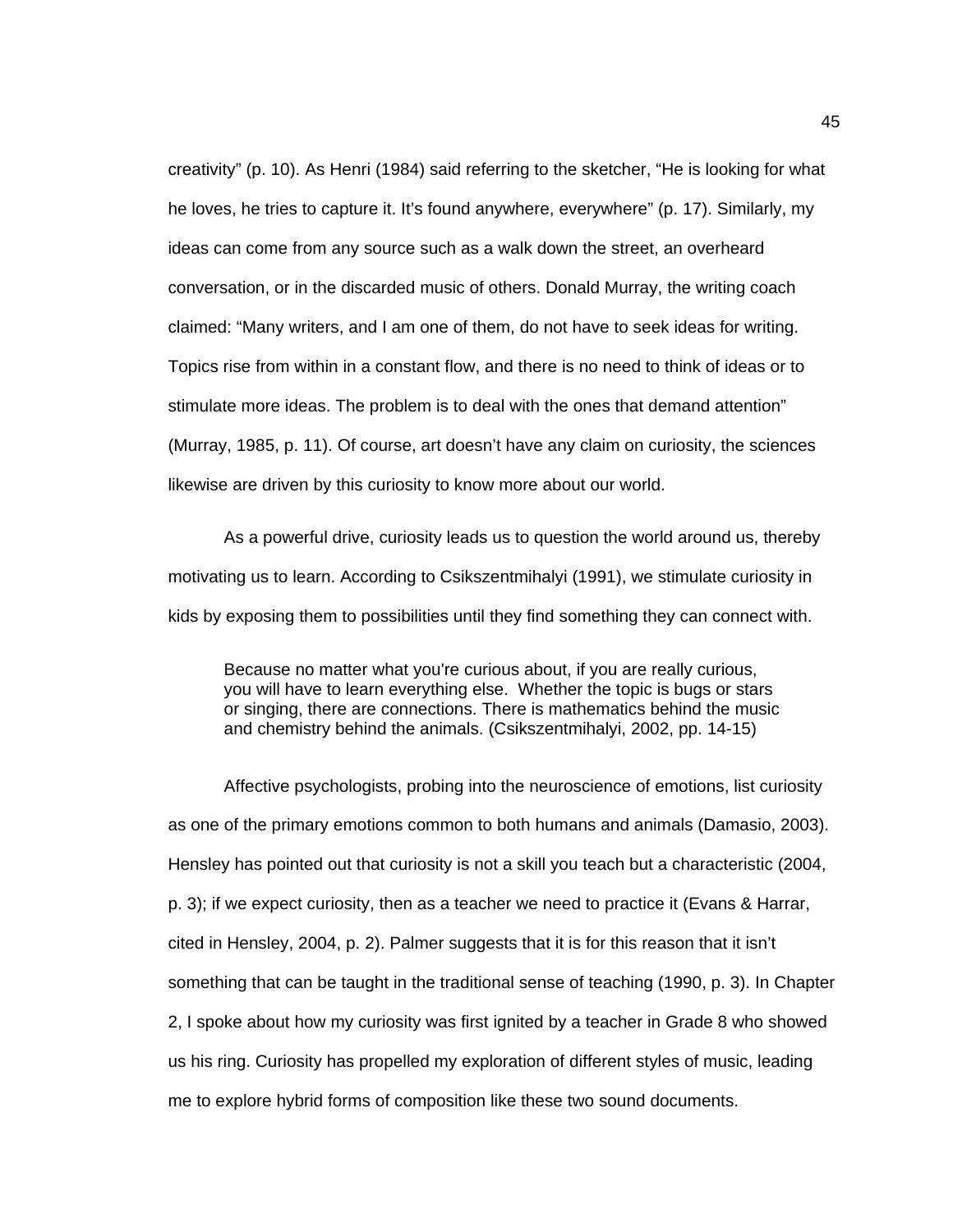### **Attention**

…the careful, personal selection of details placed in a story is nothing less than the preservation of the individual.

(Mamchur, 2004, p. 79)

This quotation points to different facets of the word "attention". There is the aspect of observation, of details, and then there are the implications of this for ourselves, and those around us. I am using attention to refer both to our ability to be attentive to the world around us, specifically its sounds, and how this attention is embodied in the creative collaboration process by the facilitator.

Growing up in a rural and isolated environment encouraged an affinity to the world of the senses, which led to a powerful relationship to art-making. Other people, such as Haggarty (2005), have spoken about the hold that the land can have for one growing up in a rural environment. This might help to explain the pull and enjoyment I feel in capturing the live raw sound. When I am in the recording studio, I try to capture the *take* before the recorded take. This is similar to photography where you click the shutter before the subject has *prepared* her smile.

As Sullivan (2008) states, anyone who works in the arts knows that "creating with forms, intentions, drives, and ideas is a provocative and intensely unknowing process that engages the whole body, as what is known comes face to face with what is not and this propels the inquiry" (p. 240). Part of the challenge is in understanding the "ways in which learning emerges through the interaction of the body and the environment" (Powell, 2007, p. 1084). Abram (1996), also, has written eloquently on the different kinds of learning that direct contact with nature develops (p. x).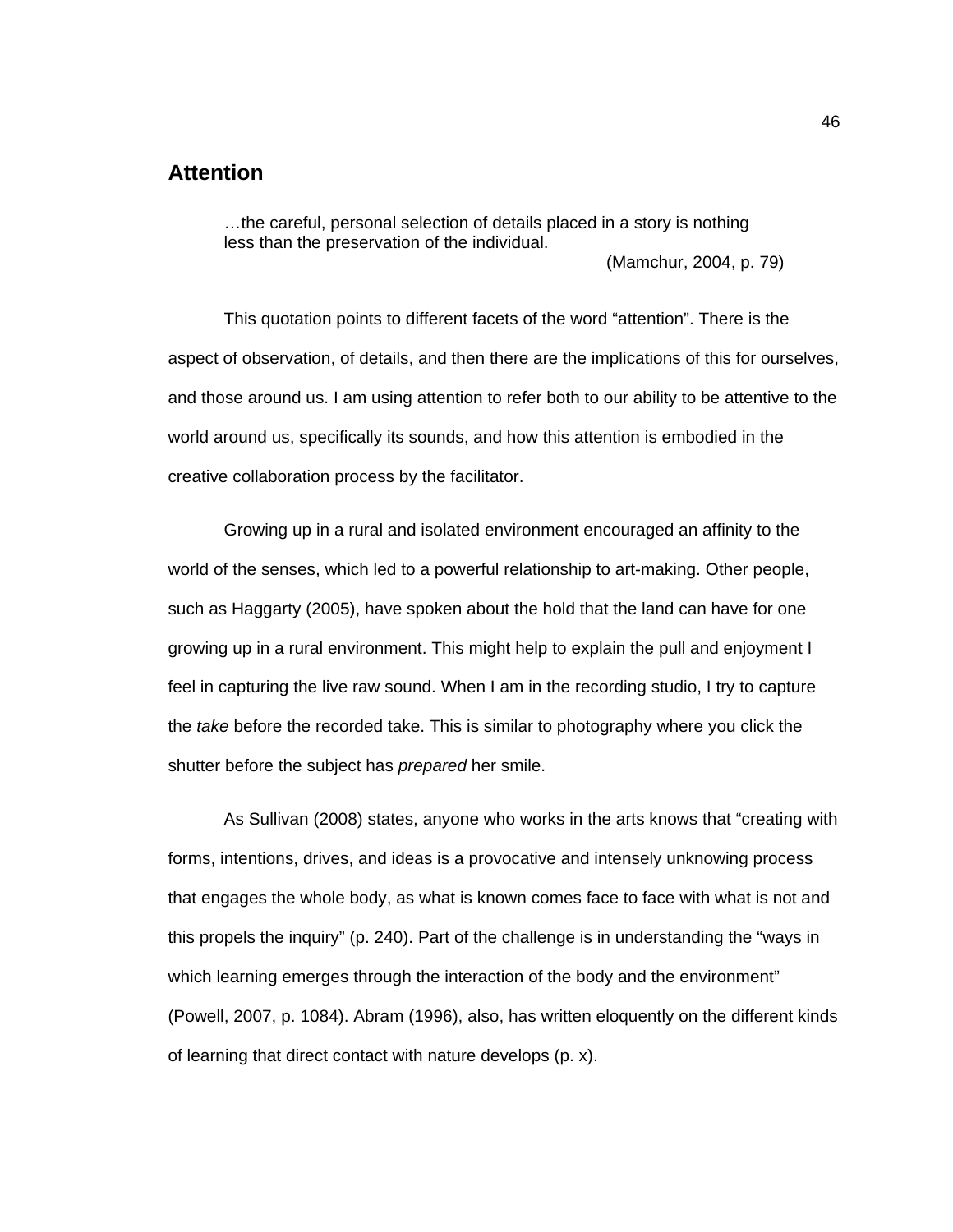The arts invite us to observe the world. By attending to qualities of sound, sight, taste, and touch, the arts give us "permission to slow down perception, to look hard, to savor the qualities that we try, under normal conditions, to treat so efficiently that we hardly notice they are there" (Eisner, 2002, p. 5). A gradual involvement in music deepened this capacity to be mindful of the world around me as I learned to slow down and listen with fresh ears to the sounds I might previously have taken for granted.

Buber spoke about how the "attentive man faces creation as it occurs. He listens to the sounds of his life.…" (quoted in Hodes, 1971, p. 23). He referred to this as "the poetry of the everyday" (p. 23). In a similar fashion, we could speak about the *music of the everyday*, where we learn to appreciate sounds that we might take for granted, sounds that we didn't realize were there until we make room for them.

As our listening develops through attentiveness, we are able to move with increasing ease between the realm of abstract sound to one of a shared social world, learning to decipher the music's rich multiple layers. Aoki was aware of this transformative power that listening and creating music could have and, in his practice, he emphasized the "significance of the ear and of listening in educational experience" (quoted in Pinar, 2003, p. 10). Paulo Freire referred to this as situating the activity within the lived experience of participants (Smith, 1997, 2002). As Weiler explains, "One of the most important pedagogical tenets for Freire was the need for teachers to respect the consciousness and culture of their students and to create the pedagogical situation in which students can articulate their understanding of the world" (quoted in Abrahams, 2005, p. 13).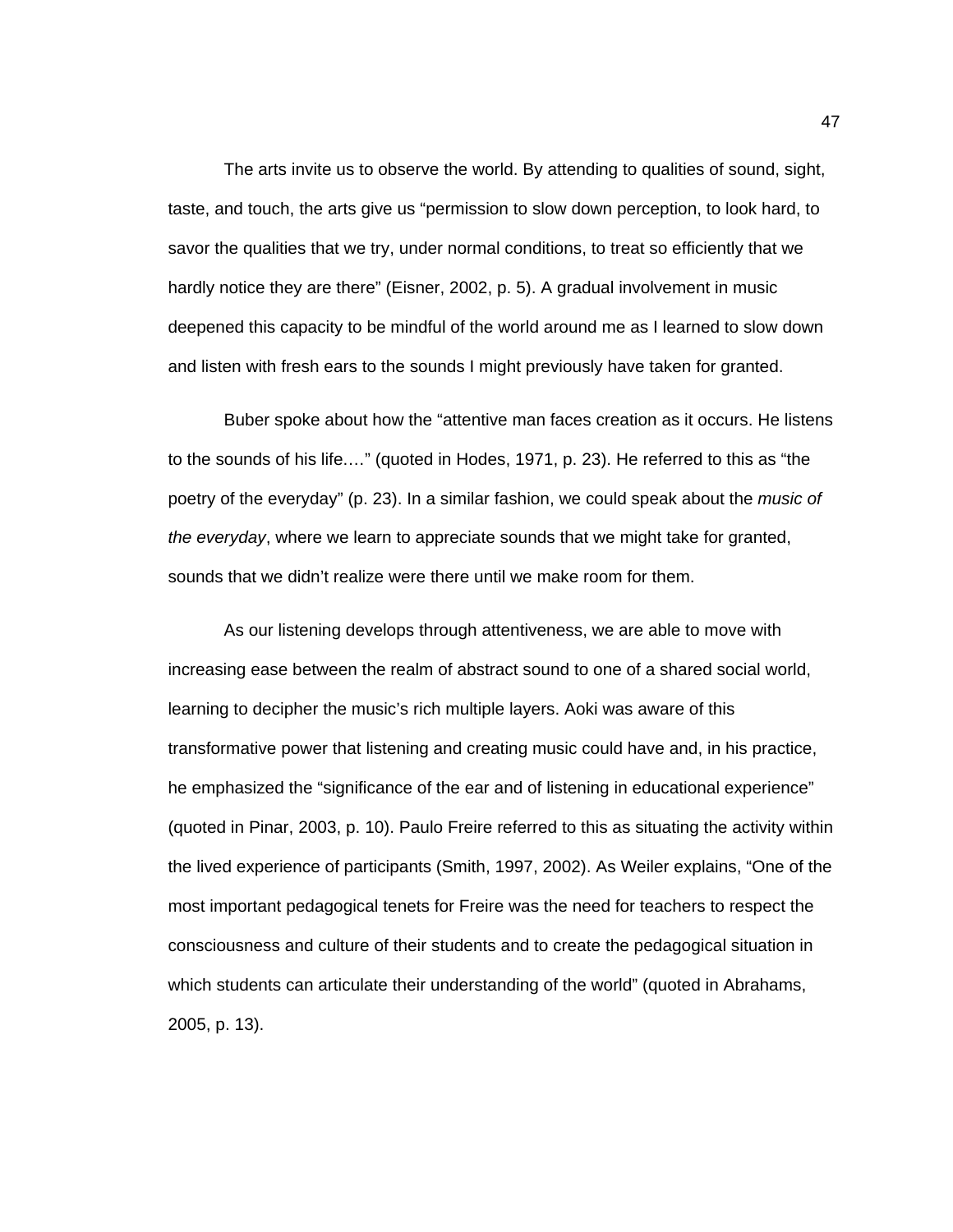In this manner, the affordances offered by the medium of sound take us beyond traditional print literacy to a multimodal literacy as placement of sound, and layering, become ways to look at, and to represent the world. This temporal web, which is part of our auditory world, is the start of narrative creating the possibility for story; indeed, I considered calling these pieces *audio narratives* early on in my research, for this reason.

Education, both formal and informal, developed my capacity to perceive layers and patterns in music and sound. Electronic Music courses helped develop an understanding of the building blocks of sound, allowing for a closer examination of the minutiae of sound. "Once ears have been opened, they can hear more. When they hear more, they appreciate and understand more" (Green 2006, p. 115). It is a kind of mindfulness that Gouzouasis calls "listening with ears wide open" (2008, p. 227).

Just as "writing is largely made up of listening to life" (Snowber, 1997, Section 11), and "does not begin when we put pen to paper, but in the way we are mindful towards life, in the way we live, breathe, think, and dwell in our bodies" (Section 15), so mindfulness becomes a form of acceptance of the world around us. The importance of ongoing education to help us has been pointed out by Broudy: "Unless there is outside stimulation and help, growth in subtlety of insight and flexibility of thought ceases" (quoted in Bresler, 2001, p. 44).

Heathcote developed an approach to working with drama students, which can give us insight into how attention can be part of a music practice. In her drama work, paying attention to the student is a form of acceptance. By teaching with attention to detail and its relation to the whole, she feels that we are creating the possibility of significance for the student. For her this is done by the hard work of the teacher making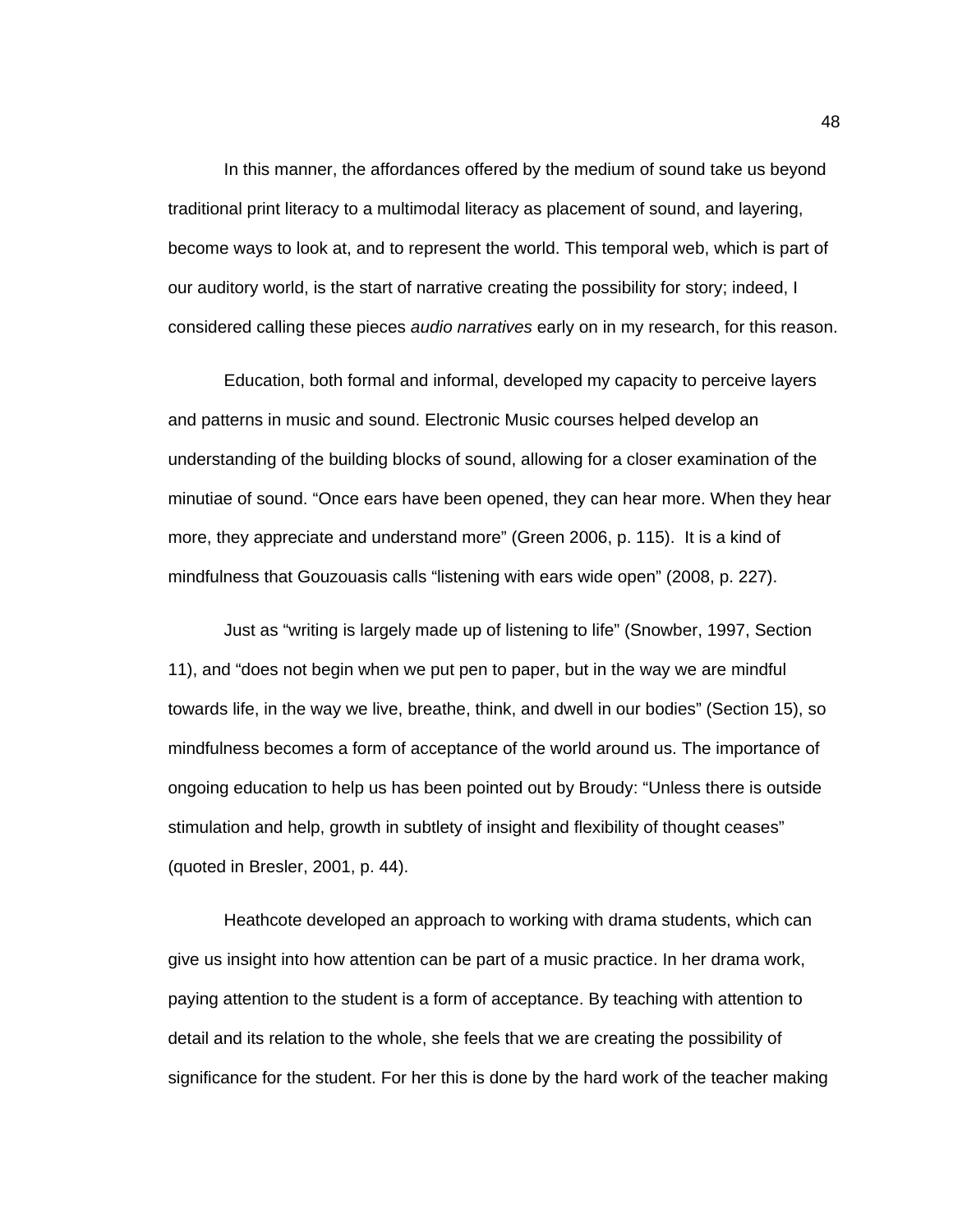ordinary experiences significant (Heathcote, 1984, p. 24). While the teacher creates the possibility of having an authentic experience, the student must be attentive for this to happen (p. 25). Of course, as Custodero (2005) has pointed out, the activities that we call art "are focused on expressing, elevating the nonchalant to the significant" (p. 12).

In a similar way, as I work with my clients I deepen their experience by adding guitar parts that are intended to enhance the mood, create a setting, or establish an ambience for the essential emotional content of the musical work, allowing them to experience a richness that they may have only imagined. It might be that there is one melody or phrase that I feel holds the key to their song, and that from this kernel we find a way to shape the sound of the song so that it will reach out with greater force to touch the listener. These same ideas are used as I composed the sound documents, where I keep attentive to the intrinsic emotional content of the work to bring out the richness that I hear.

### **Acceptance and Collaboration**

For Heathcote, paying attention to the people you are with, their moods, and their feelings, is a form of acceptance, and a prerequisite for collaboration. I recognize that my clients (the people who come to me to record or have me play guitar on their songs), experience the same mixture of excitement and fear that I share around the act of creating songs. I know that while the desire to record, to leave a mark with your sound, requires a strong ego, it is often accompanied by insecurities as well, as you question will it succeed, or what others will think? Knowing these feelings, and the tensions they create, helps me in supporting the people with whom I collaborate. I feel called to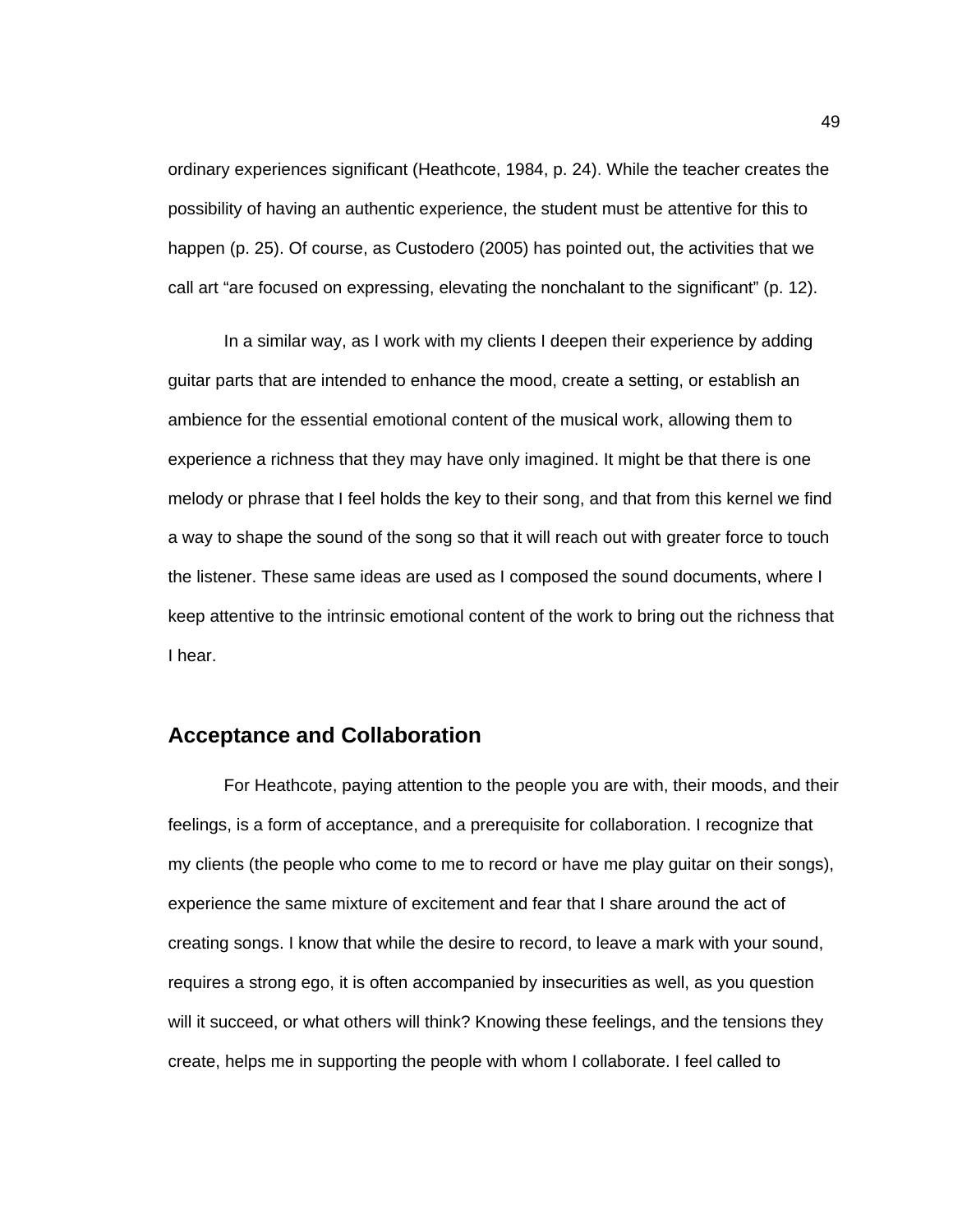support and help find solutions to the work at hand, while also trusting that the work progresses with a life of its own, at its own pace.

As I work, I enjoy creating a mood where "anything is possible". This is a form of acceptance which allows the musicians I work with to feel that they can "be themselves", and that they are not being judged. I find that as I become caught up in the creative process, I can cast aside my judging self. Heathcote (1984) put it this way: "we must pay constant attention to others, and be slow to make judgments" (p. 21). It doesn't matter to me if my clients have degrees, or if they have never been to school. I think of the Beatles who never went to music school; their *school* was the music they loved.

Both of my *informants* spoke about this sense of openness they felt working with me. By responding to a core that wants to be heard, I trust that the music will unfold. Like a gardener, I am there to help nurture their ideas. The best ground for this growth is one in which my collaborators feel safe, both physically, and emotionally. One music researcher described the environment he encouraged for his students as: "… an atmosphere where they feel safe and can experiment" (Savage, 2005a). By creating a safe atmosphere, the teacher is giving the student freedom to open himself up to the music.

The feeling I like to attain is similar to the one Brian Cunningham describes in "Talking Blues" when he says how participants at the Carnegie Centre: "feel comfortable playing there because they know they aren't going to be judged" (Cunningham, 2000). The freedom of not being judged propels you forward, giving you the momentum required to forge new ideas. It is a feeling that has been described as "flow"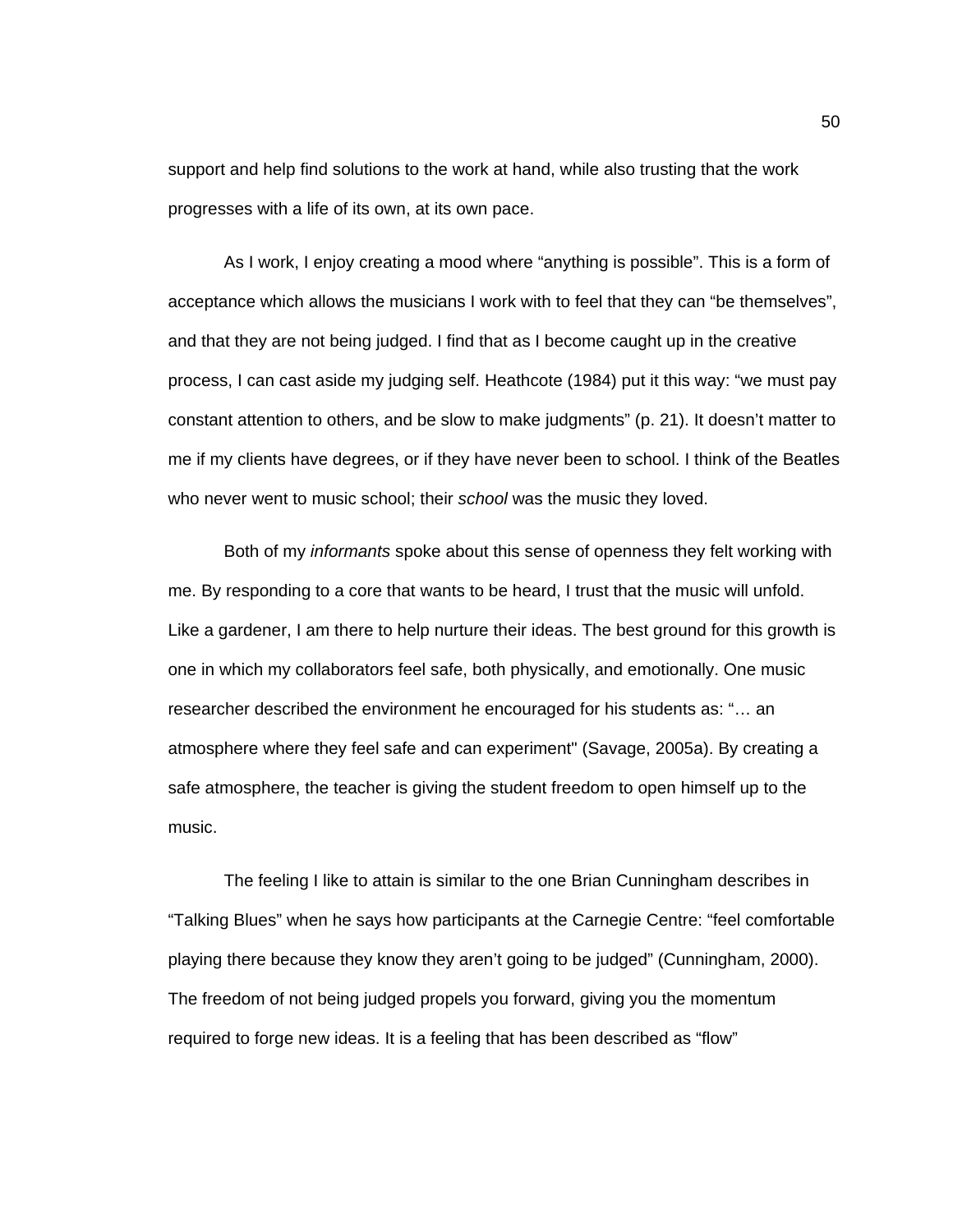(Csikszentmihalyi, 1996) in which "the creator is lost in an experience that allows for deep inquiry, wonder, and enjoyment" (Irwin & Chalmers, 2007, p. 180).

When in the presence of someone who is sharing a song or musical idea, I experience a sense of awe as they give birth to a new creation before my eyes. I become swept up in the process, experiencing our common bond of humanity, drawn into what Heathcote calls our creative brotherhood. This attitude encourages a *deepening* of the creative process, which allows for the possibility of something new to develop, perhaps something a little different from what the artist did before, perhaps something new for me as well. I call this way of working together collaboration.

Collaboration is part of music making, as musicians perform, rehearse and record together. Through these activities, one grows accustomed to the give and take, the exchange of roles that is part of music making. My work as guitarist or producer constantly involves me in collaborative roles, allowing me to sense the presence of another human being with all their desires, their wishes and hopes and dreams, and their fears, and insecurities.

The two sound documents capture and document real time interactions, offering a window through which to view my collaborations. I would like to think that these pieces convey a sense of respect for the two main protagonists, without elevating them. I am reminded of what John Berger (2001) wrote of Vincent Van Gogh: "what makes him popular is that what he looked at he loved intensely, and that what he looked at belonged to everyday life" (p. 88). Respect goes hand in hand with acceptance.

Not surprisingly, acceptance has been studied by both counsellors and educators. For Carl Rogers, "the facilitation of significant learning depends upon certain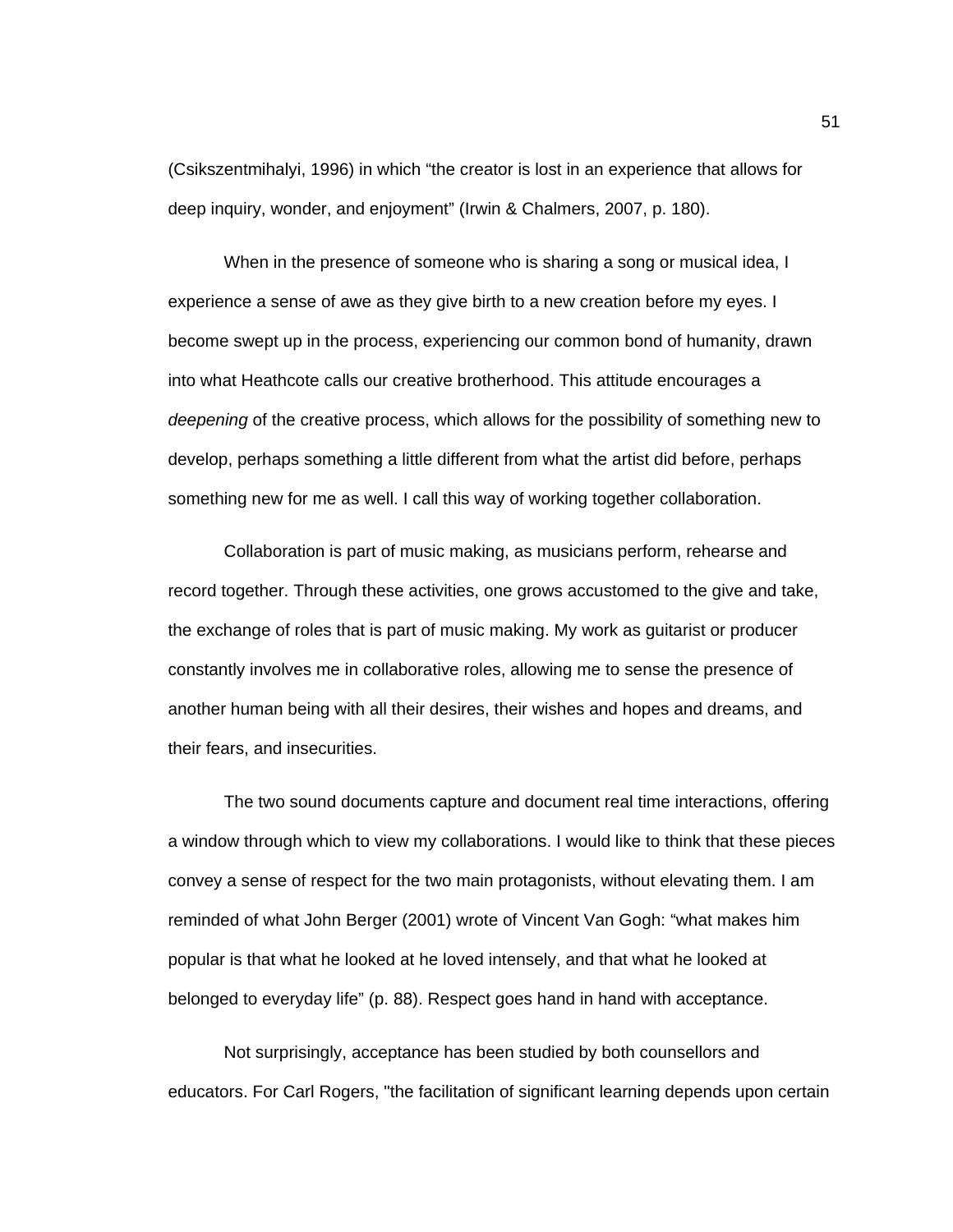attitudinal qualities which exist in the personal relationship of the facilitator and the learner" (quoted in O'Hara, 2005, p. 332). This ability to carefully listen to another person was described by Buber as a meeting of two people where neither is hiding behind code or ritual, but rather both are relating with the whole of their being (cited in Hodes, 1971, p. 25). He termed this the I-Thou relationship (Buber, 1958/2000), and felt that "…dialogue is possible if the people who are genuinely trying to converse, listen not only to what is said but also to what is felt without having been expressed in words" (quoted in Hodes, 1971, p. 11).

The similarities between Buber's and Rogers' thoughts were explored by the two of them in person just one time in a conversation that fortunately was transcribed (Anderson & Cissna, 1997). This unedited transcript also includes a "running commentary" by the chairperson, allowing us to be witness to Rogers' ability to deepen interpersonal communication. Rogers' capacity to be present with Buber encourages Buber to discuss subjects that he had never before talked about in public. We see in action the resonance between what Rogers says and does, and how it can deepen a relationship, even one in front of an audience.

Collaboration is not a matter of following a script. There is no list of techniques for you to follow. It is a reflection of how you feel about other people, based on a commitment to both respect and prize the other person's experience. However, there are skills I have learned over the years that help me to initiate and sustain the musical collaborations I speak about. These include the ability to play and improvise on the spot, to let go of my fears, and to take risks. These skills, built on experience and trust, enabled me to sit in with musicians at the Carnegie Centre, and to play and record with Tamara even though I didn't know what song we were going to do. By creating a space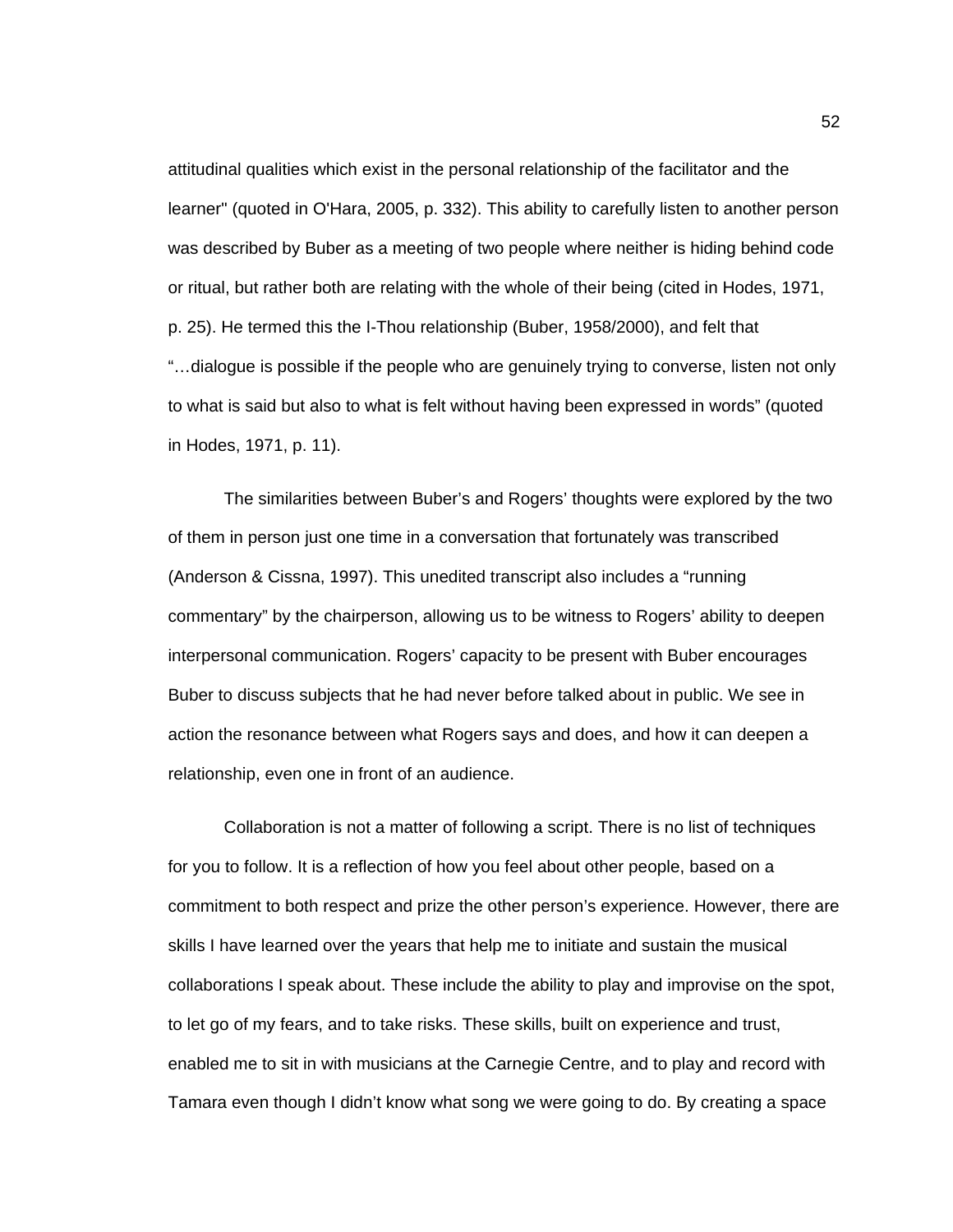for Tamara to share her song, I was also creating a space in which she could share her story.

#### **Summary**

The qualities of curiosity, attentiveness, and acceptance are discernable as part of the collaborative process from the soil of which these two sound documents were created. My curiosity about people, music, and their unique story, invited the possibility of these two pieces. Attentiveness to Brian Cunningham ("Talking Blues") made me aware of his gift of communicating through speech, which, when integrated into the sound document, became an important part of the CD that this song introduced. An acceptance of Brian allowed this collaboration to develop in a relaxed manner, reflected in the quality of the relationship we sense in the recordings.

Again, a curiosity about different music led me to play with the Romainan, Lache Cercel, which led me to Tamara, thereby creating the possibility of the second sound document "Tamara's Dad". Attentiveness to the details that were part of Tamara's recording session led directly to the development of this piece as I focused and responded to parts of the melody. An attitude of acceptance, based on respect for her artistry, allowed a spirit of collaboration evidenced in the relaxed quality of the recording session.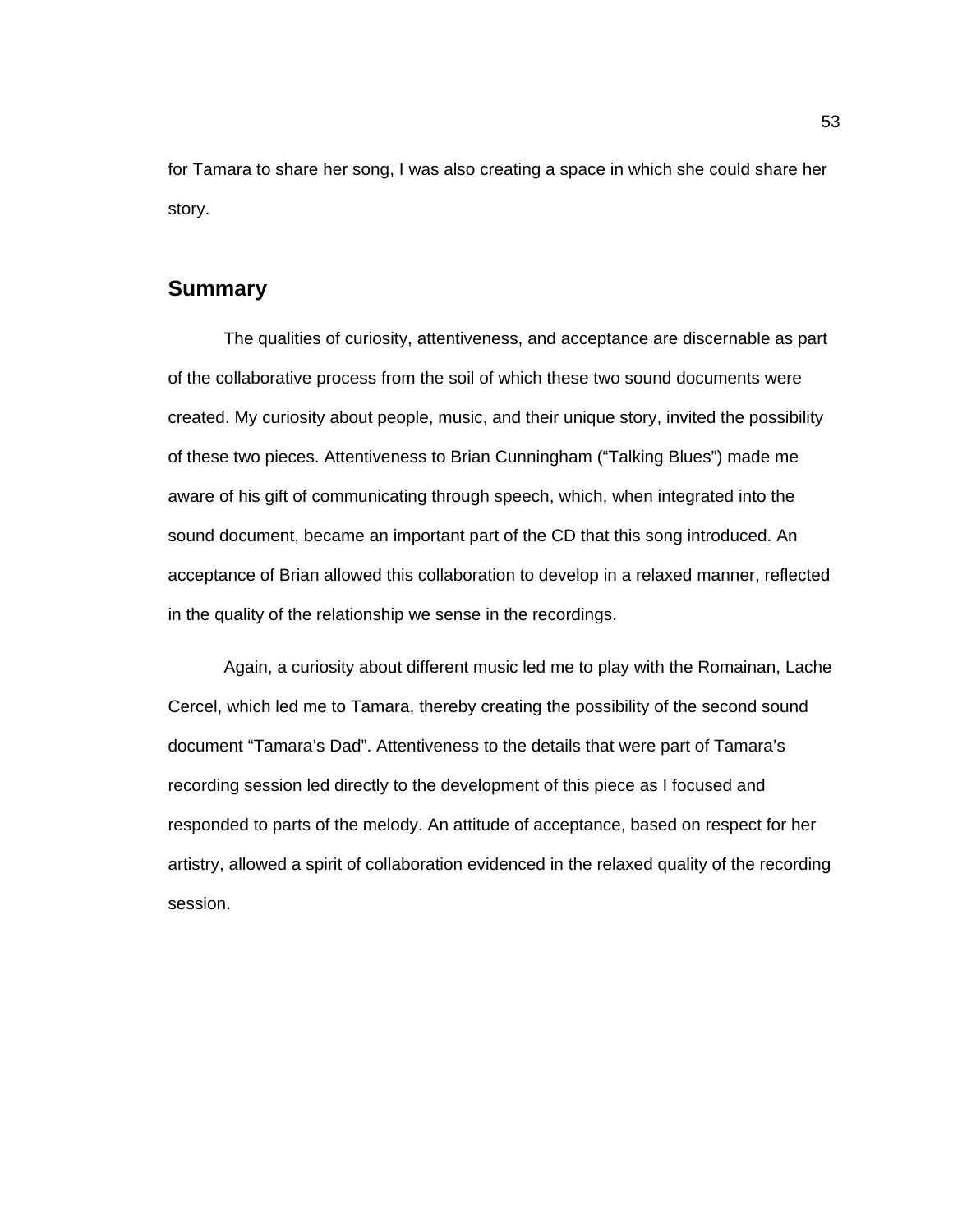## **Chapter 6.**

# **Emergent Themes and Their Implications for Education**

### **Introduction**

Having explored and described my process in creating two sound documents, I examine the implications of my results for arts education. The following themes emerged from this study, which I examine in conjunction with a review of the literature:

- 1. The Teacher: Knowledge and Love of Music
- 2. Acceptance and Collaboration
- 3. Social Implications
- 4. Discovering a Subject: The Writing Process
- 5. Digital Literacy

## **The Teacher: Knowledge and Love of Music**

If nobody loves something, it will be the first to disappear. (Hockney & Joyce, 2002, p. 243)

My inquiry into the process of composing sound documents demonstrates the importance of curiosity, and attentiveness, which a literature review supports as being important attributes for a teacher, especially an arts teacher. A love of music led me to interact with music and sound in different ways, ways that composer and educator M. Shafer has explored in his teaching practice. By examining the BC Teachers Federation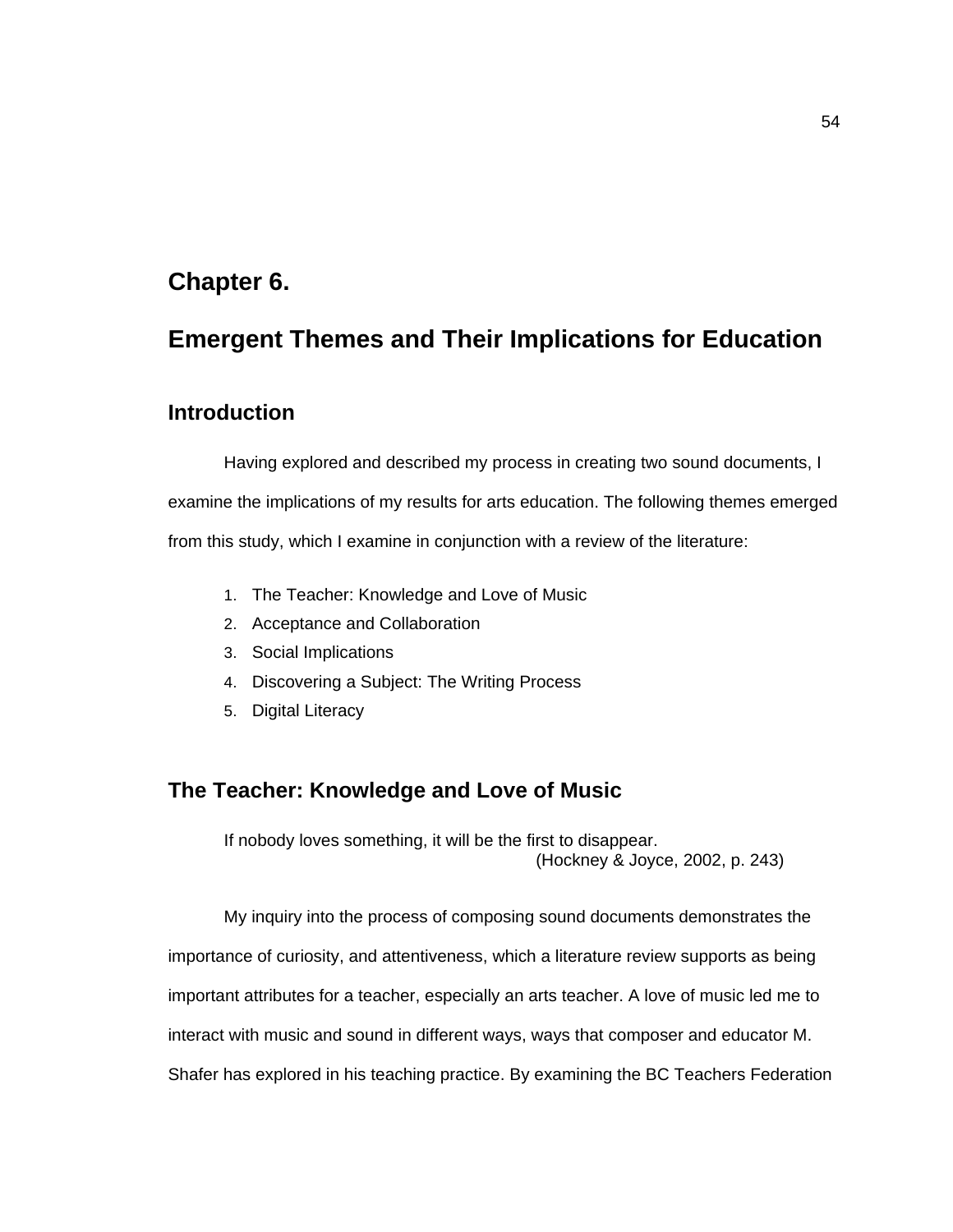website (BC Ministry of Education, 1996), I found that these ideas are consistent with many of their aims for music education.

Although I didn't take many arts courses in my school years, the ones I did take were memorable. In junior high school art class, as we worked on assignments, the teacher played music of the Folk Era, such the songs of Peter, Paul, & Mary, on his stereo. I think that he was playing the music that he enjoyed, and that by doing this he was actually sharing something of himself; whether he was doing this intentionally or not.

I took an Art elective in Grade 11, and I can still remember the feeling that it was acceptable, even encouraged, to enter into one's inner world. As we worked away at our projects, the teacher would play records that were part of the late 1960s underground scene, groups with names like Country Joe and the Fish, West Coast Pop Experimental Band, as well as the traditional Indian music of Ravi Shankar. This strange, yet exciting music had a feeling of discovery to it that echoed the freedom I felt in that class. Reflecting back on this time, I agree with Ross: "…students relish the arts not because "free expression" is a license for self-indulgence and anarchy but because it allows them to exercise a large measure of personal control and self-determination over their work" (Ross & Kamba, 1998, p. 198).

In my present role as a guitar teacher, I expose my students to examples of the music that we are working on, and find YouTube, the online video archive resource, invaluable for this. The method book I use has many folk and traditional melodies, and by playing examples from YouTube students are introduced to styles, history, and indeed ways of life that they may not be aware of. For example, with the song "Will the Circle Be Unbroken" we watched an old clip of The Carter Family. Next week, this

55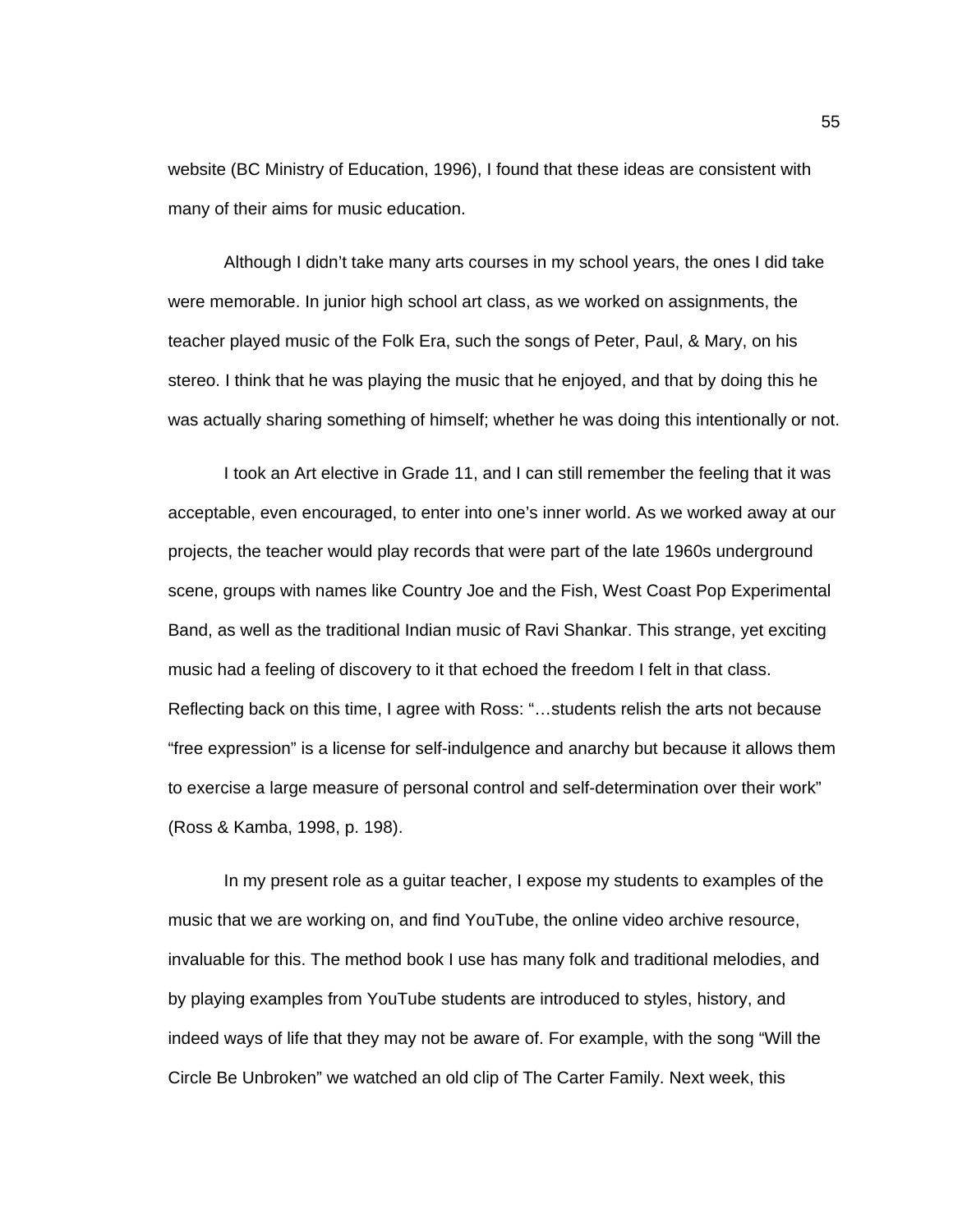teenage student said that she really enjoyed that music and had been listening to more of The Carter Family. Music is part of a culture, and it has connections to a lived life. I feel that by exposing students to original recordings it both broadens their horizons and allows them to find music and stories with which they can resonate. These students think they are learning to play guitar, but I prefer to think that they are learning about life. As Kushner (1999) says: "Music is the pretext—life is the text" (p. 216). Perhaps this is what Dewey meant when he commented that, "one of the greatest of educational fallacies is the belief that children learn only what it is that they are studying at the time" (quoted in Eisner, 2001, p. 8).

Teachers provide a model, as students observe how their teacher attends to the world around him/her self. This places the onus on music teachers to have first hand experience of careful listening as they at least try to model and demonstrate what *careful listening* is. This implies an embodied relationship to teaching growing out of an attentive connection to the natural world. Fortunately, in my experience, our hearing, like any sense, can be developed and refined through this careful attending.

Composer and music educator Murray Schafer has developed exercises to help *cleanse our ears*, enabling us to listen and experience the world in a new way. Borrowing from Rousseau's line in *Emile*, "I do not like verbal explanations. Young people pay little heed to them, nor do they remember them" (quoted in Schafer, 2005, p. x), Schafer believes in the power of direct experience to engage the student. In his landmark book *Creative Music Education* (Schafer, 1976), he applied concepts developed from his composition and soundscape studies, to the development of aural awareness. These concepts are directly applicable to the field of education. At a recent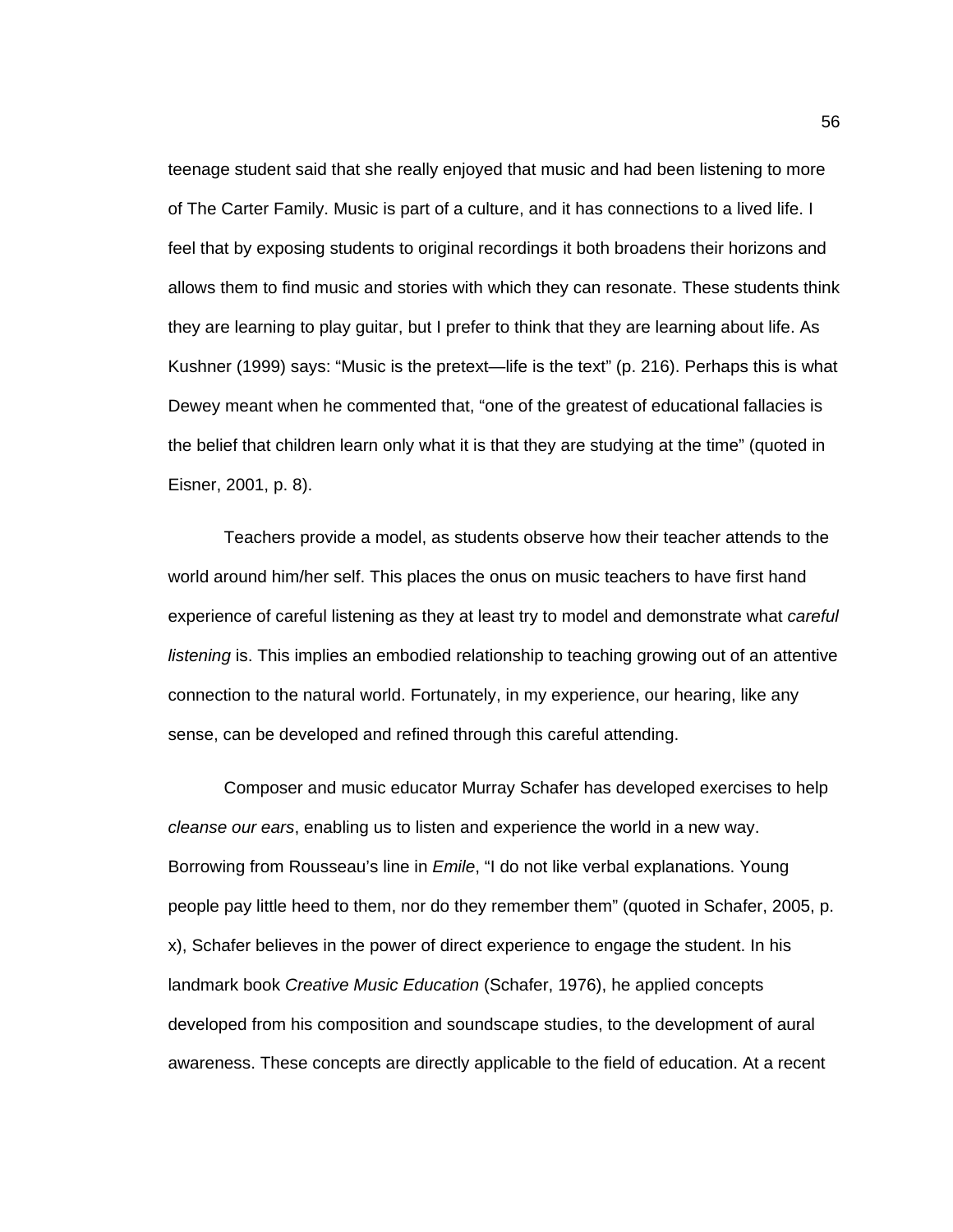public talk at Simon Fraser University, Schafer referred to this as developing an "aural literacy" (Schafer, 2008).

Schafer's ideas are even more germane today, and could become a useful part of a music teacher's toolkit, for as Green (2006) stated, "once ears have been opened, they can hear more. When they hear more, they appreciate and understand more" (p. 115). Schafer (1977, 1986, 2005) has continued to develop and document exercises for teachers to use. His goal has been to "introduce students of all ages to the sounds of the environment; to treat the world soundscape as a musical composition of which man is the principal composer, and to make critical judgments which would lead to its improvement" (1986, p. 243). One example of an exercise to help cultivate this deeper attentiveness to our sonic landscape is the Sound Walk. In this exercise, students are directed to walk around opening their ears to the huge macrocosmic composition of which man is the principal creator (p. 247).

The benefits of students interacting directly with the world of sound are outlined in the BC Ministry of Education's (n.d.) website as part of the rationale for music education. "Music education enables students to interact with sound, simultaneously engaging mind, body, and spirit. Through creating, performing, and listening to music, students experience the ways in which music evokes and conveys thoughts, images, and feelings." (1996, ¶1). The website lists opportunities that music education provides, including the following:

- investigate and experience emerging technologies that find application in music.
- connect knowledge gained through experience in music with other aspects of their lives.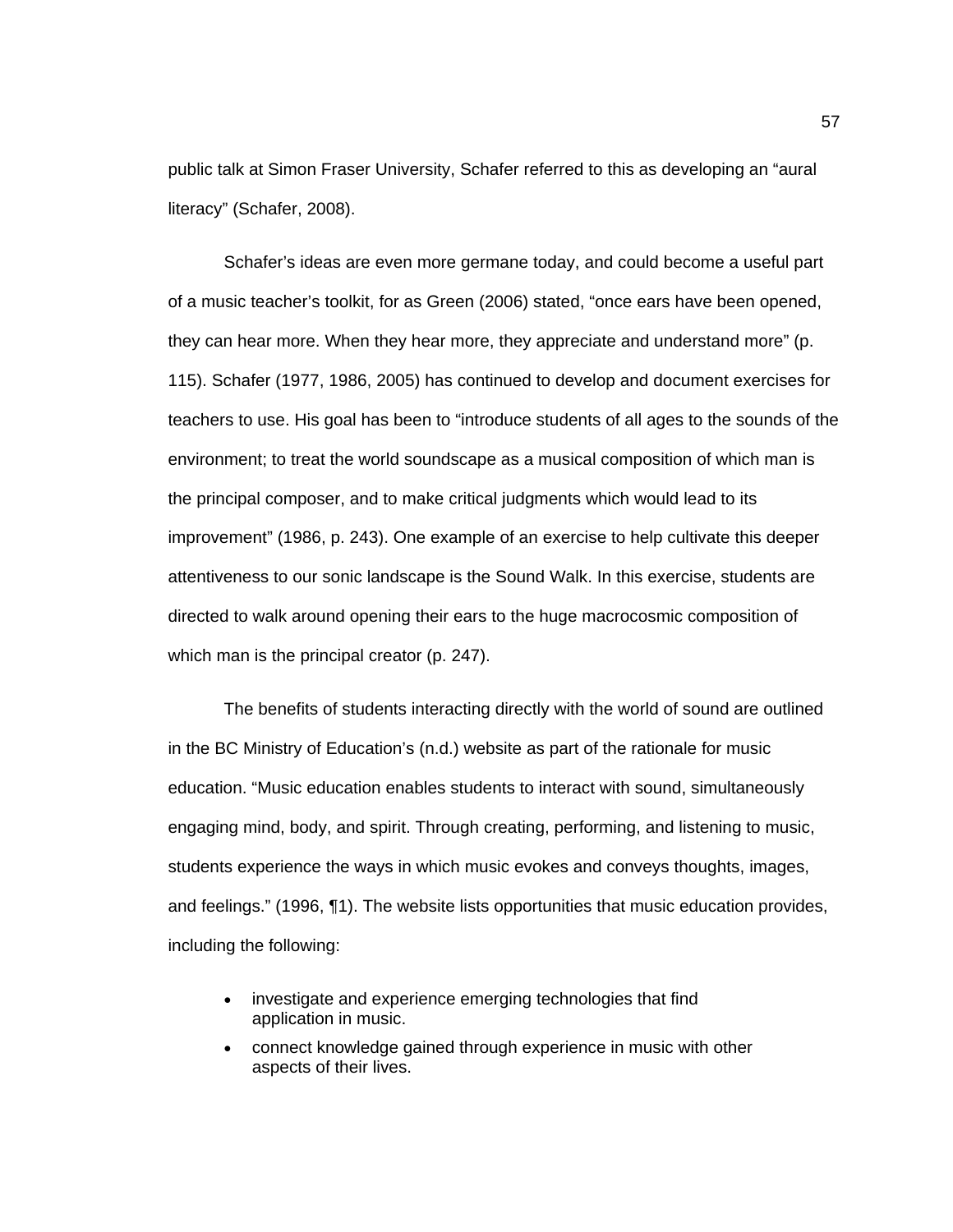These points are very general, but they suggest a desire and a willingness to explore new ways of experiencing music that I find very exciting. Specifically, they address the importance of interacting with sound, and the use of emerging technologies. Providing students with an opportunity to compose music in an Information and Communication Technology (ICT) environment gives them a chance to interact directly with sound. Savage, reviewing case studies of classroom sound composition in the United Kingdom, found that the use of ICT quickly captured students' imagination and led them to "facilitate and enable a closer analysis of, and engagement with, the microphenomena of sound" (Savage, 2005c, p.171), facilitating "original and powerful artistic products" (p. 178).

Because we can't expect every music teacher to be experienced in all styles of music, I recommend that she teach what she knows and loves. The scope of music is wide and whether it is playing the marimba, singing folk songs, listening to the sounds of nature, or exploring composition with the computer, all these activities can help us learn different aspects of music. A teacher should feel encouraged to work with her strengths, using these to meet the requirements of the curriculum, remembering that learning about music is a lifelong endeavour. Both the student and the teacher share in the learning experience.

This attitude of mutual learning frees the teacher from the need to rigidly control the learning environment, allowing her to become comfortable learning from the student. The poet Robert Frost, who spent many years as a teacher, recounted this desire to give more space to his students in an anecdote he shared at the high school graduation of his grandchild: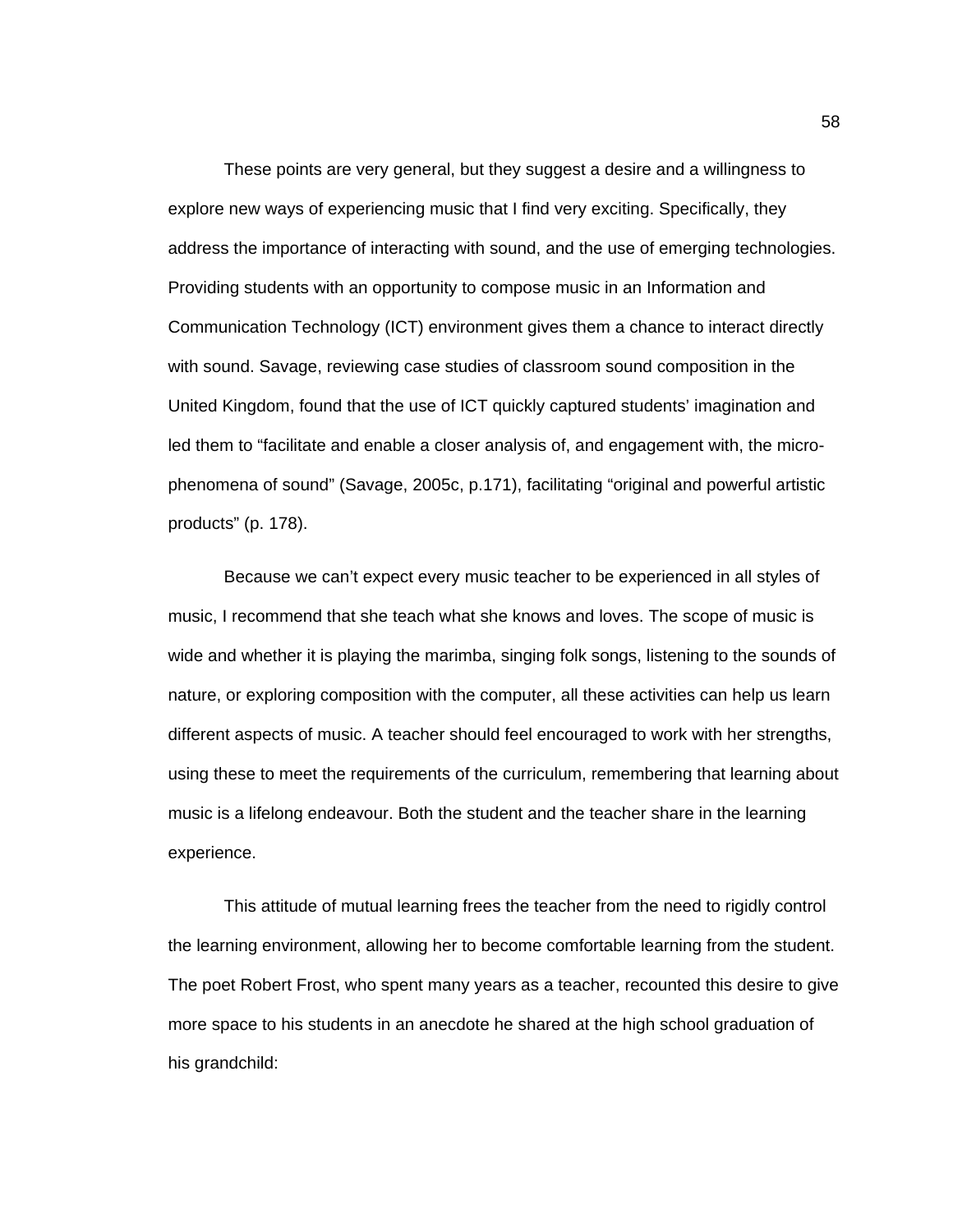And I've gone into class in my day, when I had a class of fifty, and sat in front of them, hoping somebody'd start talking, but I got embarrassed and started it myself. I used to think that'd be a teaching method, to make up my mind I'd never say another word in my class till somebody else said something. And not asking for it either, and I'd just sit there until somebody else, you know, spoke up, something like that. (quoted in Seale, 2000, p. 115)

By taking a risk to not control everything, the teacher is giving decisions back to the students, allowing them to become involved. Mamchur (1990) writes that "whenever you can give a student a choice of any kind, do it" (p. 35). An observer spoke how Heathcote "… comes alive to a situation and does her best teaching when she and the students both are moving into the unknown." (Wagner, 1976, p. 21). It is a form of generosity to allow the students to have their own experience. Schafer (1986) feels that while we can learn from the past we should also expand the repertoire.

Education could become news and prophecy; it need not be limited to lighting up the tribal history. I do not mean that we should merely shovel music by contemporary masters into the classroom. Rather, I am concerned that young people should make their own music, following whatever inclinations seem to them right...the hardest thing teachers may have to learn is to keep quiet and let the class struggle-especially when they think they know the right answer. (p. 253)

A teacher is most effective when he doesn't hide behind rules, when he can be the most that he can be; it is then that he can help his students become the most they are capable of being. As Palmer puts it: "as we learn more about who we are, we can learn techniques that reveal rather than conceal the personhood from which good teaching comes" (Palmer, 1998, p. 24). Buber writes about how a teacher "affects them most strongly and purely when he has no thought of affecting them" (Hodes, 1971, p. 119). As Palmer succinctly said, "…we teach who we are" (Palmer, 1998, p. 2).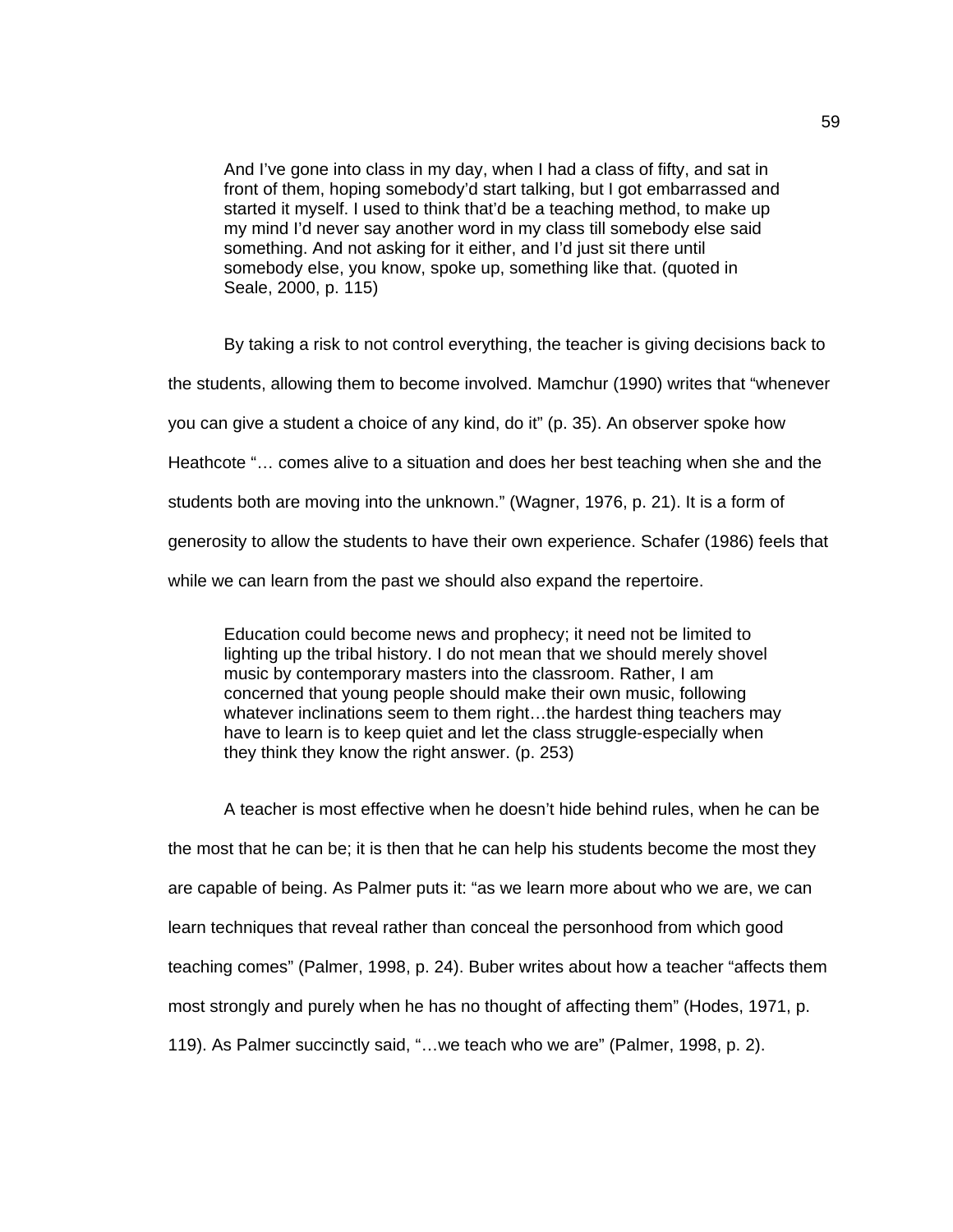This emphasis on the qualities that the teacher brings to her job, her personality, is not a new idea. Dewey spoke of the importance of a teacher developing certain qualities such as open-mindedness (van Manen, 1995). Combs (1965) felt that openness, which he called "making one's self visible" (p. 68), was crucial to effective teaching. Combs developed the idea of the "teacher as instrument", and argued for the primacy of the teacher in teacher education. He felt that it is the attitude of the teacher that helps to determine his effectiveness, or success as a teacher. He found that, although "good teachers" varied greatly in their approach and their personality, they shared a similar strong sense of self (p. 68). This approach, known as Humanistic Based Teacher Education, directed attention towards investigating the person of the teacher (Korthagen, 2004, p. 79).

Heathcote, in her work with drama education, felt that the teacher needed to take care of herself: "your own condition is the first and most important element you begin with" (quoted in Wagner, 1976, p. 34), and urged teachers to: " have the courage to come to terms with themselves and to rely on what they are in their struggle for authenticity" (Heathcote, 1984, p. 13). This Humanistic Based Teacher Education tradition is alive today in men like Palmer, who feel that "good teaching cannot be reduced to technique; good teaching comes from the identity and integrity of the teacher" (Palmer, 1998, p. 10), and that good teachers share one trait: "a strong sense of personal identity infuses their work (p. 10).

### **Acceptance: Qualities of Collaboration**

In discussing the Fayam portraits, John Berger said that we all have a wish to be seen; and, I would add, to be heard. "Sometimes the sitter was alive, sometimes dead,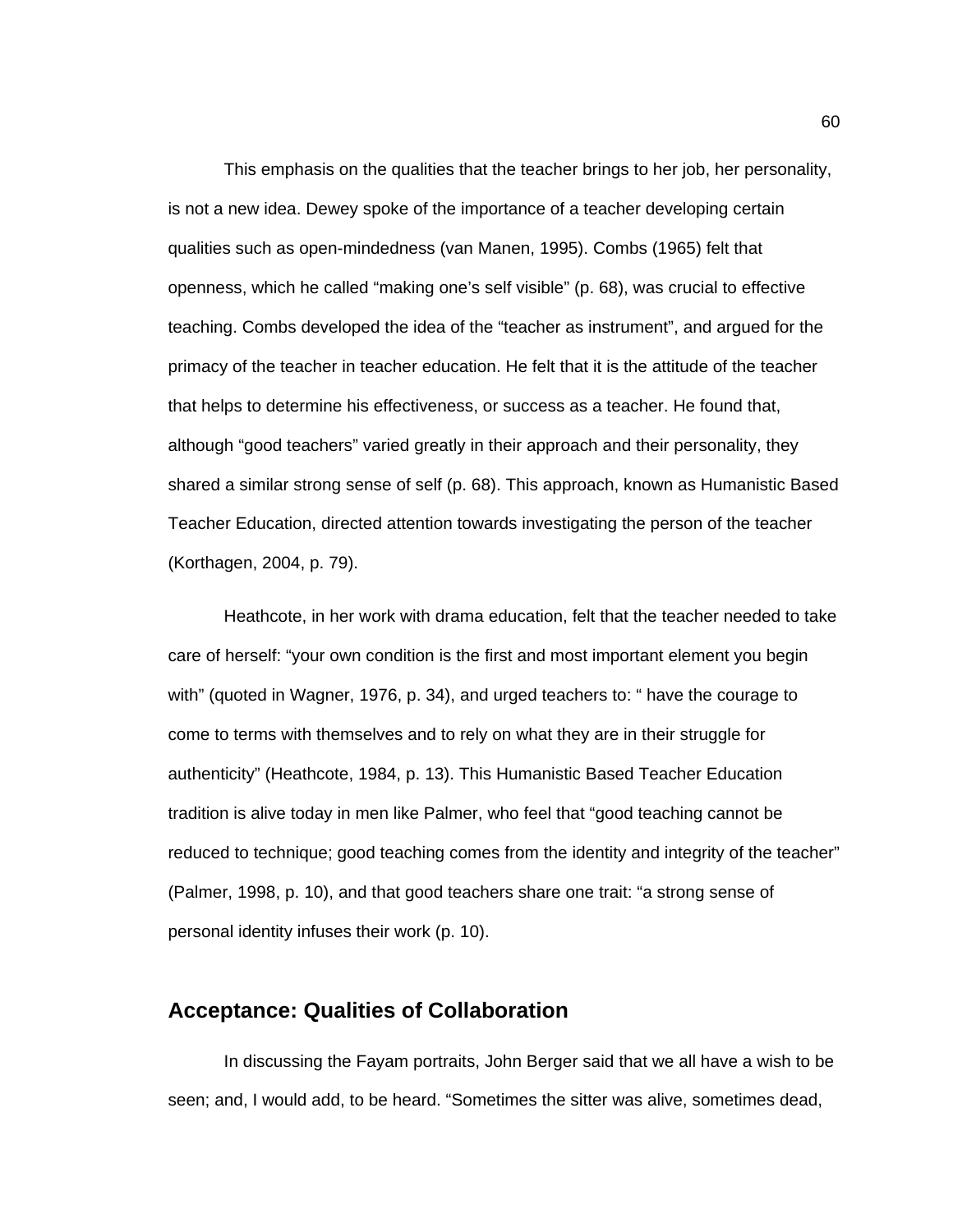but one always senses a participation, a will to be seen, or, maybe, a waiting-to-beseen" (Berger, 2001, pp. 74-75). Berger calls this a form of collaboration, and this notion is one of the most important aspects to be considered when using the term collaboration as I mean it in this thesis. These two sound documents share some similarities to portraits, capturing something of the person while also reflecting the collaborative process. I am both their immediate audience and their gateway to immortality, preserving their voice and story for posterity.

It is an active participation with the people around one, growing out of a sense of acceptance, which can be described as a form of generosity. Our working together is a form of collaboration that grows out of respect for the risks we all take in creative work. Drawing on my belief that music is an extension of who we are, I see our music making as a kind of meeting. Buber says, "All real living is meeting" (quoted in Palmer, 1998, p. 16), and Palmer adds "and teaching is endless meeting" (p. 16).

From this perspective, teaching, similar to my music work, is a form of collaboration involving our bodies and our senses. As an embodied activity, it requires that we listen with our ears and with our hearts. Listening with our hearts, we are encouraged to respond to the lived experience we sense in the voice of the person with whom we are collaborating.

Murray Schafer recounts a story about a friend of his from the Dakota tribe in Manitoba who said, "In our tribe no one sings a wrong note" (quoted in Kern, 2007). This is a reminder for teachers that "a creative musical product is best produced in situations where there are no right or wrong answers. As Ashton-Warner put it, "You never want to say it's good or bad. That's got nothing to do with it. You've got no right at all to criticize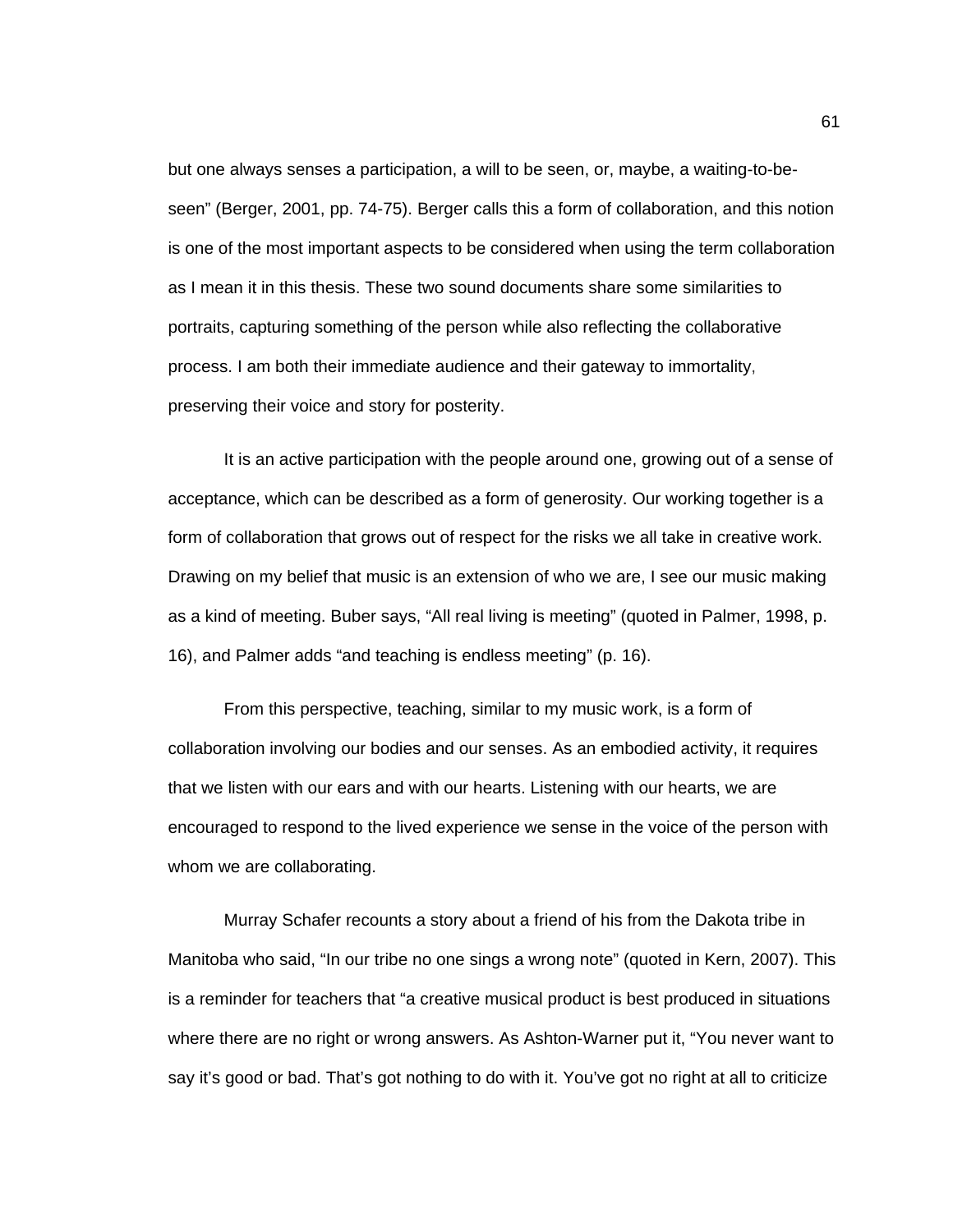the content of another's mind" (quoted in Mamchur, 1982, p. 11). According to Hickey, teachers should allow ample opportunity for students to create with as few external pressures or parameters as possible (Hickey, 2001 p.21).

The qualities of acceptance and collaboration were explored by Buber, who, according to Hodes (1972), believed, that the real educator, "…teaches most successfully when he is not consciously trying to teach at all, but when he acts spontaneously out of their own life" (p. 137). This observation is echoed by Rogers who (1967) found that: "the facilitation of significant learning depends upon certain attitudinal qualities which exist in the personal relationship of the facilitator and the learner" (p. 3). O'Hara (2005), too, has spoken about how a loosening of the strict roles between teacher and student encourage the teacher to intuit when to intervene, and when to remain silent as he mediates love and care, hope and trust, and responsibility (p. 332).

The BC Ministry of Education's (n.d.) website addresses the importance of acceptance and collaboration in its recommendation that teachers encourage students to:

- practise co-operation in social interactions involved in the creation, exploration, and expression of music
- accept and respect the ideas of others by working together to create, explore, and express through music

The constructing of sound documents and the process of sharing with others in the classroom can provide a powerful and profound experience. It has been said that students "construct knowledge of themselves and their culture by interacting within their material and social worlds" (Barrett, quoted in Wiggins, 2007, p. 465).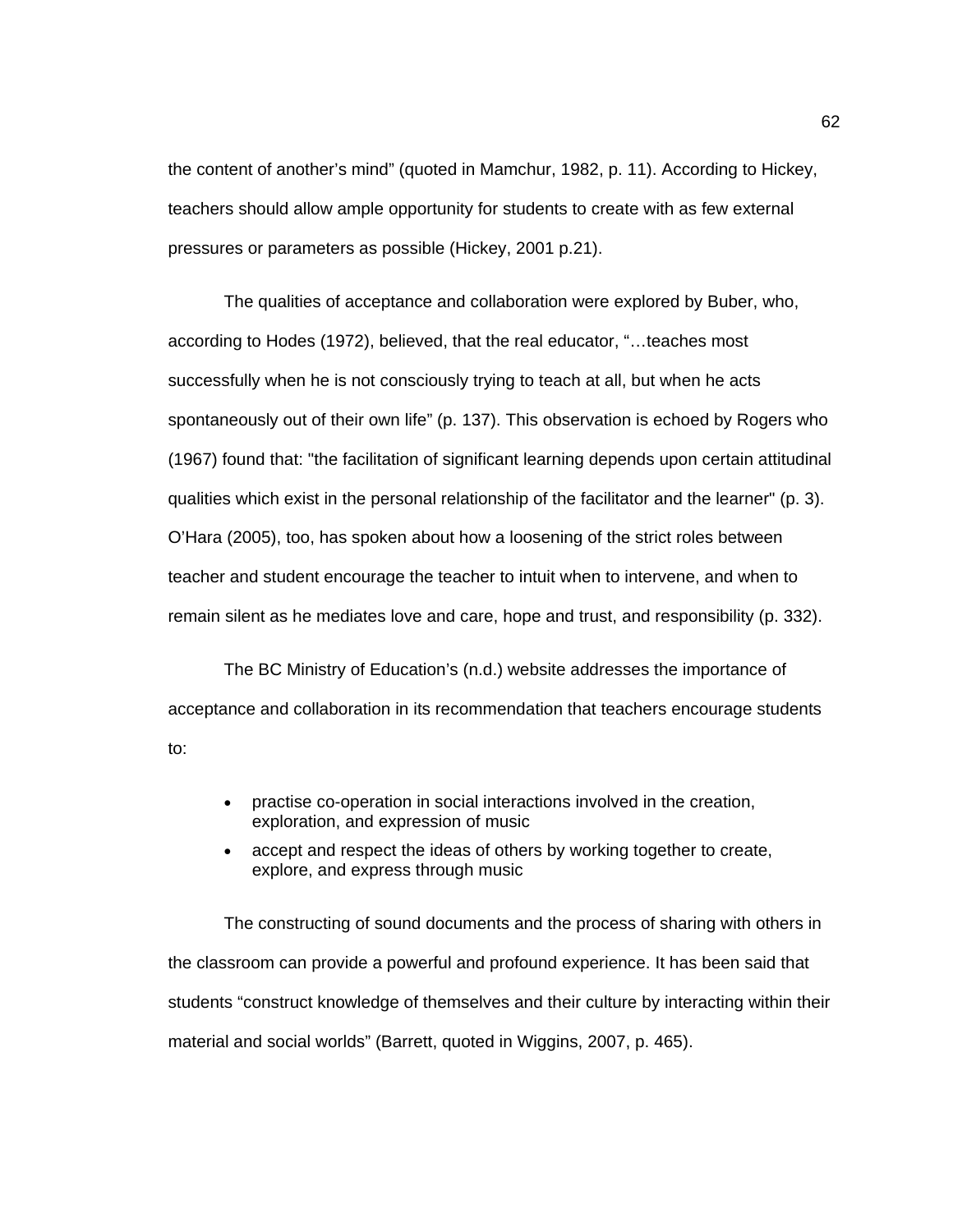I don't think that this form of collaboration is unusual, but rather, as Lucy Green has documented in her book *How Popular Musicians Learn: A Way Ahead for Music Education*, it often occurs in informal music learning settings. My experience has shown that popular musicians manage to find collaborative ways to learn songs and even to write their own songs. One study that followed the lives of young people involved in putting together their own rock bands found that "the bands described themselves as democratic because each person shared equally in the responsibility and musical success of their group" (Gay quoted in Jaffurs, 2006, p. 17). In discussing what she felt she had learned from her work as a musician, Bresler (2005), mentioned collaboration as a quality that is learned and absorbed as part of the interdependent and fluid nature of the music making process.

Lucy Green argues that perhaps we can learn from the informal music practices that musicians engage in, using these ideas with our students. My two sound documents grew out of collaboration with another person, in which I came to discover a story in that person's life. Why can't this be tried out in schools? Why not have students explore what this is like for themselves? Stories are not something that exist only in books; they are part of the fabric of our lives (Ohler, 2008, Witherell, 1991, Lambert, 2002). Students could explore their own stories or gather stories from family members. By recording what they say, and using this to create their own sound document, we are inviting the student to become engaged, as they find ways to represent the story and communicate it to others.

If as Berger (2001) said earlier, we all have a wish to be seen, and by extension, recognized, appreciated and valued; then this is especially true in the marginalized populations of our society to whom some of these wishes are often denied. For these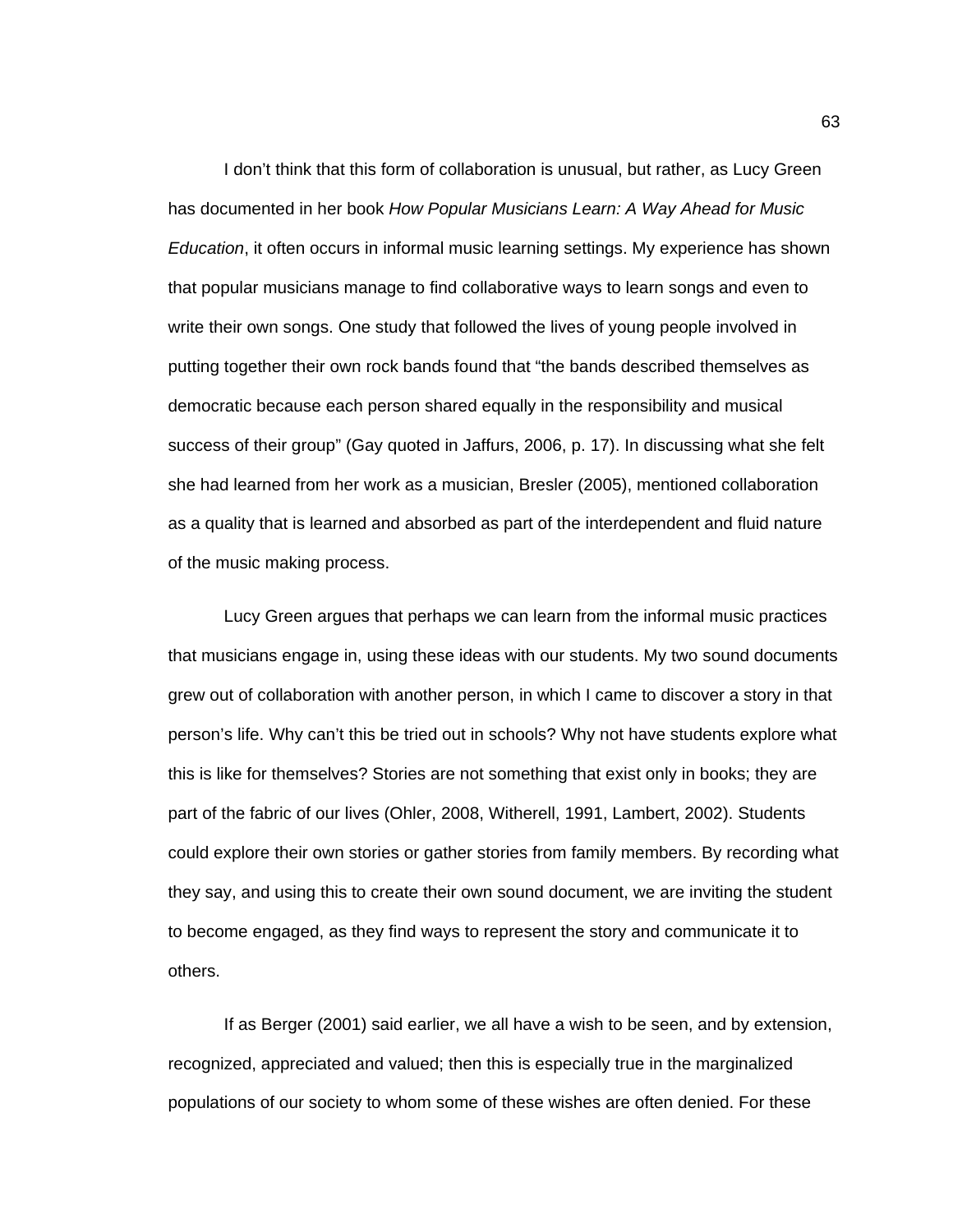populations, the kind of recognition that we are speaking about takes on a deeper, even therapeutic implication. For this reason I turn my attention to what I am calling the social implications of this work.

### **Social Implications**

As I inquired into the elements that make up these two sound documents, the powerful social implications of this work became more and more evident. The act of committing your voice and your story to CD is a powerful process, which can have profound consequences for those involved; perhaps foremost the boosting of one's selfesteem can create a sense of pride and confidence. In "Talking Blues", Brian's story was put on a CD and released to the public. With Tamara, while her own music was released on a CD, this sound document has not been publicly released. I believe that this piece will have its own story, a story beginning with its inclusion in this thesis. I believe that these sound documents helped to empower the two individuals involved, while providing the listener with alternative stories of courage and creativity.

The impact of this work goes beyond the two individuals to influence the world beyond them, where music can have the power to sustain or strengthen a community. Brian's story, "Talking Blues", appeared first on the Carnegie Centre CD, *These Are the Faces*, allowing his voice to be heard and honoured by his community, providing the opportunity for his vision to move from the domain of the personal to that of the public. The project was also given a wider audience through its airing on CBC radio, thereby helping to invite public discussion. The participants of this project set up a CD release, as well as performing as a group on other occasions. One of the performers on that CD has gained international exposure, going on to tour North America and Europe with his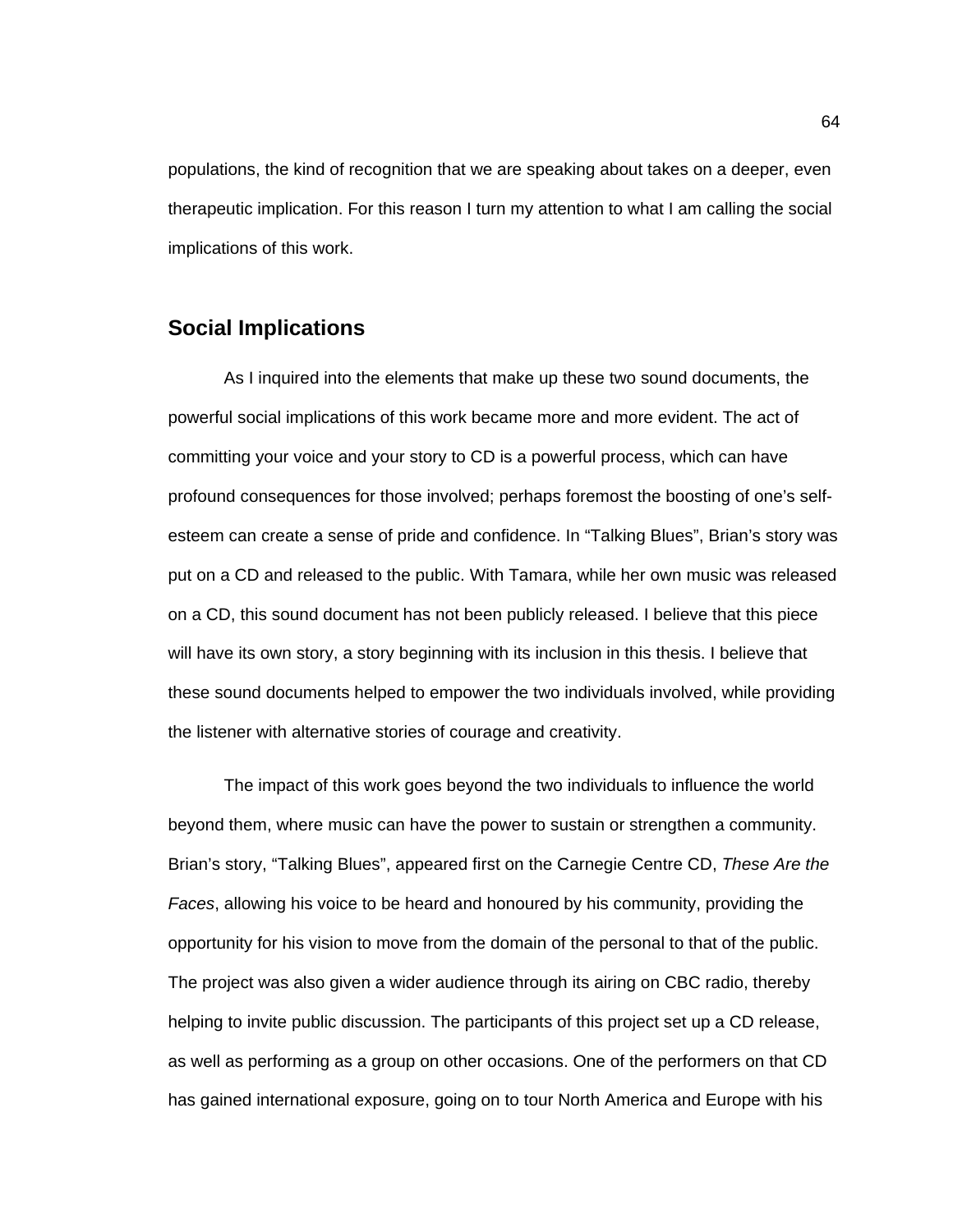unique blend of street rap poetry and folk, which has been praised by the renowned artist Tom Waits (*Music Choices: C.R. Avery,* 2008).

In this manner, by documenting the subjects' experiences, sound documents are capable of helping to empower those who are socially marginalized, helping to develop their own identities as well as increasing the influence of their voices in the dominant discourse.

Historically, various producers and artists have used the power of audio recordings to document the "voice of authentic experience", capturing and communicating the rich social worlds that they observed. With the development of the portable tape recorder, this social journalism as an art form took on a new dimension. Truax (2000) notes:

One of the first people to capitalize on the reflecting power of the tape recorder was Tony Schwartz, who in 1946 devised a portable version of his tape machine and went about recording the rich soundscape of his native New York. Through his earlier experience of recording folk singers, he had acquired an interest in folklore, and when he started recording, he realized that he was surrounded by a living folklore in his own auditory environment. (p. 219)

An extension of this approach was carried out later at the BBC with programs researched and produced by folklorists Ewan MacColl, and Peggy Seeger, where songs created in the folk tradition were interwoven with the language of the people (Truax, 2000, p. 219). As MaColl stated:" They were designed to form part of a continuous text which would move freely between speech and song …" (quoted in Truax, pp. 219-220). This tradition is also found in the work of Glen Gould's radio documentaries for CBC radio. With the advent of digital cameras, and cell phones, this documenting of our world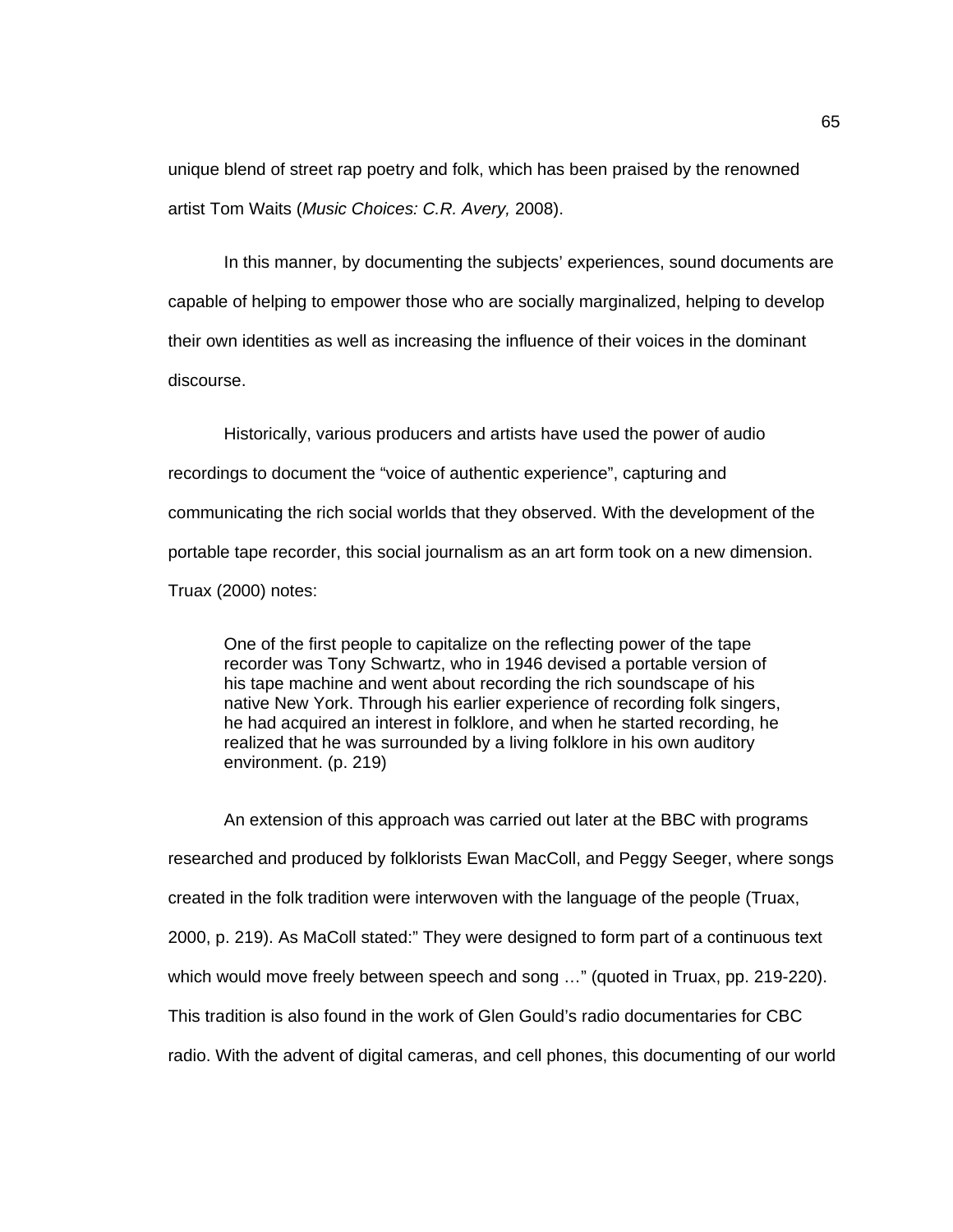has moved to a more visible level and is having a huge impact on the creation of sound documents, and digital storytelling.

I don't believe that Brian or Tamara would have produced this material on their own. The voice of authenticity excited me, and moved me to capture and document it in some way through the recording medium. Sound documents provided me with the opportunity to present the stories of those who for one reason or another didn't have the chance to be heard.

My early training and work as a music therapist helped inform my understanding of the close relationship that exists between a person and her music. Recently, for example, I recorded two developmentally disabled residents in a group home. I augmented the recording with added instrumentation and then presented it back to them on a CD. Just the other day, one of the residents said. "I sure enjoyed making that record, I'd like to make another one." Currently, I am collecting material on camera to document how I use singing with a third client. His singing enables him to express himself by *making up* lyrics that include a larger vocabulary than he utilizes in his limited talking. This material could become the basis for another sound document.

The ability of the arts to reach students who are not otherwise being reached, or to reach students in ways that they are not otherwise being reached, has been documented by Irwin, Gouzouasis, Grauer, Leggo, and Springgay (2006), and Soep (2006). Sinker (2000, p. 196), reporting on studies conducted with refugees, and deaf populations using media education and practice to explore issues of identity, found that "the themes of these projects provided an opportunity for all the pupils to use their own personal experiences in making work" (p. 203).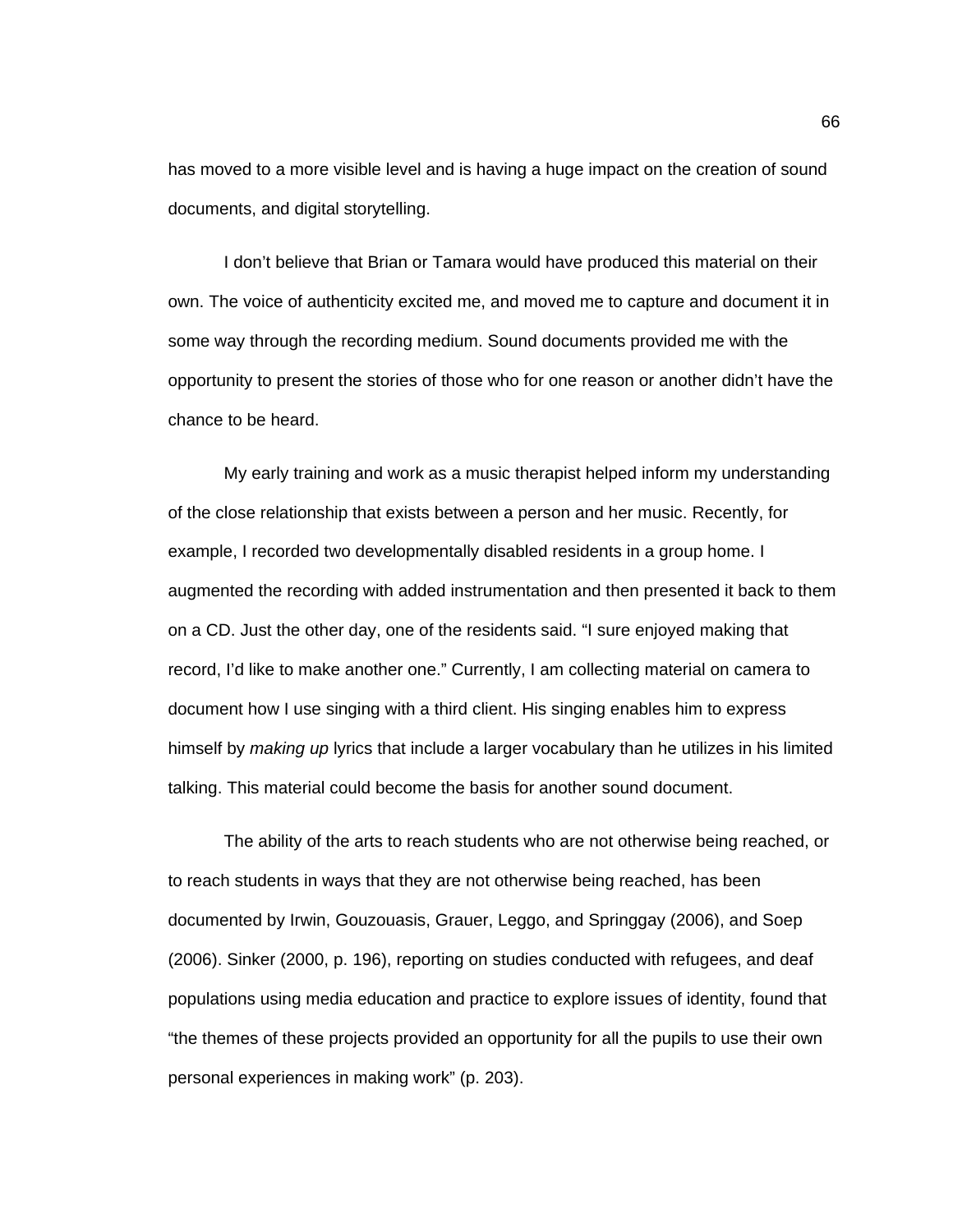Often, youth described as marginalized feel alienated by a curriculum and staff who don't speak to them. In this context, music can be used to "circumvent the resistance that marginalized youths have toward traditional schooling practices" (Higgs, 2008, p. 546). In my experience, individuals who are described as marginalized often have rich stories to tell us when they feel empowered to do so. As Palmer (1990) pointed out: "The challenge of racial and cultural minorities to higher education comes in part from their refusal to accept the validity of a universal' tale that does not honor the particularities of their own stories" (pp. 12-13). This aspect of empowering the individual has been recognized and harnessed by Heathcote in her drama work (Heathcote & Herbert, 1985) and by Mamchur in the writing process work (Mamchur, 1990). Today, youth media projects exist which aim at helping to give voice by providing teenagers with the digital tools and skills to help them express their stories (Fleetwood, cited in Soep, 2006, p. 198).

Longpré's (2004) research into the power of song-writing demonstrated to him there were powerful social ramifications to this activity. He noted that:

While songs permit us to preserve and pass along our accumulated wisdom, they also give voice to the invention of new visions (Dickinson, 1997). Songs can be a newspaper for the illiterate, and a call together for the dispossessed… (p. 105)

More research could be done to review the available work conducted on the ability of media arts to engage students who are not being reached by more traditional means.

I believe that my ability to collaborate with individuals who may be viewed as outside of the mainstream was helped by my life as a musician. Like shamans in the past, musicians live in a state of tension within society, occupying a place that alternates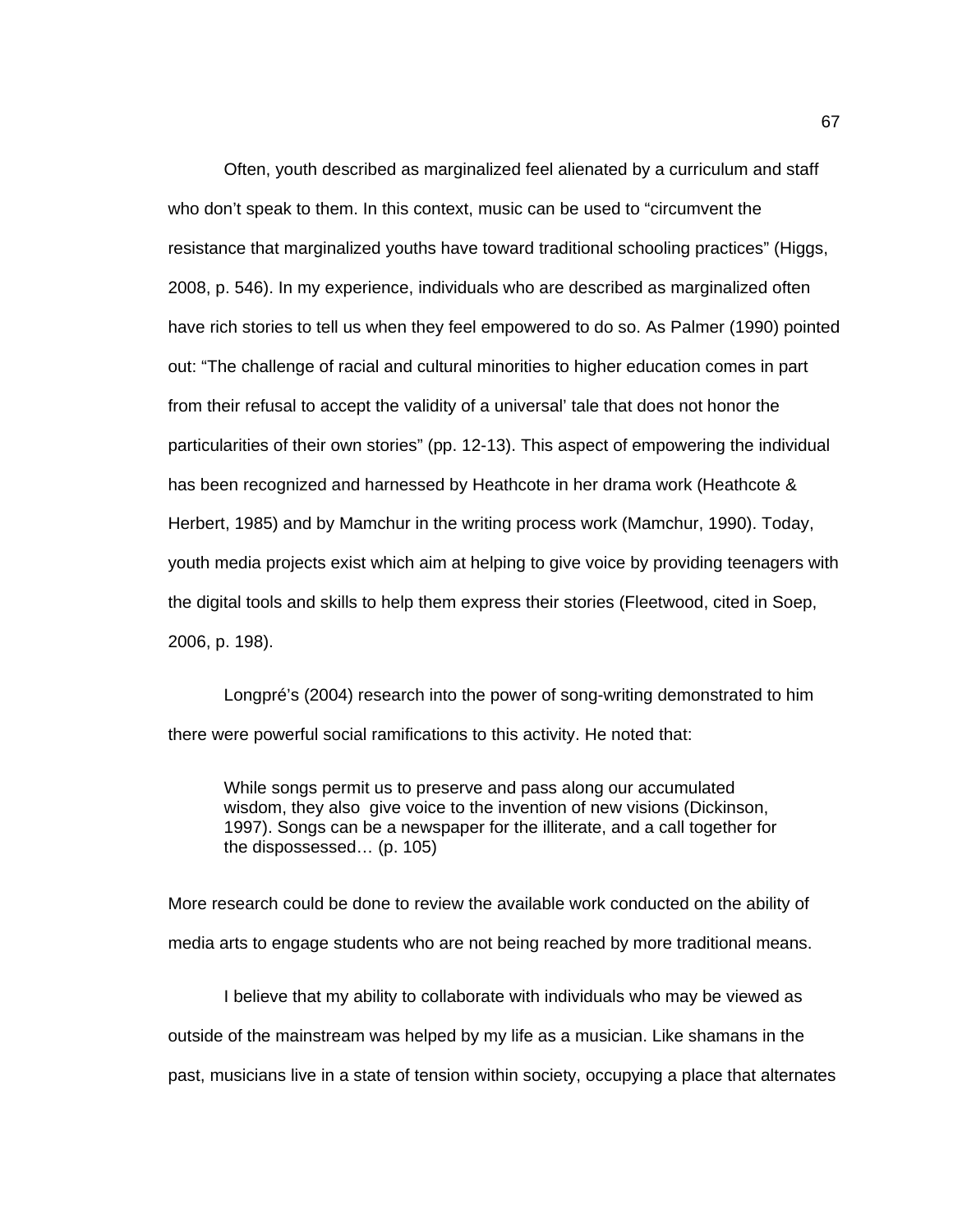between the edge and the center of the social world. The shaman was indispensable for his role in performing the rituals that maintain that society, rituals that often included the use of music, chanting or drumming*.* This position still exists to some extent today, for while there is a need for music, and for its function of providing a beat to dance to, or to change or reflect our moods, musicians themselves occupy an unstable position, being both elevated and denigrated. The musician is often given the opportunity to connect with a wider social-strata, mixing with people from all walks of life. For instance, I recently returned from Romania, where I had the opportunity to be accepted by the Roma musicians I met; then, on a recent occasion, I played at an exclusive private golf club that I would not otherwise have entered. These experiences lead one to develop a more fluid social persona, not as defined and demarcated by socio economic roles and behaviours as required by most jobs.

The term *border-crossing* has been used to describe these kinds of experiences:

…that occur when you place yourself in unfamiliar places or situations…Such experiences with the unfamiliar cultural characteristics of others often challenge and cause you to adjust your cultural "standards" of thinking, perceiving, evaluating, and behaving. Culturally speaking, these are significant moments of enlightenment, which often happen when you visit other countries (Lingenfelder, quoted in Chang, 2008, p. 73).

Both of the two sound documents, in this sense, introduce the listener to different worlds. While the two individuals might be described by some as marginalized, I found them both to be powerful communicators of their world. I use not only their own words but also their actual voice, to enable us to enter into their sound world.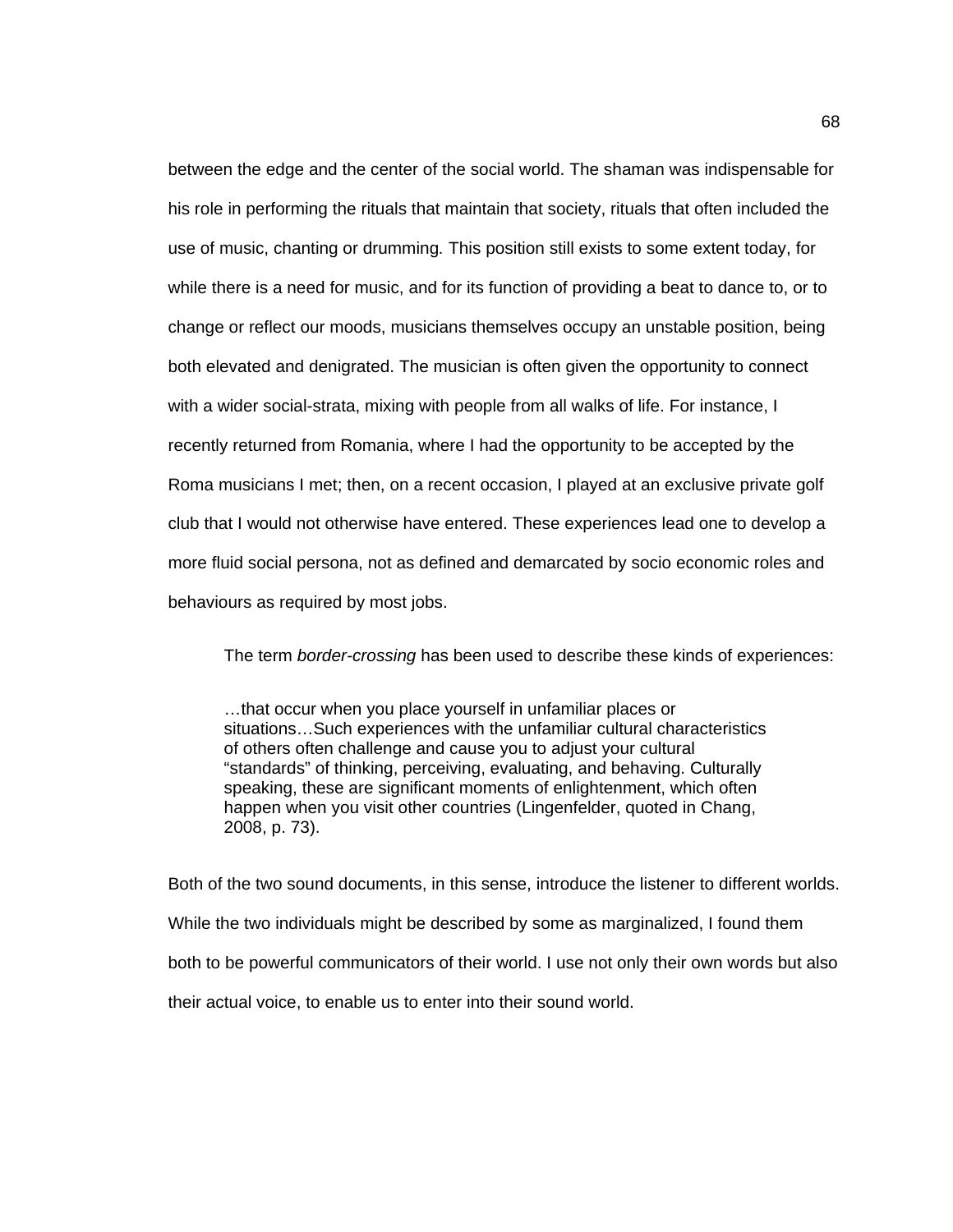### **Discovering a Subject: The Writing Process as Tool**

There's no such thing as a good painting about nothing. (Walker, 2001, p. xii)

My investigation into the process of creating the two sound documents, directed me to the importance of understanding how an idea takes root, to become the subject of one's work. While I have discussed this aspect in each of the two chapters describing the sound documents I will now more closely examine the concept of *discovering a subject*, which is the first step of the 4-part writing process. While it is beyond the scope of this thesis to fully examine the four elements, I would like to call attention to the writing process as a powerful pedagogical tool for teachers involved in multimodal projects.

Murray developed his concept of a "writing process" by analyzing what professional writers actually do, not what they talk about. From his observations, Murray (1968) identified seven elements or steps that are part of the actual process of writing, which Mamchur (1999) further refined and reduced to the following four elements: discovering the subject, searching for specifics, sensing an audience, and creating a design. Apps feels that " … Mamchur's four-stage model is more adaptable and transferable to other artistic disciplines as it speaks more directly to the heart of process", to "direct attention to the internal workings of the process" (Apps, 2007, p. 3).

Other researchers have explored the usefulness of this model to different creative endeavours. Mamchur (1999) has successfully used this 4-part writing process in the teaching of writing skills to pre-service teachers. Apps (2007) has compared and assessed its usefulness to the visual arts, where she concluded that the four stages were indeed recognizable, while Kurnaedy (2009) recently applied a similar type of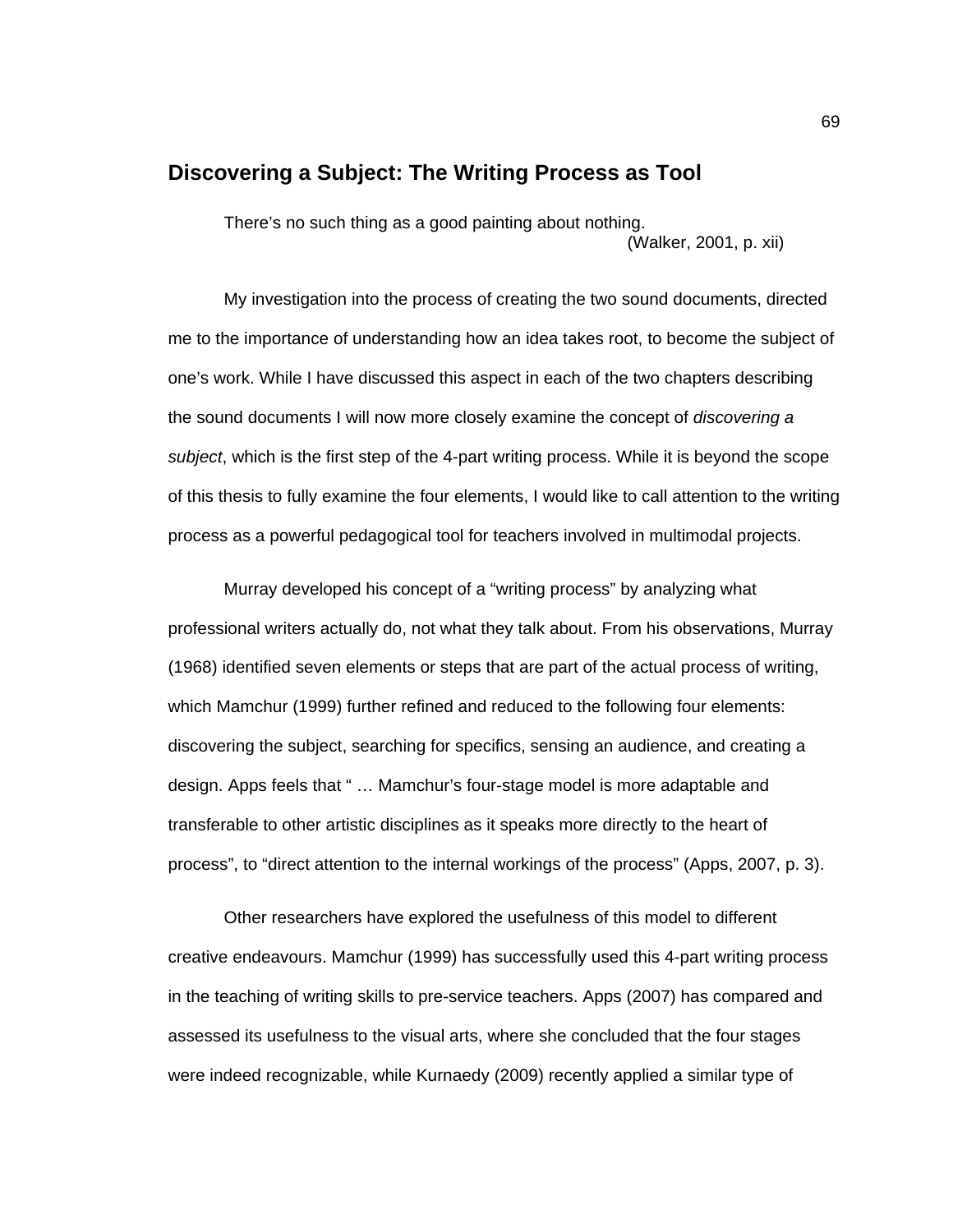analysis to the choreographic process. The relationship of writing to music has been commented on by Duffy (2005) who "found that recording musical compositions and writing academic essays rely on practically the same cognitive and creative processes (first described by scholars like Donald Murray (1972) …" (p. 9). This notion is supported by the following comments made by a student reflecting on the challenges she faced creating an audio essay:

I…had to take into account many of the same things that I would have had to consider in a written composition. I had to have an introduction where I pulled my audience in. I had to have a thesis so that my audience would know the purpose of investing their time in my project. My narrative had to follow a logical path to its conclusion, and...the conclusion had to leave my audience with something to remember…[E]ven though audio…gave my narrative an aesthetic quality that I couldn't have achieved on paper, I still used many of the same analytical skills a written essay would require. (Borton, quoted in Selfe, 2007b, p. 4)

As audio essays or sound documents find more of a place in the school curriculum, the writing process may become useful as a pedagogical tool for both teacher and student. By concentrating on the first step of the writing process, discovering a subject, I'd like to first clarify what writers mean by this and then briefly show how it was manifest in the two sound documents.

A subject is something already known from experience, known inside the self from lived experience. For the artist, a grasp of his subject allows him to point the way for the listener, the viewer, or the reader. As Mamchur has pointed out, with writing, it is important that the writer "…choose as topics only those things that she consciously and subconsciously knows and cares about" (Mamchur, quoted in Apps, 2007, p.12). This grasp of subject, born from experience, is referred to as "voice" and is considered an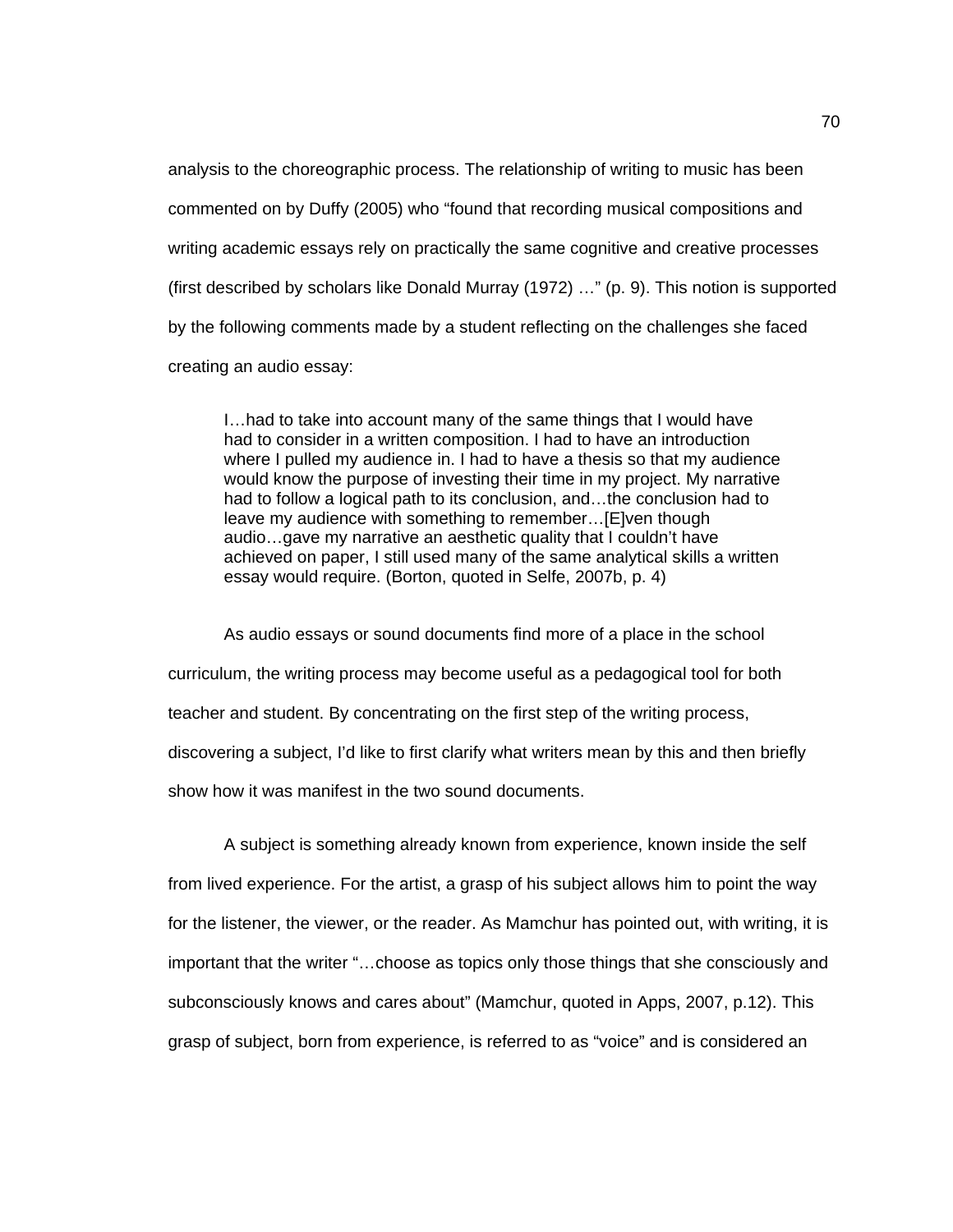important aspect of writing (Murray, 1995, p. 21). The writer who is able to convince the reader of his story is said to have "the voice of authority".

In music, this voice can be reflected in tone, phrasing, pacing, and mood. Voice, like the human voice, represents the performer's unique perspective, which can lead the listener along, giving them permission to immerse themselves in the performance. It is a way that the performer can convey a sense of *lived experience*. Without this voice of authority, there is a danger that the listener may hold back, perhaps even taking on a critical stance of non-involvement. The voice of authority can be communicated through use of specific details. For example, in "Talking Blues" we have the specific of Brian's voice, and in his stories he uses specifics like the anecdote of the participants only owning one pair of pants. These act to anchor and give a sense of authenticity to the work.

It is in the details, that, with a shock of recognition, we recognize our shared humanity. This requires an understanding of the larger picture within which a work resides. To use an example from the field of music production, when a sound engineer mixes a song he needs to not only have an understanding of the technical aspects of sound, but also needs to understand what is contextually important about the song. Eisner pointed out that artistically crafted work creates a paradox, revealing what is universal by examining in detail what is particular (Eisner, 1995, p. 3). The writing process recognizes that specifics provide the details that give your writing authenticity by making it believable (Murray, 1968, p. 5). In "Tamara's Dad", what is most emotionally compelling is the immediacy of Tamara's haunting singing voice, which cuts across any distance created by a foreign language.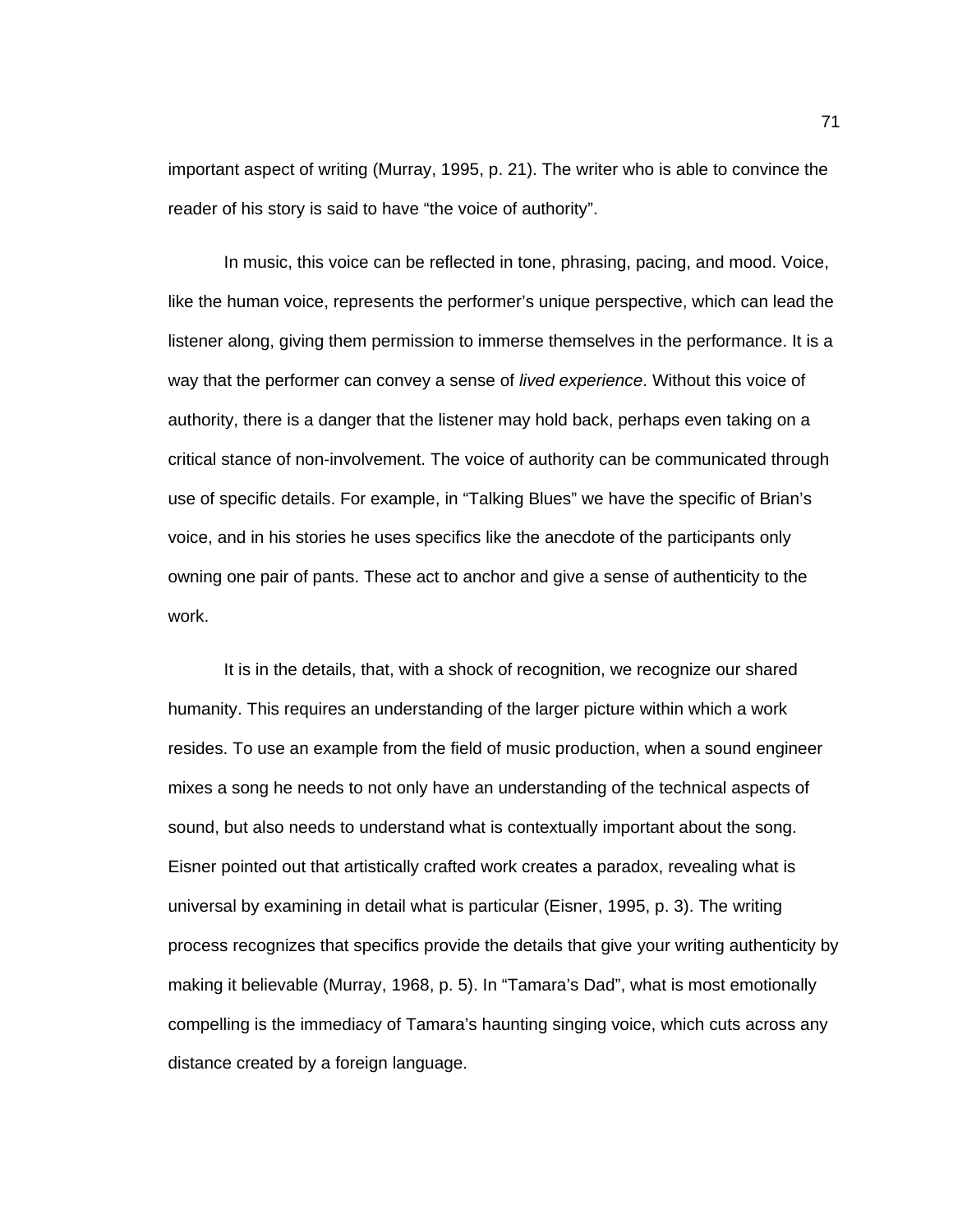The concern in the writing process with discovery of subject is connected to the theme of discovery of the self, both of which are linked through narrative. The theme of transformation and self-knowledge is at the heart of narrative. This forms the theory behind books, such as *Emotional Structure: Creating the Story Beneath the Plot: A Guide for Screenwriters*, and those examining digital storytelling (Lambert, 2002; Ohler, 2008; Gakhar & Thompson, 2007). An example is the oft-used theme of transformation as part of the quest journey where the hero embarks on a journey, which changes him (Ohler, 2008).

Although the relationship of pure music to narrative is a contested one (Monelle, 1992), through the integration of voice and text it moves closer to the terrain of narrative. The narrative process of creating a sound document shares similarities with digital storytelling in that practioners of both, like modern day alchemists, refashion their materials in the cauldron of the hard drive, if not to promote the dream of everlasting life, at least to immortalize their story. The four steps of the writing process show promise of being more than a tool for writers, but in fact a way to get at the core of the artistic process. By providing a shared language, they can provide the artist with a context for revision, and help to clarify his thinking (Apps, 2007, p. 114). Kurnaedy noted how "This reflection may lead to employing deeper and more complex insights into succeeding work" (Kurnaedy, 2009, p. 130).

It is a tool whose time may have come given the interdisciplinary aspect of the digital arts. The promise of a method to facilitate the artistic process that can be used by teachers in multimodal disciplines to help students warrants further investigation. It could provide teachers with a conceptual framework suited to a constructivist approach such as Walker has discussed, with its use of "Big Themes" (Walker, 2001).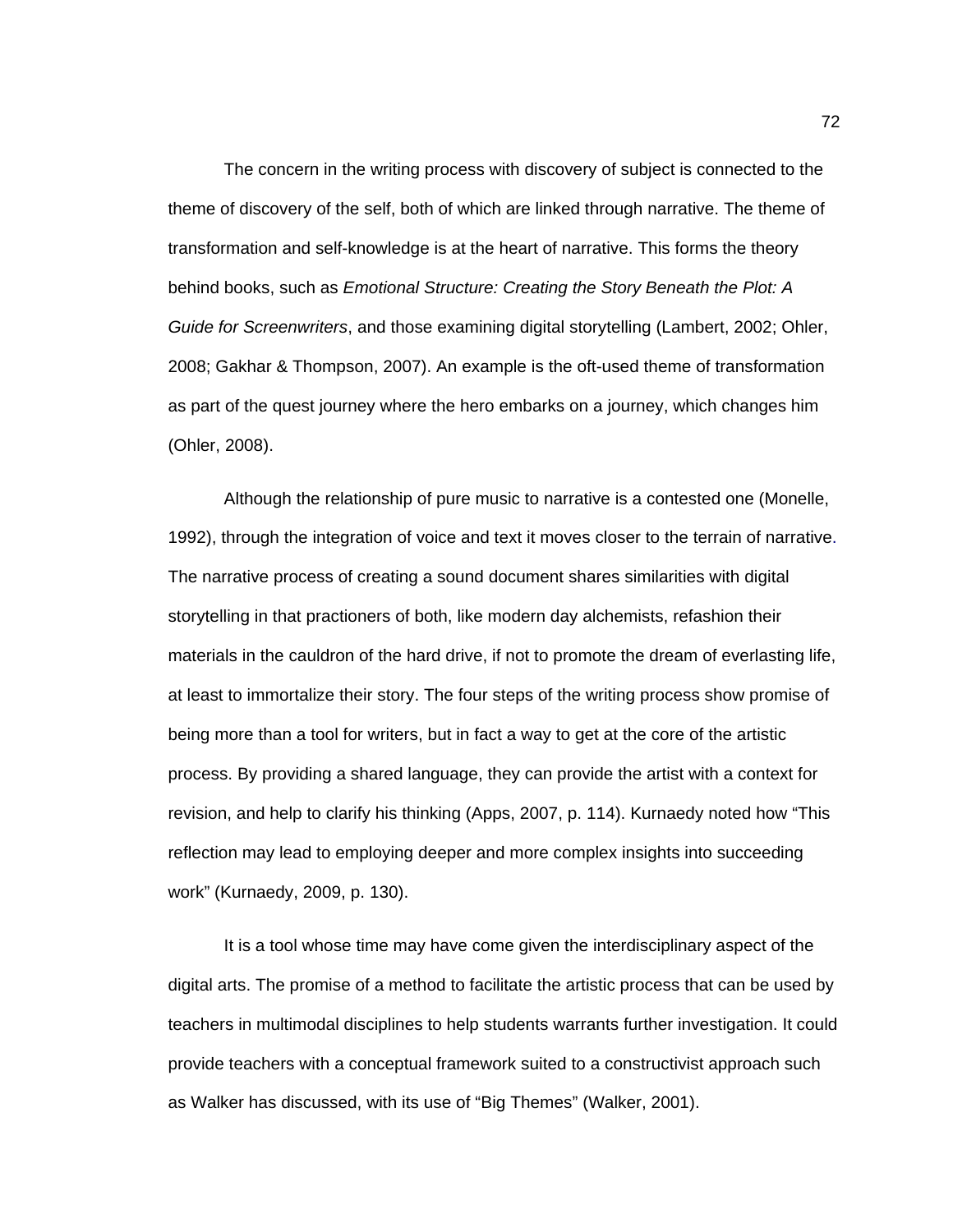I found the concept of discovering a subject to be useful as a way to both frame and discuss my process of creating sound documents and I can envision a workbook similar to the Study Guide written by Mamchur (1999) for her course on writing being developed as a resource for teachers interested in the creation of sound documents or other media rich projects.

### **Digital Literacy**

While one doesn't think of art-making and technology as existing comfortably with each other, they do share an important relationship. For example, in the past, an artist began his apprenticeship by learning to mix paints before progressing to actual painting. Artists have often been the first to explore possibilities offered by emerging technologies, and so it is understandable that today musicians are exploring the possibilities offered by digital technology. This does not mean that practices from the past are jettisoned; in fact, it can lead to a renewed appreciation and re evaluation of past practices.

The computer is transforming what we mean by the term "literacy." While a full examination of literacy is beyond my research, I feel that, because my work was made possible by the computer, this aspect needs to be addressed. It wasn't that long ago when work similar to these two sound documents would only have been possible with bulky and expensive hardware.

For example, many years ago I designed a multimedia presentation of my visit to the monasteries of Mt. Athos in northern Greece. Placing music and narration behind the slide show involved having a friend narrate the script while I played the appropriate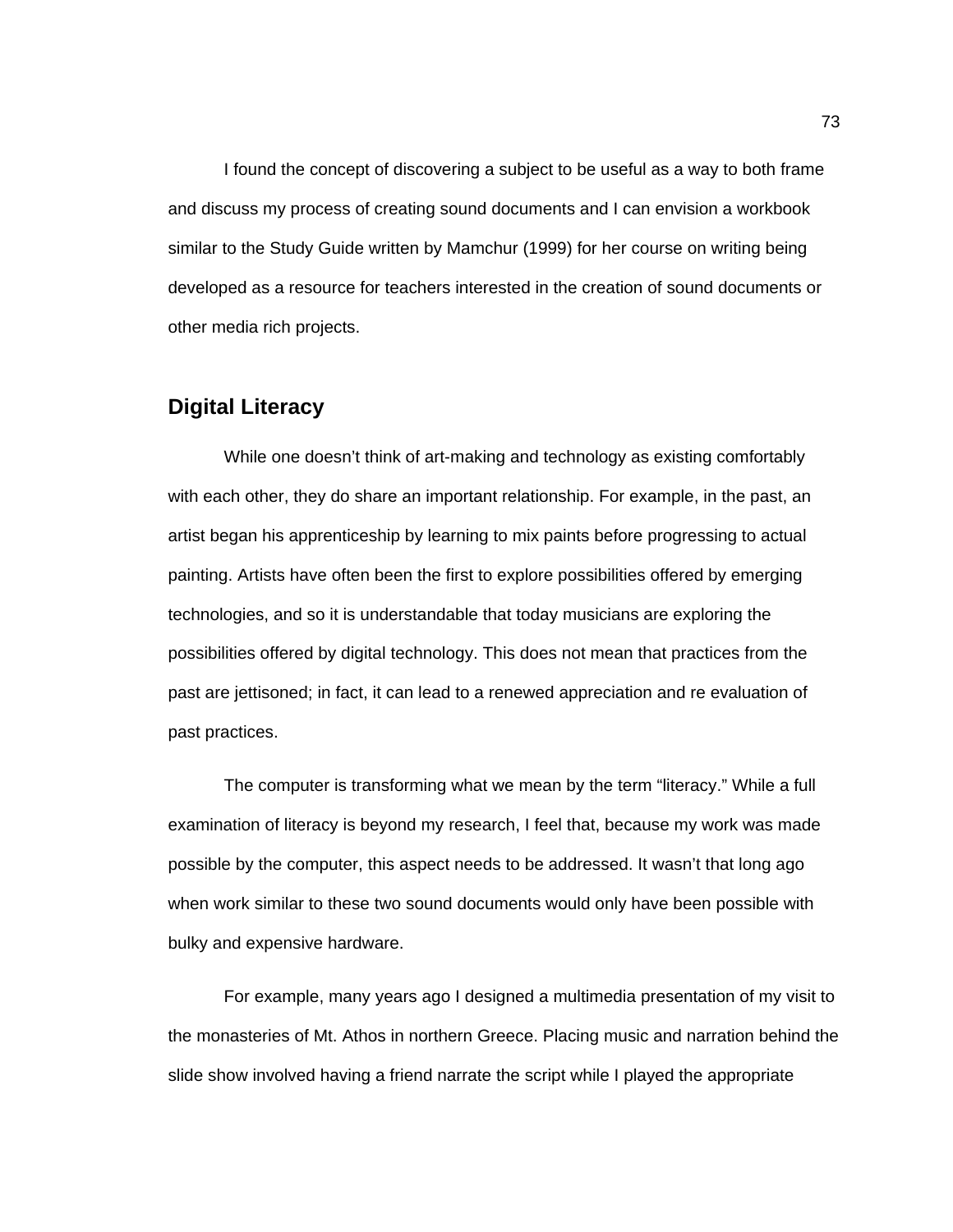sections from a record, recording both live onto a cassette tape. Editing wasn't a possibility with the equipment one had at home. Today's technology makes this seem archaic. While I came from the generation that had to adapt to the use of computers, younger generations have grown up with the computer, the cell phone, and the internet, as a given. These tools are changing how we listen, play and record music.

In his recent book *The Digital Musician,* Hugill discussed the potential of the computer for exploring, storing, manipulating and processing sound. He felt that it was the starting point for creativity of a kind unlike anything previous in musical practice, one that required a new way of thinking (Hugill, 2007, p. 4). Eisner was aware of this potential role the computer might have and noted that "New possibilities for matters of representation can stimulate our imaginative capacities and can generate forms of experience that would otherwise not exist" (Eisner, 2004, p. 8).

These new forms of representation are causing a shift in our understanding of the term literacy. Literacy has been defined as "gaining competencies involved in effectively using socially-constructed forms of communication and representation" (Kellner, 2000, p. 249). The computer, by digitizing data, is creating new possibilities for interplay between forms of representation, suggesting a need to rethink what literacy means (Jewitt, 2003, p. 101).

English teachers have been forced to reconsider their notions of literacy as visual images and sound compete for attention. Selfe, for example, has encouraged teachers and scholars of composition to reflect on the role of aurality in contemporary communication tasks (Selfe, 2007a). She feels that sound "… is often undervalued by teachers of English composition", and that this "deprive(s) students of valuable semiotic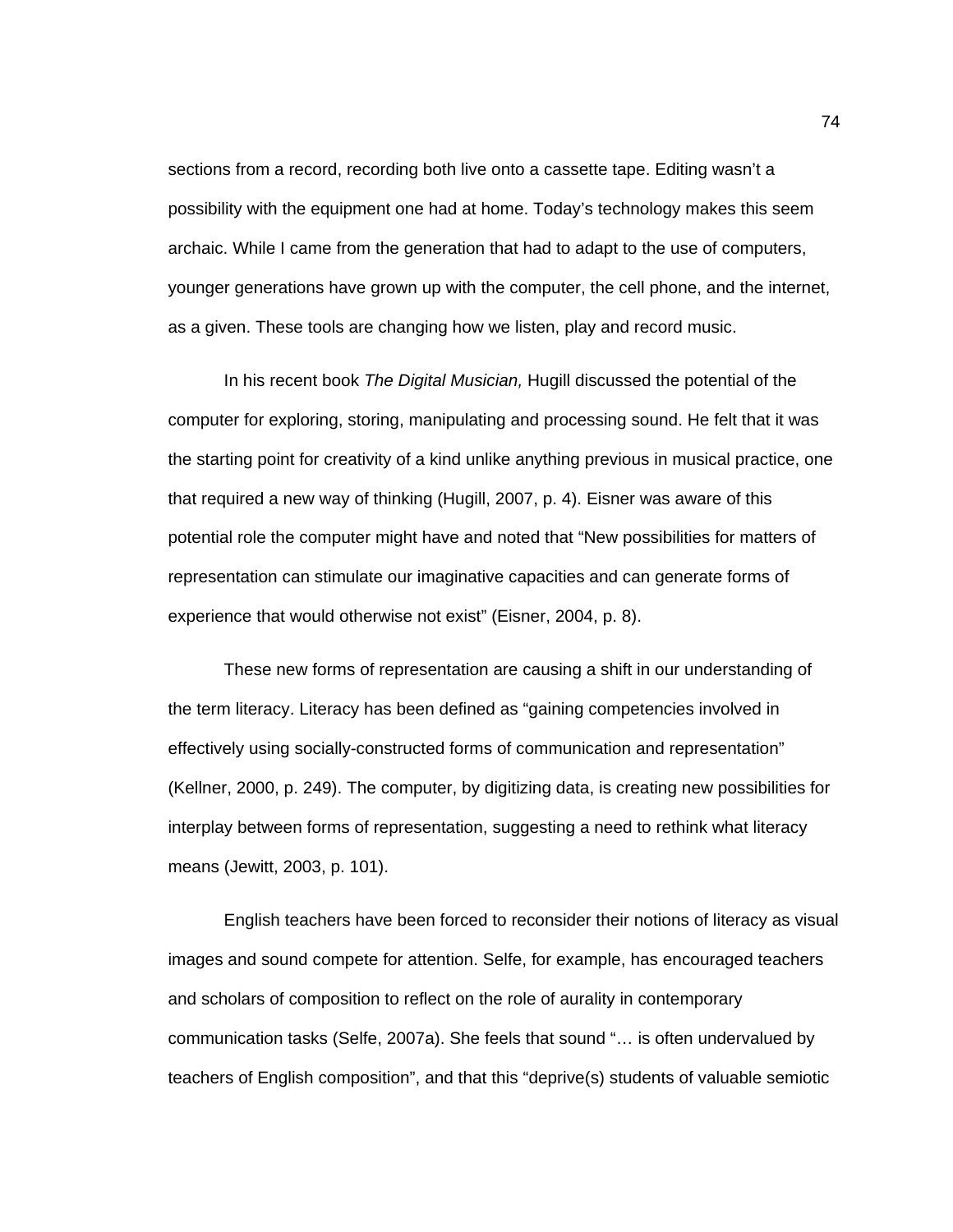resources for making meaning" (pp. 1-2). Selfe calls this new form of representation "multimodal composition." Other terms used include "multi-literacy," or "multi media literacy." Digital storytelling is a related form of representation uses the full range of multimedia (Miller, 2008; Ohler, 2008). Lambert, director of the Center for Digital Storytelling, describes the process of creating multimedia presentations on the computer as "Listen deeply, tell stories" (Lambert, 2002), demonstrating that while tools may change, the listening and sharing of stories, remains. All of these labels are subsumed under the category of Information and Communication Technology, which challenges our conceptions of learning and knowledge.

Students are now arriving at school with a natural familiarity and comfort with multimedia, but are teachers ready for these students? Will their experience have any value in the eyes and ears of the teachers they will meet? Wiggins points out that "music educators and researchers need to understand and value the musical knowledge that students bring into the classroom – knowledge constructed from a lifetime of musical experience both in and out of school" (Wiggins, 2007, p. 465). Composing could provide a way of helping students to bridge the gap between music they experience in the classroom, and that of their own auditory world, as well as providing them with opportunity to reflect on their relationship to the sounds that make up their life. As Wiggins concludes, children "construct knowledge of themselves and their culture by interacting within their material and social worlds" (Barrett, quoted in Wiggins 2007, p. 465).

This suggests the need for teachers to have first hand experience with digitized media (Takayoshi, Hawisher, Selfe, & Pamela, cited in Denecker, 2008) as enormous possibilities open up. As Savage points out: "Ultimately, given a conceptual grasp of this

75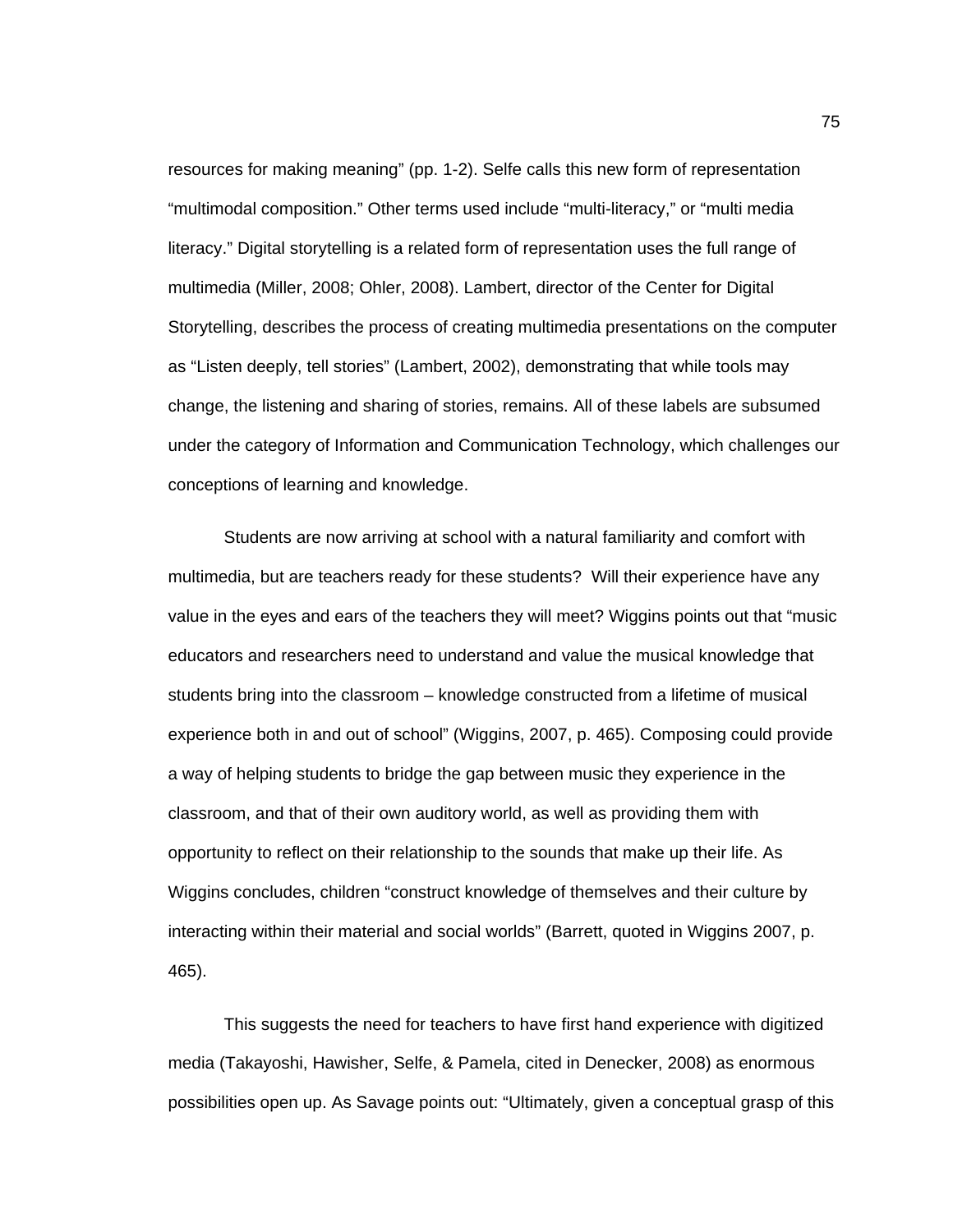alternative perspective, it could lead pupils and teachers to engage with and organise sounds in new ways, challenging the very nature of music itself at a fundamental level" (Savage, 2005c, p. 168).

Caught in a paradigm shift over changing notions of literacy, educators are forced to find their way in the face of rapidly changing technology. The plethora of books and articles currently being published attest to this search. *Music Education with Digital Technology* is one such recent book, which explores the role of teachers through case studies in examining how teachers are coping and finding their way (Finney & Burnard, 2007). Recently, a new *Journal of Music, Technology and Education* debuted with an article which summed up the relationship between technology and teaching and learning in a digitally rich music classroom by concluding: "These are issues about which, in music education, we presently have little understanding or consensus" (Burnard, 2007, p. 37).

It is understandable that this will require some exploration for it is not just a question of harnessing digital tools; it is also about finding more engaging ways of teaching, growing out of more engaged images of knowing (Palmer, 1998). Research is slowly coming forward from different parts of the globe. Li (2007), for example, concluded that digital storytelling could be an effective tool in teacher preparation by enhancing the teaching and learning of new literacies in a world of rapid technology advancement. In Norway, Erstad has studied the movement of schools to implement a policy of digital literacy, concluding that it is "transforming the way we create knowledge and meaning, communicate and interact" (Erstad, 2006, p. 419). In the UK, it is expected that teacher training will include at least a minimal introduction in computer and music education.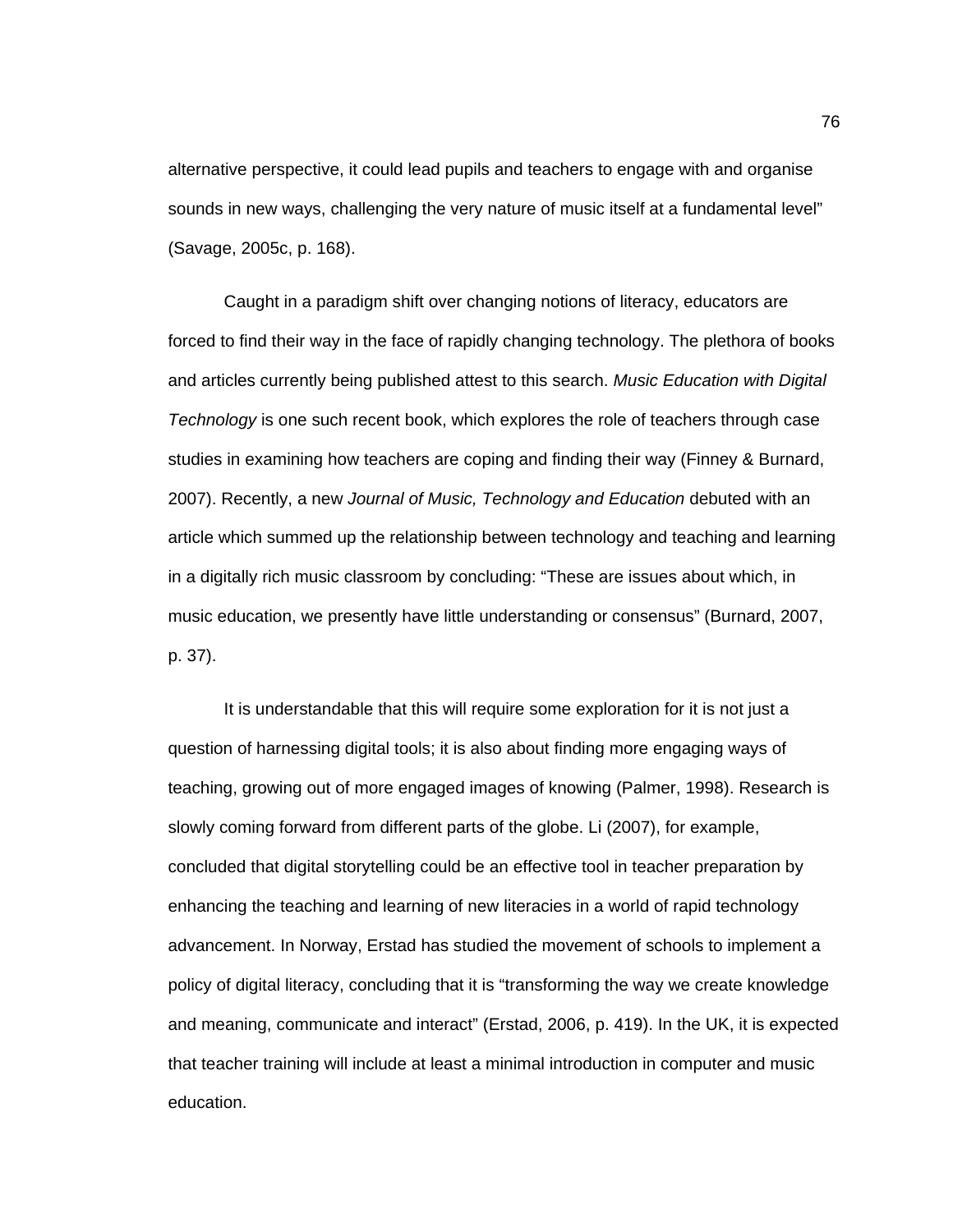The majority of studies that I draw on in the field of digital music education come

from the UK, particularly the work of Savage (2005b, 2005c, 2007), and his coauthored

papers with Chaliss (2001, 2002a, 2002b). Of particular interest is their study conducted

with junior high school level children who participated in the composition and public

performance of an electroacoustic piece based on their town of Dunwich. Students were

given control over choosing what sounds were used and it is instructive to hear some of

the students' comments:

Everyone had the chance to contribute. The piece was different and individual. We composed it and no one had heard it before. (Girl, Year 8, quoted in Savage & Chaliss, 2001, p. 145)

I liked how original and contemporary it is. I mean, there is no other piece quite like it and you could never play the exact same piece again. (Girl, Year 9, quoted in Savage & Chaliss, 2001, p. 145)

In another study using digital storytelling, fourth graders in the USA shared

autobiographical stories with children in South Africa as part of a Global Classroom

Project. One child said:

It required a lot of work even after school but it was worth it because it was cool working with Photo Story, importing pictures and recording. When we go to Blackboard, we talk to the kids in South Africa as much as possible. We learned a lot about South Africa, like their artwork and how they use a lot of earth tones. We also learned how to do a lot of new things on the computer. (Sherard, 2008, ¶2)

These initiatives support the view of McGinley that:

… a creative approach to curriculum planning gives pupils the opportunity to reflect sonically on physical places, their own and others' environments in powerful and authentic ways. These projects represented an attempt to implement technological and pedagogical strategies that enabled "our young people not only to have the opportunity to become soundscape researchers, but [also] soundscape designers (McGinley, 2001, pp. 69- 73).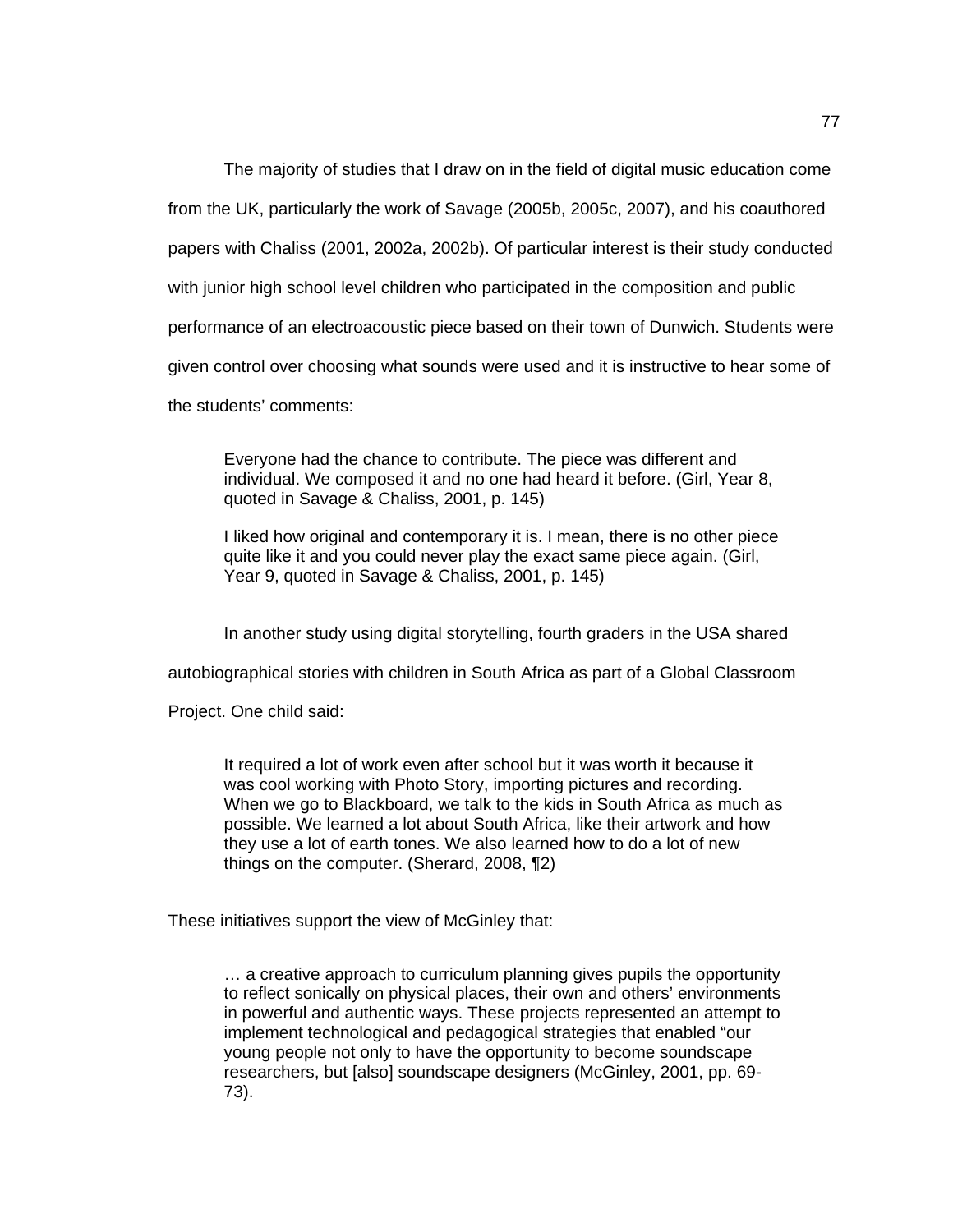I am excited by the possibilities the computer holds for composing sound documents when I hear that "…students also note that their audio compositions sometimes have an advantage in capturing a more emotional, personal, and immediate response to various issues than their written essays" (Duffy, 2008, ¶14). The importance of this to the future of teaching is underscored by Eisner: "The kinds of minds we develop are profoundly influenced by the opportunities to learn that the school provides" (Eisner, 2004, p. 8).

However, while computer technology and music software hold great promise, my research led me to concentrate on aspects that transcend the technology used. The technology serves the more traditional artistic goal of highlighting human experience, which makes it at once both compelling and universal. I have found the human qualities of collaboration, of attention, of knowledge and love of music, and the ability to discover a subject indispensible to this process.

#### **Conclusion**

My thesis began the day I played "Tamara's Dad" in my class on Creativity, in which it was asked what it took to do this kind of work. Just as teachers can provide students with a new vocabulary for a more developed articulation of experience (Ramsay, 2004, p. 69), so the experience of recording and producing sound documents can offer insight into lived experiences in sound, providing teachers with different ways to think about their teaching. Savage points out that any understanding of innovative practice in music education also requires the teacher to find new ways to represent his experience.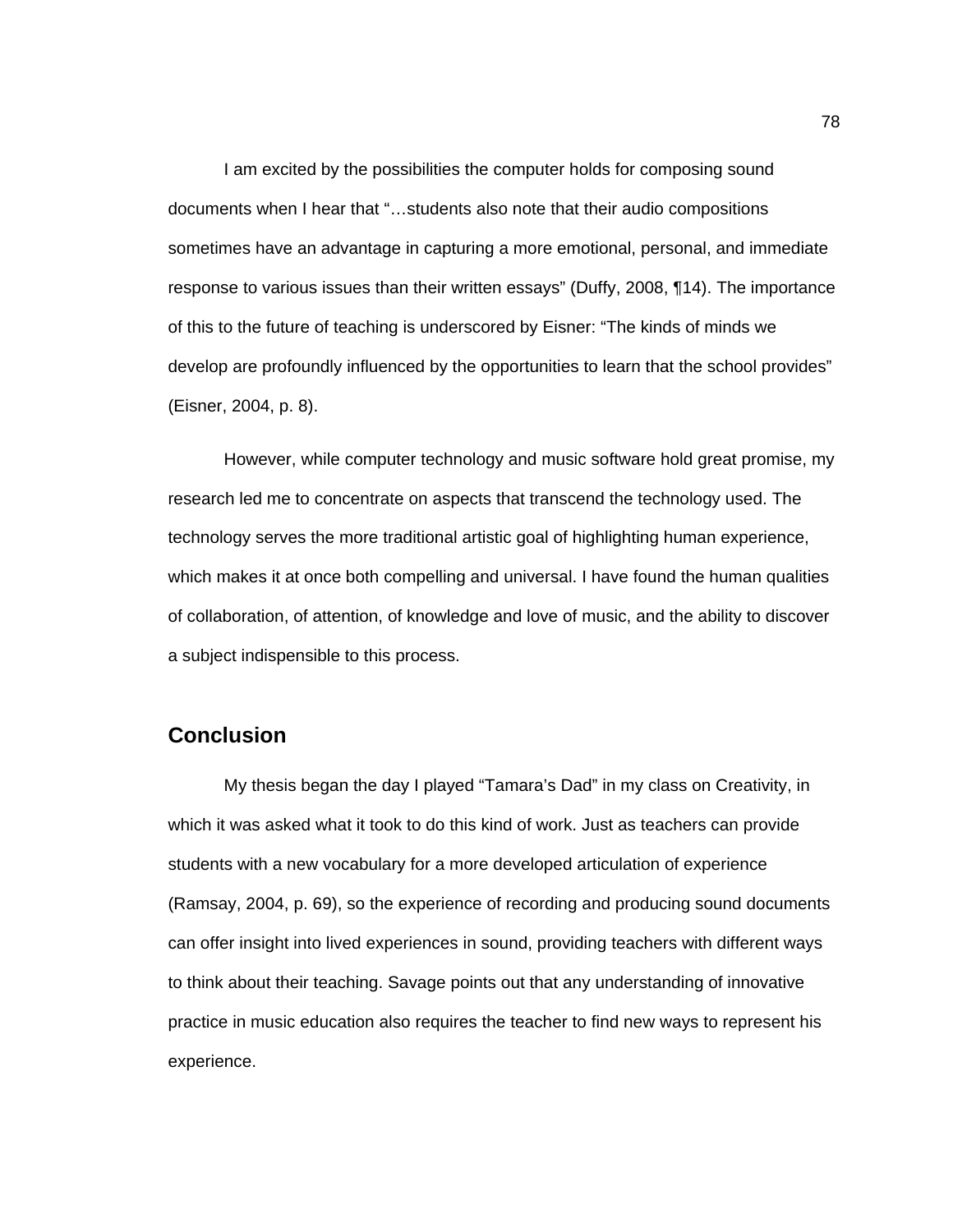I find myself agreeing with Kushner (Kushner, 1993, p. 39) that in order for true educational changes to occur, both my pupils and my own life experiences should become the context from which educational understanding will emerge. Whilst I recognize the importance of reflecting on my own subjectivities, perhaps the principles should be extended to our pupils (Savage, 2007, p. 200).

I am reminded of something Foucault said:

What strikes me is the fact that in our society, art has become something which is related only to objects and not to individuals and /or to life-that art is something specialized and done by experts who are artists. But couldn't everyone's life become a work of art? (Foucault, quoted in Aldridge, 1993, p. 17)

Through discussion, reflection, and analysis, I have identified the qualities of

curiosity, attentiveness, and acceptance-collaboration as being important to help

produce the two sound documents.

- 1. Curiosity. Provided me with a starting point, a motivation.
- 2. Attentiveness to sound, to the truth embedded in what people are doing and/or saying. Ordering of sound as a form of narrative development, layering as a way to see the world itself as multi layered. Both help to provide a *thick description* of the world around us.
- 3. Acceptance-Collaboration. An acceptance of the other person is an invitation to collaborate. The work I have done grows out of this kind of relationship.

In Implications for Education, I identified the following emergent themes:

- 1. The Teacher: knowledge and love of music.
- 2. Acceptance and collaboration.
- 3. Social implications.
- 4. Discovering a subject: The Writing process.
- 5. Digital literacy.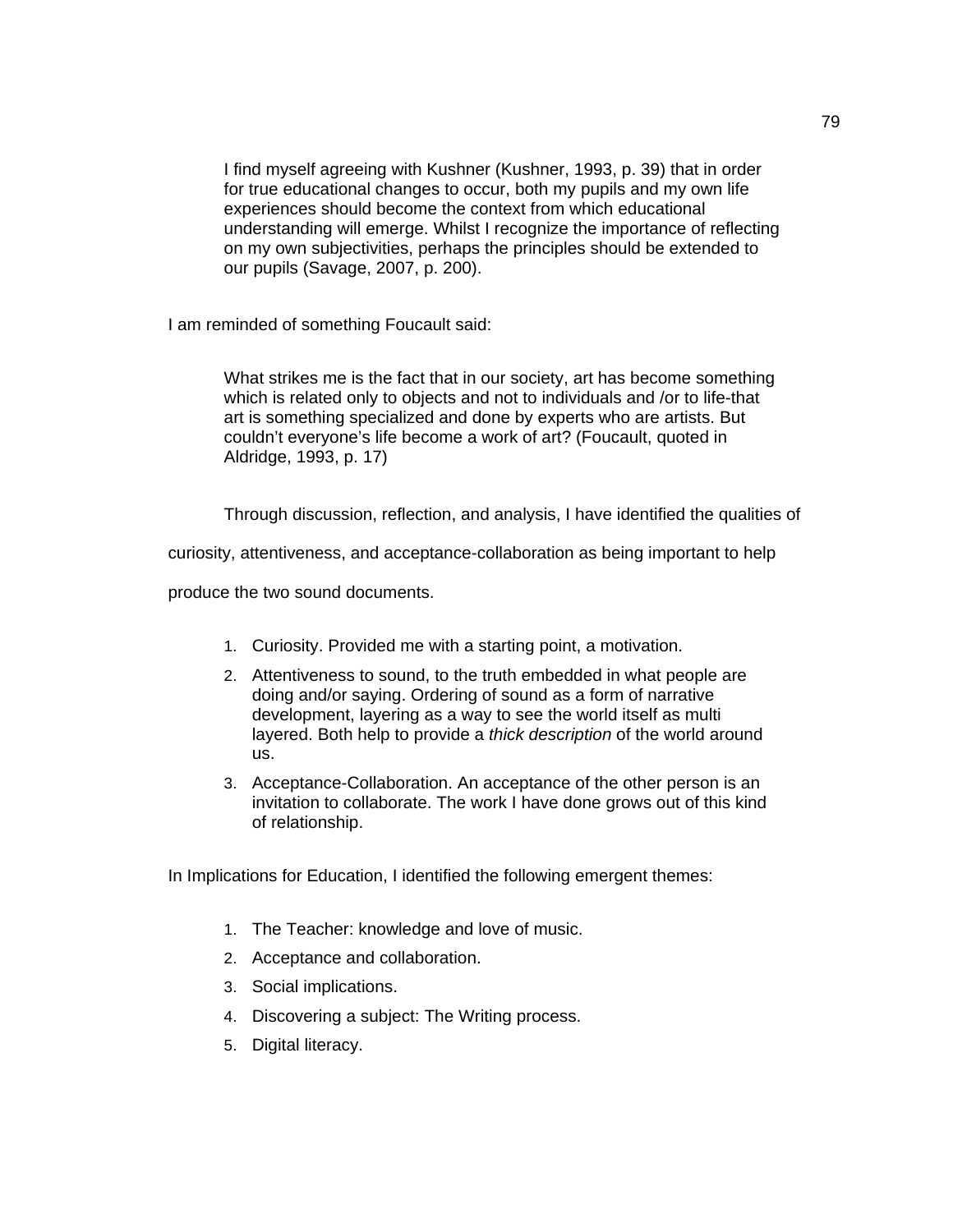I discovered that this list has a resonance and a consistency with the skills and qualities that are considered good teaching practices, such as described on the BC Ministry of Education's (n.d.) website:

- 1. The benefits of students interacting directly with sound
- 2. The importance of acceptance and collaboration in education
- 3. The qualities or properties of the teacher

The relationship of my work to the field of teaching was pointed out to me in discussion with Allan MacKinnon (2009). Listening to me discuss my research, he observed that my varied work of recording guitar solos, producing songwriters, and composing sound documents, could all be viewed as a living symbol of the teaching process, which has a recursive aspect to it. In this view, the teacher is viewed as an *accompanist,* who draws out the lived experiences of the student.

To teach, we first need to hear the song the student is *trying to sing*. The curiosity that the teacher brings with him to his job can help to awaken curiosity in his students. By attending to the world around him, a teacher can point the way for others to attend to the world. By accepting himself, and allowing himself to be truly present, he encourages his students to be present and accepting. By understanding that teaching is about providing a space for another person, we create the possibility for a student to feel a little bit more, and hear, or see a little bit more. Here is a memo I wrote:

With my clients, I feel like I am a teacher and a student. I encourage them, I help them focus their vision, offer possibilities for their song and, of course, I feel like I am always learning at the same time.

As one of my informants said, "In a broad sense, what you do is to facilitate creativity. You focus on emergent qualities, the possibilities, and always find them. It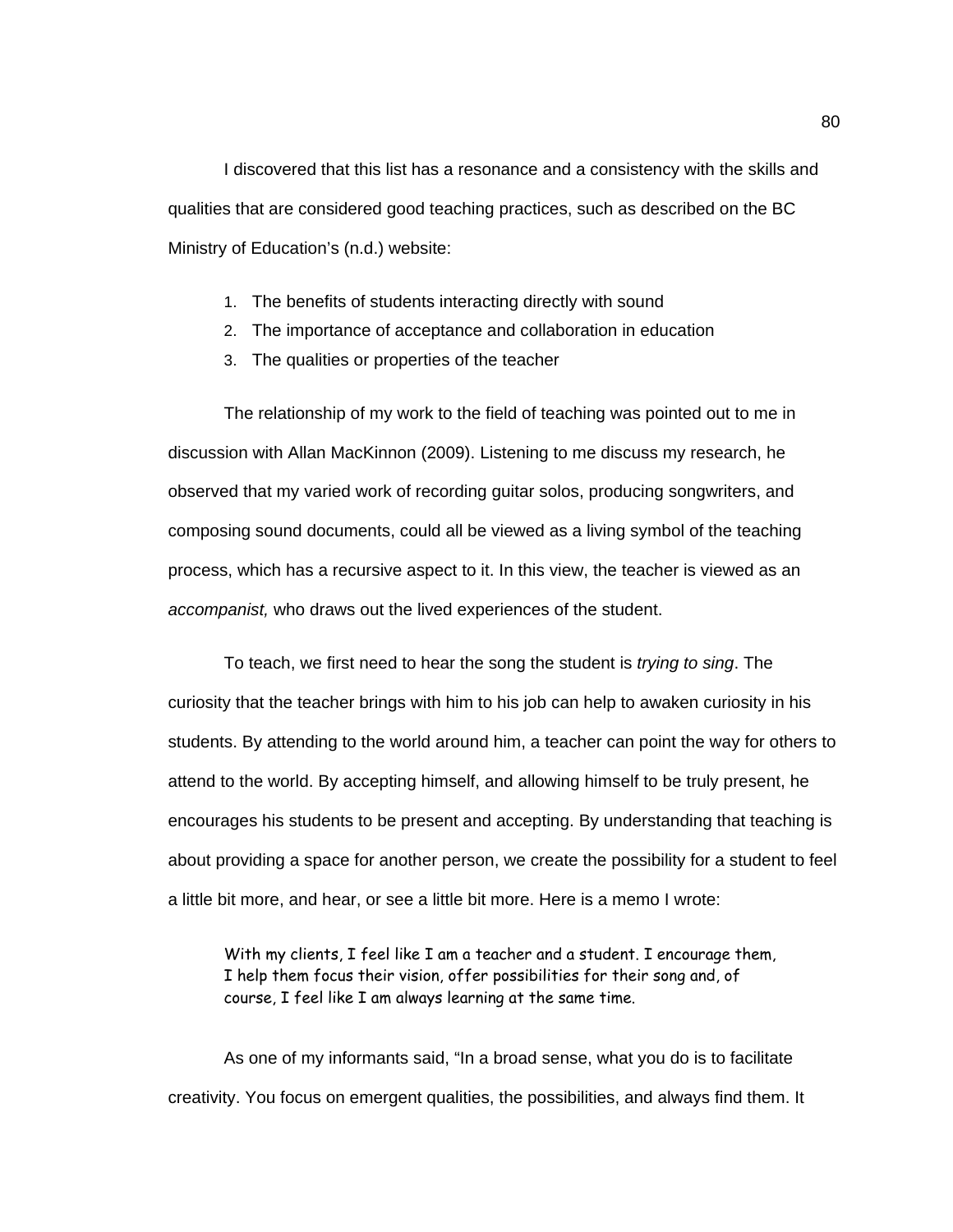might just be in a sound, a rhythm, or a word" (My notes). My varied work teaches me the truth of comments made by Buber: "The teacher must show the pupil the direction. He must point the way. But the pupil must make the journey himself" (quoted in Hodes, 1971, p. 125). When another hopeful songwriter comes to my door, I will recall Buber's method of teaching. "He looked for faces that were struggling for form and shape. Then he helped them achieve identity" (quoted in Hodes, 1971, pp. 128-129).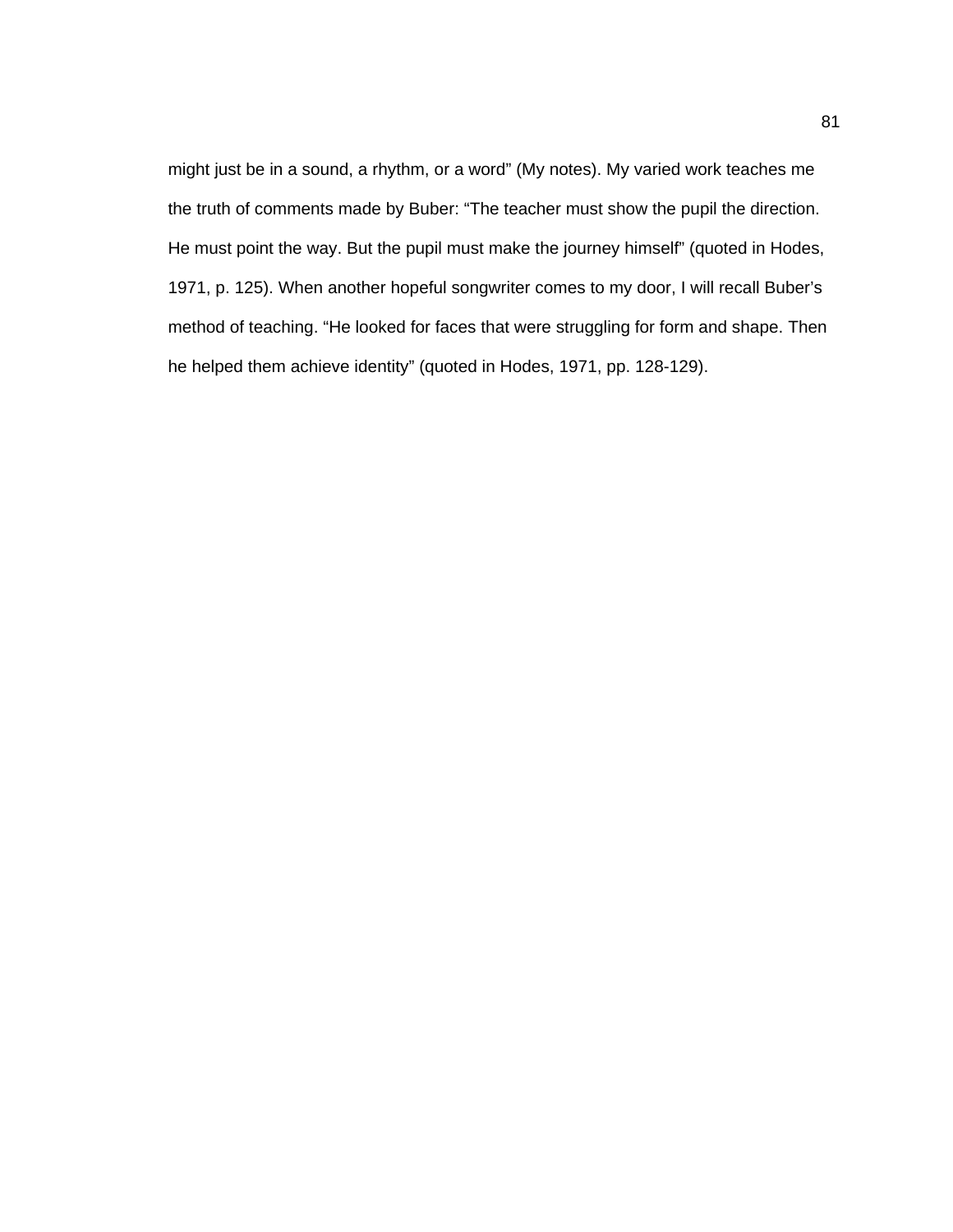### **References**

- Abrahams, F. (2005). The application of critical pedagogy to music teaching and learning: A literature review. *Update Application of Research in Music Education, 23*(2), 12-22.
- Abram, D. (1996). *The spell of the sensuous: Perception and language in a more-thanhuman-world.* New York: Vintage Books.
- Aldridge, D. (1993). The music of the body: Music therapy in medical settings. *Advances—The Journal of Mind-Body Health, 9*(1), 17-35.
- Allsup, R. (2003). Mutual learning and democratic action in instrumental music education. *Journal of Research in Music Education, 51*(1), 24-37.
- Anderson, R., & Cissna, K.N. (1997). *The Martin Buber-Carl Rogers dialogue: A new transcript with commentary*. Albany, NY: State University of New York Press.
- Apps, L.K. (2007). *Artistic process: Demystifying art-making*. Unpublished doctoral dissertation, Simon Fraser University, Burnaby, British Columbia, Canada.
- Barone, T., & Eisener, E. (2006). Arts-based educational research. In J. Green, G. Camilli, & P. B. Elmore (Eds.), *Handbook of complementary methods in education research* (pp. 95-110)*.* Mahwah, NJ: Lawrence Erlbaum Associates.
- Barrett, M. (2003). Freedoms and constraints. In M. Hickey (Ed.), *Why and how to teach music composition: A new horizon for music education* (pp. 3–27). Reston, VA: National Association for Music Education (MENC).
- BC Ministry of Education. (n.d.). *Ministry of education (website).* Retrieved May 31, 2008, from http://www.gov.bc.ca/bced
- BC Ministry of Education. (1996). *Rationale.* Retrieved May 31, 2008, from <http://www.bced.gov.bc.ca/irp/music810/murati.htm>
- Bell, P. (2008). An instructional design approach for integrating digital storytelling into the classroom using iMovie. In K. McFerrin et al. (Eds.), *Proceedings of Society for Information Technology and Teacher Education International Conference* (pp. 883- 888). Chesapeake, VA: Association for the Advancement of Computing Education.

Berger, J. (2001). *The shape of a pocket*. London: Bloomsbury Publishing.

Bochner, A.P. (2001). Narrative's virtues. *Qualitative Inquiry, 7*(2), 131-157.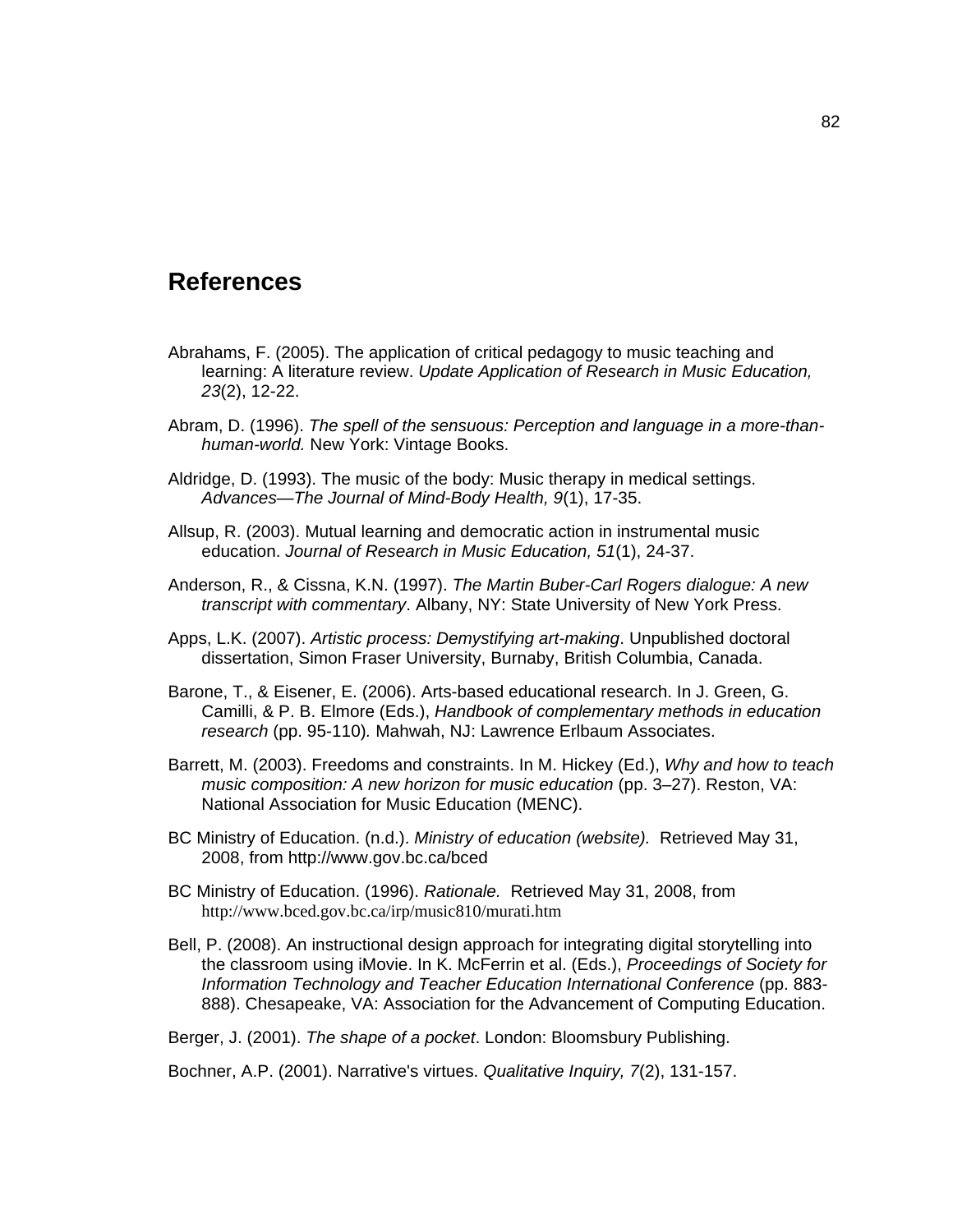- Borton, S. (2005). Self-analysis: A call for multimodality in personal narrative composition. *Computers and Composition Online* (Spring 2005). Retrieved September 18, 2009, from http://www.bgsu.edu/cconline/home.htm
- Bresler, L. (1995). Ethnography, phenomenology and action research in music education. *Quarterly Journal of Music Teaching and Learning, 6*(3), 6-18.
- Bresler, L. (2001). L. Harry Broudy's aesthetics and music education. *Research Studies in Music Education, 17,* 42-53.
- Bresler, L. (2005). What musicianship can teach educational research. *Music Education Research, 7*(2), 169-183.
- Bresler, L. (2006). Embodied narrative inquiry: A methodology of connection. *Research Studies in Music Education, 27,* 21-43.
- Bresler, L. (2008). The music lesson. In J. G. Knowles & A. Cole (Eds.), *Handbook of the arts in qualitative inquiry: Perspectives, methodologies, examples, and issues* (pp. 225-237). Thousand Oaks, CA: Sage.
- Buber, M. (1958/2000). *I and thou* (R.G. Smith, Trans.). New York: Scribner Classics.
- Bucke, R. M. (1901). Cosmic consciousness: A study of the evolution of the human mind. New York: Penguin Books USA Inc.
- Burnard, P. (2007a). Creativity and technology: Critical agents of change in the work and lives of music teachers. In J. Finney & P. Burnard (Eds.), *Music education with digital technology* (pp. 112-124). London: Continuum.
- Burnard, P. (2007b). Reframing creativity and technology: Promoting pedagogic change in music education. *Journal of Music, Technology and Education, 1*(1), 37–55.
- Byrne, C., & Sheridan M. (1998). Music: A source of deep imaginative satisfaction? *B. J. Music Ed., 15*(3), 293.
- Carson, M., Lewis, T., Shaw, S., Baumgardner, J., & Richards A. (2004). *Girls rock!: Fifty years of women making music*. Lexington, KY: University Press of Kentucky.
- Casey, K. (1995). The new narrative research in education. *Review of Research in Education, 21,* 211-253.
- Chang, H. (2008). *Autoethnogaphy as method*. Walnut Creek, CA: Left Coast Press.
- Cole, A., & Knowles, J. (Eds.). (2008). Handbook of the arts in qualitative research: perspectives, methodologies, examples, and issues. Thousand Oaks, CA: Sage Publications.
- Collins, D. (2007). Reframing creativity and technology: promoting pedagogic change in music education, *Journal of Music, Technology and Education, 1,* 37–55.
- Combs, A. W. (1965). *The professional education of teachers.* Boston: Allyn and Bacon.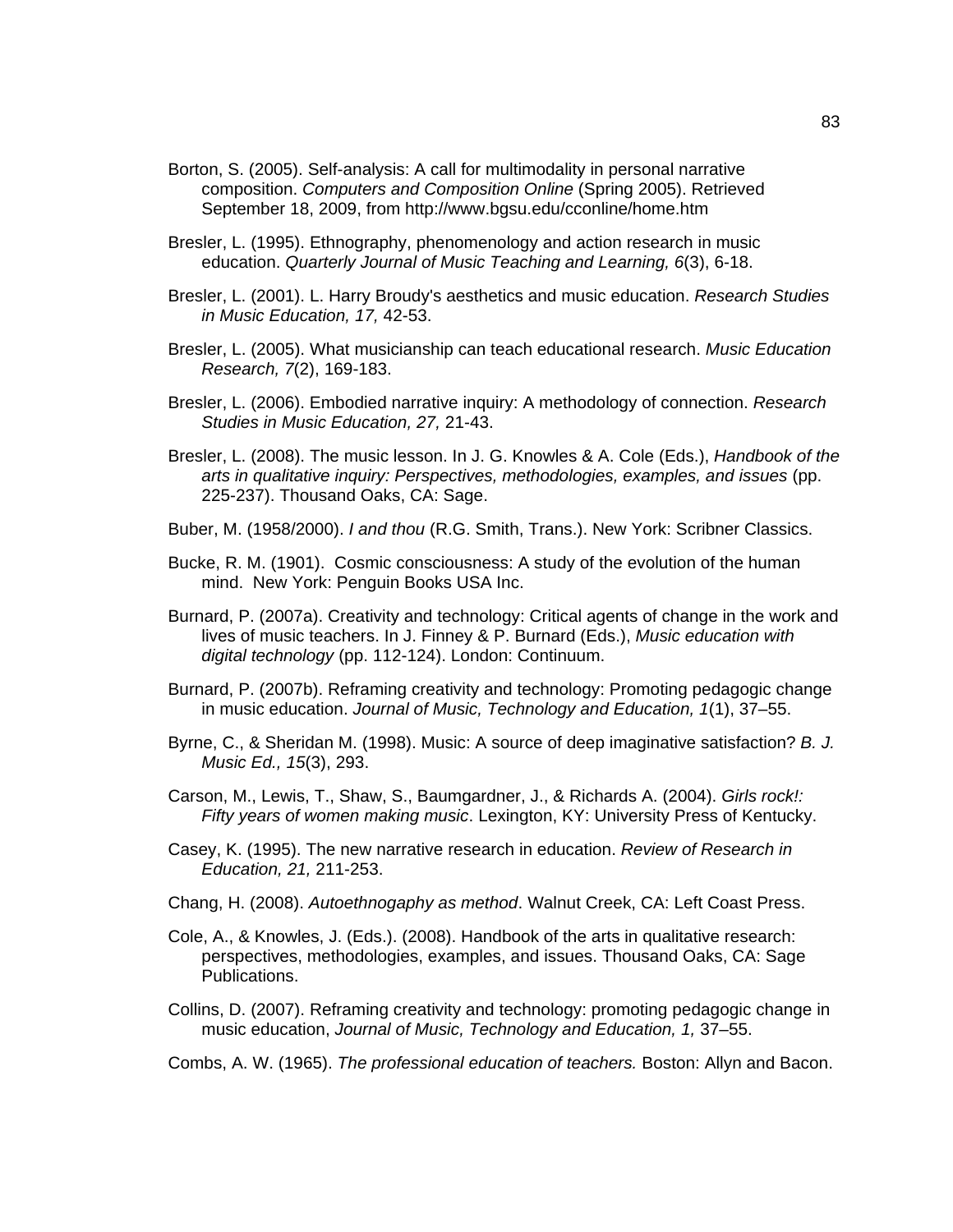- Cresswell, J. W. (1994). Research design: Qualitative and quantitative approaches. Thousand Oaks, CA: Sage.
- Csikszentmihalyi, M. (1991). *Thoughts about education*. New Horizons for Learning website. Retrieved July 29, 2009, from http://www.newhorizons.org/future/Creating\_the\_Future/crfut\_csikszent.html
- Csikszentmihalyi, M. (2002). Do students care about learning?: A conversation with Mihaly Csikszentmihalyi, 60(1), 12-17.
- Cunningham, B. (2000). Talking blues. In *These are the faces: Carnegie CD Project* (CC-001). Vancouver, British Columbia, Canada: Carnegie Community Centre Association.
- Custodero, L. (2005, December 1). Making sense of "making special": Art and intimacy in musical lives and educational practice. *International Journal of Education & the Arts, 6*(15). Retrieved March 7, 2008, from [http://ijea.asu.edu/v6n15](http://ijea.asu.edu/v6n15/)
- Damasio, A.R. (2003). Looking for Spinoza: Joy, sorrow, and the human brain. New York: Harcourt.
- Daykin, N. (2004). The role of music in arts-based qualitative inquiry. *International Journal of Qualitative Methods, 3*(2), Article 3, 1-18. Retrieved May 14, 2009 from http://www.ualberta.ca/~iiqm/backissues/3\_2/pdf/daykin.pdf
- Denecker, C. (n.d.). *Multimodal composition and the pre-service English teacher*. Accessed May 10, 2008,<http://www.bgsu.edu/cconline/DMACarticle/Preparing.html>
- Deutsch, H. A. (1993). *Electroacoustic music: The first century*. Miami, FL: Belwin Mills.
- Duffy, W. K. (2005). A pedagogy of composing: The rhetoric of electronic music in the writing class. *Inventio, 2*(7). Retrieved April 20, 2008, from http://www.doit.gmu.edu/inventio/issues/Fall\_2005/Duffy\_1.html
- Duffy, W. K. (2008). *Sound arguments: Composing words and music educational insights, 12*(1). Retrieved July 24, 2009, from <http://www.ccfi.educ.ubc.ca/publication/insights/v12n01/articles/duffy/index.html>
- Eisner, E. (1998). Enlightened eye: Qualitative inquiry and the enhancement of educational practice. Upper Saddle River, NJ: Merrill.
- Eisner, E. (2001). Music education six months after the turn of the century. *International Journal of Music Education, 37*(5), 5-12.
- Eisner, E. (2002). *The arts and the creation of mind.* New Haven, CT: Yale University Press.
- Eisner, E. (2005). Reimagining schools: The selected works of Elliot W. Eisner. Oxford, England: Routledge.
- Eisner, E. (2008). Art and knowledge. In G. Knowles & A. L. Cole (Eds.), *Handbook of the arts in qualitative research*: *Perspectives, methodologies, examples, and issues*  (pp. 3-12). Thousand Oaks, CA: Sage Publications.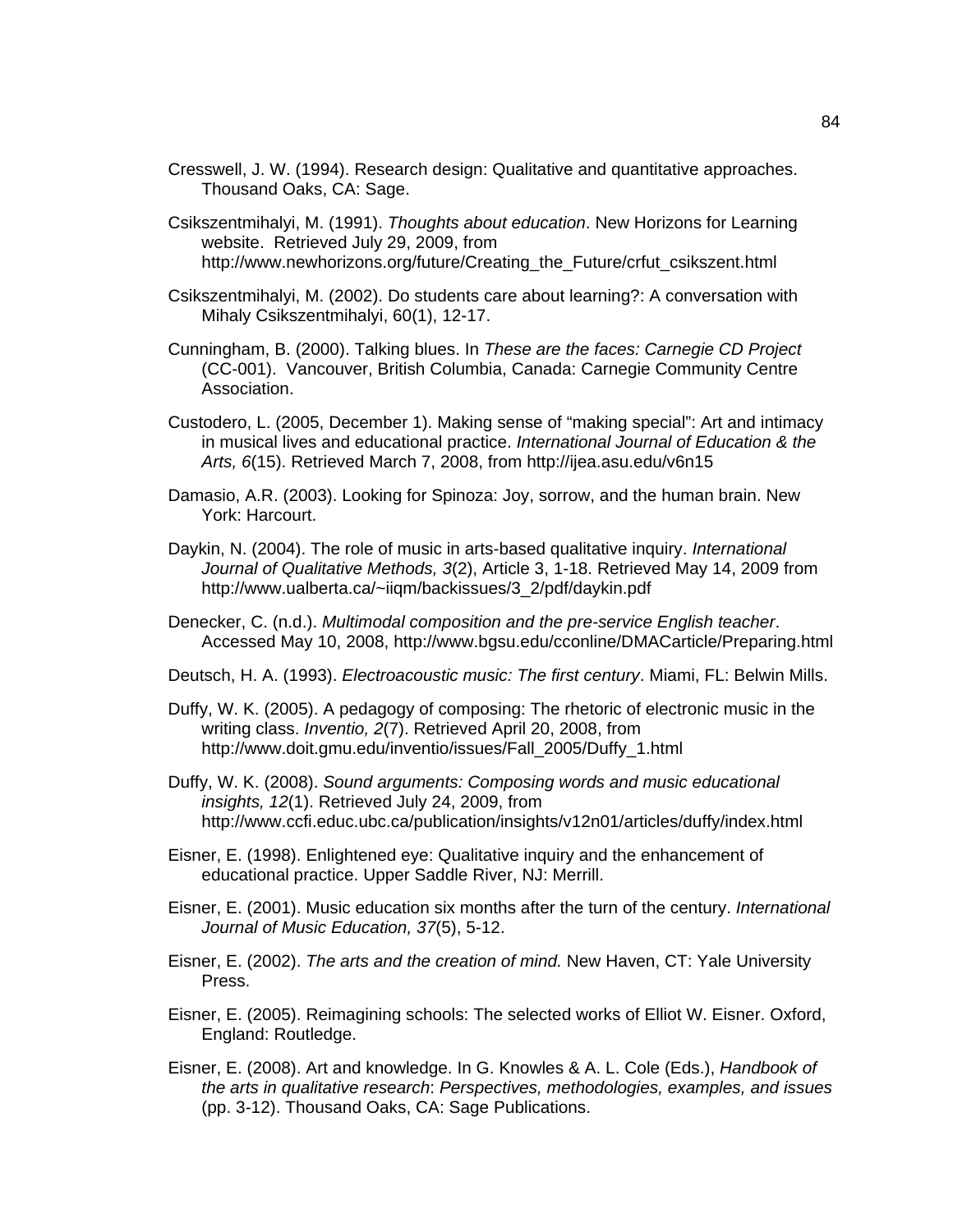- Eisner, E. W. (2004, October 14). What can education learn from the arts about the practice of education? *International Journal of Education & the Arts, 5*(4), 1-13. Retrieved May 26, 2009, from http://ijea.asu.edu/v5n4
- Erstad, O. (2005). *Digital kompetanse i skolen* (Digital literacy in the school). Oslo, Norway: University Press.
- Erstad, O. (2006, October 5). A new direction?: Digital literacy, student participation and curriculum reform in Norway. *Institute of Education Research, 11*(3-4), 415-429.
- Evans, J., & Harrar S. (2002). 5 Habits of curious people. *Prevention, 55,* 38.
- Finney, J., & Burnard, P. (2007). *Music education with digital technology*. London: Continuum.
- Freire, P. (1989). *Pedagogy of the oppressed* (M. Ramos, Trans.). New York: Continuum.
- Gakhar, S., & Thompson, A. (2007). Digital storytelling: Engaging, communicating, and collaborating. In C. Crawford et al. (Eds.), *Proceedings of Society for Information Technology and Teacher Education International Conference, 2007*(1)*,* 607-612. Chesapeake, VA: Association for the Advancement of Computing in Education.
- Geertz, C. (1973). The interpretation of cultures: Selected essays. New York: Basic Books.
- Gouzouasis, P. (2005, July 27). Fluency in general music and arts technologies: Is the future of music a garage band mentality? *Action, Criticism and Theory for Music Education, 4*(2), 1-18. Retrieved July 29, 2009, from http://www.siue.edu/MUSIC/ACTPAPERS/v4/Gouzouasis4\_2.pdf
- Gouzouasis, P. (2006). Abstract, technology as arts-based education: Does the desktop reflect the arts? *Arts Education Policy Review* 107(5), 3-9.
- Gouzouasis, P. (2008a). Music in an a/r/tographic tonality. *Journal of the Canadian Association for Curriculum Studies,* 5(2) 33-39. Retrieved July 29, 2009, from <http://pi.library.yorku.ca/ojs/index.php/jcacs/article/download/17042/15842>
- Gouzouasis, P. (2008b). Toccata on assessment, validity, and interpretation, In S.Springgay, R. L. Irwin, P. Gouzouasis & C. Leggo, (Eds.), *Being with a/r/t/ography* (pp. 219–230), Rotterdam: SensePublishers.
- Green L. (2001). *How popular musicians learn: A way ahead for music education*. (Abstract). Aldershot, England: Ashgate Publishing.
- Green L. (2005). The music curriculum as lived experience: Children's "natural" musiclearning processes, *Music Educators Journal, 91*(4), 27.
- Green, L. (2006). Popular music education in and for itself, and for 'other' music: Current research in the classroom, *International Journal of Music Education, 24,* 101-118.
- Greene, M. (2001). Variations on a blue guitar: The Lincoln Center Institute lectures on aesthetic education. New York: Teachers College Press.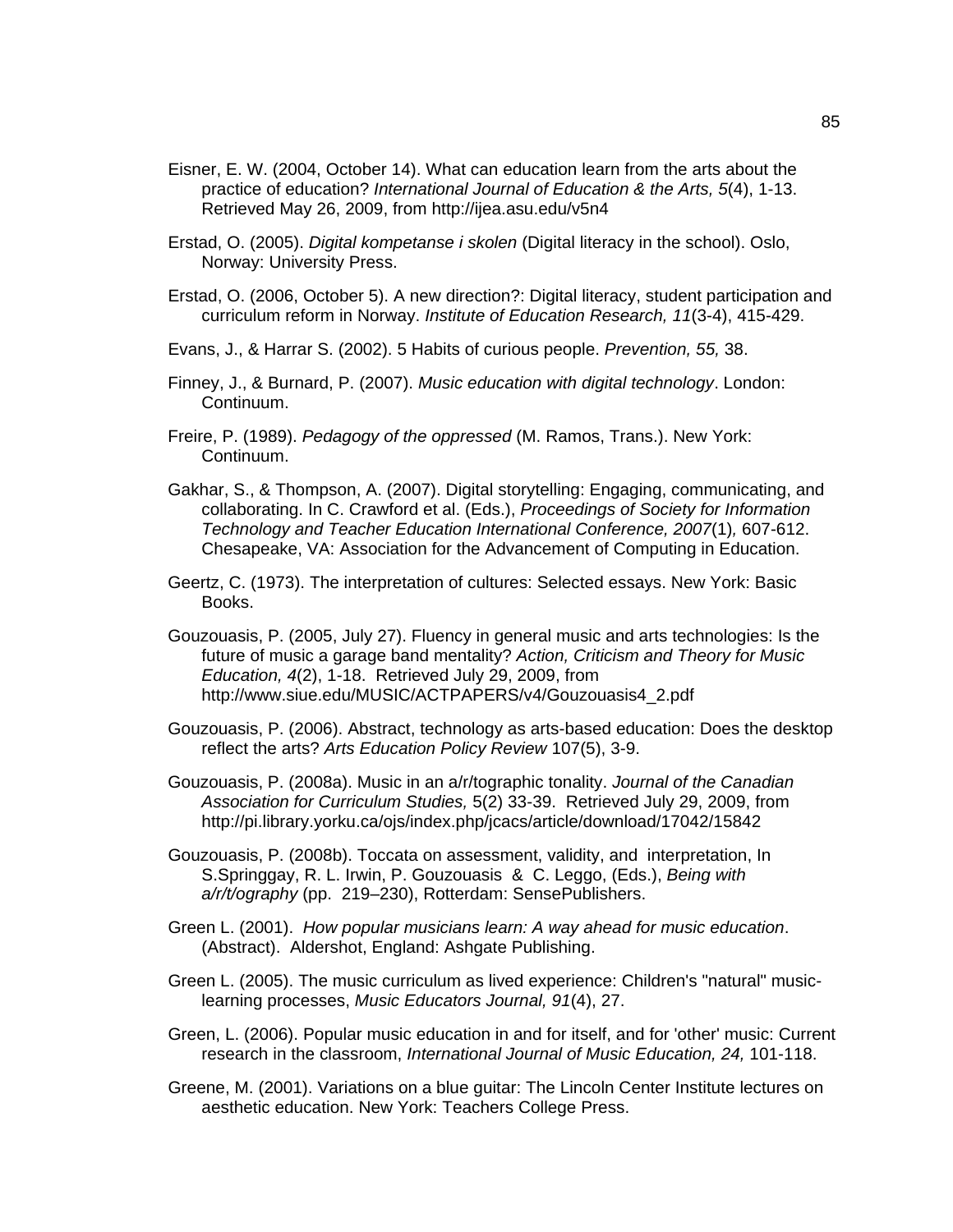- Haggarty, M. (2005). *Photo/synthesis: Photography, pedagogy and place in a northern landscape*. Unpublished doctoral dissertation, Simon Fraser University, Burnaby, British Columbia, Canada.
- Hansen, D.T. (2005). Creativity in teaching and building a meaningful life as a teacher, *The Journal of Aesthetic Education, 39*(2), 57-68.
- Heathcote, D., & Herbert P. (1985). A drama of learning: Mantle of the expert, theory into practice. *Educating Through Drama, 24*(3), 173-180.
- Henri, R. (1984). *The art spirit.* New York: Harper & Row, Icon Edition. (Original work published in 1923)
- Hensley, R. B. (2004). Curiosity and creativity as attributes of information literacy, *Reference & User Services Quarterly, 44*(1), 31-36.
- Hickey, M., & Webster, P. (2001). Creative thinking in music. *Music Educators Journal, 88*(1), 19-23.
- Hickman, R.(2005). *Why we make art and why it is taught*. Bristol, United Kingdom: Intellect Books.
- Higgs G. (2008). Knowing the self through arts. In J. Knowles & A. Cole (Eds.), *Handbook of the arts in qualitative research*: *Perspectives, methodologies, examples, and issues* (pp. 545-556)*.* Thousand Oaks, CA: Sage Publications.
- Hockney, D., & Joyce, P. (2002). *Hockney on'art': Conversations with Paul Joyce.* London: Little Brown.
- Hodes, A. (1971). *Martin Buber: An intimate portrait.* New York: Viking Press.
- Hodes, A. (1972). *Encounter with Martin Buber.* London: Allen Lane/Penguin.
- Hugill, A. (2007). The digital musician: Creating music with digital technology. Florence, KY: Routledge.
- Irwin, R. L., & Chalmers, F. G. (2007). Experiencing the visual and visualizing experienct. In L. Bresler (Ed.), *International handbook on research in arts education* (pp. 179-193). New York: Springer.
- Irwin, R., Gouzouasis, P., Grauer, K., Leggo C., & Springgay S. (2006). *Investigating curriculum integration, the arts and diverse learning environments*. Paper submitted to the UNESCO planning committee for the World congress on Arts Education, Lisbon, Portugal.
- Jacobs, H. (1955). *Audio collage* (on record, Radio Programme, No. 1 Smithsonian Global Sound, released originally as Folkways Records Album No l, FS 3861).
- Jaffurs, S. (2006). The intersection of informal and formal music learning. *International Journal of Community Music, D,* 1-29.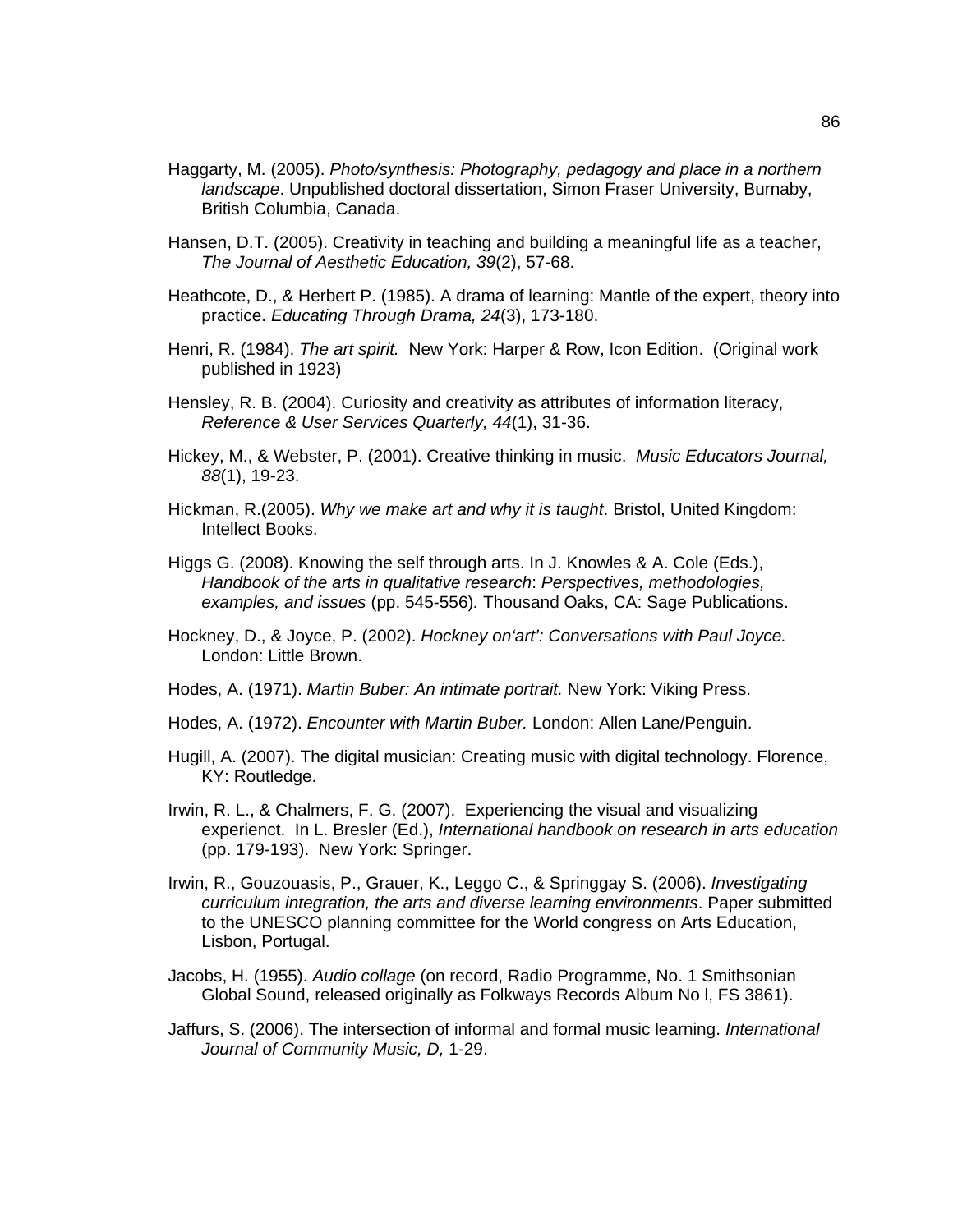- Jewitt, C. (2003). Re-thinking assessment: Multimodality, literacy and computermediated learning. *Assessment in Education: Principles, Policy & Practice, 10*(1), 83-102.
- Johnson, L., & O'Neill, C. (Eds.). (1984). *Dorothy Heathcote: Collected writings on education and drama.* London: Hutchinson.
- Jones, P. (2007). Music education for society's sake: Music education in an era of global neo-imperial/neomedieval market-driven paradigms and structures. *Action, Criticism, and Theory for Music Education, 6*(1). Retrieved August 6, 2009, from http://act.maydaygroup.org/articles/Jones6\_1.pdf
- Jorgensen, E. R. (2002). *Transforming music education*. Bloomington, IN: Indiana University Press.
- Kellner, D. (2000). New technologies/newliteracies: Reconstructing education for the new millennium. *Teaching Education, 11*(3), 245-265.
- Kellner,D., & Share, J. (2005). Toward critical media literacy: Core concepts, debates, organizations, and policy. *Discourse: Studies in the Cultural Politics of Education, 26*(3), 369-386.
- Kern, P. (2007). Surrounded by soundscapes: An afternoon talk with R. Murray Schafer. *Music Therapy Today, VIII*(2), 294-300. Accessed April 20, 2008, from http://www.musictherapyworld.de/modules/mmmagazine/issues/20070718101131/2 0070718102128/MTT8\_2\_Kern\_Schafer.pdf
- Korthagen, F. (2004). In search of the essence of a good teacher: towards a more holistic approach in teacher education, *Teaching and Teacher Education,* 20, 77– 97.
- Kurnaedy, K. (2009). A choreographer's process: A personal story. Unpublished master's thesis, Simon Fraser University, Burnaby, British Columbia, Canada.
- Lambert, J. (2002). *Digital storytelling: Capturing lives, creating community*. Berkeley, CA: Digital Diner Press.
- Lankshear, C., Snyder, I., & Green, B. (2000). Teachers and technoliteracy: Managing literacy, technology and learning in schools. Sydney, Australia: Allen & Unwin.
- Li, L. (2007). Digital storytelling: Bridging traditional and digital literacies. In G. Richards (Ed.), *Proceedings of World Conference on E-Learning in Corporate, Government, Healthcare, and Higher Education* (pp. 6201-6206). Chesapeake, VA: Association for the Advancement of Computing Education.
- Lincoln Y. (1997). Self, subject, audience, text: Living at the edge,writing in the margins. In W. G. Tierney & Y. S. Lincoln (Eds.), *Representation and the text: Re-framing the narrative voice*. Albany, NY: State University of New York Press.
- Longpré, K. (2004). An exploration of the potential of music and narrative song as an instrument for learning, with a focus on distance education. Unpublished master's thesis, Athabasca University, Athabasca, Alberta, Canada.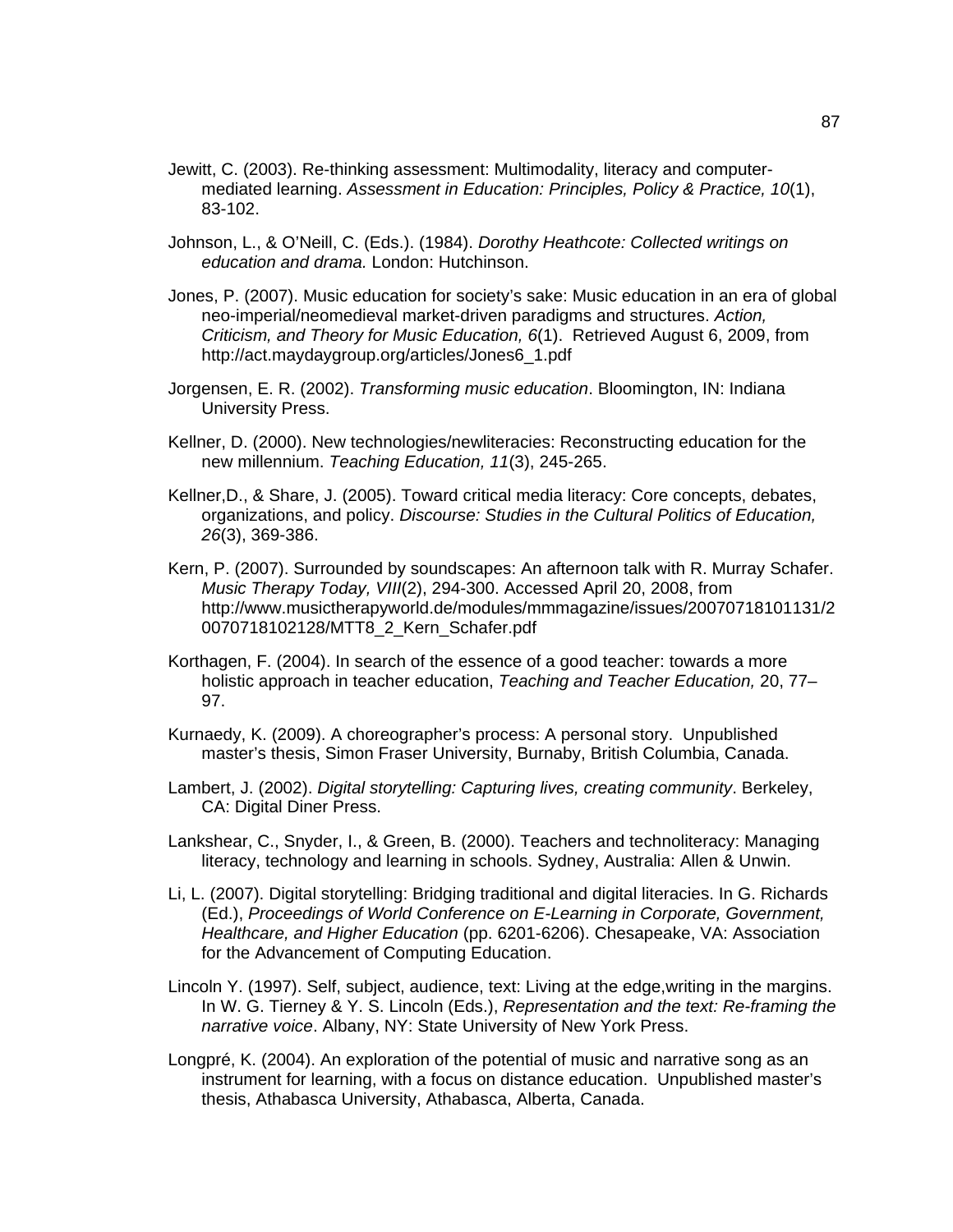- Mamchur, C. (1982, March). *"Heartbeat": A holistic approach to reading.* Paper presented at Annual Meeting of the Association for Supervision and Curriculum Development, Anaheim, CA.
- Mamchur, C. (1990). But…the curriculum. *Phi Delta Kappan, 71*(8), 634-637.
- Mamchur, C. (1999, Summer). *EDUC 485-488: Designs for learning: Writing.* (Course Reader). Burnaby, British Columbia, Canada: Simon Fraser University, Faculty of Education.
- Mason, J. (2002). Researching your own practice: The discipline of noticing. London: Routledge Falme.
- McCartney, A. (2000a). Sounding places with Hildegard Westerkamp. *Electronic Music Foundation Institute, November.* Retrieved November 22, 2008, from http://www.emf.org/guidetotheworld/artists/mccartney00
- McCartney, A. (2000b). Soundscape composition and the subversion of electroacoustic norms. *eContact, 3*(4). Retrieved May 12, 2009, from <http://cec.concordia.ca/econtact/histories/soundscapecomposition.htm>
- McGinley, R. (2001). Stockholm Soundscape Project: New directions in music education. In *UKISC Sound Practice*: The 1st UKISC conference on sound culture and environment (pp. 69-73).
- Meloy,J. (2001). Writing the qualitative dissertation: Understanding by doing. Mahwah, NJ: L. Erlbaum Associates.
- Monelle, R. (1992). *Linguistics and semiotics in music*. Chur, Switzerland: Harwood Academic.
- Mongan, N. (1983). *The history of the guitar in jazz*. New York: Oak Publications.
- Murray, D. (1968). A writer teaches writing: A practical method of teaching composition. Boston: Houghton Mifflin.
- *Music Choices: C. R. Avery*. (2008, September 18). Accessed March 17, 2009, from Straight.com, <http://www.straight.com/article-162243/cr-avery>
- Newdick, R. (1999). Robert Frost and the American college. The Journal of Higher Education (Special Anniversary Issue: A Look Back), 70(5), 554-561.
- O'Hara, H. (2005). The transcendent teacher-learner relationship: A class investigation. *Journal of Early Childhood Teacher Education, 25*(4), 331-337.
- Ohler, J. (2008). Digital storytelling in the classroom: New media pathways to literacy, learning, and creativity. Thousand Oaks, CA: Corwin Press.
- *Oxford English Dictionary* (2<sup>nd</sup> ed.). (1989). New York: Oxford University Press.
- Palmer R. (1990). Good teaching: A matter of living the mystery. *Change Magazine, Jan/Feb,* 11-16. Retrieved February 21, 2008, from <http://www.couragerenewal.org/parker/writings/good-teaching>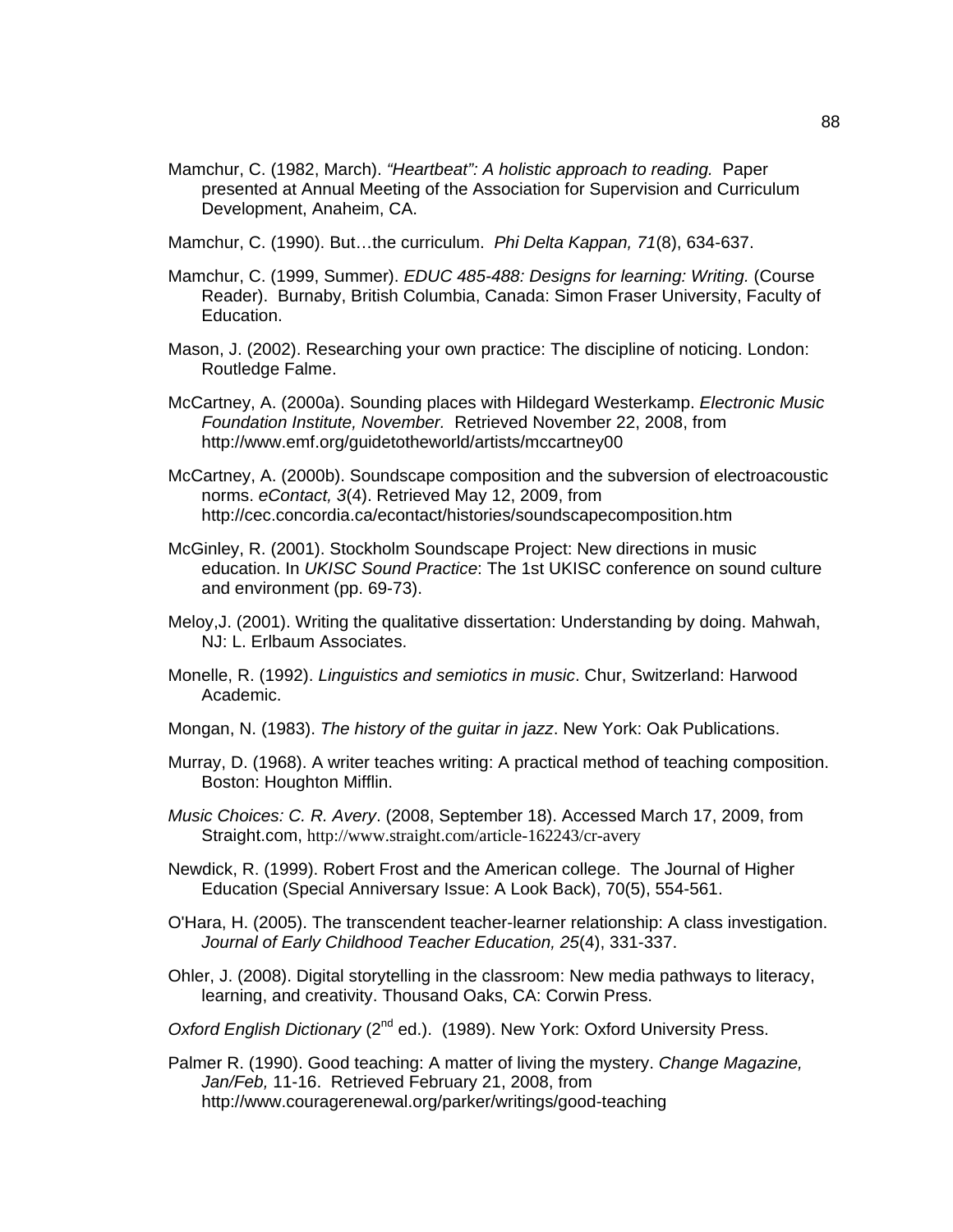- Palmer R. (1998). The courage to teach: Exploring the inner landscape of a teacher's life. San Francisco, CA: Jossey-Bass.
- Pinar, B. (2003). "A lingering note" Comments on the collected works of Ted T. Aoki, *Educational Insights, 8*(2). Retrieved July 24, 2009, from http://www.ccfi.educ.ubc.ca/publication/insights/v08n02/celebrate/pinar.html
- *Pivot.* (n.d.). Pivot Legal Society & Vancouver'[s](http://www.pivotlegal.org/dtes.htm) Downtown Eastside. Retrieved July 26, from <http://www.pivotlegal.org/dtes.htm>
- Polkinghorne, D. (1997). Reporting qualitative research as practice. In W. Tierney & Y. Lincoln (Eds.), *Representation and the text: Re-framing the narrative voice* (pp. 3- 22). New York: University of New York Press.
- Post, L. (n.d.). Ferron: Biography. Retrieved May14, 2009, from [http://www.allmusic.com/cg/amg.dll?p=amg&sql=11:aifyxqw5ldhe~T1](http://www.allmusic.com/cg/amg.dll?p=amg&sql=11:aifyxqw5ldhe%7ET1)
- Powell, K. (2007). Moving from still life: Emerging conceptions of the body if arts education. In L. Bresler (Ed.), *International handbook of research in arts education* (pp. 1083-1086)*.* Dordrecht, The Netherlands: Springer.
- Ramsay, L. (2004). *I am a music student: I am a musician the educator/learner partnership.* Unpublished master's thesis, Simon Fraser University, Burnaby, British Columbia, Canada.
- Richmond, S. (2005). On city sights and being an artist. *Canadian Review of Arts Education, 32,* 75-92.
- Savage, J. (2005a, March 31). Information communication technologies as a tool for reimagining music education in the 21st century. *International Journal of Education & the Arts, 6*(2). Retrieved January 16, 2009, from [http://www.ijea.org/v6n2](http://www.ijea.org/v6n2/)
- Savage, J. (2005b). Sound2Picture: Developing compositional pedagogies from the sound designer's world. *Music Education Research, 7*(3), 331-348.
- Savage, J. (2005c). Working towards a theory for music technologies in the classroom: how pupils engage with and organise sounds with new technologies. *B. J. Music Ed, 22*(2), 167–180.
- Savage, J. (2007a). Pedagogical strategies for change. In J. Finney & P. Burnard (Eds.), *Music education with digital technology* (pp. 248-258). London: Continuum.
- Savage, J. (2007b). Reflecting through Peshkin's I's. *International Journal of Music Education, 25*(3), 193-204.
- Savage, J., & Challis, M. (2001). Dunwich revisited: Collaborative composition and performance with new technologies. *B. J. Music Ed, 18*(2), 139-149.
- Savage, J., & Challis, M. (2002a). A digital arts curriculum? Practical ways forward. *Music Education Research, 4*(1), 7-24.
- Savage, J., & Challis, M. (2002b). Electroacoustic composition: Practical models of composition with new technologies. *Journal of the Sonic Arts Network, 14,* 8-13.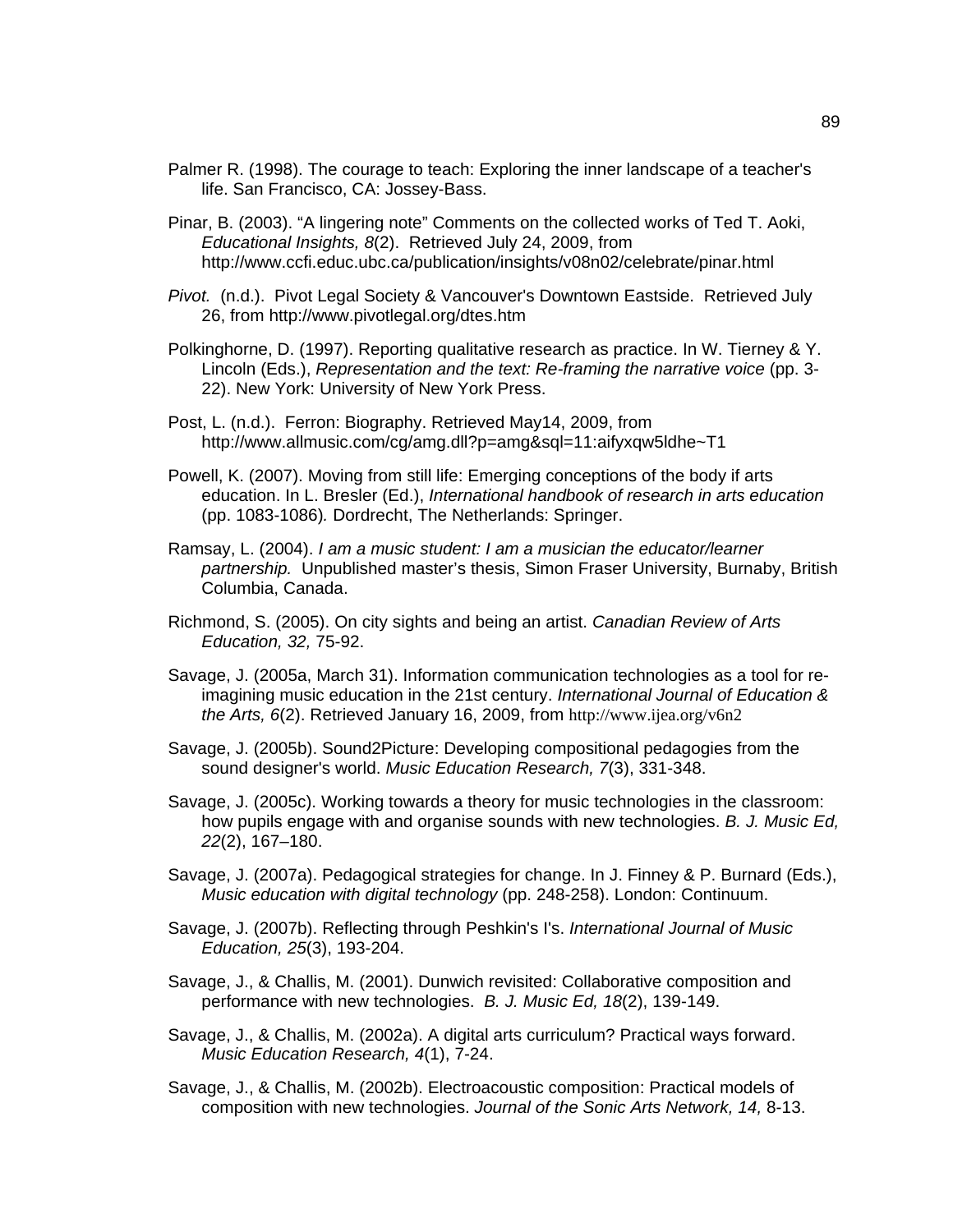- Schafer, R. M. (1977). *The tuning of the world*. Toronto, Ontario, Canada: McClelland and Stewart.
- Schafer, R. M. (1986). *The thinking ear: Complete writings on music education*. Toronto, Ontario, Canada: Arcana Editions.
- Schafer, R. M. (2005). *HearSing: 75 exercises in listening and creating music.* Indian River, Ontario, Canada: Arcana Editions.
- Schafer, R. M. (2008, March 12). *R. Murray Schafer lecture.* Simon Fraser University, Burnaby, British Columbia, Canada.
- Seale, L. (2000). Original originality: Robert Frost's talks. In E. J. Wilcox (Ed.), *Roads not taken: Rereading Robert Frost* (pp. 105-122). Minneapolis, MN: University of Missouri Press.
- Sefton-Green, J., & Sinker, R. (2000). *Evaluating creativity: Making and learning by young people*. London: Routledge.
- Selfe, C. (Ed.). (2007a). *Multimodal composition: Resources for teachers*. Cresskill, NJ: Hampton Press.
- Selfe, C. (2007b, March). *The movement of air, the breath of meaning: Aurality and multimodal composing* (early draft). Retrieved May 13, 2008, from <http://dmp.osu.edu/dmac/supmaterials/SelfeCCC9March07.doc>
- Sherard, C. (2008). *Global classroom projects brings together children who are worlds apart*. Retrieved July 24, 2009, from <http://www.uscupstate.edu/press/article.aspx?id=22280>
- Shim, S. W. (2008). A philosophical investigation of the role of teachers: A synthesis of Plato, Confucius, Buber, and Freire. *Teaching and Teacher Education, 24,* 515-535.
- Shumakova, N. (1992). Study of students curiosity. *Roeper Review, 1,* 197.
- Sinker, R. (2000). Making multimedia, in evaluating creativity: Making and learning by young people. In J. Sefton-Green & R. Sinker (Eds.), *Evaluating creativity: Making and learning by young people*. London: Routledge.
- Smith, M. K. (2000). Martin Buber on education. *The encyclopedia of informal education*. Retrieved January10, 2009, from <http://www.infed.org/thinkers/et-buber.htm>
- Smith, M. K. (2002). Paulo Freire and informal education. T*he encyclopaedia of informal education*. Retrieved January10, 2009, from http:/[/www.infed.org/thinkers/et](http://www.infed.org/thinkers/et-freir.htm)[freir.htm](http://www.infed.org/thinkers/et-freir.htm)
- Snowber, C. (1997). Writing the body. *Educational Insights, 4*(1). Retrieved May 12, 2009, from http://www.ccfi.educ.ubc.ca.proxy.lib.sfu.ca/publication/insights/archives/v04n01/writ ing.html
- Soep, E. (2006). Beyond literacy and voice in youth media production. *McGill Journal of Education, 41*(3), 197-213.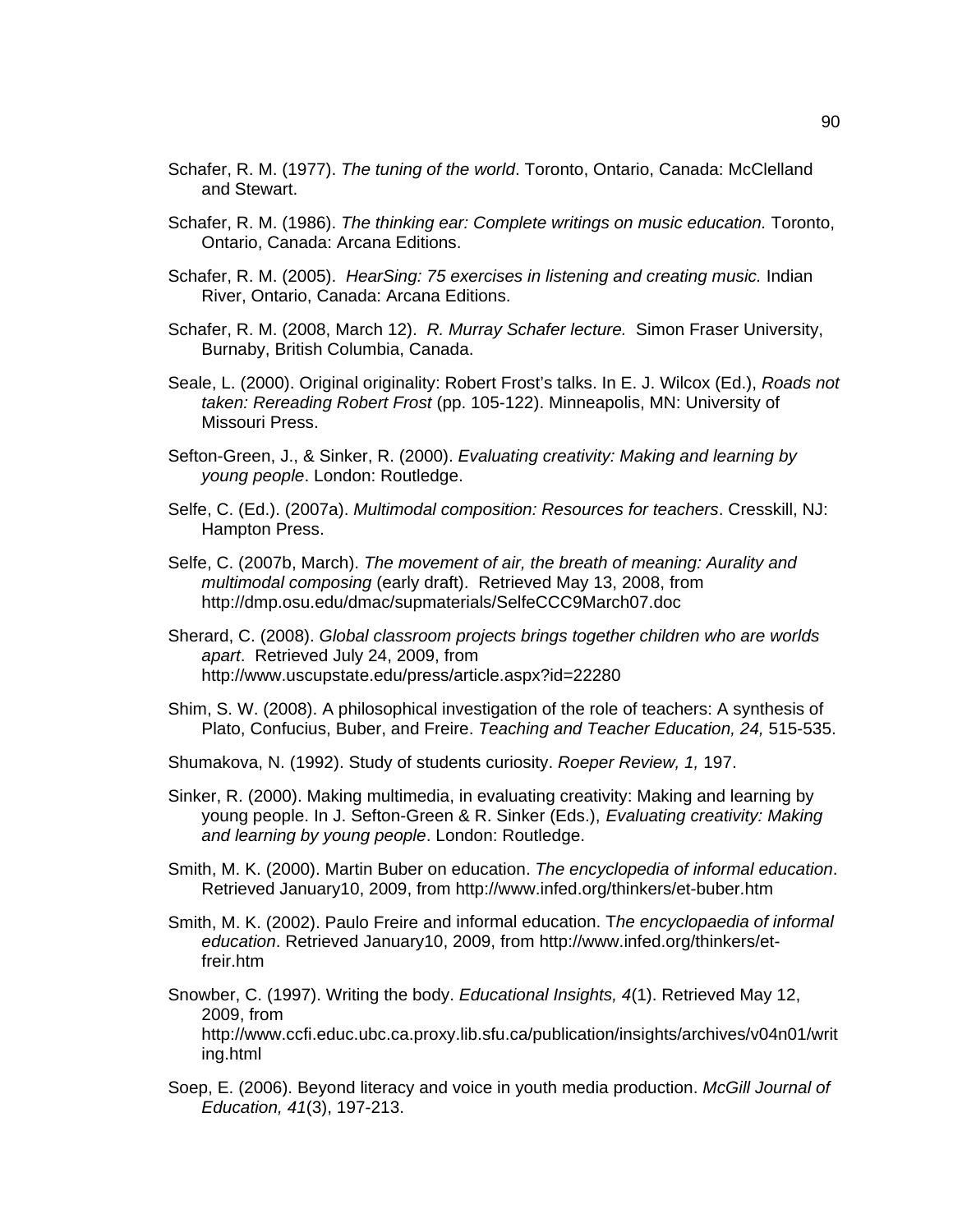- Spalding, D., Lederman, A., Parsons K., Rahn J. (1988). What is folk music? *Canadian Journal for Traditional Music*. Retrieved September 13, 2008, from <http://cjtm.icaap.org/content/16/v16art4.html>
- Springgay, S., Irwin, R., & Kind, S. W. (2005). A/r/tography as living inquiry through art and text. *Qualitative Inquiry, 11*(6), 897-912.
- Sullivan, G. (2005). *Art practice as research: Inquiry in the visual arts*. Thousand Oaks, CA: Sage Publications.
- Sullivan, G. (2008). Afterword: Continuing conversations outside the circle. In S. Springgay, R. L. Irwin, R. Gouzouasis, & C. Leggo (Eds.), *Being with a/r/t/ography*  (pp. 219–230). Rotterdam, The Netherlands: SensePublishers.
- Swanwick, K. (1999). *Teaching music musically.* London: Routledge.
- Swanwick, K. (2008). Reflection, theory and practice. *B.J. Music. Ed., 25*(3), 223–232.
- Tharpe, T. (2003). *The creative habit: Learn it and use it for life*. New York: Simon & Schuster Paperbacks.
- Truax, B. (2000). *Acoustic communication: Second edition*. Westport: Ablex Publishing, Greenwood eBooks. Retrieved October 18, 2008, from http://ebooks.greenwood.com.proxy.lib.sfu.ca/reader.jsp?x=200055E3&p=219&bc= EAB5368
- Tyler, S. A. (1986). Post-modern ethnography: From document of the occult to occult document. In J. Clifford & G. E. Marcus (Eds.), *Writing culture: The poetics and politicsof ethnography* (pp 122-140). Berkeley, CA: University of California Press*.*
- Tyson, I. (n.d.). *Summer wages tabs/chords*. Retrieved August 6, 2009, from http://www.cowboylyrics.com/tabs/tyson-ian/summer-wages-1022.html
- Van Manen, M. (1990). *Researching lived experience*. Albany, NY: State University of New York Press.
- Van Manen, M. (1995). On the epistemology of reflective practice. *Teachers and Teaching: Theory and Practice, 1*(1), 33-50.
- Wagner, B.J. (1976). *Dorothy Heathcote: Drama as a learning medium*. Washington, DC: National Education Association of the United States.
- Walker, S.R. (2001). *Teaching meaning in art making*. Worcestor, MA: Davis Publications, Inc.
- Webster, P. (2002). Historical perspectives on technology and music. *Music Educators Journal (Special Focus: Changing Perspectives in Music Education), 89*(1), 38-43, 54.
- Webster, P. (2007). Computer-based technology and music teaching and learning: 2000–2005. In L. Bresler (Ed.), *International handbook of research in arts education* (pp. 1311-1328). Dordrecht, The Netherlands: Springer.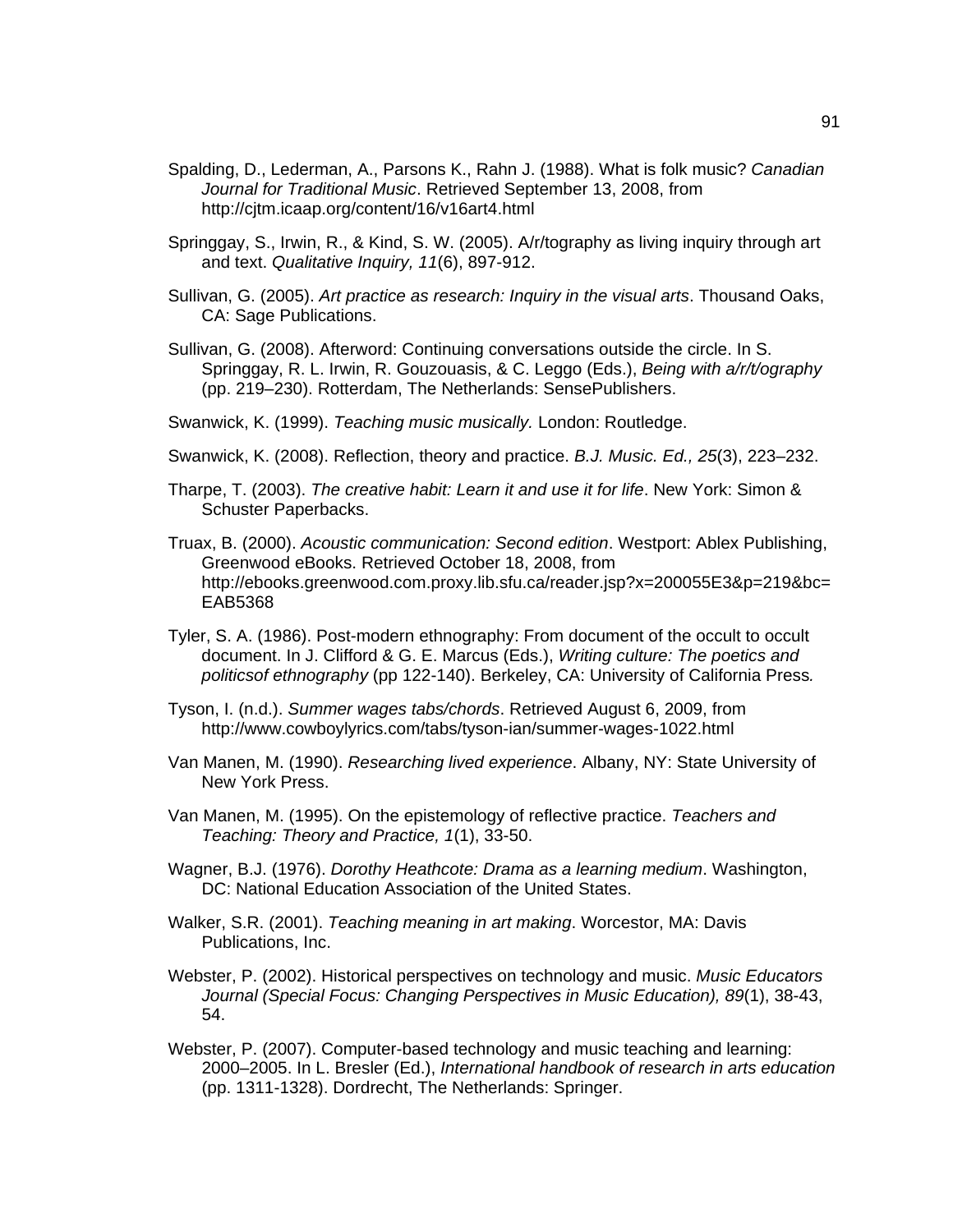- Westerkamp, H. (1988). *Listening and soundmaking: A study of music-as-environment.*  Unpublished master's theses, Simon Fraser University, Burnaby, British Columbia, Canada.
- Wiggins, J. (2007). Compositional process in music. In L. Bresler (Ed.), *International handbook of research in arts education* (pp. 453-469). Dordrecht, The Netherlands: Springer.
- Witherell, C. (1991). *Stories lives tell: Narrative and dialogue in education*. New York: Teachers College Press.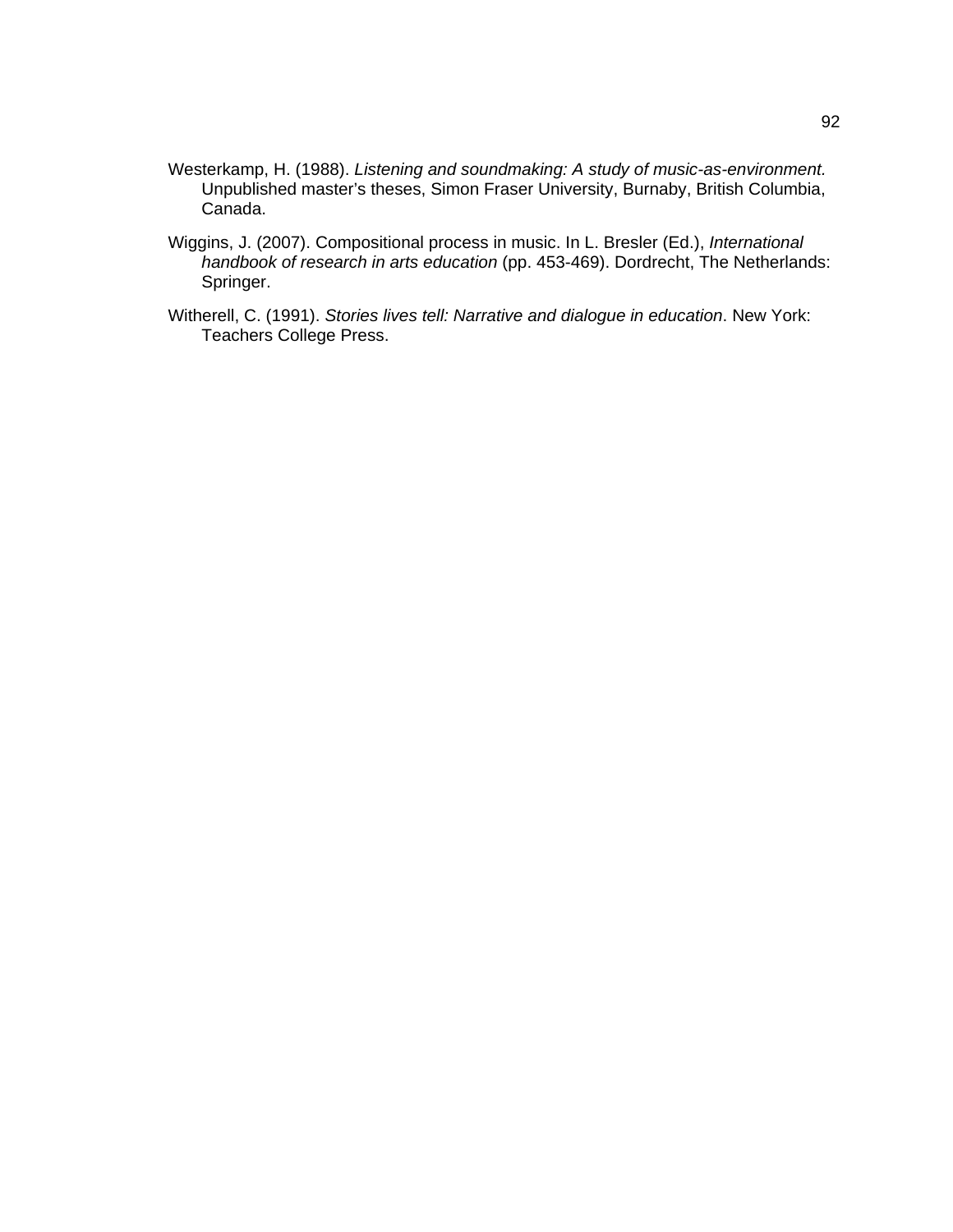**Appendices**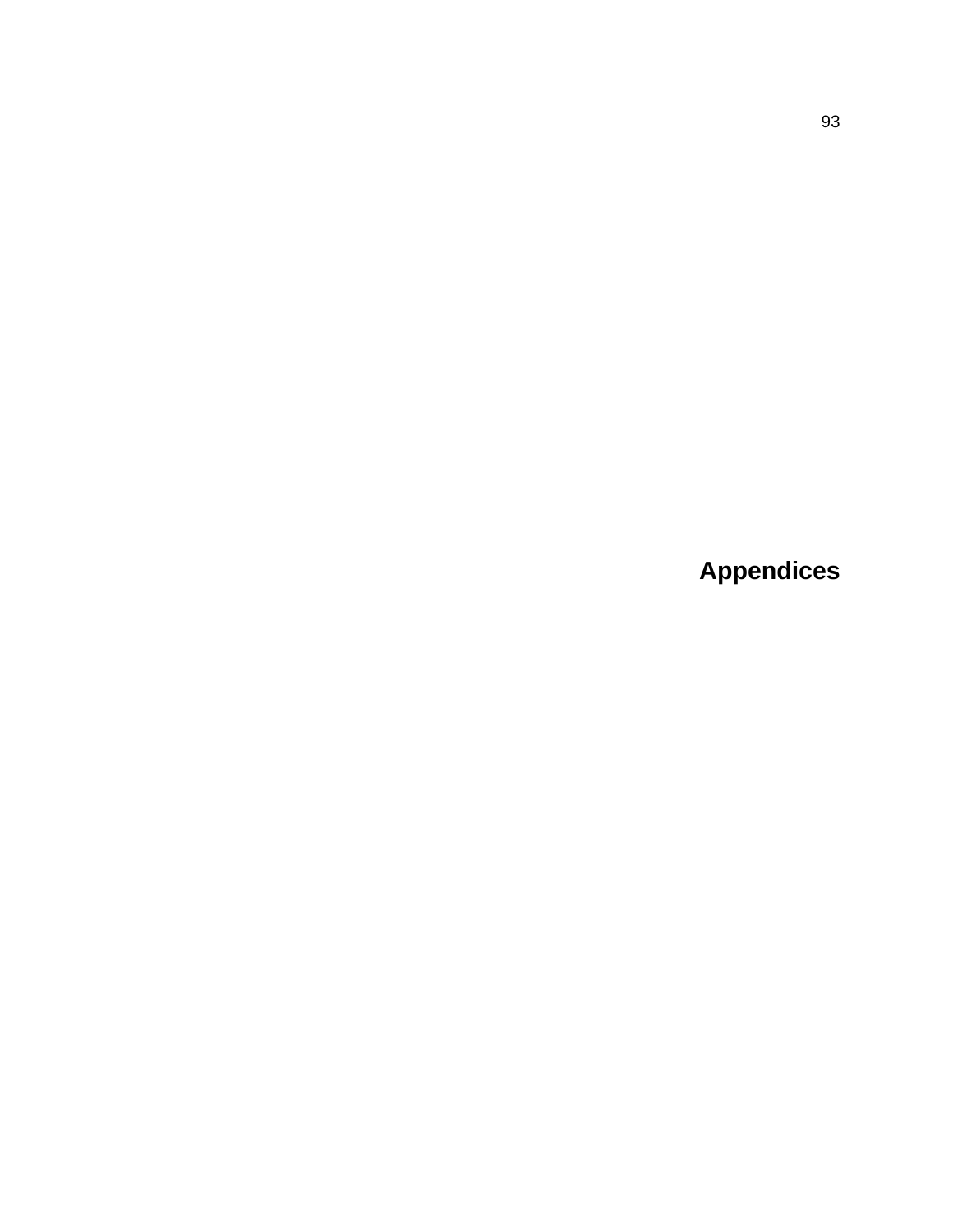# **Appendix A.**

# **CD-ROM Data Appendix**

The CD-ROM, attached, forms a part of this work.

The two audio files can be opened on a computer with iTunes, QuickTime Player, Real Player, or played on conventional CD player. If playing from computer, it is recommended that the files are first dragged or placed on your desktop (hard drive) and then opened using either the above programs or the program that you use to play audio files.

Files:

- Track 1: "Talking Blues" (39.2 MB)
- Track 2: "Tamara's Dad" (51.2 MB)